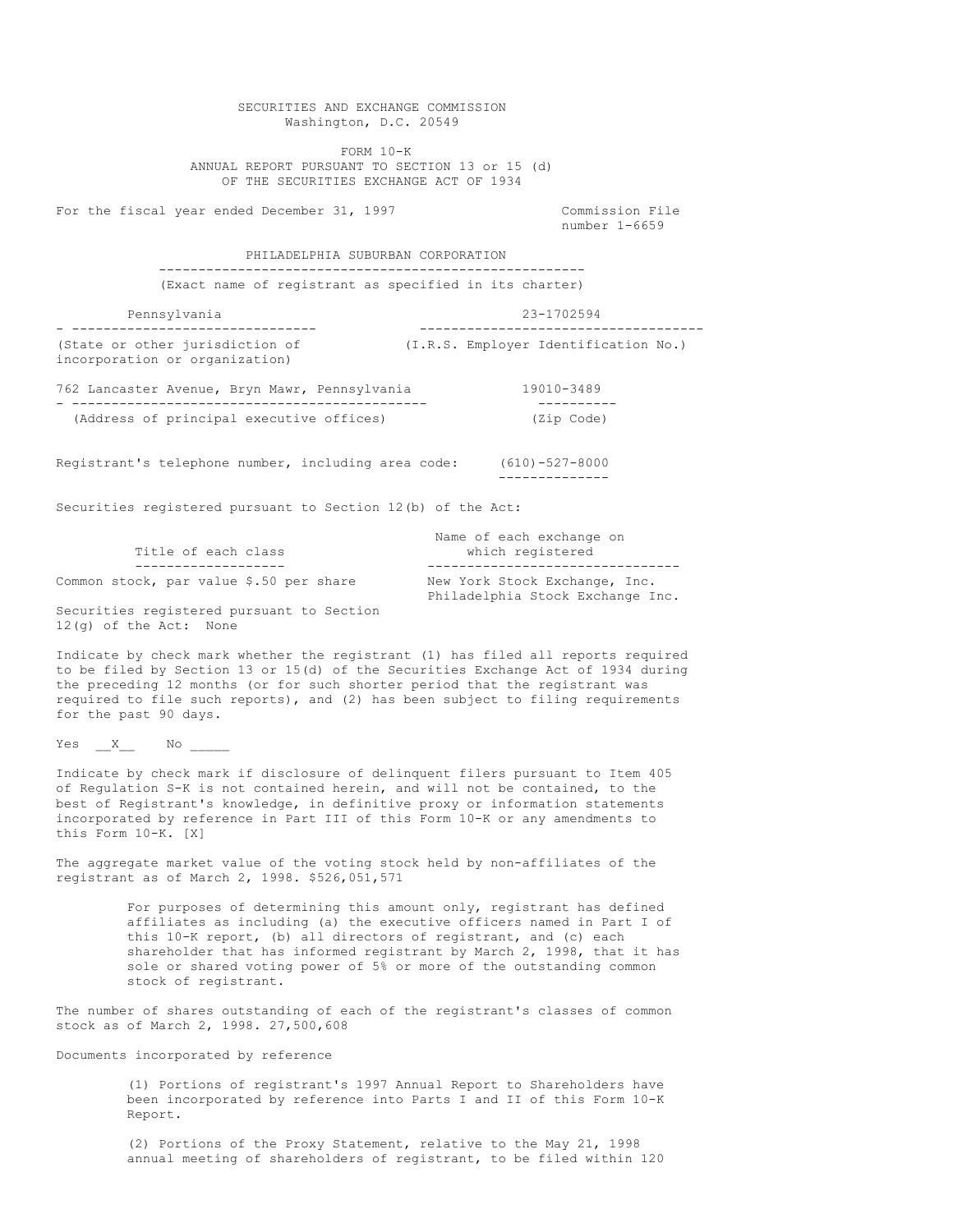days after the end of the fiscal year covered by this Form 10-K Report, have been incorporated by reference into Part III of this Form 10-K Report.

#### PART I

#### Item 1. Business

Philadelphia Suburban Corporation ("PSC" or the "Registrant"), a Pennsylvania corporation, was incorporated in 1968. The information appearing in "Management's Discussion and Analysis" from the portions of PSC's 1997 Annual Report to Shareholders filed as Exhibit 13.5 to this Form 10-K Report is incorporated by reference herein.

The business of PSC is conducted almost entirely through its subsidiary Philadelphia Suburban Water Company ("PSW"), a regulated public utility. PSW supplies water to approximately 288,000 residential, commercial, industrial and public customers. PSW's service territory covers 464 square miles, comprising a large portion of the suburban area west and north of the City of Philadelphia. This territory is primarily residential in nature and is completely metered for water service, except for fire hydrant service. In addition, PSW provides water service to approximately 6,400 customers through an operating and maintenance contract with the Horsham Township Authority which is contiguous to its service territory. Based on the 1990 census, PSW estimates that the total number of persons currently served is approximately 950,000. Excluding the customers that were added at the time of acquisitions in the last three years, customer accounts have grown at an average rate of approximately 1.0% per annum for the last three years. Including acquisitions, the customer base increased at an annual compound growth rate of 4.9% over the last three years.

Operating revenues during the twelve months ended December 31, 1997 were derived approximately as follows:

| 66.8%  | from residential customers              |
|--------|-----------------------------------------|
| 21.1%  | from commercial customers               |
| 3.9%   | from industrial customers               |
| 1.1%   | from public customers                   |
| 6.3%   | from fire protection services           |
| 0.8%   | from sales to other water utilities and |
|        | miscellaneous customers                 |
|        |                                         |
| 100.0% |                                         |
|        |                                         |
|        |                                         |

During 1997, PSW made the following acquisitions and obtained related service territory rights: in January, the water utility assets of Cherry Water Company; in September, the water utility assets of Perkiomen Township Authority; and in September, both the water and wastewater utility assets of the Peddler's View Utility Company. The systems acquired in 1997 incorporate two square miles of service area near PSW's existing territory. The total purchase price for the three water systems and wastewater system acquired in 1997 was \$1,226,000. The annual revenues from these systems approximate \$300,000, and revenues included in the consolidated financial statements during the period owned by PSW were \$175,000.

100.0%

Since December 1992, PSW has acquired 21 local water systems and two small wastewater utilities. During 1996, PSW made the following acquisitions and obtained related service territory rights: in October, the water utility assets of Hatboro Borough Authority; in November, Utility Group Services Corporation ("UGS") which owned three water utilities and a wastewater utility; in December, the water utility assets of Bristol Borough Water and Sewer Authority; and at various times during 1996 the water utility assets of three smaller water systems. In May 1995, PSW purchased the water utility assets of Media Borough and, at various times during 1995, PSW acquired four smaller water systems. During various times in 1994, 1993, and 1992 PSW acquired the water utility assets of five water systems. Combined, the 18 water systems and one wastewater system acquired since December 1992 and prior to 1997 added 134 square miles of service territory near or adjacent to PSW's service territory and had revenues of approximately \$14,571,000 in 1997.

In addition, in January 1998, PSW purchased the water utility assets of West Chester Area Municipal Authority ("West Chester") for \$22,400,000 in cash,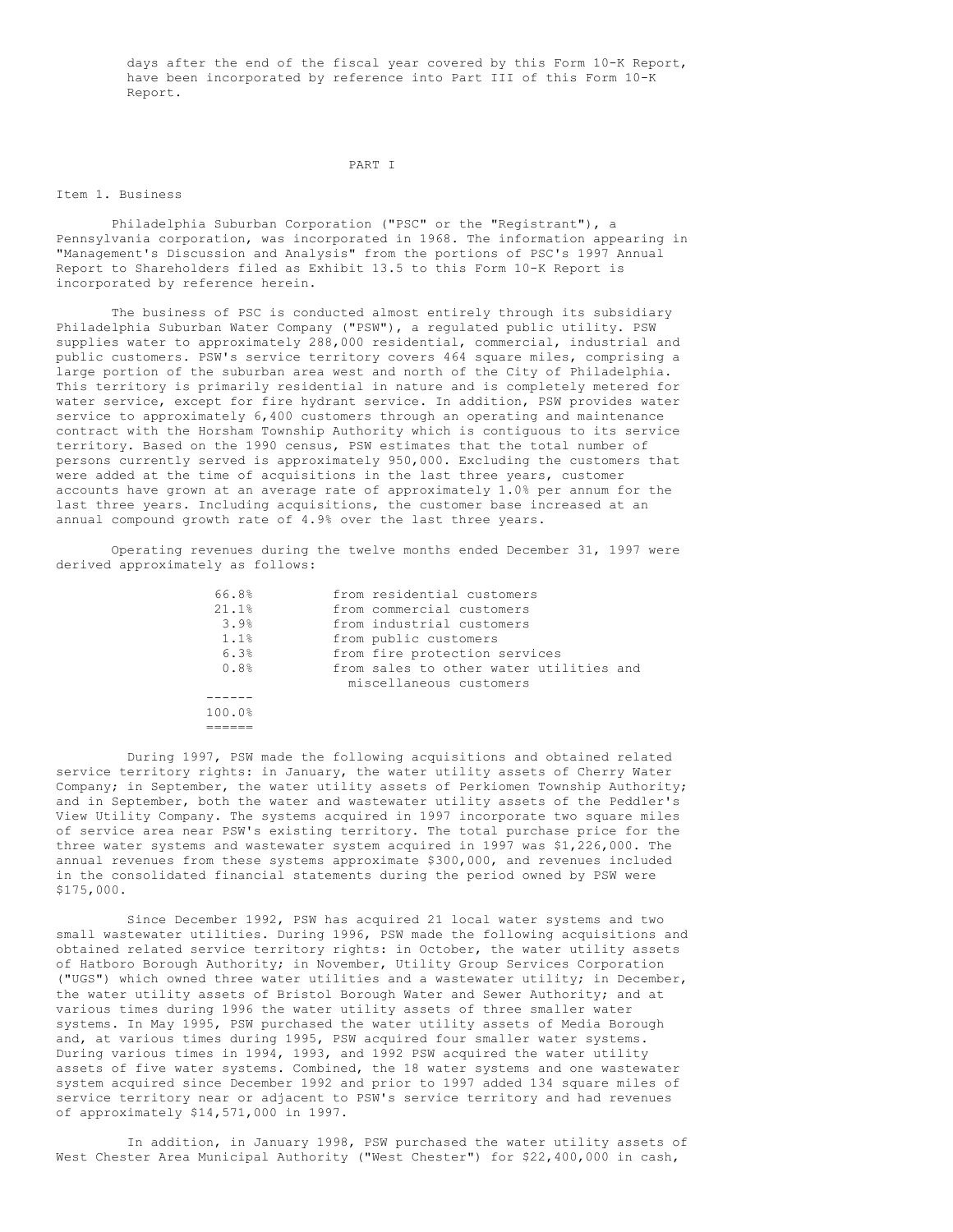subject to minor adjustment related to the final value of current assets transferred and recent capital expenditures. The West Chester service territory covers 16 square miles and is contiguous to PSW's territory. The annual revenues

 $\mathcal{L}$ 

#### Item 1, Continued

of the West Chester system is approximately \$4,500,000. PSW has also entered into a letter of intent to acquire the Flying Hills Water Company ("Flying Hills") in a purchase transaction for approximately 43,000 shares of the Company's Common Stock. This transaction, which is subject to final negotiation and the approval of the Pennsylvania Public Utility Commission, is expected to be completed in the first quarter of 1998. The Flying Hills system covers a one square mile area in Berks County near Reading, Pennsylvania and is within 16 miles of the existing PSW system. The annual revenues of the Flying Hills system is approximately \$200,000.

Selected operating statistics. Set forth below is a table showing certain selected operating statistics for PSW for the past three years.

|                                             | 1997                   | 1996                   | 1995                                                                                                                                            |
|---------------------------------------------|------------------------|------------------------|-------------------------------------------------------------------------------------------------------------------------------------------------|
|                                             | -------                | ---------              | -------                                                                                                                                         |
| Revenues from water sales (000's omitted)   |                        |                        |                                                                                                                                                 |
| Residential                                 | \$87,783               | \$79,056               |                                                                                                                                                 |
|                                             |                        |                        | \$78,082                                                                                                                                        |
| Commercial                                  | 27,807                 | 26,504                 | 24,473                                                                                                                                          |
| Industrial                                  | 5,126                  | 4,823                  | 4,533                                                                                                                                           |
| Public                                      | 1,496                  | 1,373                  | 1,252                                                                                                                                           |
| Fire protection                             | 8,323                  | 8,140                  | 7,421                                                                                                                                           |
| Other                                       | 995                    | 438                    | 617                                                                                                                                             |
| Tax Surcharge (credit)                      | $\sim$ $-$             | (1)                    | (505)                                                                                                                                           |
| Distribution System Improvement Charge      | 1,104                  | $-  \sim$              | $--$                                                                                                                                            |
| Total                                       | ---------<br>\$132,634 | ----------             | 115,873                                                                                                                                         |
|                                             | <b>HEREBERG</b>        | \$120,333<br>--------- | <b>HERE HERE</b>                                                                                                                                |
|                                             |                        |                        |                                                                                                                                                 |
| Water sales (million gallons)               |                        |                        |                                                                                                                                                 |
| Residential                                 | 19,142                 | 17,228                 | 17,610                                                                                                                                          |
| Commercial                                  | 8,819                  | 8,236                  | 7,983                                                                                                                                           |
| Industrial                                  | 2,302                  | 1,768                  | 1,919                                                                                                                                           |
| Public                                      | 396                    | 354                    | 335                                                                                                                                             |
| Fire protection - metered                   | - 73                   | 84                     | 51                                                                                                                                              |
| Other                                       | 750                    | 25                     | 124                                                                                                                                             |
|                                             | ---------              | <b>CONTRACTOR</b>      |                                                                                                                                                 |
| Total                                       | 31,482                 | 27,695                 | 28,022                                                                                                                                          |
| System delivery by source (million gallons) |                        |                        | =======                                                                                                                                         |
| Surface (including Upper Merion             |                        |                        |                                                                                                                                                 |
|                                             | 29,470                 | 27,278                 | 26,904                                                                                                                                          |
| reservoir)                                  |                        |                        |                                                                                                                                                 |
| Wells                                       | 6,378                  | 5,136                  | 4,830                                                                                                                                           |
| Purchased                                   | 2,023<br>---------     | 2,055<br>---------     | 2,077<br>$\begin{tabular}{ccccc} \multicolumn{2}{c }{\multicolumn{2}{c }{\multicolumn{2}{c }{\multicolumn{2}{c}}{\qquad \qquad }}\end{tabular}$ |
| Total                                       | 37,871                 | 34,469                 | 33,811                                                                                                                                          |
|                                             | =========              | =========              | =======                                                                                                                                         |
| Number of metered customers (end of year)*  |                        |                        |                                                                                                                                                 |
| Residential                                 | 268,550                | 265,746                | 248,500                                                                                                                                         |
| Commercial                                  | 13,512                 | 13,422                 | 12,019                                                                                                                                          |
| Industrial                                  | 708                    | 716                    | 554                                                                                                                                             |
| Public                                      | 823                    | 797                    | 775                                                                                                                                             |
| Fire protection                             | 3,911                  | 3,449                  | 3,006                                                                                                                                           |
| Other                                       | 12                     | 11                     | 11                                                                                                                                              |
|                                             | ----------             | ---------              | $- - - - - - -$                                                                                                                                 |
| Total                                       | 287,516<br>=========   | 284,141<br>=========   | 264,865                                                                                                                                         |
|                                             |                        |                        |                                                                                                                                                 |
| Average consumption per                     |                        |                        |                                                                                                                                                 |
| customer in gallons                         | 110,143                | 103,206                | 109,084                                                                                                                                         |
|                                             | =========              |                        | =======                                                                                                                                         |

Excludes customers served under operating and maintenance contracts.

Item 1, Continued

Water supplies and usage. PSW's principal supply of water is surface water from the Schuylkill River, Delaware River, seven rural streams which are tributaries of the Schuylkill and Delaware Rivers, and the Upper Merion Reservoir, a former quarry now impounding groundwater. All of these are either within or adjacent to PSW's service territory. PSW holds the appropriate water

# 3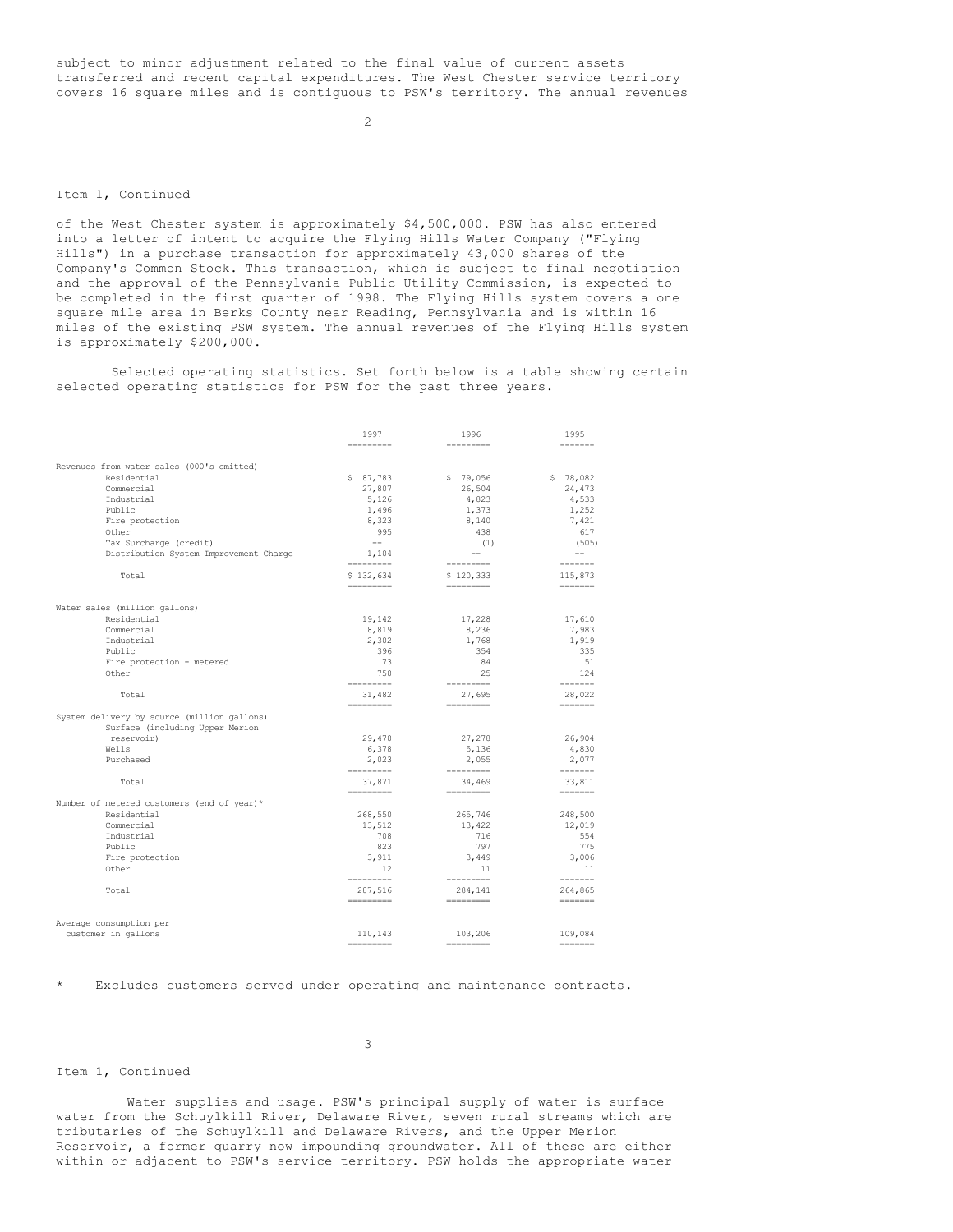rights and regulatory approvals to use these sources. PSW has five impounding reservoirs and has six treatment and pumping facilities to provide storage and treatment of these surface water supplies.

The Pennsylvania Department of Environmental Protection ("DEP") has regulatory power with respect to sources of supply and the construction, operation and safety practices for certain dams and other water containment structures under the Pennsylvania Dam Safety and Encroachments Act. PSW's dams are in compliance with these requirements in all material respects.

PSW's surface supplies are supplemented by 61 wells. PSW also has interconnections with: the Chester Water Authority, which provides for a maximum supply of up to 6.4 million gallons per day ("mgd"); and the Bucks County Water and Sewer Authority, which provides for a supply of up to 7.0 mgd. Agreements regarding these interconnections require PSW to purchase certain minimum amounts of water.

PSW believes it possesses all the necessary permits to obtain its supply of water from all of the sources described above. The minimum safe yield of all sources of supply described above, based on low stream flows of record with respect to surface supplies, is as follows:

| Surface supplies       | 104.8 mgd |
|------------------------|-----------|
| Upper Merion Reservoir | 7.2       |
| Wells                  | 22.8      |
| Purchased supplies     | 8.2       |
|                        |           |
| Total                  | 143.0 mgd |
|                        |           |

During periods of normal precipitation, the water available is more than the minimum shown above. Under normal operating conditions, PSW can deliver a maximum of 167.0 mgd to its distribution system for short periods of time. The average daily sendout for 1997, 1996 and 1995 was 103.8, 94.2 and 92.6 mgd, respectively.

The maximum demand ever placed upon PSW's facilities for one month occurred during July 1997, when sendout averaged 120.62 mgd. The peak day of record occurred during July 1997 when water use reached 142.5 mgd.

Actual water usage (as measured by the water meters installed at each service location) is less than the amount of water delivered into the system due to leaks, PSW's operational use of water, fire hydrant usage and other similar uses. Water consumption per customer is affected by local weather conditions during the year. In general, during the late spring and summer, an increase in rainfall reduces water consumption, while extended periods of dry weather increases consumption. Also, an increase in the average temperature generally causes an increase in water consumption.

Energy supplies. PSW does all of its pumping using electric power and energy supplies have been sufficient to meet PSW's customer demand. In December 1996, the Governor of Pennsylvania signed into law the Electricity Generation Customer Choice and Competition Act ("Electric Act") which provides for the restructuring of the electric utility industry in Pennsylvania. The Electric Act requires the unbundling of electric services into separate generation, transmission and distribution services with open competition for generation. PSW believes that the Electric Act will have little or no impact on its ability to purchase the electric power it requires to operate its business.

4

#### Item 1, Continued

Adequacy of water supplies. The Delaware River Basin, which is the drainage area of the Delaware River from New York State to Delaware, periodically experiences water shortages, particularly during the summer months. To the extent that the reservoirs in the upper part of the Basin are affected by a lack of precipitation, the Delaware River Basin Commission (the "DRBC") may impose either voluntary or mandatory water use restrictions on portions or all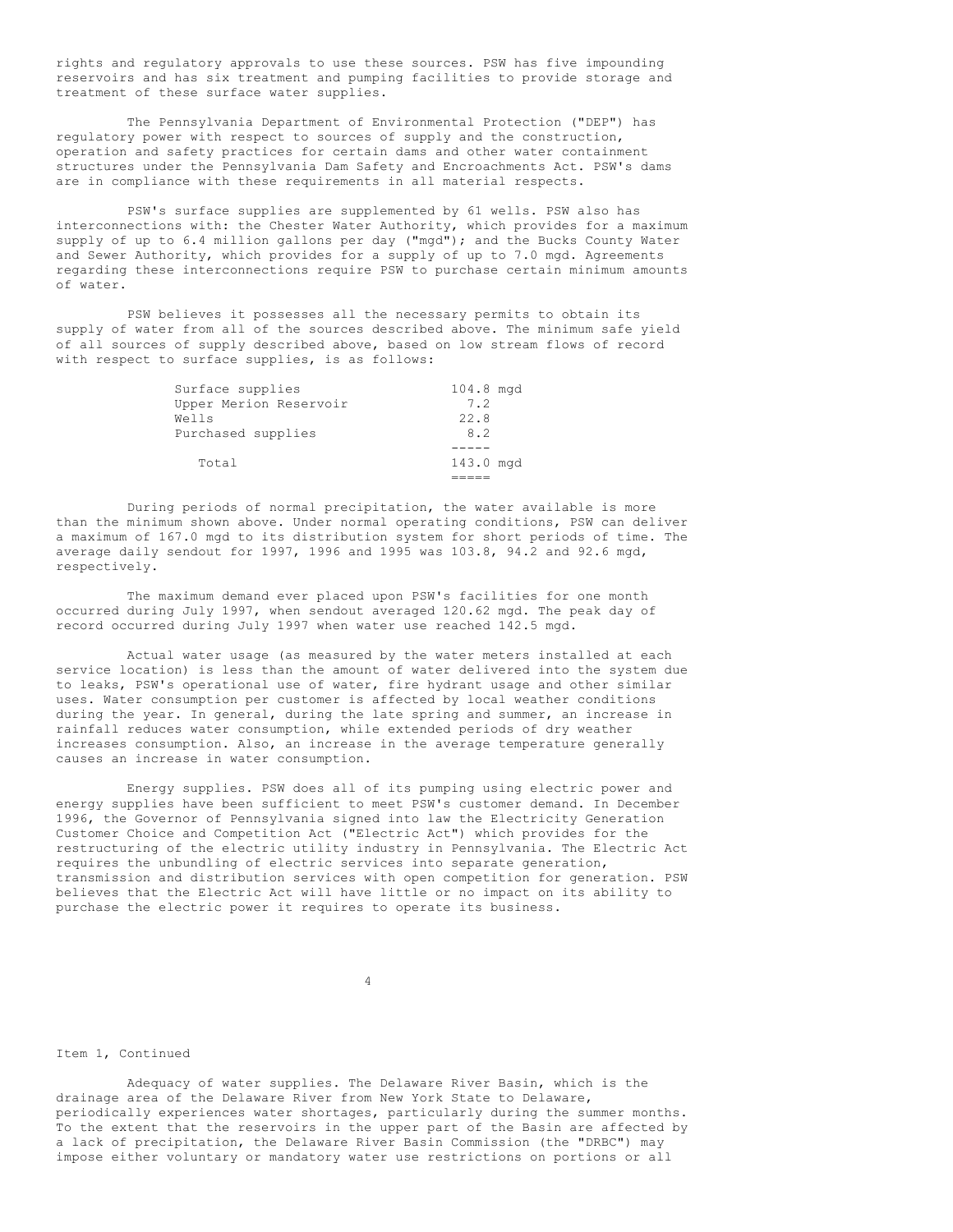of the Basin. The Commonwealth of Pennsylvania (the "Commonwealth") also has the authority to impose similar restrictions on a county-by-county basis.

PSW's raw water supplies have been adequate to meet customer demand for the past five years principally because of its five impounding reservoirs. However, PSW's customers may be required to comply with the Commonwealth and DRBC water use restrictions, even if PSW's supplies are adequate.

In October 1997, the DRBC issued a drought warning for the Delaware River Basin which includes PSW's service territory. The DRBC lifted the drought warning in January 1998. Under a drought warning, the DRBC asks for voluntary restrictions on water use, particularly non-essential uses of water. In September 1995, the Governor of the Commonwealth declared a drought emergency in the counties served by PSW. The drought emergency imposed a mandatory ban on all nonessential water usage by PSW's customers. The drought emergency was lifted by the end of 1995. Because these actions were issued at the end of the summer months, when nonessential and recreational use of water has traditionally declined, the restrictions did not have a significant impact on PSW revenues. Throughout the drought warning and drought emergency described above, PSW maintained adequate storage levels of treated water and had sufficient quantities of raw water. No other drought restrictions were imposed by the Commonwealth or DRBC in the preceding five years.

Regulation by the Pennsylvania Public Utility Commission. PSW is subject to regulation by the Pennsylvania Public Utility Commission ("PUC") which has jurisdiction with respect to rates, service, accounting procedures, issuance of securities, acquisitions and other matters.

Under applicable Pennsylvania statutes, PSW has rights granted under its Articles of Incorporation and by certificates of public convenience from the PUC authorizing it to conduct its present operations in the manner in which such operations are now conducted and in the territory in which it now renders service, to exercise the right of eminent domain and to maintain its mains in the streets and highways of such territory. Such rights are generally nonexclusive, although it has been the practice of the PUC to allow only one water company to actually provide service to a given area. Consequently, PSW has been subject to competition only with respect to potential customers who also may have access to the service of another water supplier, wells, or where other water service opportunities exist (including non-utility companies with riparian rights or access to an adequate supply from a neighboring facility).

In 1993, the PUC initiated a rulemaking procedure intended to facilitate the development of practical standards by which water mains should be extended to "bona fide service applicants", typically existing homes or businesses in need of a reliable public water supply. In December 1995, the PUC issued a final rulemaking, reflecting the position that the primary costs of such extensions should be supported by anticipated revenues and borne by the utility. Generally, construction costs beyond those supported by anticipated revenues must be borne by the applicant. The formula used to determine a utility's investment requires that revenues from the bona fide service applicant offset the interest, depreciation and incremental operating expense associated with the investment. Under the rule, PSW is required to invest \$4,000 per bona fide service applicant in a main extension prior to requiring any customer contribution.

In 1996, the PUC approved a mechanism, the Distribution System Improvement Charge ("DSIC"), which allows Pennsylvania water utilities to add a surcharge to their water bills to offset the additional depreciation and capital costs associated with certain non-revenue producing, non-expense reducing capital expenditures related to replacing and rehabilitating distribution systems. The DSIC mechanism is intended to eliminate many of the disincentives faced by water utilities in rehabilitating their distribution systems. These disincentives, often referred to as regulatory lag, are due to the rate making process which, prior to the establishment of the DSIC mechanism, required water utilities to absorb all of the depreciation and capital costs of these projects between base rate increases without the benefit of additional revenues. The DSIC may be adjusted quarterly based on additional qualified capital expenditures made in the previous quarter, but may never exceed 5% of the base rates in effect. The DSIC is reset to zero when new base rates that reflect the costs of those additions become effective.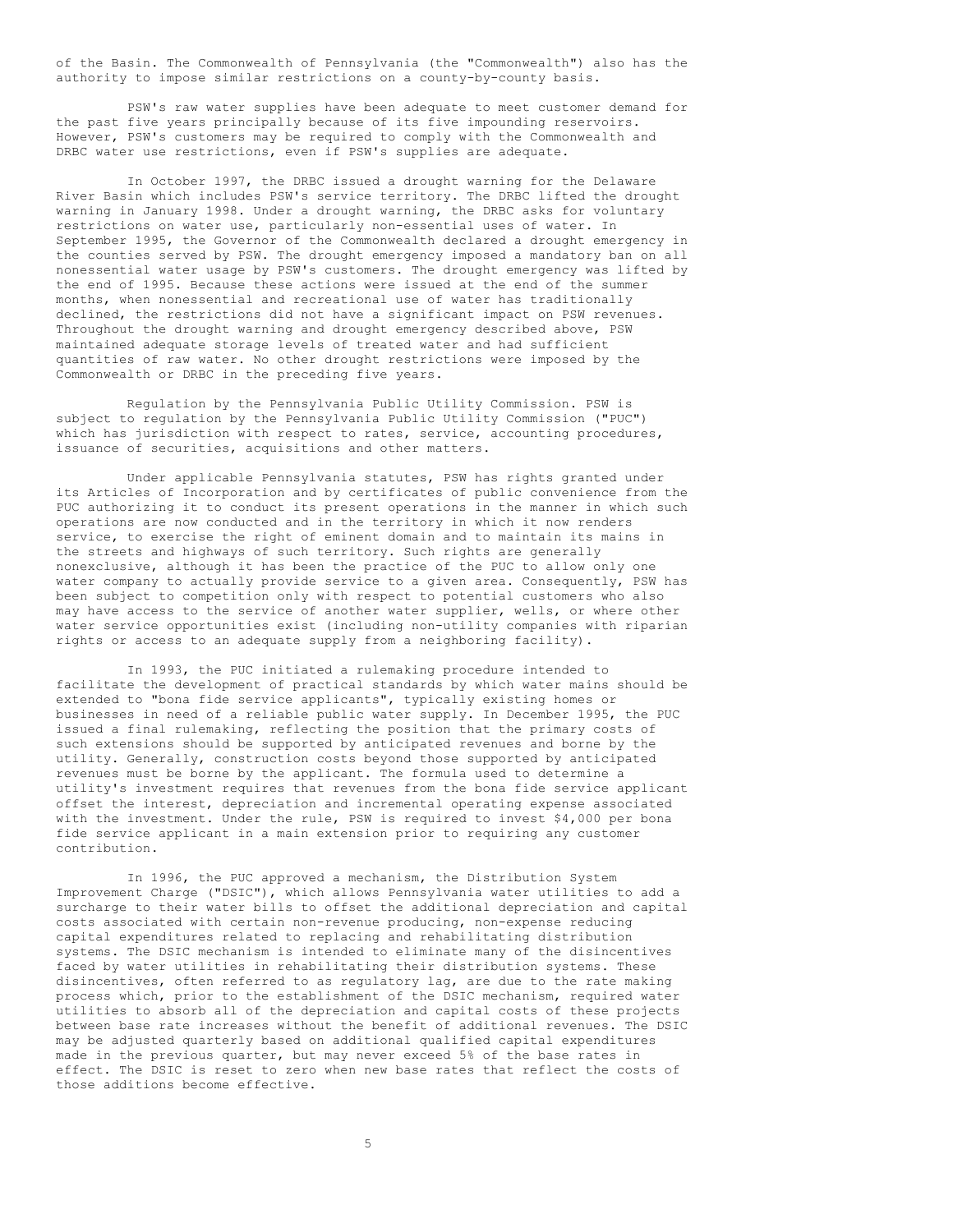#### Item 1, Continued

Water Quality & Environmental Issues. PSW is subject to regulation of water quality by the U.S. Environmental Protection Agency ("EPA") under the Federal Safe Drinking Water Act (the "SDWA") and by the Pennsylvania Department of Environmental Protection ("DEP") under the Pennsylvania Safe Drinking Water Act. The SDWA provides for the establishment of minimum water quality standards, as well as governmental authority to specify the type of treatment process to be used for public drinking water. PSW is presently in compliance with all current standards and treatment requirements promulgated to date.

The EPA has an ongoing directive to issue additional regulations under the SDWA. The directive was clarified in 1986 when Congress amended the SDWA to require, among other revisions, disinfection of all drinking water, additional maximum contaminant level ("MCL") specifications, and filtration of all surface water supplies. PSW has already installed the necessary equipment to provide for the disinfection of the drinking water throughout the system and is monitoring for the additional specified contaminants. All PSW's surface water supplies are filtered.

On August 6, 1996, the President signed into law the reauthorization of the SDWA. The new Act places a greater emphasis on the cost/benefit of regulating additional substances by requiring definitive research on the impact of such regulations. The reauthorized SDWA focuses regulations on contaminants known to be of public health concern based on occurrence, health risks and cost benefit considerations. The new Act eliminated the previous requirement of the 1986 SDWA Amendments that had required the EPA to promulgate MCL's for many chemicals not previously regulated and mandated further MCL's every three years. The new Act also specifies that the EPA shall study radon, arsenic and sulfates and propose respective rulemakings in 1999, 2000 and 2001 if these chemicals are deemed to be a threat to public health. The reauthorized SDWA is not expected to have a material impact on PSW's operations or financial condition. PSW may, in the future, have to change its method of treating drinking water at certain of its sources of supply if additional regulations become effective.

In 1991, EPA promulgated final regulations for lead and copper (the "Lead and Copper Rule"). Under the Lead and Copper Rule, large water utilities are required to conduct corrosion control studies and to sample certain high-risk customer homes to determine the extent of treatment techniques that may be required. PSW conducted the two required rounds of sampling in 1992 and again in 1997. The results of both studies did not exceed the EPA action levels for either lead or copper. Additional sampling will be required in the future. PSW has developed a corrosion control program for its surface sources of supply and does not foresee the need to make any major additional treatment changes or capital expenditures as a result of the Lead and Copper Rule.

On January 1, 1993, federal regulations ("Phase II") became effective for certain volatile organics, herbicides, pesticides and inorganic parameters. All required Phase II monitoring was completed in 1995. In the few cases where Phase II contaminants were detected, concentrations were below MCL's. Future monitoring will be required, but no major treatment modifications are anticipated as a result of these regulations.

In May 1996, the EPA issued the first rule of a three-rule package addressing Disinfection By-Products ("DBP") and monitoring of disease-causing micro-organisms. DBP's are chemicals formed during the drinking water treatment process. The first rule is an Information Collection Rule ("ICR") designed to collect data to be used in developing further rules. As required, PSW began sampling under the requirements of the ICR in July 1997 and expects to complete the ICR phase in December 1998. Studies by the EPA on the data collected may result in new treatment standards and processes.

PSW is also subject to other environmental statutes administered by the EPA and DEP. These include the Federal Clean Water Act ("FCWA") and the Resource Conservation and Recovery Act ("RCRA"). Under the FCWA, the Company must obtain National Pollutant Discharge Elimination System ("NPDES") permits for discharges from its water treatment stations. PSW currently maintains five NPDES permits relating to its water treatment plants, which are subject to renewal every five years. PSW presently meets all NPDES requirements. Although management recognizes that permit renewal may become more difficult if more stringent guidelines are imposed, no significant obstacles to permit renewal are presently foreseen.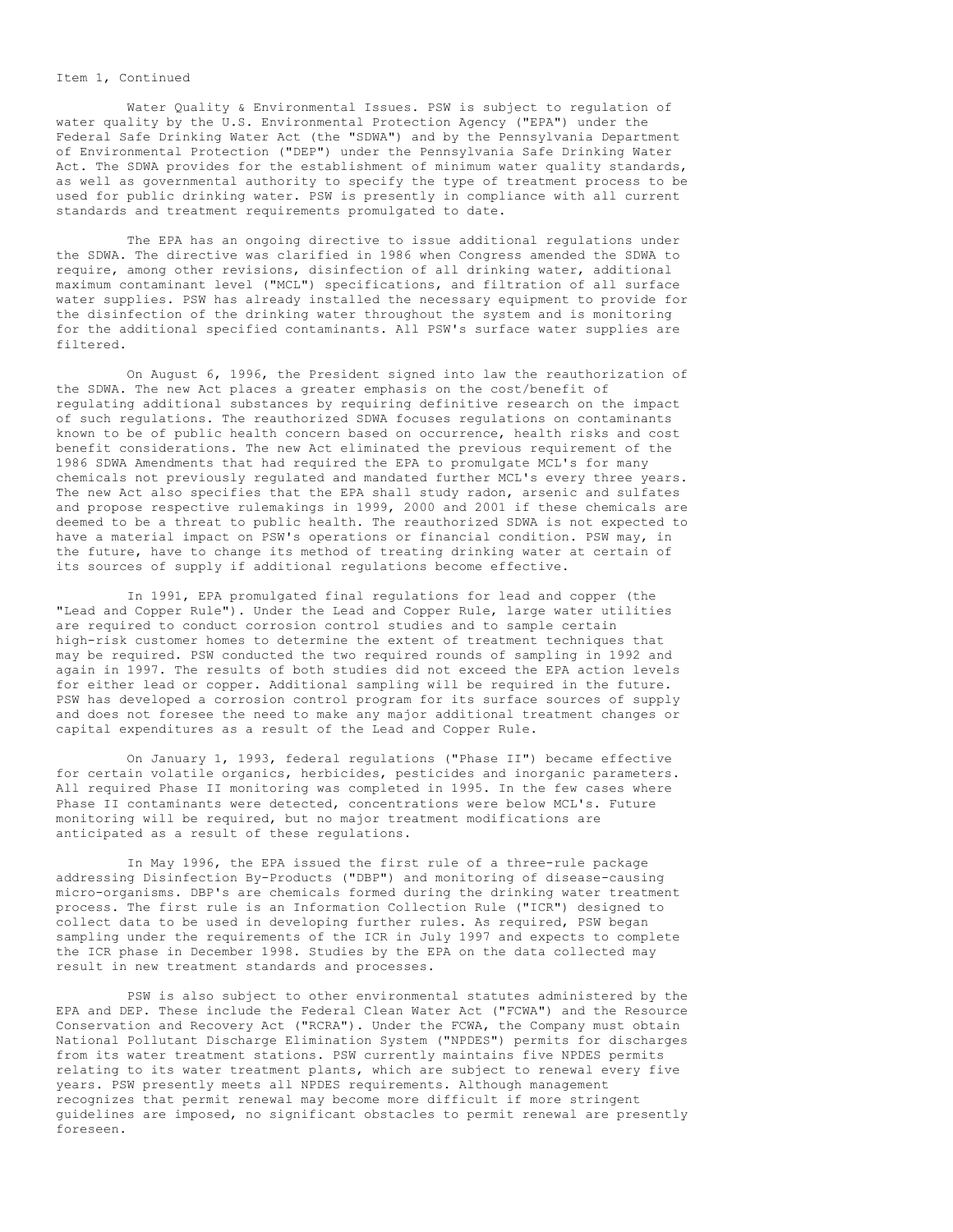#### Item 1, Continued

Under RCRA, PSW is subject to specific regulations regarding the solid waste generated from the water treatment process. The DEP promulgated a "Final Rulemaking" for solid waste (Residual Waste Management) in July 1992. PSW has retained engineering consultants to assist with the extensive monitoring, record keeping and reporting required under these regulations. A preliminary application for permitting has been filed, and formal permitting by DEP of PSW's three residual waste disposal sites is expected to be issued in 1998 in accordance with regulatory requirements.

In 1996, PSW acquired the Little Washington Wastewater Company ("LWW"), a 317 customer wastewater system and in 1997, LWW acquired the wastewater system of Peddler's View Utility Company, which serves 196 customers. Both systems are located within the service territory of PSW, are subject to regulation by the EPA and DEP, and are subject to environmental statutes, including FCWA and RCRA. Both systems currently maintain permits for their wastewater treatment stations in accordance with FCWA and are presently in compliance with all standards and treatment requirements promulgated to date.

Where PSW is required to make certain capital investments in order to maintain its compliance with any of the various regulations discussed above, it is management's belief that all such expenditures would be fully recoverable in PSW's rates. However, under current law, such capital investments would have to be financed prior to their inclusion in PSW's rate structure, and the resulting rate increases would not necessarily be timely.

#### Employee Relations

As of December 31, 1997, the Registrant employed a total of 531 persons. Hourly employees of PSW are represented by the International Brotherhood of Firemen and Oilers, Local No. 473. The contract with the union was renewed on December 1, 1997 for a four-year period. Management considers its employee relations to be good.

#### Item 2. Properties.

The Registrant believes that the facilities used in the operation of its business are in good condition in terms of suitability, adequacy and utilization.

The property of PSW consists of a waterworks system devoted to the collection, storage, treatment and distribution of water in its service territory. Management considers that its properties are maintained in good operating condition and in accordance with current standards of good waterworks practice. The following table summarizes the principal physical properties owned by PSW:

|              | No. of    |                      | Square Feet     |
|--------------|-----------|----------------------|-----------------|
| Location     | Buildings | Description          | Floor Area      |
|              |           |                      |                 |
| Pennsylvania | 6         | Office & Warehouse   | 174,185         |
| Pennsylvania | 17        | Pumping stations and |                 |
|              |           | treatment buildings  | 180,000         |
| Pennsylvania | 23        | Well stations        | 600 ea.<br>App. |
| Pennsylvania | 38        | Well stations        | 150 ea.<br>App. |
| Pennsylvania | 49        | Booster stations     | App. 1,100 ea.  |

In addition, PSW also owns 68 storage facilities for treated water throughout its service territory with a combined capacity of 160.81 million gallons and five surface water impounding reservoirs. The water utility also owns approximately 3,469 miles of transmission and distribution mains, has 287,516 active metered services and 13,519 fire hydrants.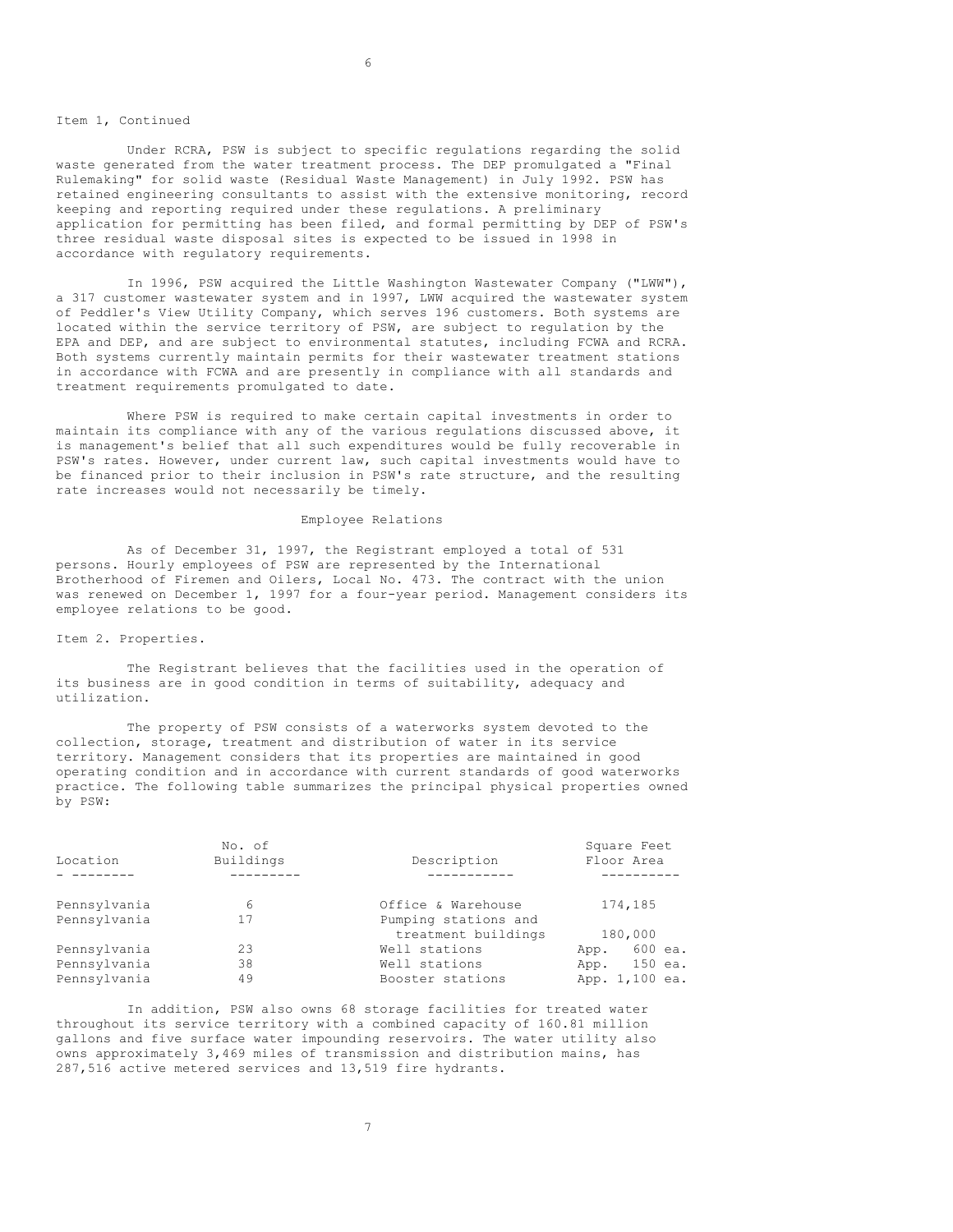#### Item 2, Continued

PSW's properties referred to herein, with certain minor exceptions which do not materially interfere with their use, are owned by PSW and are subject to the lien of an Indenture of Mortgage dated as of January 1, 1941, as supplemented. In the case of properties acquired through the exercise of the power of eminent domain and certain properties acquired through purchase, it has title only for water supply purposes.

The Registrant's corporate offices are leased from PSW and located in Bryn Mawr, Pennsylvania.

Item 3. Legal Proceedings

There are various legal proceedings in which the Company is involved. Although the results of legal proceedings cannot be predicted with certainty, there are no pending legal proceedings to which the Registrant or any of its subsidiaries is a party or to which any of their properties is the subject that present a reasonable likelihood of a material adverse impact on the Registrant.

Item 4. Submission of Matters to a Vote of Security Holders

No matters were submitted to a vote of security holders during the fourth quarter of 1997.

Information with respect to the executive officers of the Company is contained in Item 10 hereof and is hereby incorporated by reference herein.

8

#### PART II

# Item 5. Market for the Registrant's Common Stock and Related Security Holder Matters

The Company's common stock is traded on the New York Stock Exchange and the Philadelphia Stock Exchange. As of March 2, 1998, there were approximately 14,170 holders of record of the Company's common stock.

The following selected quarterly financial data of the Company is in thousands of dollars, except for per share amounts:

| 1997                                 |    | First  |   | Second  |   | Third         |              | Fourth        |   | Total<br>Year |
|--------------------------------------|----|--------|---|---------|---|---------------|--------------|---------------|---|---------------|
|                                      |    |        |   |         |   |               |              |               |   |               |
| Earned revenues                      | S. | 31,021 | S | 33, 315 | S | 36.754        | $\mathbb{S}$ | 35,081        | S | 136,171       |
| Operating expenses                   |    | 13,068 |   | 13,295  |   | 14,466        |              | 15,070        |   | 55,899        |
| Net income available to common       |    |        |   |         |   |               |              |               |   |               |
| stock                                |    | 4,460  |   | 5,778   |   | 7,323         |              | 5,432         |   | 22,993        |
| Basic net income per common share    |    | 0.17   |   | 0.23    |   | 0.28          |              | 0.21          |   | 0.89          |
| Diluted net income per common share  |    | 0.17   |   | 0.22    |   | 0.28          |              | 0.21          |   | 0.88          |
| Dividend paid per common share       |    | 0.152  |   | 0.152   |   | 0.159         |              | 0.159         |   | 0.622         |
| Price range of common stock          |    |        |   |         |   |               |              |               |   |               |
| - high                               |    | 15.47  |   | 15.10   |   | 18.00         |              | 22.18         |   | 22.18         |
| $-$ low                              |    | 11.72  |   | 11.44   |   | 14.07         |              | 15.10         |   | 11.44         |
| 1996                                 |    |        |   |         |   |               |              |               |   |               |
| -------------------------------      |    |        |   |         |   |               |              |               |   |               |
| Earned revenues                      | S  | 29,290 |   | 30,683  | S | 30,831        |              | $5 \t 31,699$ |   | \$122,503     |
| Operating expenses                   |    | 13,070 |   | 12.614  |   | 11.757 14.174 |              |               |   | 51,615        |
| Income, continuing operations        |    | 3,968  |   | 5,281   |   | 5,847         |              | 4,661         |   | 19,757        |
| Basic income per share, continuing   |    |        |   |         |   |               |              |               |   |               |
| operations                           |    | 0.16   |   | 0.21    |   | 0.24          |              | 0.18          |   | 0.79          |
| Diluted income per share, continuing |    |        |   |         |   |               |              |               |   |               |
| operations                           |    | 0.16   |   | 0.21    |   | 0.23          |              | 0.18          |   | 0.78          |
| Income, discontinued operations      |    | $- -$  |   | $- -$   |   | 365           |              | 600           |   | 965           |
| Basic and diluted income per share,  |    |        |   |         |   |               |              |               |   |               |
| discontinued operations              |    | $- -$  |   | $- -$   |   | 0.02          |              | 0.02          |   | 0.04          |
| Net income available to common       |    |        |   |         |   |               |              |               |   |               |
| stock                                |    | 3,968  |   | 5.281   |   | 6.212         |              | 5.261         |   | 20.722        |
| Basic net income per common share    |    | 0.16   |   | 0.21    |   | 0.26          |              | 0.20          |   | 0.83          |
| Diluted net income per common share  |    | 0.16   |   | 0.21    |   | 0.25          |              | 0.20          |   | 0.82          |
| Dividend paid per common share       |    | 0.145  |   | 0.145   |   | 0.152         |              | 0.152         |   | 0.594         |
| Price range of common stock          |    |        |   |         |   |               |              |               |   |               |
| - high                               |    | 11.57  |   | 12.57   |   | 12.94         |              | 14.91         |   | 14.91         |
|                                      |    |        |   |         |   |               |              |               |   |               |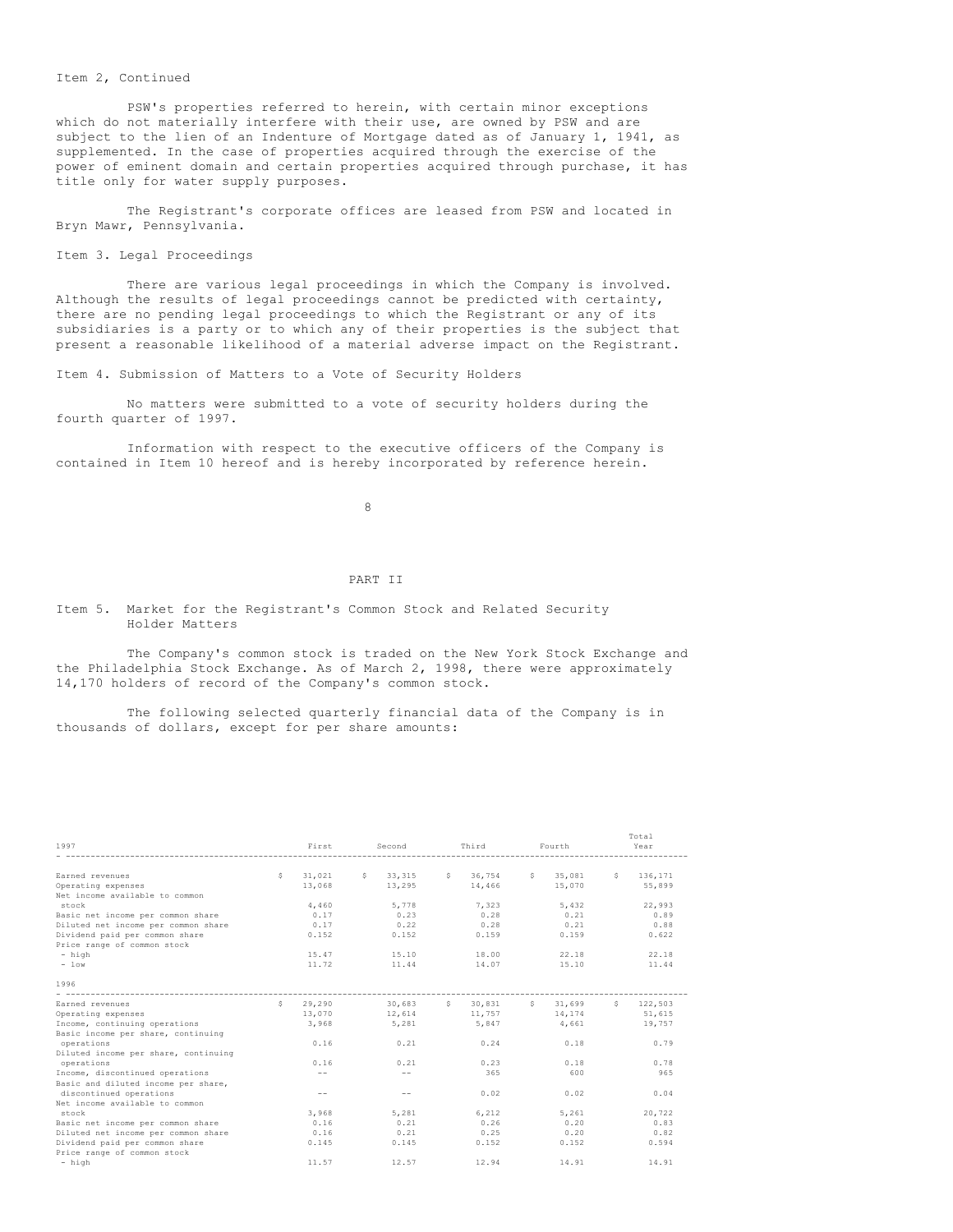All per share data as presented has been adjusted for the 1997 common stock split effected in the form of a stock distribution. High and low prices of the Company's common stock are as reported on the New York Stock Exchange Composite Tape.

9

#### Item 5, Continued

Following is a recent history, adjusted for the 1997 4-for-3 common stock split in the form of a stock distribution, of income from continuing operations and common dividends of the Company:

|      |                  | Basic<br>income per |          |
|------|------------------|---------------------|----------|
|      |                  | share from          | Dividend |
|      | Cash dividend    | continuing          | payout   |
|      | per common share | operations          | ratio    |
| 1993 | \$0.54           | \$0.64              | 84%      |
| 1994 | 0.55             | 0.68                | 81%      |
| 1995 | 0.57             | 0.75                | 76%      |
| 1996 | 0.59             | 0.79                | 75%      |
| 1997 | 0.62             | 0.89                | 70%      |
|      |                  |                     |          |

#### - --------------------------------------------------------------------------------

Dividends have averaged approximately 77% of income from continuing operations during this period. During 1997, the Board of Directors increased the dividend rate by 7%. As a result, beginning with the dividend payable in March 1998, the annual dividend rate increased to \$.65 per share.

# Item 6. Selected Financial Data

The information appearing in the section captioned "Summary of Selected Financial Data" from the portions of the Company's 1997 Annual Report to Shareholders filed as Exhibit 13.5 to this Form 10-K Report is incorporated by reference herein.

Item 7. Management's Discussion and Analysis of Financial Condition and Results of Operations

The information appearing in the section captioned "Management's Discussion and Analysis" from the portions of the Company's 1997 Annual Report to Shareholders filed as Exhibit 13.5 to this Form 10-K Report is incorporated by reference herein.

Item 8. Financial Statements and Supplementary Data

Information appearing under the captions "Consolidated Statements of Income", "Consolidated Balance Sheets", "Consolidated Cash Flow Statements" "Consolidated Statements of Capitalization" and "Notes to Consolidated Financial Statements" from the portions of the Company's 1997 Annual Report to Shareholders filed as Exhibit 13.5 to this Form 10-K Report is incorporated by reference herein. Also, the information appearing in the section captioned "Reports on Financial Statements" from the portions of the Company's 1997 Annual Report to Shareholders filed as Exhibit 13.5 to this Form 10-K Report is incorporated by reference herein.

Item 9. Disagreements on Accounting and Financial Disclosure

None.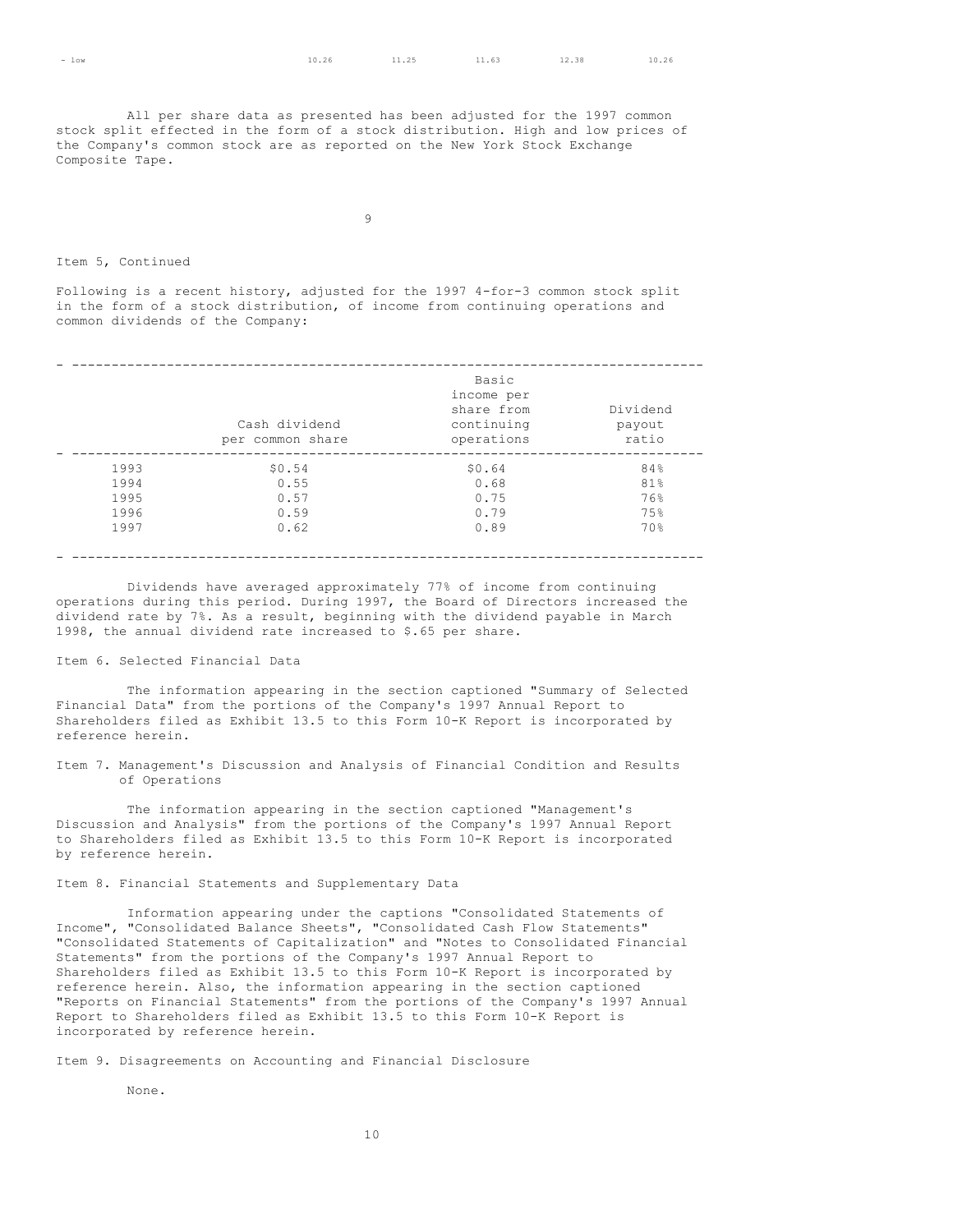#### PART III

Item 10. Directors and Executive Officers of the Registrant

Directors of the Registrant

The information appearing in the section captioned "Information Regarding Nominees and Directors" of the Proxy Statement relating to the May 21, 1998, annual meeting of shareholders of the Company, to be filed within 120 days after the end of the fiscal year covered by this Form 10-K Report, is incorporated herein by reference.

#### Executive Officers of the Registrant

The following table and the notes thereto set forth information with respect to the executive officers of the Registrant, including their names, ages, positions with the Registrant and business experience during the last five years:

| Name                  | Age | Position with the Registrant<br>and date of election (1)                                                                                                                                                                                                                                                          |
|-----------------------|-----|-------------------------------------------------------------------------------------------------------------------------------------------------------------------------------------------------------------------------------------------------------------------------------------------------------------------|
| Nicholas DeBenedictis | 52  | President and Chairman (May 1993 to<br>present); President and Chief Executive<br>Officer (July 1992 to May 1993); Chairman<br>and Chief Executive Officer, Philadelphia<br>Suburban Water Company (July 1992 to<br>Present); President, Philadelphia<br>Suburban Water Company (February 1995 to<br>present) (2) |
| Richard R. Riegler    | 51  | Senior Vice President - Operations,<br>Philadelphia Suburban Water Company<br>(April 1989 to present) (3)                                                                                                                                                                                                         |
| Roy H. Stahl          | 45  | Senior Vice President and General Counsel<br>(April 1991 to present) (4)                                                                                                                                                                                                                                          |
| Michael P. Graham     | 49  | Senior Vice President - Finance and<br>Treasurer (March 1993 to present) (5)                                                                                                                                                                                                                                      |
| Morrison Coulter      | 61  | Senior Vice President - Production,<br>Philadelphia Suburban Water Company<br>(February 1996 to present); Vice<br>President - Production, Philadelphia<br>Suburban Water Company (April 1989 to<br>February 1996) (6)                                                                                             |

- (1) In addition to the capacities indicated, the individuals named in the above table hold other offices or directorships with subsidiaries of the Registrant. Officers serve at the discretion of the Board of Directors.
- (2) Mr. DeBenedictis was Secretary of the Pennsylvania Department of Environmental Resources from 1983 to 1986. From December 1986 to April 1989, he was President of the Greater Philadelphia Chamber of Commerce. Mr. DeBenedictis was Senior Vice President for Corporate and Public Affairs of Philadelphia Electric Company from April 1989 to June 1992.
- (3) Mr. Riegler was Chief Engineer of Philadelphia Suburban Water Company from 1982 to 1984. He then served as Vice President and Chief Engineer from 1984 to 1986 and Vice President of Operations from 1986 to 1989.
- (4) From January 1984 to August 1985, Mr. Stahl was Corporate Counsel, from August 1985 to May 1988 he was Vice President - Administration and Corporate Counsel of the Registrant, and from May 1988 to April 1991 he was Vice President and General Counsel of the Registrant.

11

Item 10, Continued

(5) Mr. Graham was Controller of the Company from 1984 to September 1990, and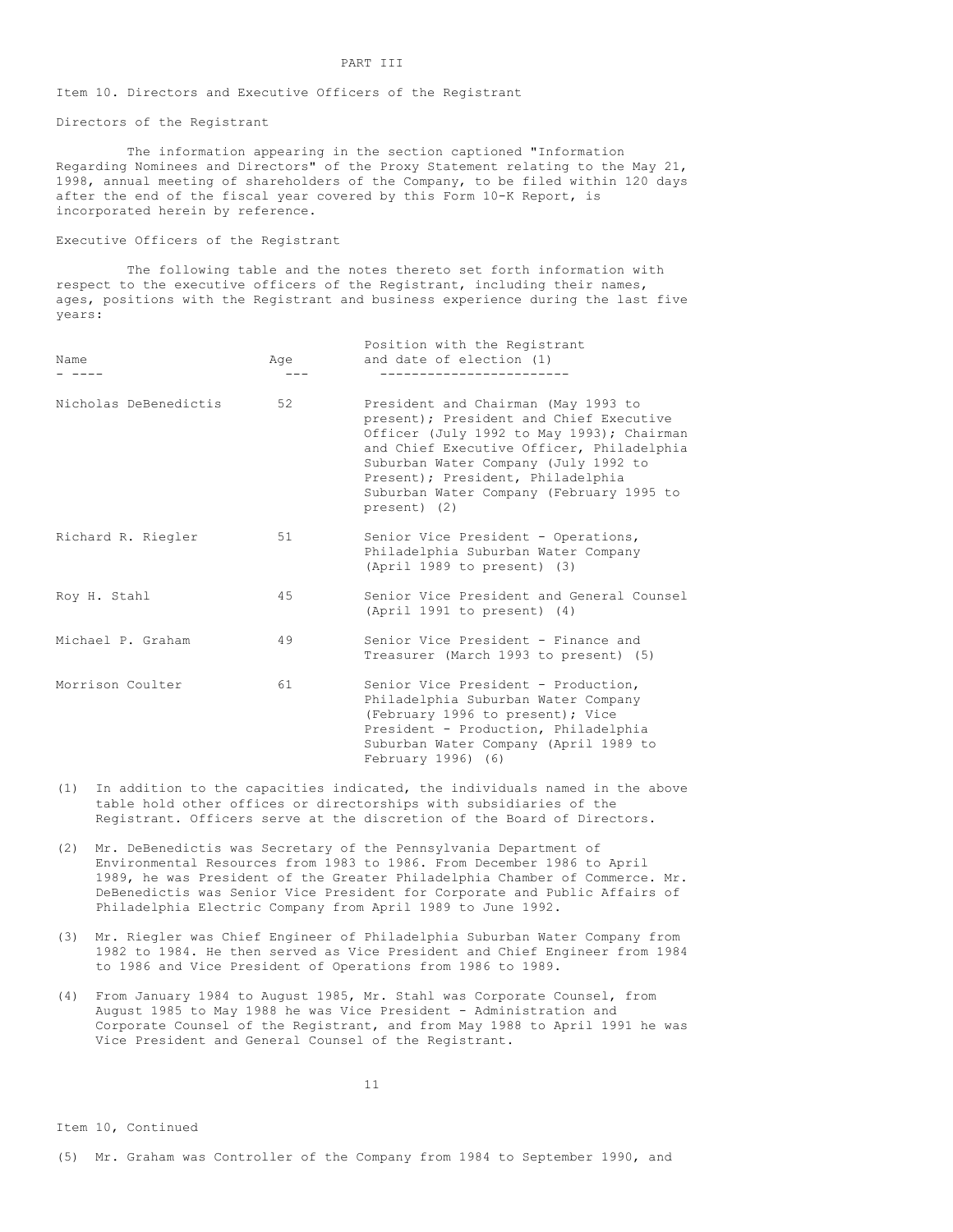from September 1990 to May 1991 he was Chief Financial Officer and Treasurer. From May 1991 to March 1993, Mr. Graham was Vice President - Finance and Treasurer.

(6) Mr. Coulter was Superintendent of Pumping Facilities from 1971 to 1982. From 1982 to 1987 he served as Manager - Electrical/Mechanical Department and from 1987 to 1989 he was Assistant Vice President - Production.

Item 11. Executive Compensation

The information appearing in the sections captioned "Executive Compensation" of the Proxy Statement relating to the May 21, 1998, annual meeting of shareholders of the Company, to be filed within 120 days after the end of the fiscal year covered by this Form 10-K Report, is incorporated herein by reference.

Item 12. Security Ownership of Certain Beneficial Owners and Management

The information appearing in the sections captioned "Ownership of Common Stock" of the Proxy Statement relating to the May 21, 1998, annual meeting of shareholders of the Company, to be filed within 120 days after the end of the fiscal year covered by this Form 10-K Report, is incorporated herein by reference.

Item 13. Certain Relationships and Related Transactions

The information appearing in the sections captioned "Certain Relationships and Related Transactions" of the Proxy Statement relating to the May 21 1998, annual meeting of shareholders of the Company, to be filed within 120 days after the end of the fiscal year covered by this Form 10-K Report, is incorporated herein by reference.

PART IV

Item 14. Exhibits, Financial Statement Schedules and Reports on Form 8-K

Financial Statements. The following is a list of the consolidated financial statements of the Company and its subsidiaries and supplementary data incorporated by reference in Item 8 hereof:

Management's Report

Independent Auditors' Report Consolidated Balance Sheets - December 31, 1997 and 1996 Consolidated Statements of Income - 1997, 1996 and 1995 Consolidated Statements of Cash Flow - 1997, 1996, and 1995 Consolidated Statements of Capitalization - December 31, 1997 and 1996 Notes to Consolidated Financial Statements

Financial Statement Schedules. The financial statement schedules, or supplemental schedules, filed as part of this annual report on Form 10-K are omitted because they are not applicable or not required, or because the required information is included in the consolidated financial statements or notes thereto.

Reports on Form 8-K.

Current Report on Form 8-K filed on December 3, 1997, responding to Item 5, Other Events. (Related to the Company's announcement of a dividend increase and the Company's plans for a four-for-three stock split in the form of a stock distribution to all shareholders of record on December 15, 1997).

Current Report on Form 8-K filed January 29, 1998, responding to Item 5, Other Events. (Related to the filing of the Company's audited consolidated balance sheets and statements of capitalization as of December 31, 1997 and 1996, its consolidated statements of income and cash flow for each of the years in the three-year period ended December 31, 1997, its Management's Discussion and Analysis of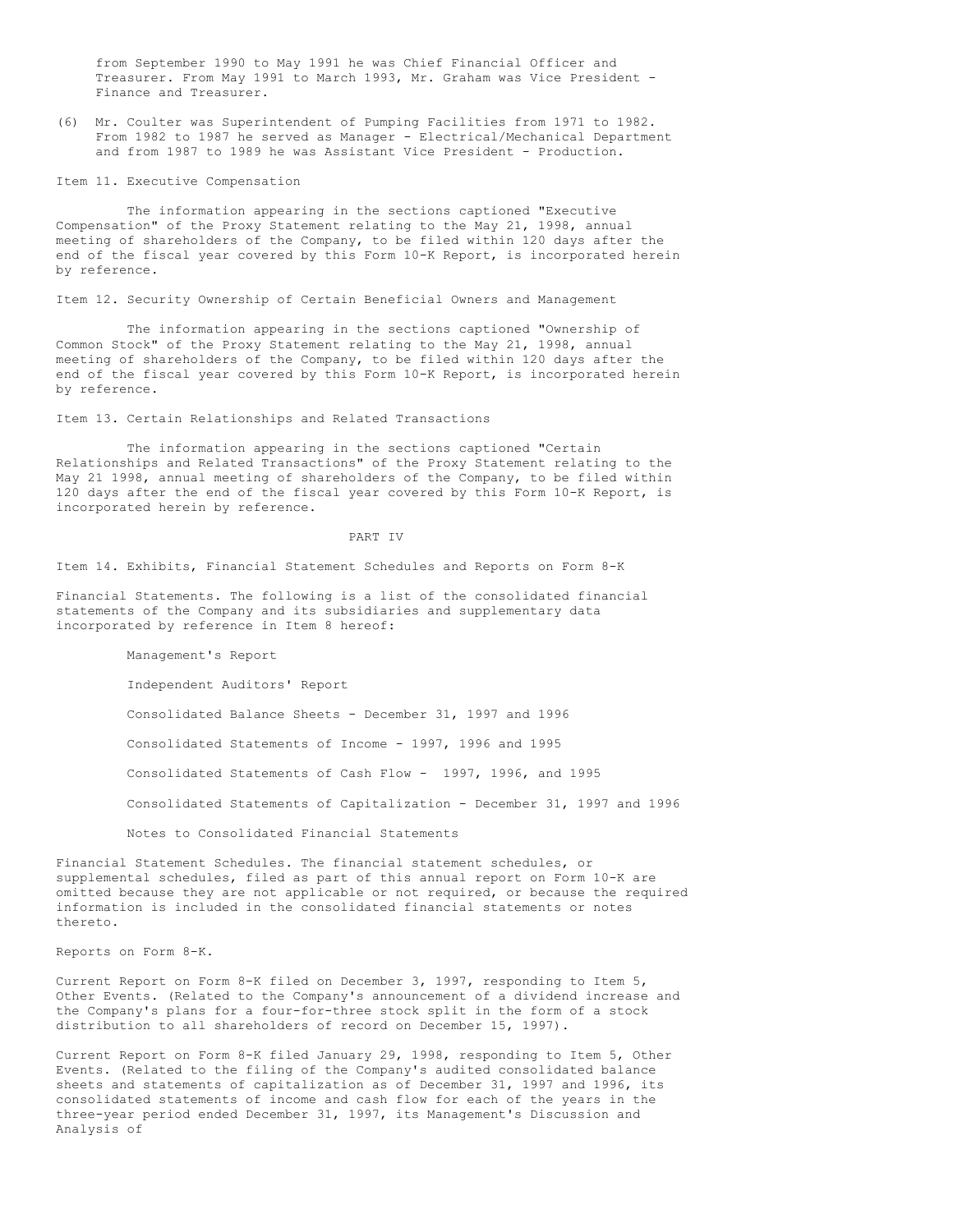### Item 14, Continued

Financial Condition and Results of Operations related to its fiscal year ended December 31, 1997, and its Summary of Selected Financial Data for each of the years in the five-year period ended December 31, 1997.)

Current Report on Form 8-K filed February 6, 1998, responding to Item 5, Other Events. (Related to the Company's Board of Directors adopting a new Shareholder Rights Plan (the "New Plan") on February 3, 1998 that was effective March 1, 1998. The New Plan, which expires March 1, 2008, is substantially the same as the former Shareholder Rights Plan that expired on March 1, 1998 except that the beneficial ownership threshold that would trigger the exercisability of the rights issued to purchase Company Common Stock was reduced from 25% of the outstanding Common Stock to 20% of the outstanding Common Stock.)

Exhibits, Including Those Incorporated by Reference. The following is a list of exhibits filed as part of this annual report on Form 10-K. Where so indicated by footnote, exhibits which were previously filed are incorporated by reference. For exhibits incorporated by reference, the location of the exhibit in the previous filing is indicated in parentheses. The page numbers listed refer to page numbers where such exhibits are located using the sequential numbering system specified by Rules 0-3 and 403.

13

#### EXHIBIT INDEX

| Exhibit No. |                                                                                                                                                                                                                                                                                                                                                                              | Page No. |
|-------------|------------------------------------------------------------------------------------------------------------------------------------------------------------------------------------------------------------------------------------------------------------------------------------------------------------------------------------------------------------------------------|----------|
| 3.1         | Amended and Restated Articles of Incorporation, as<br>amended $(1)$ (Exhibit $3.1$ )                                                                                                                                                                                                                                                                                         |          |
| 3.2         | By-Laws, as amended (17) (Exhibit 3.2)                                                                                                                                                                                                                                                                                                                                       |          |
| 3.3         | Amendment to Amended and Restated Articles of<br>Incorporation, as amended, to increase the number of<br>authorized shares to 41,770,819 and to provide that<br>40,000,000 of such shares be shares of Common Stock (17)<br>(Exhibit 3.3)                                                                                                                                    |          |
| 3.4         | Amendment to Amended and Restated Articles of<br>Incorporation, as amended, designating the Series B<br>Preferred Stock (17) (Exhibit 3.4)                                                                                                                                                                                                                                   |          |
| 3.5         | Amendment to Section 3.03 and addition of Section 3.17<br>to Bylaws (19) (Exhibits 1 and 2)                                                                                                                                                                                                                                                                                  | --       |
| 3.6         | Amendment to Amended and Restated Articles of<br>Incorporation, designating the terms of the Series A<br>Junior Participating Preferred Shares                                                                                                                                                                                                                               | 21       |
| 4.1         | Indenture of Mortgage dated as of January 1, 1941<br>between Philadelphia Suburban Water Company and The<br>Pennsylvania Company for Insurance on Lives and Granting<br>Annuities (now First Pennsylvania Bank, N.A.), as<br>Trustee, with supplements thereto through the Twentieth<br>Supplemental Indenture dated as of August 1, 1983 (2)<br>(Exhibits 4.1 through 4.16) |          |
| 4.2         | Revolving Credit Agreement between Philadelphia Suburban<br>Water Company and Mellon Bank (East) National<br>Association dated as of February 16, 1990 (3) (Exhibit                                                                                                                                                                                                          |          |
|             | 4.3)                                                                                                                                                                                                                                                                                                                                                                         |          |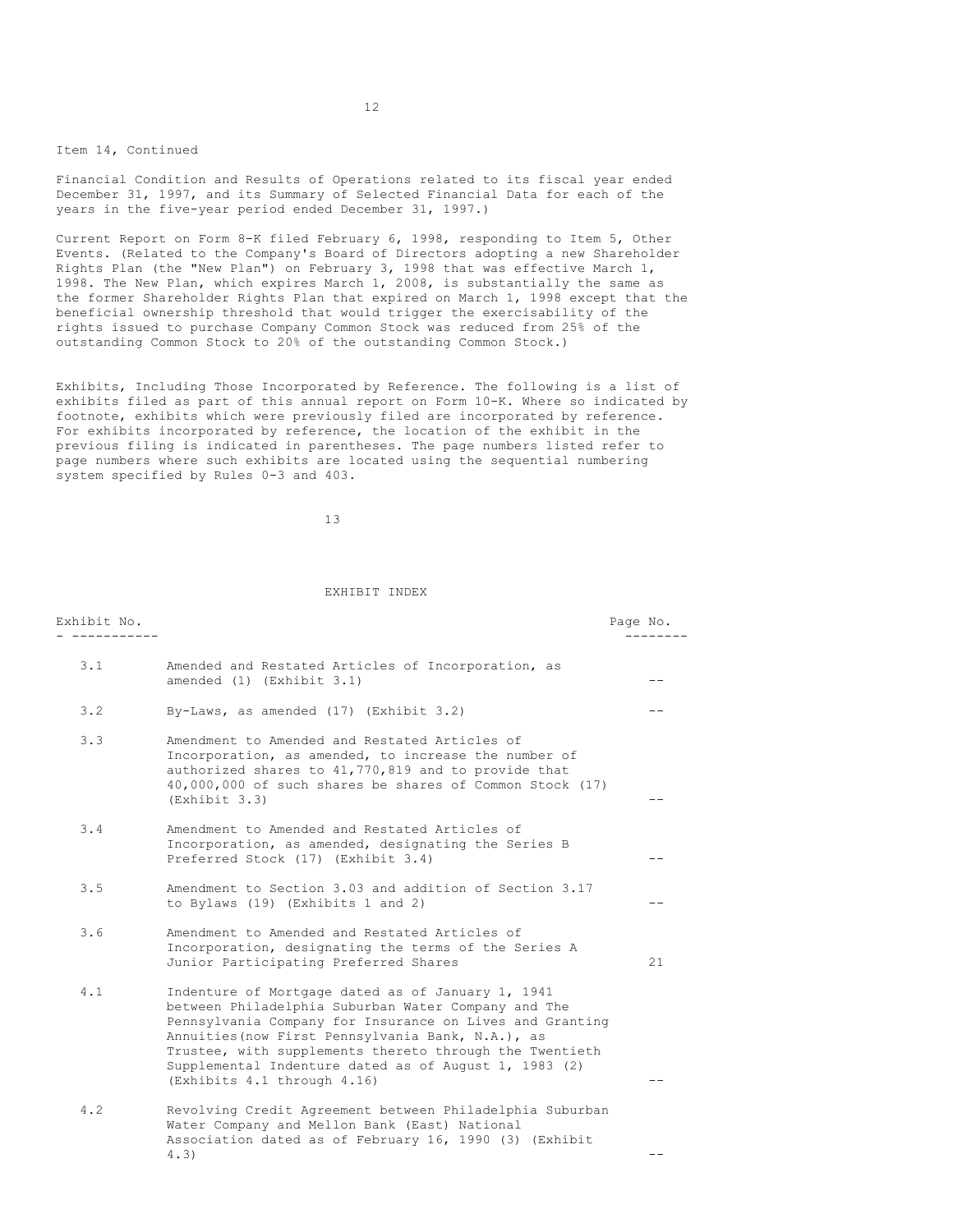| 4.3 | First Amendment to Revolving Credit Agreement between<br>Philadelphia Suburban Water Company and Mellon Bank N.A.<br>dated as of September 1, 1992 (1) (Exhibit $4.3$ )                                 |  |
|-----|---------------------------------------------------------------------------------------------------------------------------------------------------------------------------------------------------------|--|
| 4.4 | Preferred Stock Agreement between Philadelphia Suburban<br>Water Company and Provident Life and Accident Insurance<br>Company dated as of January 1, 1991 (3) (Exhibit $4.4$ )                          |  |
| 4.5 | Indenture dated as of July 1, 1988 between Philadelphia<br>Suburban Corporation and the Philadelphia National Bank,<br>as Trustee. (4) (Exhibit 4)                                                      |  |
| 4.6 | Form of Rights Agreement, dated as of February 19, 1988,<br>between Philadelphia Suburban Corporation and Mellon<br>Bank (East) National Association, as amended by<br>Amendment No. 1. (5) (Exhibit 1) |  |
| 4.7 | Agreement to furnish copies of other long-term debt<br>instruments $(1)$ (Exhibit 4.7)                                                                                                                  |  |
| 4.8 | Twenty-first Supplemental Indenture dated as of August<br>1, 1985 (6) (Exhibit 4.2)                                                                                                                     |  |
| 4.9 | Twenty-second Supplemental Indenture dated as of April<br>1, 1986 (7) (Exhibit 4.3)                                                                                                                     |  |

14

| Exhibit No. | EXHIBIT INDEX, Continued                                                                                                                                                                                                                                                                       | Page No. |
|-------------|------------------------------------------------------------------------------------------------------------------------------------------------------------------------------------------------------------------------------------------------------------------------------------------------|----------|
| 4.10        | Twenty-third Supplemental Indenture dated as of April 1,<br>1987 (8) (Exhibit 4.4)                                                                                                                                                                                                             | --       |
| 4.11        | Twenty-fourth Supplemental Indenture dated as of June 1,<br>1988 (9) (Exhibit 4.5)                                                                                                                                                                                                             | --       |
| 4.12        | Twenty-fifth Supplemental Indenture dated as of January<br>1, 1990 (10) (Exhibit 4.6)                                                                                                                                                                                                          | $- -$    |
| 4.13        | Twenty-sixth Supplemental Indenture dated as of November<br>1, 1991 (11) (Exhibit 4.12)                                                                                                                                                                                                        | --       |
| 4.14        | Twenty-seventh Supplemental Indenture dated as of June<br>1, 1992 (1) (Exhibit 4.14)                                                                                                                                                                                                           | --       |
| 4.15        | Twenty-eighth Supplemental Indenture dated as of April<br>1, 1993 (12) (Exhibit 4.15)                                                                                                                                                                                                          | --       |
| 4.16        | Revolving Credit Agreement between Philadelphia Suburban<br>Water Company and Mellon Bank, N.A., PNC Bank National<br>Association, First Union National Bank, N.A. and<br>CoreStates Bank, N.A. dated as of March 17, 1994 (12)<br>(Exhibit 4.16)                                              | --       |
| 4.17        | Twenty-Ninth Supplemental Indenture dated as of March<br>30, 1995 (14) (Exhibit 4.17)                                                                                                                                                                                                          |          |
| 4.18        | Thirtieth Supplemental Indenture dated as of August 15,<br>1995 (15) (Exhibit 4.18)                                                                                                                                                                                                            | $ -$     |
| 4.19        | First Amendment to Revolving Credit Agreement dated as<br>of May 22, 1995, between hiladelphia Suburban Water<br>Company and Mellon Bank, N.A., PNC Bank National<br>Association, First Fidelity National Bank, N.A.,<br>Meridian Bank, N.A. dated as of March 17, 1994 (17)<br>(Exhibit 4.19) | --       |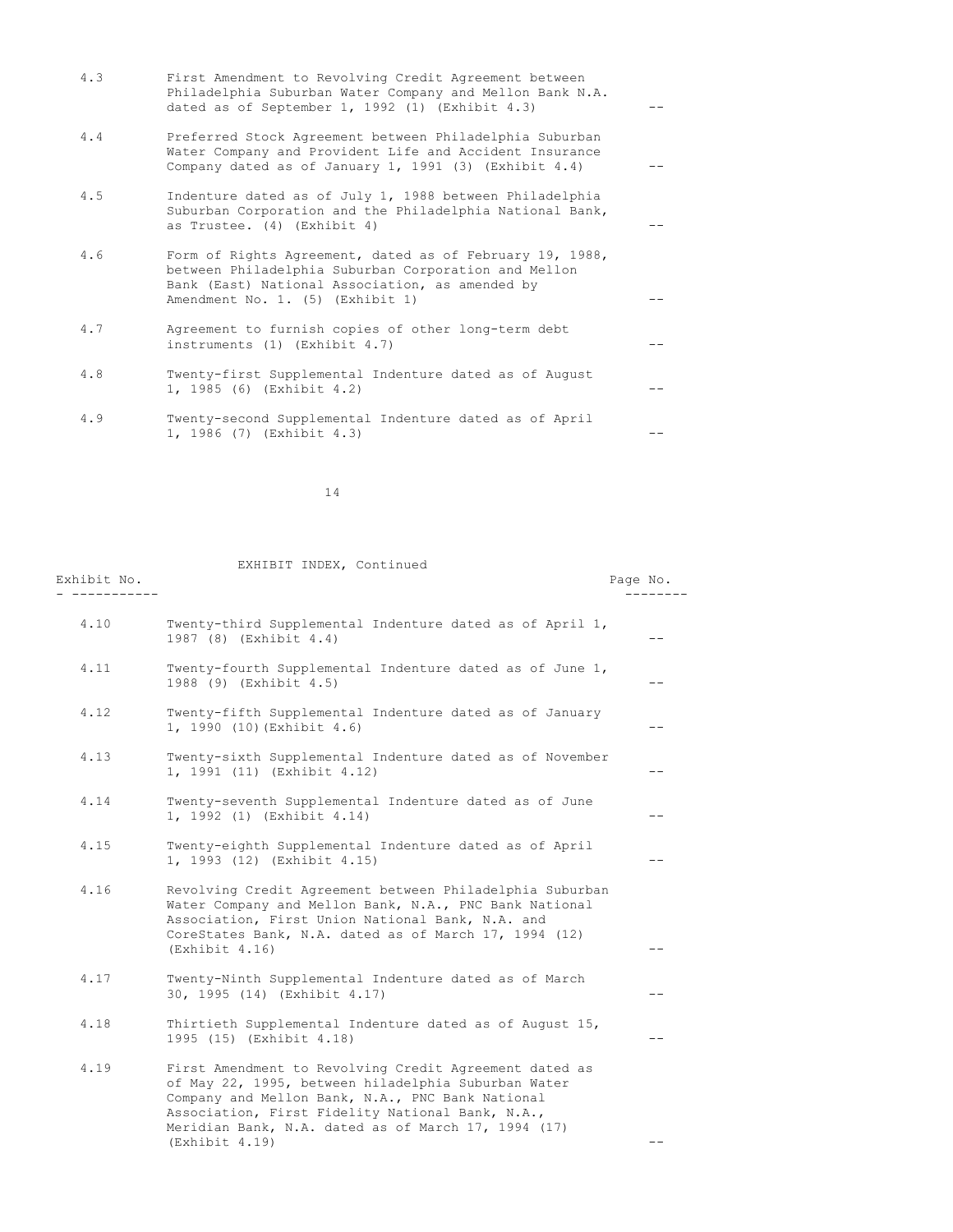|      | of July 21, 1995, between Philadelphia Suburban Water<br>Company and Mellon Bank, N.A., PNC Bank National<br>Association, First Fidelity National Bank, N.A.,<br>Meridian Bank, N.A. dated as of March 17, 1994 (17)<br>(Exhibit 4.20)                                                             |    |
|------|----------------------------------------------------------------------------------------------------------------------------------------------------------------------------------------------------------------------------------------------------------------------------------------------------|----|
| 4.21 | Third Amendment to Revolving Credit Agreement dated as<br>of December 20, 1996, between hiladelphia Suburban Water<br>Company and Mellon Bank, N.A., PNC Bank National<br>Association, First Union National Bank, N.A., CoreStates<br>Bank, N.A. dated as of March 17, 1994 (17) (Exhibit<br>4.21) |    |
| 4.22 | Thirty-First Supplemental Indenture dated as of July 1,<br>1997 (18) (Exhibit 4.22)                                                                                                                                                                                                                |    |
| 4.23 | Fourth Amendment to Revolving Credit Agreement dated as<br>of January 15, 1998, between Philadelphia Suburban<br>Water Company and Mellon Bank, N.A., PNC Bank National<br>Association, First Union National Bank, N.A., and<br>CoreStates Bank, N.A. dated as of March 17, 1994                   | 26 |
| 4.24 | Rights Agreement, dated as of March 1, 1998 between<br>Philadelphia Suburban Corporation and ChaseMellon<br>Shareholder Services, L.L.C., as Rights Agent (20)<br>(Exhibit 1)                                                                                                                      |    |

4.20 Second Amendment to Revolving Credit Agreement dated as

15

| Exhibit No. | EXHIBIT INDEX, Continued                                                                                                                                               | Page No. |
|-------------|------------------------------------------------------------------------------------------------------------------------------------------------------------------------|----------|
| 10.1        | 1982 Stock Option Plan, as amended and restated<br>effective May 21, 1992* (1) (Exhibit 10.1)                                                                          |          |
| 10.2        | 1988 Stock Option Plan, as amended and restated<br>effective May 21, 1992* (1) (Exhibit 10.2)                                                                          |          |
| 10.3        | Executive Incentive Award Plan, as amended March 21,<br>1989 and February 6, 1990* (10) (Exhibit 10.3)                                                                 | $ -$     |
| 10.4        | Excess Benefit Plan for Salaried Employees, effective<br>December 1, 1989* (10) (Exhibit 10.4)                                                                         | $- -$    |
| 10.5        | Supplemental Executive Retirement Plan, effective<br>December 1, 1989* (10) (Exhibit 10.5)                                                                             | --       |
| 10.6        | Supplemental Executive Retirement Plan, effective March<br>15, 1992* (1) (Exhibit 10.6)                                                                                | --       |
| 10.7        | 1993 Incentive Compensation Plan* (1) (Exhibit 10.7)                                                                                                                   | $-$      |
| 10.8        | Employment letter agreement with Mr. Nicholas<br>DeBenedictis* (1) (Exhibit 10.8)                                                                                      | $- -$    |
| 10.9        | 1994 Incentive Compensation Program* (12) (Exhibit 10.9)                                                                                                               |          |
| 10.10       | 1994 Equity Compensation Plan, as amended by Amendment<br>1994-1* (16) (Exhibit 10.10)                                                                                 | $ -$     |
| 10.11       | 1995 Incentive Compensation Plan* (13) (Exhibit 10.11)                                                                                                                 | $- -$    |
| 10.12       | Placement Agency Agreement between Philadelphia<br>Suburban Water Company and PaineWebber Incorporated<br>dated as of March 30, 1995 (14) (Exhibit 10.12)              | $- -$    |
| 10.13       | Bond Purchase Agreement among the Delaware County<br>Industrial Development Authority, Philadelphia Suburban<br>Water Company and Legg Mason Wood Walker, Incorporated |          |

dated August 24, 1995 (15) (Exhibit 10.13) --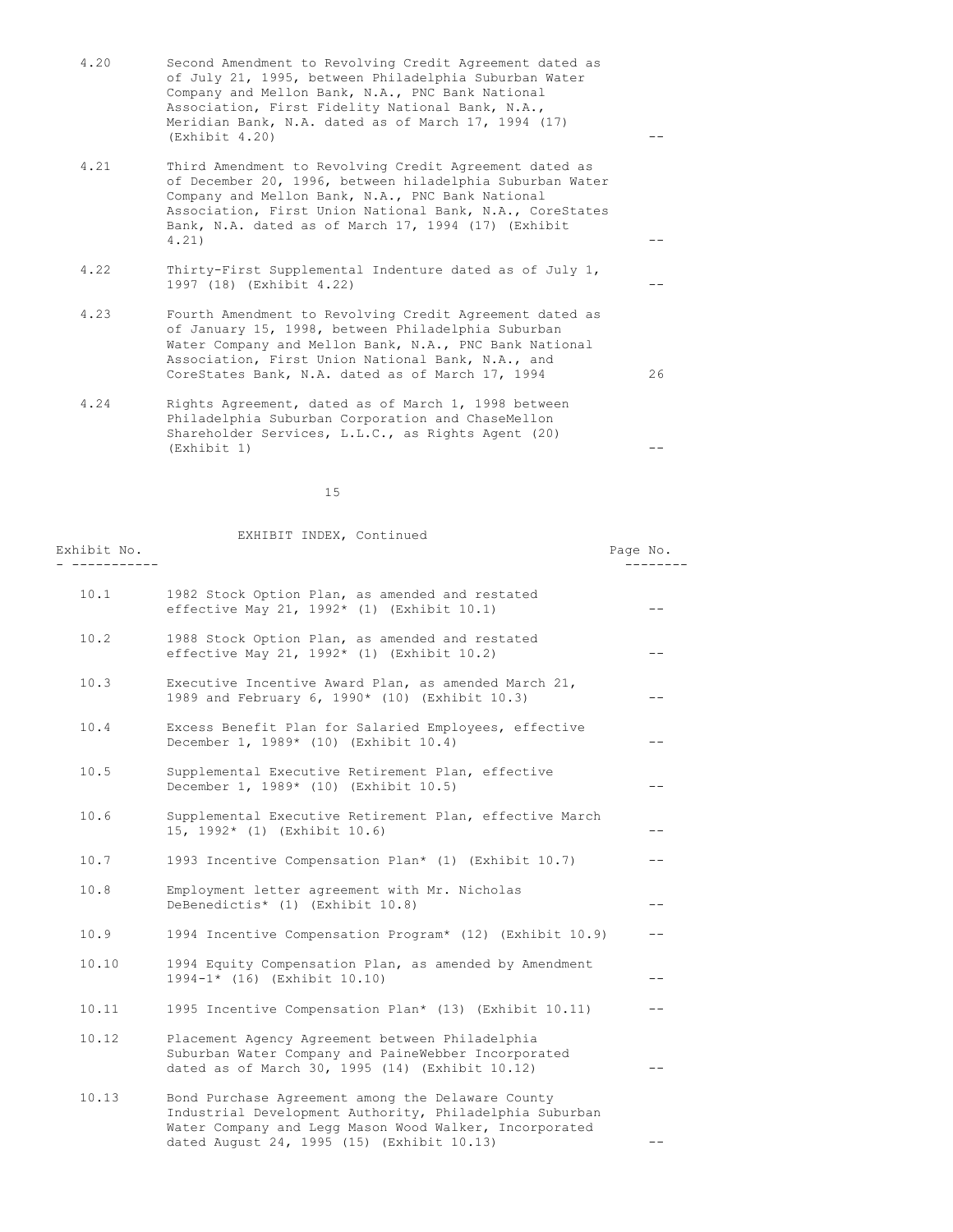| 10.14 | Construction and Financing Agreement between the<br>Delaware County Industrial Development Authority and<br>Philadelphia Suburban Water Company dated as of August<br>15, 1995 (15) (Exhibit 10.14) |  |
|-------|-----------------------------------------------------------------------------------------------------------------------------------------------------------------------------------------------------|--|
| 10.15 | 1996 Annual Cash Incentive Compensation Plan* (16)<br>(Exhibit 13.4)                                                                                                                                |  |
| 10.16 | Amendment 1994-2 to 1994 Equity Compensation Plan, as<br>amended* $(17)$ (Exhibit 10.16)                                                                                                            |  |
| 10.17 | 1997 Annual Cash Incentive Compensation Plan* (17)<br>(Exhibit 10.17)                                                                                                                               |  |
| 10.18 | Agreement among Philadelphia Suburban Corporation,<br>Philadelphia Suburban Water Company and Nicholas<br>DeBenedictis, dated as of January 1, $1997*$ (17) (Exhibit<br>10.18)                      |  |
| 10.19 | Agreement among Philadelphia Suburban Corporation,<br>Philadelphia Suburban Water Company and Roy H. Stahl,<br>dated as of January 1, $1997*$ (17) (Exhibit 10.19)                                  |  |
| 10.20 | Agreement among Philadelphia Suburban Corporation,<br>Philadelphia Suburban Water Company and Michael P.<br>Graham, dated as of January 1, 1997* (17) (Exhibit                                      |  |

 $10.20$ )  $-$ 

16

| 10.21<br>Agreement among Philadelphia Suburban Corporation,<br>Philadelphia Suburban Water Company and Richard R.<br>Riegler, dated as of January 1, 1997* (17) (Exhibit<br>10.21)<br>10.22<br>Agreement among Philadelphia Suburban Corporation,<br>Philadelphia Suburban Water Company and Morrison<br>Coulter, dated as of January 1, 1997* (17) (Exhibit<br>10.22<br>10.23<br>Philadelphia Suburban Corporation Amended and Restated<br>Executive Deferral Plan* (17) (Exhibit 10.23)<br>10.24<br>Philadelphia Suburban Corporation Deferred<br>Compensation Plan Master Trust Agreement with PNC Bank,<br>National Association, dated as of December 31, 1996*<br>(17) (Exhibit 10.24)<br>10.25<br>First Amendment to Supplemental Executive Retirement<br>Plan* (17) (Exhibit 10.25)<br>10.26<br>Placement Agency Agreement between Philadelphia<br>Suburban Water Company and A.G. Edwards and Sons, Inc.,<br>Janney Montgomery Scott Inc., HSBC Securities, Inc., and<br>PaineWebber Incorporated (18) (Exhibit 10.26)<br>10.27<br>1998 Annual Cash Incentive Compensation Plan*<br>41<br>13.1<br>Selected portions of Annual Report to Shareholders for<br>the year ended December 31, 1993 incorporated by<br>reference in Annual Report on Form 10-K for the year<br>ended December 31, 1993 (12) (Exhibit 13.1)<br>13.2<br>Selected portions of Annual Report to Shareholders for<br>the year ended December 31, 1994 incorporated by<br>reference in Annual Report on Form 10-K for the year<br>ended December 31, 1994 (13) (Exhibit 13.2) | Exhibit No. | EXHIBIT INDEX, Continued | Page No. |
|----------------------------------------------------------------------------------------------------------------------------------------------------------------------------------------------------------------------------------------------------------------------------------------------------------------------------------------------------------------------------------------------------------------------------------------------------------------------------------------------------------------------------------------------------------------------------------------------------------------------------------------------------------------------------------------------------------------------------------------------------------------------------------------------------------------------------------------------------------------------------------------------------------------------------------------------------------------------------------------------------------------------------------------------------------------------------------------------------------------------------------------------------------------------------------------------------------------------------------------------------------------------------------------------------------------------------------------------------------------------------------------------------------------------------------------------------------------------------------------------------------------------------------------------------------|-------------|--------------------------|----------|
|                                                                                                                                                                                                                                                                                                                                                                                                                                                                                                                                                                                                                                                                                                                                                                                                                                                                                                                                                                                                                                                                                                                                                                                                                                                                                                                                                                                                                                                                                                                                                          |             |                          |          |
|                                                                                                                                                                                                                                                                                                                                                                                                                                                                                                                                                                                                                                                                                                                                                                                                                                                                                                                                                                                                                                                                                                                                                                                                                                                                                                                                                                                                                                                                                                                                                          |             |                          |          |
|                                                                                                                                                                                                                                                                                                                                                                                                                                                                                                                                                                                                                                                                                                                                                                                                                                                                                                                                                                                                                                                                                                                                                                                                                                                                                                                                                                                                                                                                                                                                                          |             |                          |          |
|                                                                                                                                                                                                                                                                                                                                                                                                                                                                                                                                                                                                                                                                                                                                                                                                                                                                                                                                                                                                                                                                                                                                                                                                                                                                                                                                                                                                                                                                                                                                                          |             |                          |          |
|                                                                                                                                                                                                                                                                                                                                                                                                                                                                                                                                                                                                                                                                                                                                                                                                                                                                                                                                                                                                                                                                                                                                                                                                                                                                                                                                                                                                                                                                                                                                                          |             |                          |          |
|                                                                                                                                                                                                                                                                                                                                                                                                                                                                                                                                                                                                                                                                                                                                                                                                                                                                                                                                                                                                                                                                                                                                                                                                                                                                                                                                                                                                                                                                                                                                                          |             |                          |          |
|                                                                                                                                                                                                                                                                                                                                                                                                                                                                                                                                                                                                                                                                                                                                                                                                                                                                                                                                                                                                                                                                                                                                                                                                                                                                                                                                                                                                                                                                                                                                                          |             |                          |          |
|                                                                                                                                                                                                                                                                                                                                                                                                                                                                                                                                                                                                                                                                                                                                                                                                                                                                                                                                                                                                                                                                                                                                                                                                                                                                                                                                                                                                                                                                                                                                                          |             |                          |          |
|                                                                                                                                                                                                                                                                                                                                                                                                                                                                                                                                                                                                                                                                                                                                                                                                                                                                                                                                                                                                                                                                                                                                                                                                                                                                                                                                                                                                                                                                                                                                                          |             |                          |          |

13.3 Selected portions of Annual Report to Shareholders for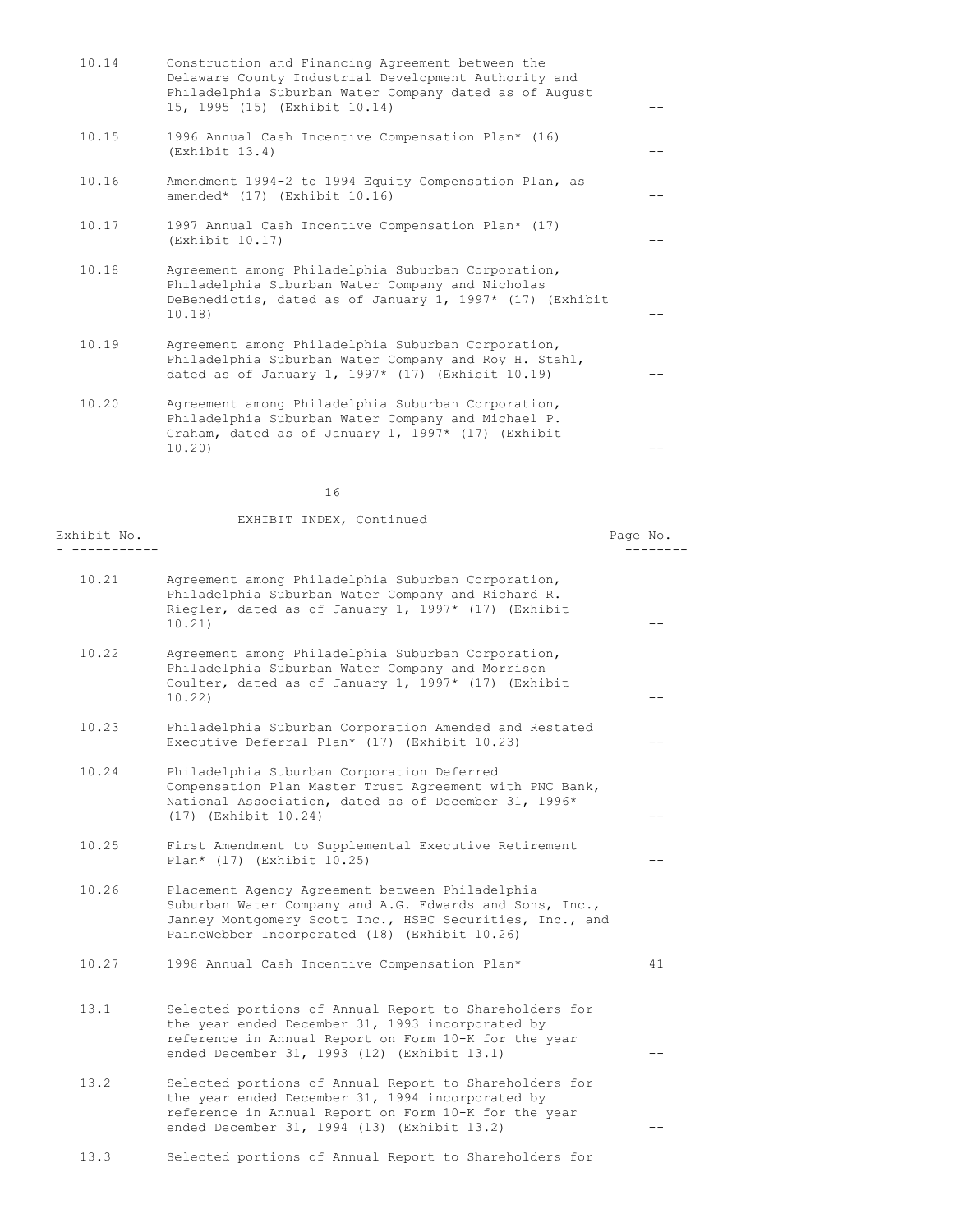|      | the year ended December 31, 1995 incorporated by<br>reference in Annual Report on Form 10-K for the year<br>ended December 31, 1995 (16) (Exhibit 13.3)                                       |    |
|------|-----------------------------------------------------------------------------------------------------------------------------------------------------------------------------------------------|----|
| 13.4 | Selected portions of Annual Report to Shareholders for<br>the year ended December 31, 1996 incorporated by<br>reference in Annual Report on Form 10-K for the year<br>ended December 31, 1996 |    |
| 13.5 | Selected portions of Annual Report to Shareholders<br>for the year ended December 31, 1997 incorporated by<br>reference in Annual Report on Form 10-K for the year<br>ended December 31, 1997 | 46 |
| 21.  | Subsidiaries of Philadelphia Suburban Corporation                                                                                                                                             | 84 |
| 23.  | Consent of Independent Auditors                                                                                                                                                               | 85 |
| 24.  | Power of Attorney (set forth as a part of this report)                                                                                                                                        | 19 |
| 27.  | Financial Data Schedule                                                                                                                                                                       | 86 |

17

#### - Notes -

#### Documents Incorporated by Reference

- (1) Filed as an Exhibit to Annual Report on Form 10-K for the year ended December 31, 1992.
- (2) Indenture of Mortgage dated as of January 1, 1941 with supplements thereto through the Twentieth Supplemental Indenture dated as of August 1, 1983 were filed as an Exhibit to Annual Report on Form 10-K for the year ended December 31, 1983.
- (3) Filed as an Exhibit to Annual Report on Form 10-K for the year ended December 31, 1990.
- (4) Filed as Exhibit 4 to the Registration Statement on Form S-3 filed with the Securities and Exchange Commission on June 14, 1988.
- (5) Filed as Exhibit 1 to the Registration Statement on Form 8-A filed with the Securities and Exchange Commission on March 1, 1988, with respect to the New York Stock Exchange, and on November 9, 1988, with respect to the Philadelphia Stock Exchange.
- (6) Filed as an Exhibit to Annual Report on Form 10-K for the year ended December 31, 1985.
- (7) Filed as an Exhibit to Annual Report on Form 10-K for the year ended December 31, 1986.
- (8) Filed as an Exhibit to Annual Report on Form 10-K for the year ended December 31, 1987.
- (9) Filed as an Exhibit to Annual Report on Form 10-K for the year ended December 31, 1988.
- (10) Filed as an Exhibit to Annual Report on Form 10-K for the year ended December 31, 1989.
- (11) Filed as an Exhibit to Annual Report on Form 10-K for the year ended December 31, 1991.
- (12) Filed as an Exhibit to Annual Report on Form 10-K for the year ended December 31, 1993.
- (13) Filed as an Exhibit to Annual Report on Form 10-K for the year ended December 31, 1994.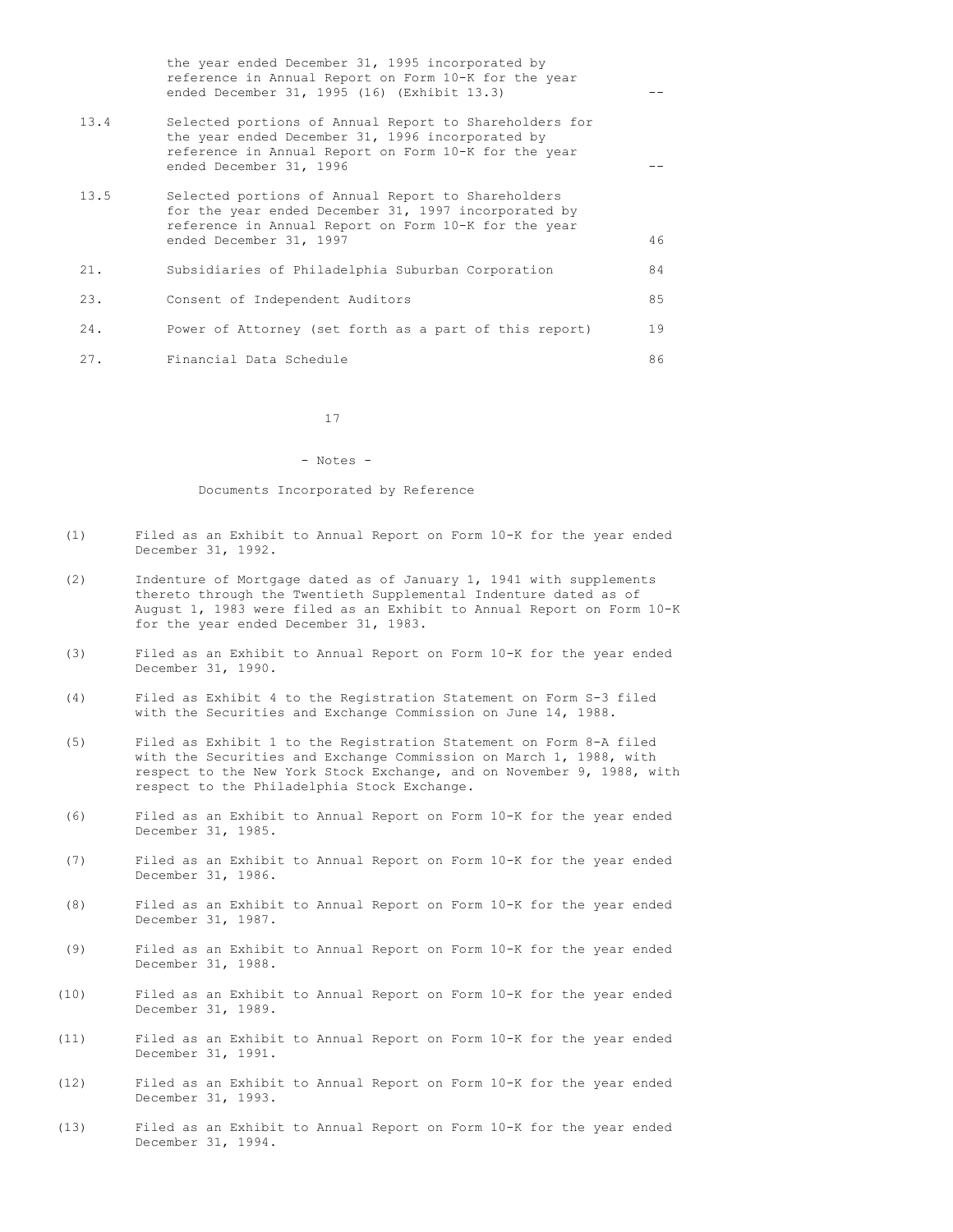- (14) Filed as an Exhibit to Quarterly Report on Form 10-Q for the quarter ended March 31, 1995.
- (15) Filed as an Exhibit to Quarterly Report on Form 10-Q for the quarter ended September 30, 1995.
- (16) Filed as an Exhibit to Annual Report on Form 10-K for the year ended December 31, 1995.
- (17) Filed as an Exhibit to Annual Report on Form 10-K for the year ended December 31, 1996.
- (18) Filed as an Exhibit to Quarterly Report on Form 10-Q for the quarter ended June 30, 1997.
- (19) Filed as an Exhibit to Form 8-K filed August 7, 1997.
- (20) Filed as Exhibit 1 to the Registration Statement on Form 8-A filed on March 17, 1998.

\* Indicates management contract or compensatory plan or arrangement.

#### 18

#### SIGNATURES

Pursuant to the requirements of Section 13 or 15(d) of the Securities Exchange Act of 1934, the Registrant has duly caused this report to be signed on its behalf by the undersigned, thereunto duly authorized.

PHILADELPHIA SUBURBAN CORPORATION

By Nicholas DeBenedictis ----------------------------- Nicholas DeBenedictis President and Chairman

Date: March 20, 1998

Pursuant to the requirements of the Securities and Exchange Act of 1934, this report has been signed below by the following persons on behalf of the Registrant and in the capacities and on the dates indicated.

Each person in so signing also makes, constitutes and appoints Nicholas DeBenedictis, President and Chairman of Philadelphia Suburban Corporation, Michael P. Graham, Senior Vice President - Finance and Treasurer of Philadelphia Suburban Corporation, and each of them, his or her true and lawful attorneys-in-fact, in his or her name, place and stead to execute and cause to be filed with the Securities and Exchange Commission any and all amendments to this report.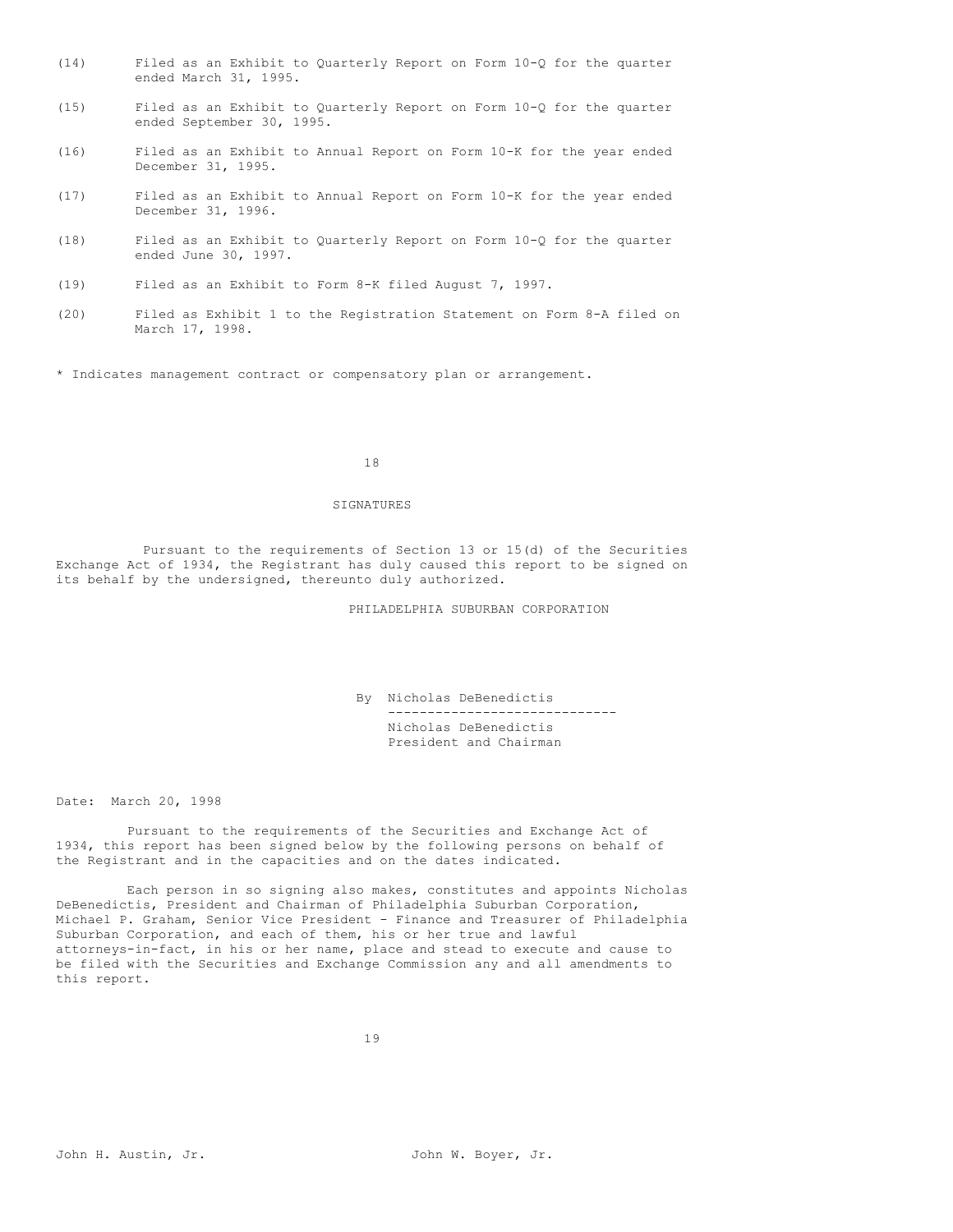- ----------------------------- ------------------------------ John H. Austin, Jr. Director Director

Mary C. Carroll **Nicholas DeBenedictis** - ----------------------------- ------------------------------ Director **President and Chairman** 

- ----------------------------- ------------------------------ G. Fred DiBona, Jr.<br>Director

Michael P. Graham

Michael P. Graham Senior Vice President-Finance and Director Treasurer (principal financial and accounting officer)

John F. McCaughan Manuel Communication Richard L. Smoot John F. McCaughan<br>Director

- ----------------------------- Harvey J. Wilson Director

Nicholas DeBenedictis (principal executive officer) and Director

G. Fred DiBona, Jr. Richard H. Glanton Director

- ----------------------------- ------------------------------

- ----------------------------- ------------------------------ Director

20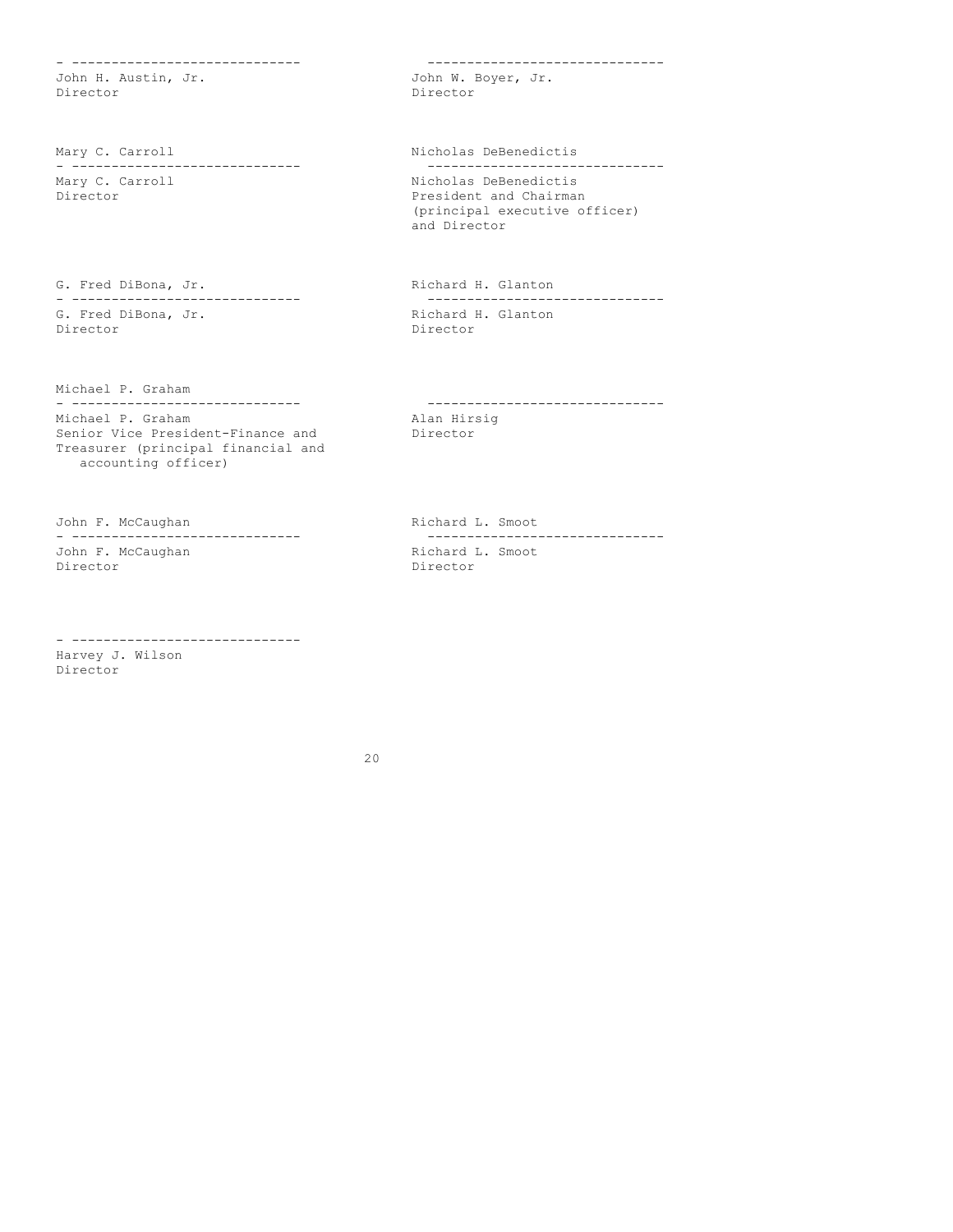Part A Article IV of the Amended and Restated Articles of Incorporation of Philadelphia Suburban Corporation is hereby amended and restated as set forth below:

Series A Preferred Shares. The first series of the Series Preferred Stock, par value \$1.00 per share, shall consist of 100,000 shares and shall be designated as Series A Junior Participating Preferred Shares (the "Series A Preferred Shares").

A. Special Terms of the Series A Preferred Shares

Section 1. Dividends and Distributions.

(a) The rate of dividends payable per share of Series A Preferred Shares on the first day of January, April, July and October in each year or such other quarterly payment date as shall be specified by the Board of Directors (each such date being referred to herein as a "Quarterly Dividend Payment Date"), commencing on the first Quarterly Dividend Payment Date after the first issuance of a share or fraction of a share of the Series A Preferred Shares, shall be (rounded to the nearest cent) equal to the greater of (i) \$10.00 or (ii) subject to the provision for adjustment hereinafter set forth, 1,000 times the aggregate per share amount of all cash dividends, and 1,000 times the aggregate per share amount (payable in cash, based upon the fair market value at the time the non-cash dividend or other distribution is declared or paid as determined in good faith by the Board of Directors) of all non-cash dividends or other distributions other than a dividend payable in shares of Common Stock or a subdivision of the outstanding shares of Common Stock (by reclassification or otherwise), declared on the Common Stock, \$.50 par value per share, of the Corporation since the immediately preceding Quarterly Dividend Payment Date, or, with respect to the first Quarterly Dividend Payment Date, since the first issuance of any share or fraction of a share of the Series A Preferred Shares. Dividends on the Series A Preferred Shares shall be paid out of funds legally available for such purpose. In the event the Corporation shall at any time after March 1, 1998 (the "Rights Declaration Date") (i) declare any dividend on Common Stock payable in shares of Common Stock, (ii) subdivide the outstanding shares of Common Stock, or (iii) combine the outstanding shares of Common Stock into a smaller number of shares, then in each such case the amounts to which holders of Series A Preferred Shares were entitled immediately prior to such event under clause (ii) of the preceding sentence shall be adjusted by multiplying each such amount by a fraction the numerator of which is the number of shares of Common Stock outstanding immediately after such event and the denominator of which is the number of shares of Common Stock that were outstanding immediately prior to such event.

(b) Dividends shall begin to accrue and be cumulative on outstanding Series A Preferred Shares from the Quarterly Dividend Payment Date next preceding the date of issue of such Series A Preferred Shares, unless the date of issue of such shares is prior to the record date for the first Quarterly

Dividend Payment Date, in which case dividends on such shares shall begin to accrue from the date of issue of such shares, or unless the date of issue is a Quarterly Dividend Payment Date or is a date after the record date for the determination of holders of Series A Preferred Shares entitled to receive a quarterly dividend and before such Quarterly Dividend Payment Date, in either of which events such dividends shall begin to accrue and be cumulative from such quarterly Dividend Payment Date. Accrued but unpaid dividends shall not bear interest. Dividends paid on the Series A Preferred Shares in an amount less than the total amount of such dividends at the time accrued and payable on such shares shall be allocated pro rata on a share-by-share basis among all such shares at the time outstanding.

Section 2. Voting Rights. In addition to any other voting rights required by law, the holders of Series A Preferred Shares shall have the following voting rights: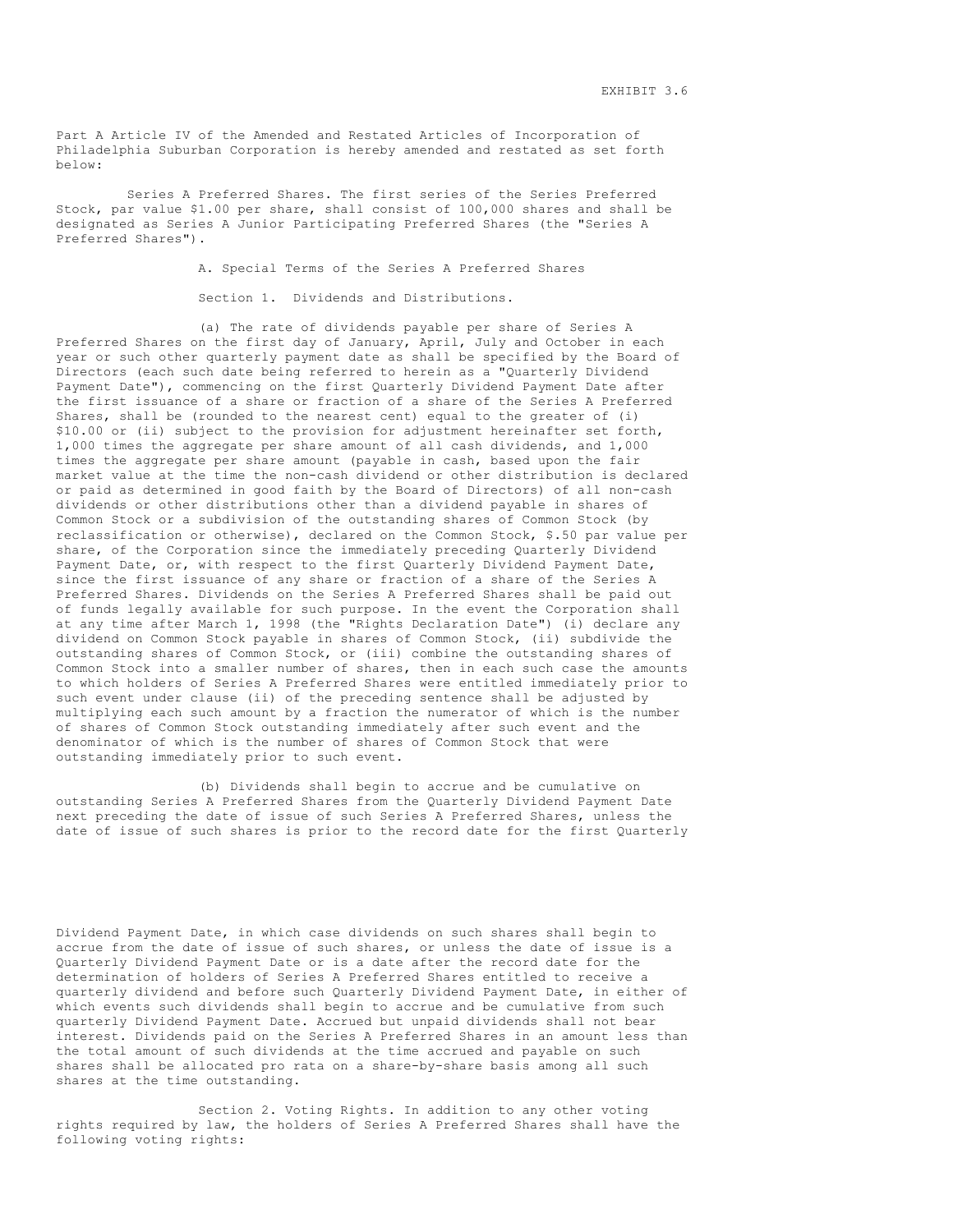(a) Subject to the provision for adjustment hereinafter set forth, each Series A Preferred Share shall entitle the holder thereof to 1,000 votes on all matters submitted to a vote of the shareholders of the Corporation. In the event the Corporation shall at any time after the Rights Declaration Date (i) declare any dividend on Common Stock payable in shares of Common Stock, (ii) subdivide the outstanding shares of Common Stock, or (iii) combine the outstanding shares of Common Stock into a smaller number of shares, then in each such case the number of votes per share to which holders of Series A Preferred Shares were entitled immediately prior to such event shall be adjusted by multiplying such number by a fraction the numerator of which is the number of shares of Common Stock outstanding immediately after such event and the denominator of which is the number of shares of Common Stock that were outstanding immediately prior to such event.

(b) In the event that dividends upon the Series A Preferred Shares shall be in arrears to an amount equal to six full quarterly dividends thereon, the holders of such Series A Preferred Shares shall become entitled to the extent hereinafter provided to vote noncumulatively at all elections of directors of the Corporation, and to receive notice of all shareholders' meetings to be held for such purpose. At such meetings, to the extent that directors are being elected, the holders of such Series A Preferred Shares voting as a class shall be entitled solely to elect two members of the Board of Directors of the Corporation; and all other directors of the Corporation shall be elected by the other shareholders of the Corporation entitled to vote in the election of directors. Such voting rights of the holders of such Series A Preferred Shares shall continue until all accumulated and unpaid dividends thereon shall have been paid or funds sufficient therefor set aside, whereupon all such voting rights of the holders of shares of such series shall cease, subject to being again revived from time to time upon the reoccurrence of the conditions above described as giving rise thereto.

At any time when such right to elect directors separately as a class shall have so vested, the Corporation may, and upon the written request of the holders of record of not less than 20% of the then outstanding total number of shares of all the Series A Preferred Shares having the right to elect directors in such circumstances shall, call a special meeting of holders of such

Series A Preferred Shares for the election of directors. In the case of such a written request, such special meeting shall be held within 90 days after the delivery of such request, and, in either case, at the place and upon the notice provided by law and in the By-laws of the Corporation; provided, that the Corporation shall not be required to call such a special meeting if such request is received less than 120 days before the date fixed for the next ensuing annual or special meeting of shareholders of the Corporation. Upon the mailing of the notice of such special meeting to the holders of such Series A Preferred Shares, or, if no such meeting be held, then upon the mailing of the notice of the next annual or special meeting of shareholders for the election of directors, the number of directors of the Corporation shall, ipso facto, be increased to the extent, but only to the extent, necessary to provide sufficient vacancies to enable the holders of such Series A Preferred Shares to elect the two directors hereinabove provided for, and all such vacancies shall be filled only by vote of the holders of such Series A Preferred Shares as hereinabove provided. Whenever the number of directors of the Corporation shall have been increased, the number as so increased may thereafter be further increased or decreased in such manner as may be permitted by the By-laws and without the vote of the holders of Series A Preferred Shares, provided that no such action shall impair the right of the holders of Series A Preferred Shares to elect and to be represented by two directors as herein provided.

So long as the holders of Series A Preferred Shares are entitled hereunder to voting rights, any vacancy in the Board of Directors caused by the death or resignation of any director elected by the holders of Series A Preferred Shares, shall, until the next meeting of shareholders for the election of directors, in each case be filled by the remaining director elected by the holders of Series A Preferred Shares having the right to elect directors in such circumstances.

Upon termination of the voting rights of the holders of any series of Series A Preferred Shares the terms of office of all persons who shall have been elected directors of the Corporation by vote of the holders of Series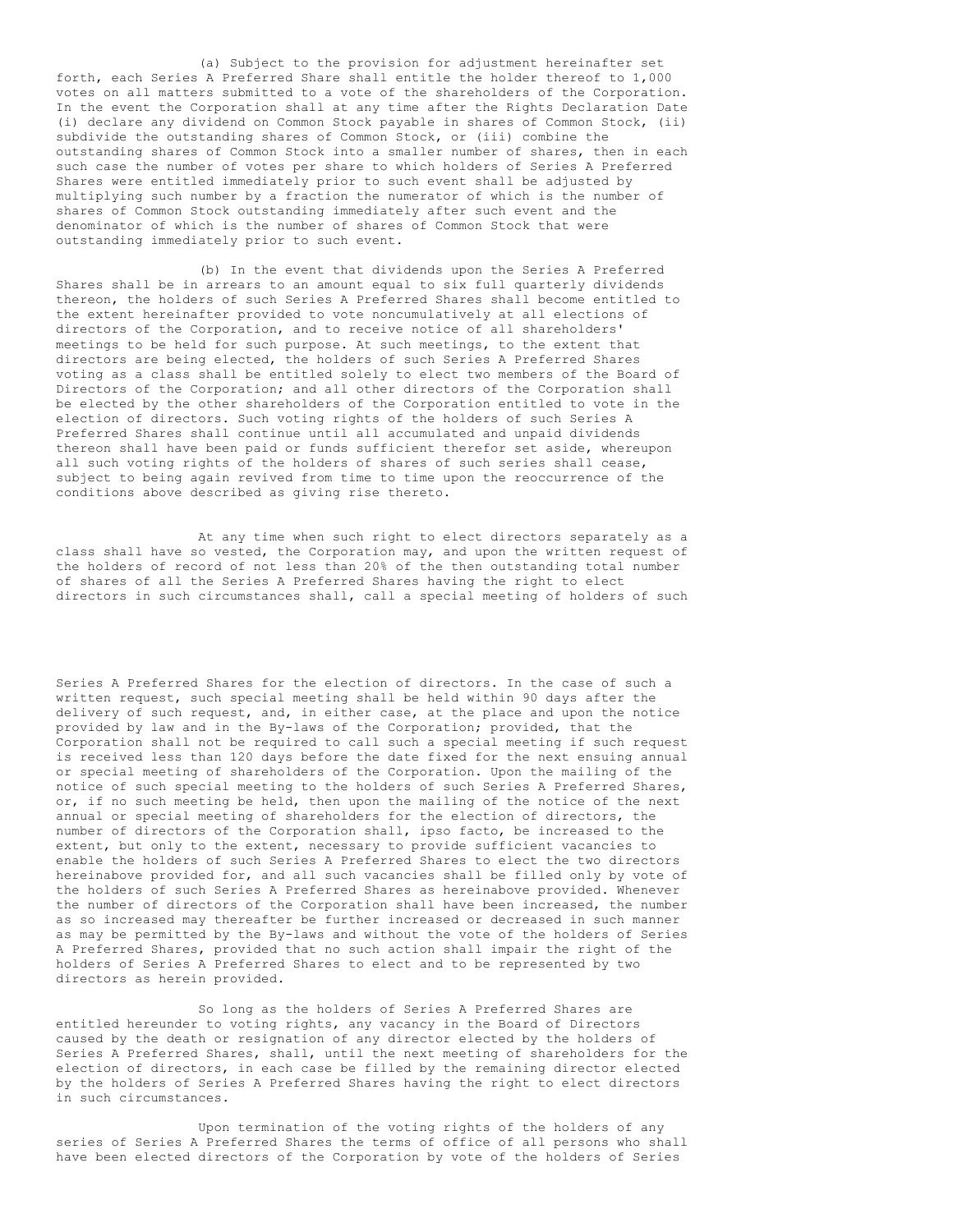A Preferred Shares or by a director elected by such holders shall forthwith terminate.

(c) Except as otherwise provided herein, in the Articles of Incorporation of the Corporation or by law, the holders of Series A Preferred Shares and the holders of Common Stock (and the holders of shares of any other series or class entitled to vote thereon) shall vote together as one class on all matters submitted to a vote of shareholders of the Corporation.

Section 3. Reacquired Shares. Any Series A Preferred Shares purchased or otherwise acquired by the Corporation in any manner whatsoever shall be retired and canceled promptly after the acquisition thereof. All such shares shall upon their cancellation become authorized but unissued Series Preferred Stock and may be reissued as part of a new series of Series Preferred Stock to be created by resolution or resolutions of the Board of Directors.

Section 4. Liquidation, Dissolution or Winding Up. In the event of any voluntary or involuntary liquidation, dissolution or winding up of the Corporation, the holders of Series A Preferred Shares shall be entitled to receive the greater of (a) \$100.00 per share, plus accrued dividends to the date of distribution, whether or not earned or declared, or (b) an amount per share, subject to the provision for adjustment hereinafter set forth, equal to 1,000 times the aggregate amount to be distributed per share to holders of Common Stock. In the event the Corporation shall at any time after the Rights Declaration Date (i) declare any dividend on Common Stock payable in shares of Common Stock, (ii) subdivide the outstanding shares of Common Stock, or (iii) combine the outstanding shares of Common Stock into a smaller number of shares, then in each such case the amount to which holders of Series A Preferred Shares were entitled immediately prior to such event pursuant to clause (b) of the preceding sentence shall be adjusted by multiplying such amount by a fraction the numerator of which is the number of shares of Common Stock outstanding immediately after such event and the denominator of which is the number of shares of Common Stock that were outstanding immediately prior to such event.

Section 5. Consolidation, Merger, etc. In case the Corporation shall enter into any consolidation, merger, combination or other transaction in which the shares of Common Stock are exchanged for or changed into other stock or securities, cash and/or any other property, then in any such case the Series A Preferred Shares shall at the same time be similarly exchanged or changed in an amount per share (subject to the provision for adjustment hereinafter set forth) equal to 1,000 times the aggregate amount of stock, securities, cash and/or any other property (payable in kind), as the case may be, into which or for which each share of Common Stock is changed or exchanged. In the event the Corporation shall at any time after the Rights Declaration Date (i) declare any dividend on Common Stock payable in shares of Common Stock, (ii) subdivide the outstanding shares of Common Stock, or (iii) combine the outstanding shares of Common Stock into a smaller number of shares, then in each such case the amount set forth in the preceding sentence with respect to the exchange or change of shares of Series A Preferred Shares shall be adjusted by multiplying such amount by a fraction the numerator of which is the number of shares of Common Stock outstanding immediately after such event and the denominator of which is the number of shares of Common Stock that were outstanding immediately prior to such event.

Section 6. No Redemption. The Series A Preferred Shares shall not be redeemable.

Section 7. Ranking. The Series A Preferred Shares shall rank junior to all other series of the Corporation's Series Preferred Stock as to the payment of dividends and the distribution of assets, unless the terms of any such series shall provide otherwise.

Section 8. Fractional Shares. Series A Preferred Shares may be issued in fractions of a share which shall entitle the holder, in proportion to such holder's fractional shares, to exercise voting rights, receive dividends, participate in distributions and to have the benefit of all other rights of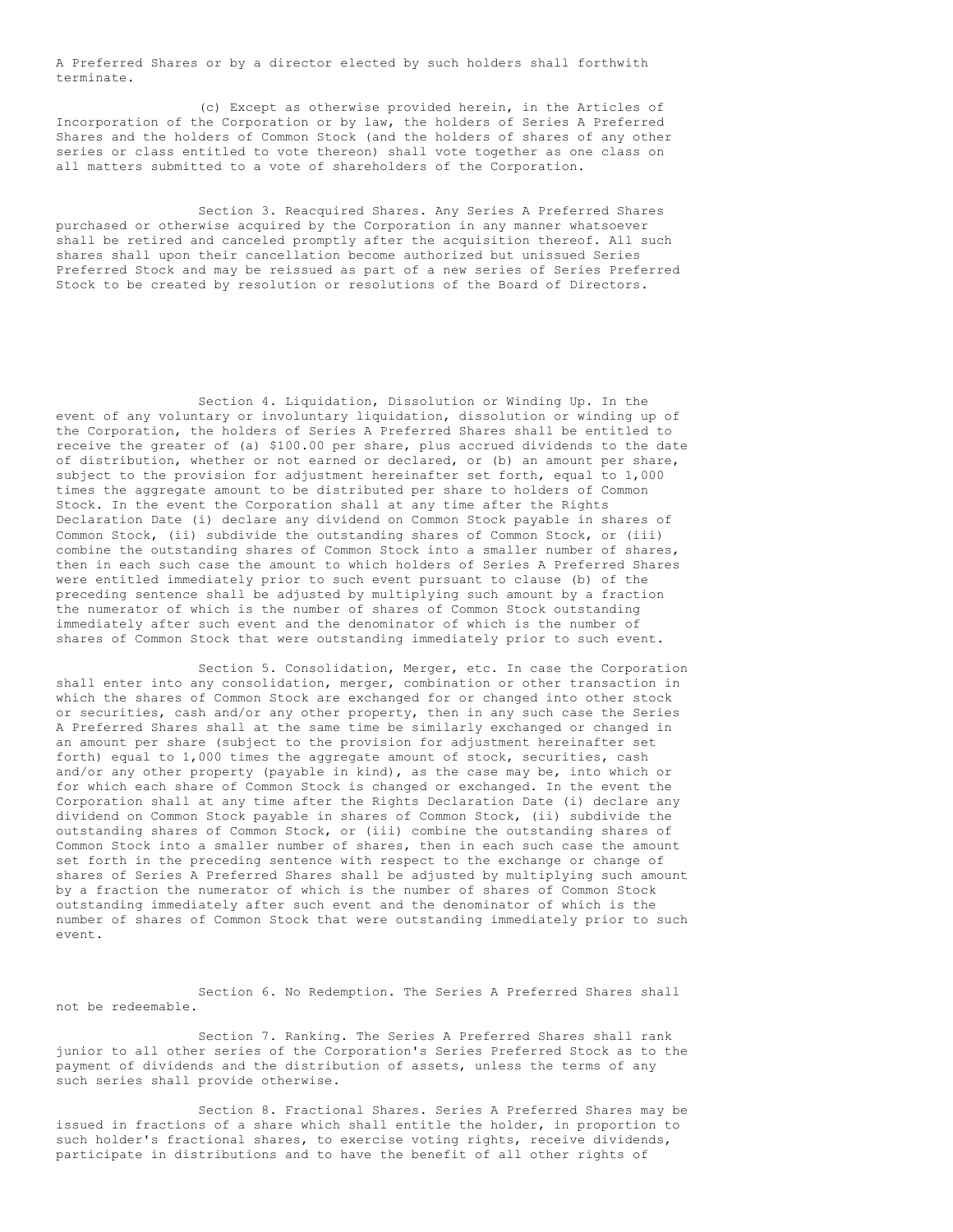holders of Series A Preferred Shares.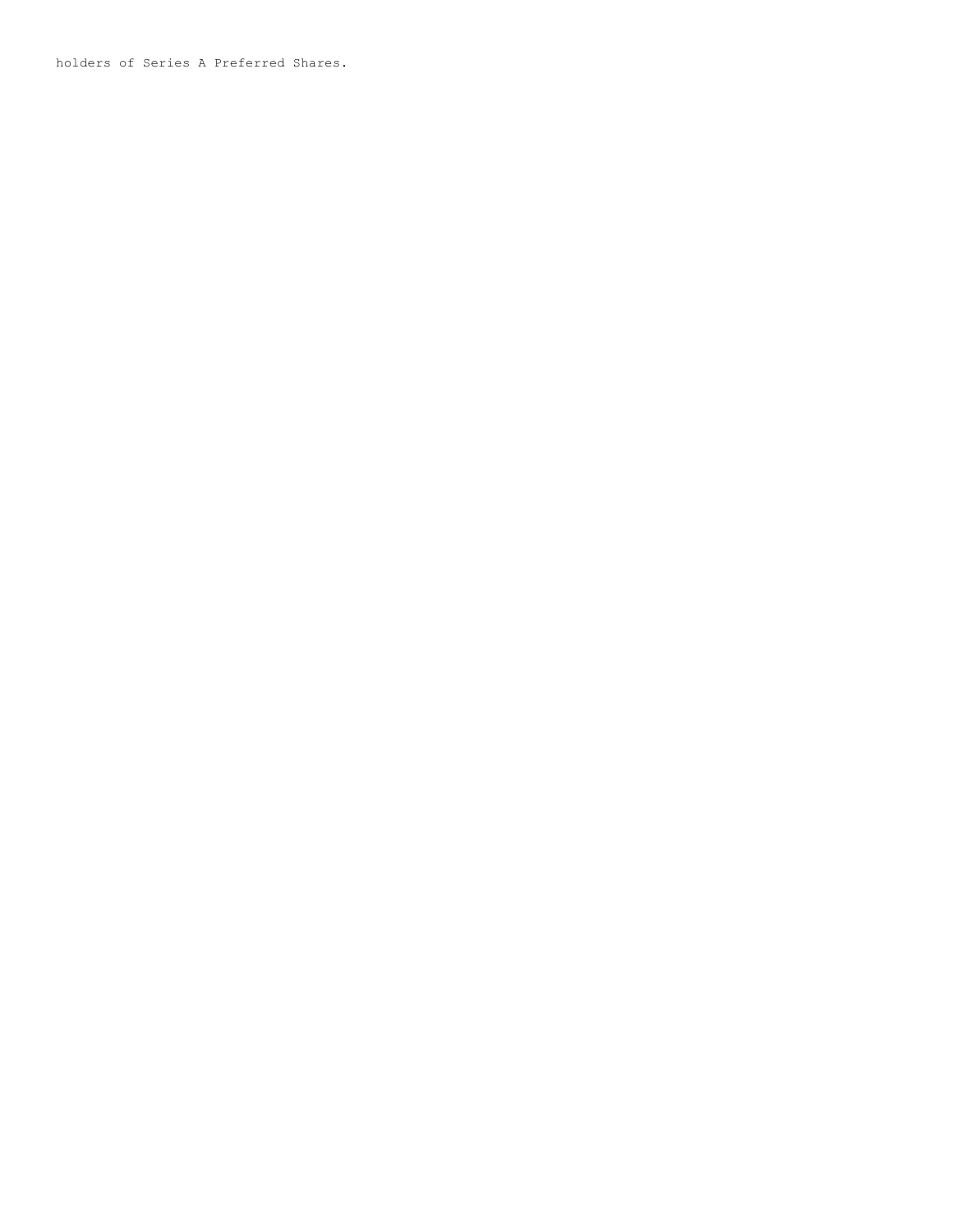#### FOURTH AMENDMENT TO REVOLVING CREDIT AGREEMENT

FOURTH AMENDMENT TO REVOLVING CREDIT AGREEMENT ("Fourth Amendment"), dated as of January 15, 1998, among Philadelphia Suburban Water Company, a Pennsylvania corporation (the "Borrower"), the Banks signatory hereto (the "Banks"), and Mellon Bank, N.A., in its capacity as agent for the Banks hereunder (hereafter the "Agent").

# W I T N E S S E T H

WHEREAS, the Borrower, the Agent and the Banks are parties to a Revolving Credit Agreement dated as of March 17, 1994, as amended by a First Amendment to Revolving Credit Agreement dated as of May 22, 1995, and as further amended by a letter agreement dated July 21, 1995, and as further amended by a Third Amendment to Revolving Credit Agreement dated as of December 20, 1996 (as amended, modified and/or extended, the "Loan Agreement"), pursuant to which the Banks agreed to make available to the Borrower certain credit facilities upon the terms and conditions specified in the Loan Agreement; and

WHEREAS, the parties wish to amend certain terms and conditions of the Loan Agreement, as hereinafter set forth.

NOW, THEREFORE, in consideration of the promises and mutual agreements herein contained, the parties hereto, intending to be legally bound hereby, agree to amend the Loan Agreement as herein stated.

1. Effect of Prior Agreements.

This Fourth Amendment is intended to amend the Loan Agreement as it has been in effect to the date hereof and as it shall be amended on and after the date hereof. All capitalized terms used herein as defined terms shall have the meanings ascribed to them in the Loan Agreement unless herein provided to the contrary.

2. Amendments.

(a) The definition of "Revolving Credit Commitment Termination Date" in Article I of the Loan Agreement is hereby amended in its entirety to read as follows:

> "Revolving Credit Commitment Termination Date" means the earlier of (A) January 1, 2000, (B) the date on which the Revolving Credit Commitments are terminated in whole pursuant to Section 2.03(a) hereof, or (C) the date the Revolving Credit Commitments are terminated pursuant to Article VIII hereof.

(b) Section 2.01 of the Loan Agreement is hereby amended in its entirety to read as follows:

> 2.01 The Revolving Credit Commitment. The maximum aggregate amount the Banks shall be obligated to lend to the Borrower at any given time under this Agreement shall be Fifty Million Dollars (\$50,000,000), as such amount may have been reduced under Section 2.03 hereof (the "Revolving Credit Commitment").

(c) Schedule 1.01(a) is hereby replaced with Third Replacement Schedule 1.01(a) attached hereto and made a part hereof. Any and all references to Schedule 1.01(a) shall be deemed to refer to Third Replacement Schedule 1.01(a).

3. Conditions. To induce the Agent and Banks to enter into this Fourth Amendment and to extend the Loans contemplated herein, the Borrower shall perform the following conditions to the Agent's and the Banks' satisfaction prior to the Banks' acting in reliance hereon: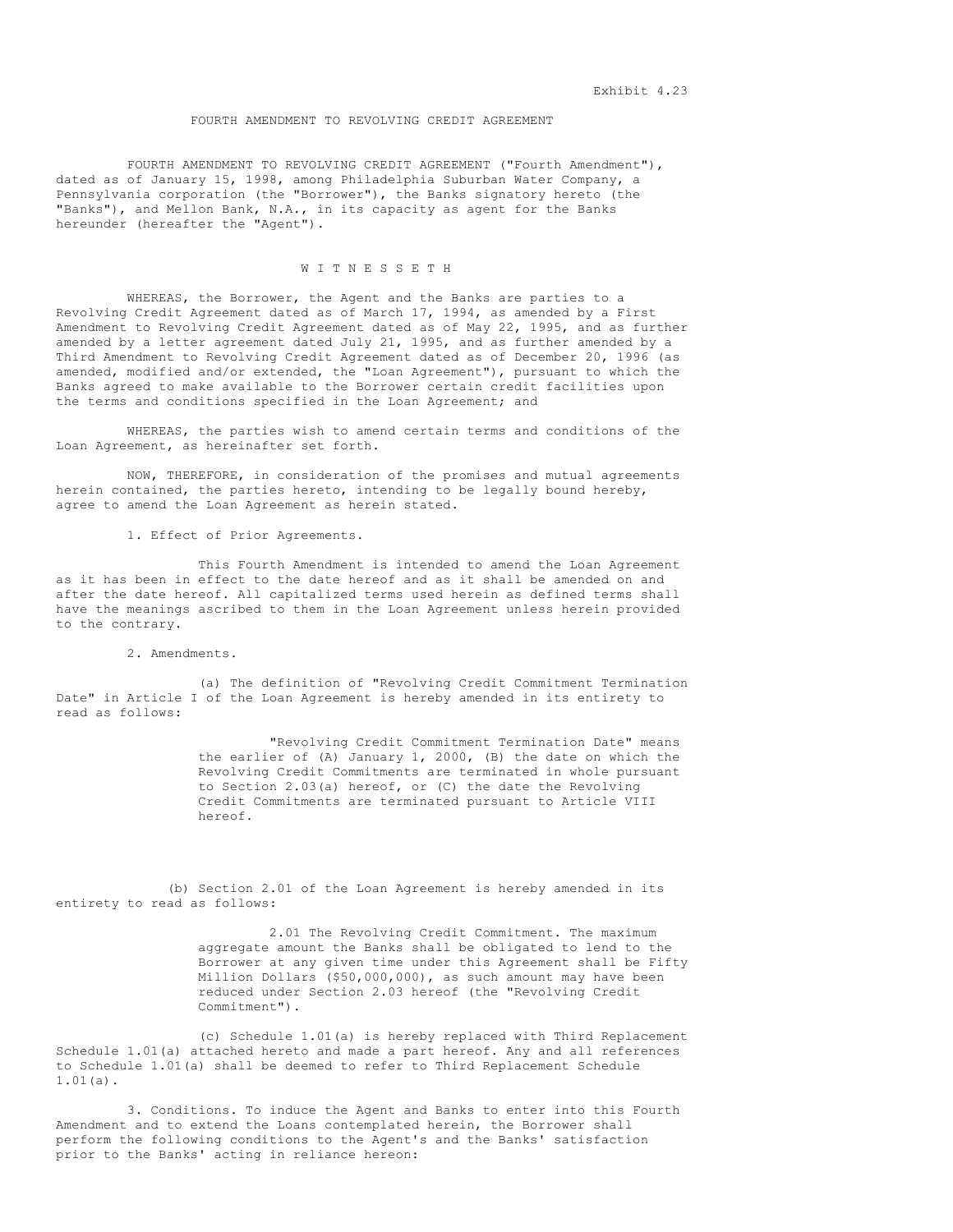(a) The Borrower shall execute and deliver to the Banks this Fourth Amendment, a Fourth Allonge to Revolving Credit Note in favor of each of the Banks (the "Fourth Allonges") and all other documents as the Banks may require; and

(b) The Borrower shall deliver all other documents and certificates reasonably requested by the Agent.

4. Representations and Warranties. The Borrower hereby represents and warrants that:

(a) The representations and warranties contained in the Loan Agreement and in each certificate, document or financial statement furnished by the Borrower delivered therewith or in connection with any other Loan Document are true and correct in all material respects on and as of the date hereof as though made on and as of the date hereof.

(b) No Event of Default, and to the Borrower's knowledge no event which with the passage of time or the giving of notice or both could become an Event of Default, exists on the date hereof, and no offsets or defenses exist against the Borrower's obligations under the Loan Agreement or the documents delivered in connection therewith.

(c) This Fourth Amendment and the Fourth Allonges have been duly authorized, executed and delivered so as to constitute the legal, valid and binding obligations of the Borrower, enforceable in accordance with their terms, except as the same may be limited by applicable bankruptcy, insolvency, reorganization, moratorium or other similar laws affecting creditors' rights generally and general principles of equity.

(d) The execution, delivery and performance of this Fourth Amendment and the Fourth Allonges will not violate any applicable provision of law or judgment, order or regulation of any court or of any public or governmental agency or authority nor conflict with or constitute a breach of or a default under any instrument to which the Borrower is a party or by which the Borrower or the Borrower's properties are bound nor result in the creation of any lien, charge or encumbrance upon any assets of the Borrower.

(e) No approval, consent or authorization of, or registration, declaration or filing with, any governmental or public body or authority is required in connection with the valid execution, delivery and performance by the Borrower of this Fourth Amendment and the Fourth Allonges.

5. Reaffirmation. The Borrower hereby affirms and reaffirms to the Agent and the Banks all of the terms, covenants, and conditions contained in the Loan Agreement including, without limitation, those contained in Article VI of the Loan Agreement and agrees to abide thereby until all of the obligations to the Banks are satisfied and/or discharged in their entirety.

6. Miscellaneous.

(a) All terms, conditions, provisions and covenants in the Loan Agreement, the Notes, as amended by the Fourth Allonges, and all other Loan Documents delivered to the Agent and the Banks in connection therewith shall remain unaltered and in full force and effect except as modified or amended hereby and are hereby ratified and confirmed.

(b) This Fourth Amendment shall be governed by and construed according to the laws of the Commonwealth of Pennsylvania.

(c) This Fourth Amendment shall inure to the benefit of, and be binding upon, the parties hereto and their respective successors and permitted assigns.

(d) This Fourth Amendment may be executed in one or more counterparts, and by different parties on different counterparts, each of which shall be deemed an original, all of which together shall constitute one and the same instrument, and in making proof of this Fourth Amendment it shall be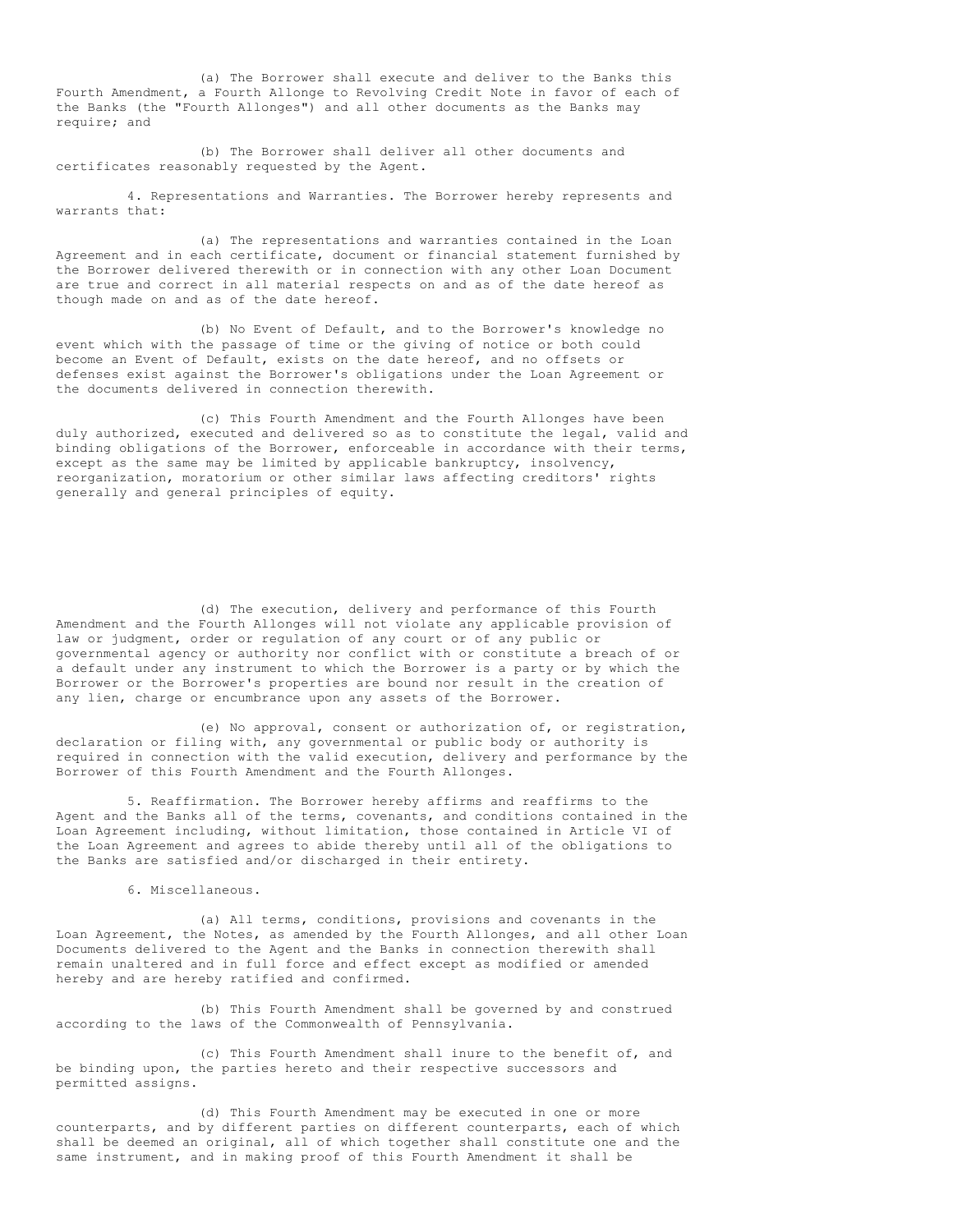necessary only to produce one counterpart.

(e) This Fourth Amendment shall have effect as of its date.

(f) To the extent an Event of Default exists on the date hereof, any and all undertakings of the Agent and the Banks under or pursuant to this Fourth Amendment shall not be deemed a waiver by the Agent or the Banks of any such Event of Default or any of the Agent's or the Banks' rights and remedies under the Loan Agreement and/or applicable law; and the Banks hereby reserve any and all such rights and remedies.

IN WITNESS WHEREOF, the parties hereto have executed this Third Amendment as of the day and year first above written.

ATTEST: PHILADELPHIA SUBURBAN WATER COMPANY

By: Patricia M. Mycek By Michael P. Graham ------------------------- ------------------------------- Name: Patricia M. Mycek

Title: Secretary

|           | Name: Michael P. Graham      |
|-----------|------------------------------|
|           | Title: Senior Vice President |
|           | - Finance & Treasurer        |
| Address:  | 762 Lancaster Avenue         |
|           | Bryn Mawr, PA 19010          |
| Tel. No:  | $(610) 645 - 1087$           |
| Telecopy: | $(610) 645 - 1061$           |
|           |                              |

MELLON BANK, N.A.

By: Anthony R. Caringi ------------------------------

Name: Anthony R. Caringi Title: Vice President Address: Plymouth Meeting Executive Campus 610 West Germantown Pike Suite 200 Plymouth Meeting, PA 19462 Tel. No: (610) 941-4182 Telecopy: (610) 941-4136

PNC BANK, NATIONAL ASSOCIATION

By: Frank Pugliese ------------------------------ Name: Frank Pugliese Title: Banking Officer Address: Valley Forge Regional Banking Center, Suite 200 1000 West Lakes Drive Berwyn, PA 19312 Tel. No: (610) 725-5731 Telecopy: (610) 725-5799

FIRST UNION NATIONAL BANK, (formerly known as First Union National Bank of North Carolina) (successor to First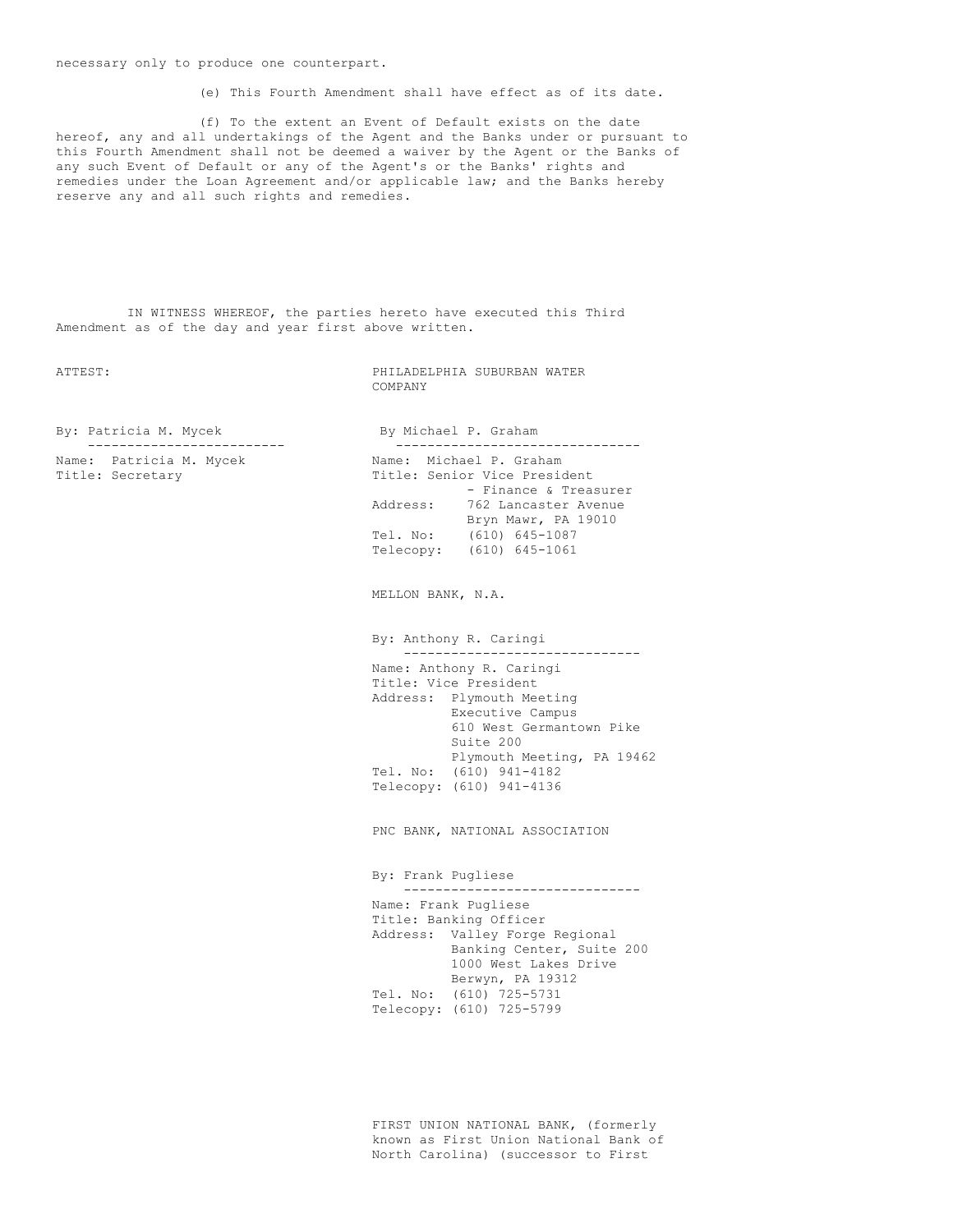Fidelity Bank, National Association)

By: Michael J. Kolosowsky ------------------------------------ Name: Michael J. Kolosowsky Title: Vice President Address: One First Union Center 301 South College Street Charlotte, NC 28288 Tel. No: (704) 383-0510 Telecopy: (704) 383-6670

CORESTATES BANK, N.A. (successor to Meridian Bank)

By: Anthony D. Braxton ------------------------------------ Name: Anthony D. Braxton Title: Vice President Address: FC 1-8-11-28 1339 Chestnut Street P.O. Box 7618 Philadelphia, PA 19101-7618 Tel. No: (215) 786-4353 Telecopy: (215) 786-7721

THIRD REPLACEMENT SCHEDULE 1.01(a)

| Name and Address<br>of Bank<br>----------------                                                                                                                                                                                   | Amount of Commitment<br>for Revolving Credit Loans Percentage |                         |
|-----------------------------------------------------------------------------------------------------------------------------------------------------------------------------------------------------------------------------------|---------------------------------------------------------------|-------------------------|
| 1. Mellon Bank, N.A.<br>Plymouth Meeting<br>Executive Campus<br>610 West Germantown Pike<br>Suite 200<br>Plymouth Meeting, PA 19462<br>Attn: Anthony R. Caringi<br>Vice President<br>Tel: (610) 941-4182<br>Fax: (610) 941-4136   | \$31,666,666.67                                               | 63 1/3%                 |
| Mellon Bank, N.A.<br>Attn: Loan Administration,<br>Flossie Bowers<br>Mellon Independence Center<br>199-5220<br>701 Market Street<br>Philadelphia, PA 19106<br>Tel: (215) 553-3414<br>Fax: (215) 553-4789 or<br>$(215) 553 - 1016$ |                                                               |                         |
| 2. PNC Bank, National Association<br>Valley Forge Regional Banking<br>Center, Suite 200<br>1000 West Lakes Drive<br>Berwyn, PA 19312<br>Attn: Frank Pugliese<br>Banking Officer<br>Tel: (610) 725-5731<br>Fax: (610) 725-5799     | \$6,666,666.66                                                | $13 \frac{1}{3}$        |
| 3. First Union National Bank of                                                                                                                                                                                                   | \$6,666,666.67                                                | $13 \t1/3$ <sup>8</sup> |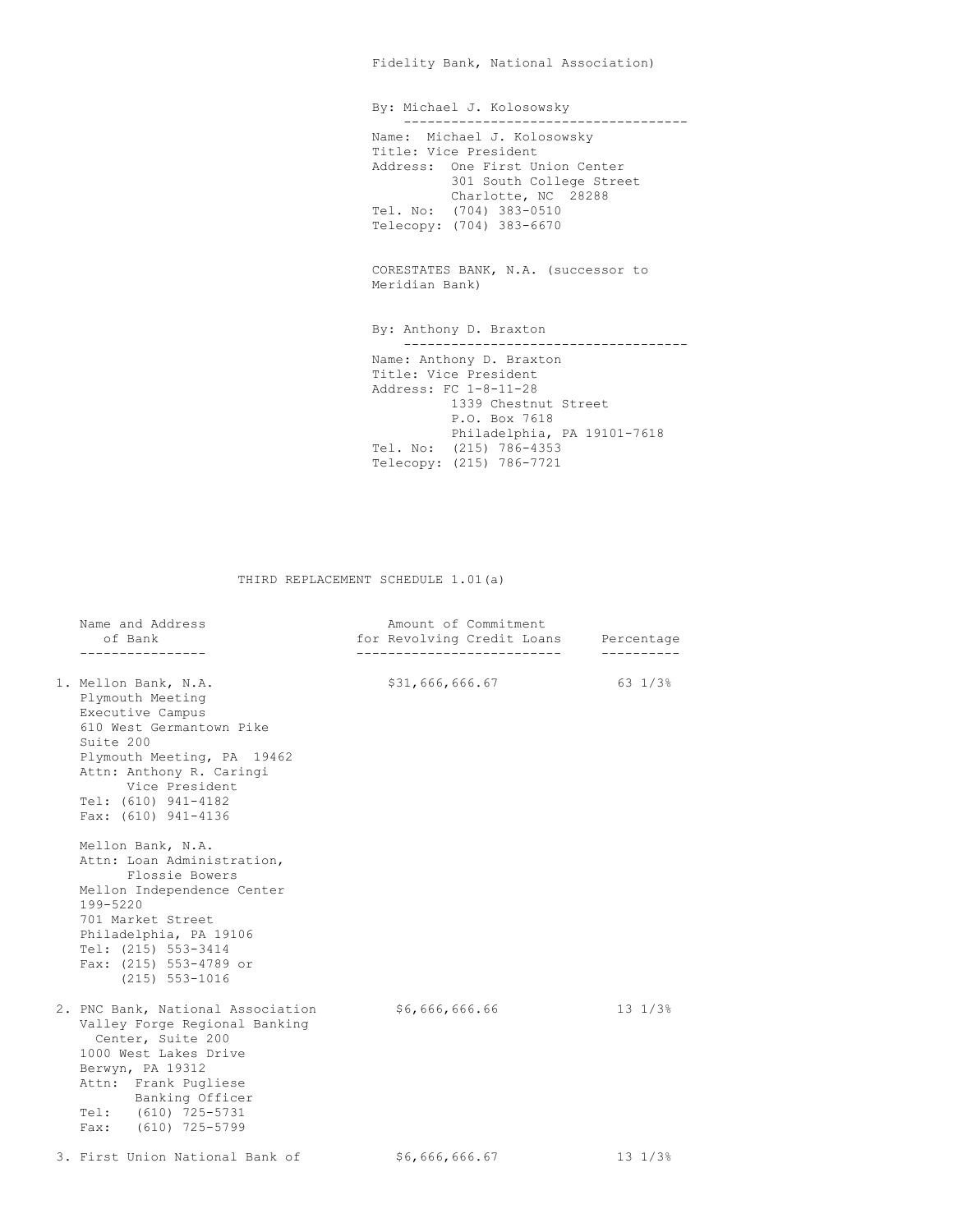North Carolina One First Union Center 301 South College Street Charlotte, NC 28288 Attn: Michael J. Kolosowsky Vice President Tel: (704) 383-0510 Fax: (704) 383-6670 4. CoreStates Bank, N.A.  $$5,000,000.00$  10 % FC 1-8-11-28 1339 Chestnut Street P.O. Box 7618 Philadelphia, PA 19101-7618 -------------- TOTAL REVOLVING CREDIT<br>COMMITMENTS:  $$50,000,000.00$ <br> $=$   $=$   $=$   $$$   $=$   $$$ ============== ===

# FOURTH ALLONGE TO REVOLVING CREDIT NOTE ENDORSEMENT SEPARATE FROM INSTRUMENT

| BORROWER:                         | Philadelphia Suburban Water Company |
|-----------------------------------|-------------------------------------|
| PAYEE:                            | Mellon Bank, N.A.                   |
| DATE OF NOTE:                     | March 17, 1994                      |
| DUE DATE (AS AMENDED):            | January 1, 2000                     |
| ORIGINAL PRINCIPAL<br>AMOUNT:     | \$12,666,666.67                     |
| PRINCIPAL AMOUNT<br>(AS AMENDED): | \$31,666,666.67                     |

This Allonge shall be and remain attached to and shall constitute an integral part of the above-described Revolving Credit Note from and after the date hereof.

The Revolving Credit Note is hereby amended by increasing the maximum principal amount permitted to be borrowed thereunder to \$31,666,666.67.

IN WITNESS WHEREOF, the undersigned, intending to be legally bound, has caused this Fourth Allonge to be executed by its duly authorized officer as of the 15th day of January, 1998.

Attest: PHILADELPHIA SUBURBAN WATER COMPANY

By: Patricia M. Mycek By: Michael P. Graham --------------------- --------------------- Michael P. Graham Senior Vice President - Finance and Treasurer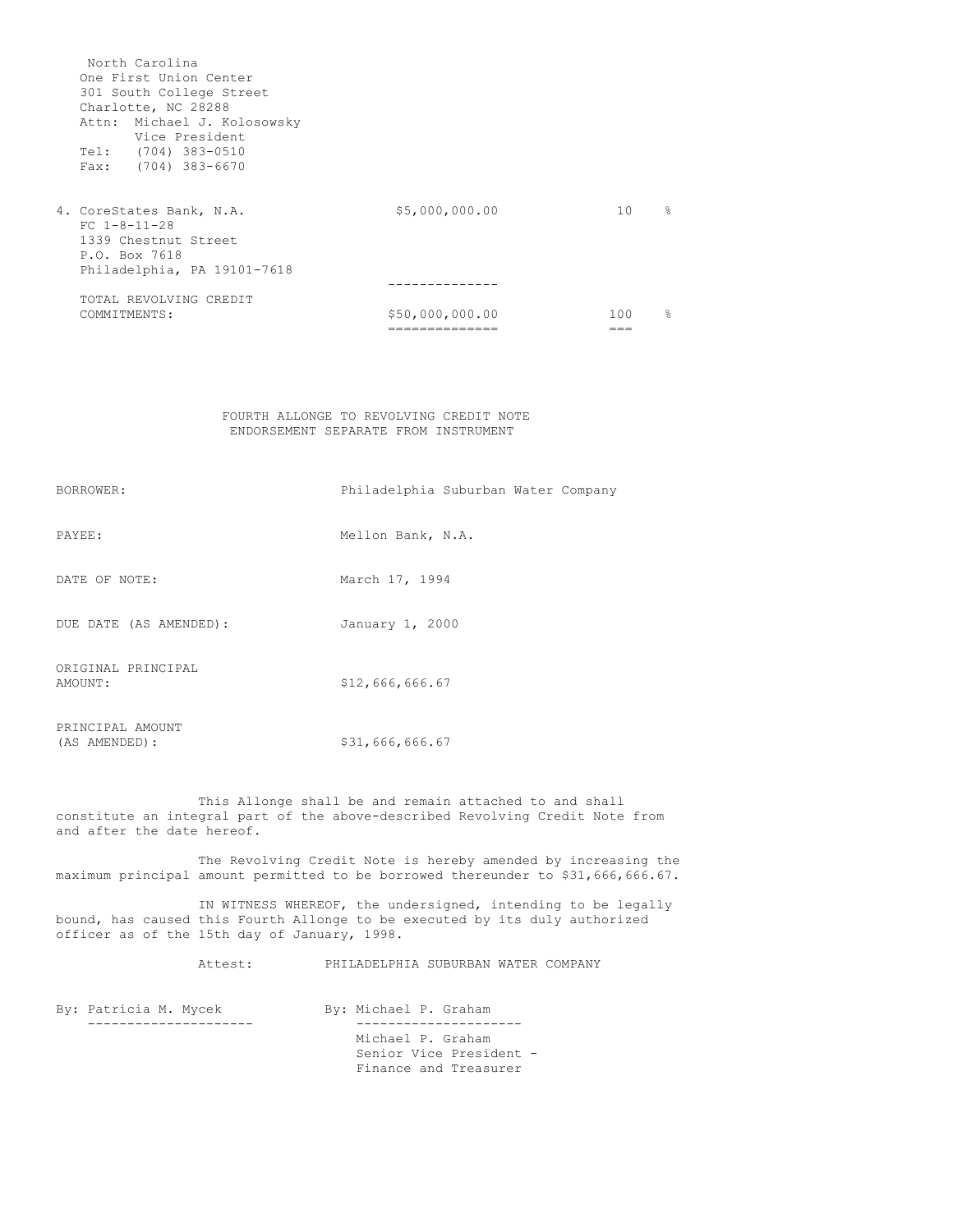STATE OF Pennsylvania : SS. COUNTY OF Montgomery :

On the 15th day of January, 1998, before me, the subscriber, a Notary Public in and for the State and County aforesaid, personally appeared Michael P. Graham, who acknowledged himself to be the Senior Vice President - Finance and Treasurer of Philadelphia Suburban Water Company, a Pennsylvania corporation, and that he as such officer being authorized to do so, executed and delivered the foregoing instrument for the purposes therein contained by signing the name of the corporation by himself as such officer.

IN WITNESS WHEREOF, I have hereunto set my hand and official seal.

Suzanne Falcone --------------- Notary Public

My Commission expires:

August 27, 2001

| FOURTH ALLONGE TO REVOLVING CREDIT NOTE |                                      |  |  |  |  |
|-----------------------------------------|--------------------------------------|--|--|--|--|
|                                         | ENDORSEMENT SEPARATE FROM INSTRUMENT |  |  |  |  |

BORROWER: Philadelphia Suburban Water Company

PAYEE: First Union National Bank, formerly known as First Union National Bank of North Carolina (successor to First Fidelity Bank, National Association)

DATE OF NOTE: March 17, 1994

DUE DATE (AS AMENDED): January 1, 2000

ORIGINAL PRINCIPAL<br>AMOUNT: \$2,666,666.67

PRINCIPAL AMOUNT<br>(AS AMENDED): (AS AMENDED): \$6,666,666.67

This Allonge shall be and remain attached to and shall constitute an integral part of the above-described Revolving Credit Note from and after the date hereof.

The Revolving Credit Note is hereby amended by increasing the maximum principal amount permitted to be borrowed thereunder to \$6,666,666.67.

IN WITNESS WHEREOF, the undersigned, intending to be legally bound, has caused this Fourth Allonge to be executed by its duly authorized officer as of the 15th day of January, 1998.

Attest: PHILADELPHIA SUBURBAN WATER COMPANY

| By: Patricia M. Mycek | By: Michael P. Graham   |
|-----------------------|-------------------------|
|                       |                         |
|                       | Michael P. Graham       |
|                       | Senior Vice President - |
|                       | Finance and Treasurer   |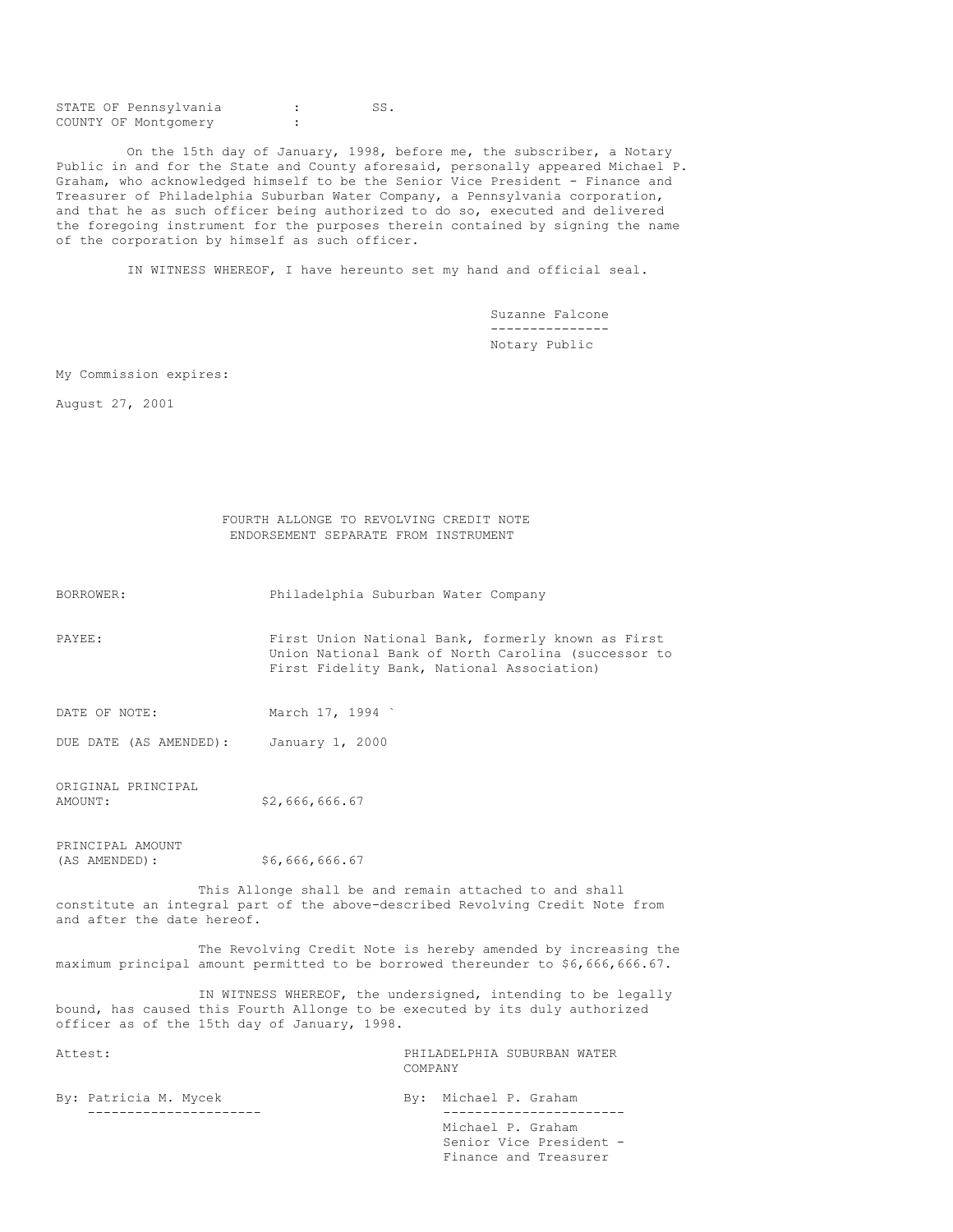STATE OF Pennsylvania : SS.. COUNTY OF Montgomery :

On the 15th day of January, 1998, before me, the subscriber, a Notary Public in and for the State and County aforesaid, personally appeared Michael P. Graham, who acknowledged himself to be the Senior Vice President - Finance and Treasurer of Philadelphia Suburban Water Company, a Pennsylvania corporation, and that he as such officer being authorized to do so, executed and delivered the foregoing instrument for the purposes therein contained by signing the name of the corporation by himself as such officer.

IN WITNESS WHEREOF, I have hereunto set my hand and official seal.

Suzanne Falcone --------------- Notary Public

My Commission expires:

August 27, 2001

FOURTH ALLONGE TO REVOLVING CREDIT NOTE ENDORSEMENT SEPARATE FROM INSTRUMENT

BORROWER: Philadelphia Suburban Water Company

PAYEE: CoreStates Bank, N.A. (successor to Meridian Bank)

DATE OF NOTE: March 17, 1994

DUE DATE (AS AMENDED): January 1, 2000

ORIGINAL PRINCIPAL<br>AMOUNT: \$3,000,000.00

PRINCIPAL AMOUNT (AS AMENDED): \$5,000,000.00

This Allonge shall be and remain attached to and shall constitute an integral part of the above-described Revolving Credit Note from and after the date hereof.

The Revolving Credit Note is hereby amended by increasing the maximum principal amount permitted to be borrowed thereunder to \$5,000,000.00.

IN WITNESS WHEREOF, the undersigned, intending to be legally bound, has caused this Fourth Allonge to be executed by its duly authorized officer as of the 15th day of January, 1998.

Attest: PHILADELPHIA SUBURBAN WATER COMPANY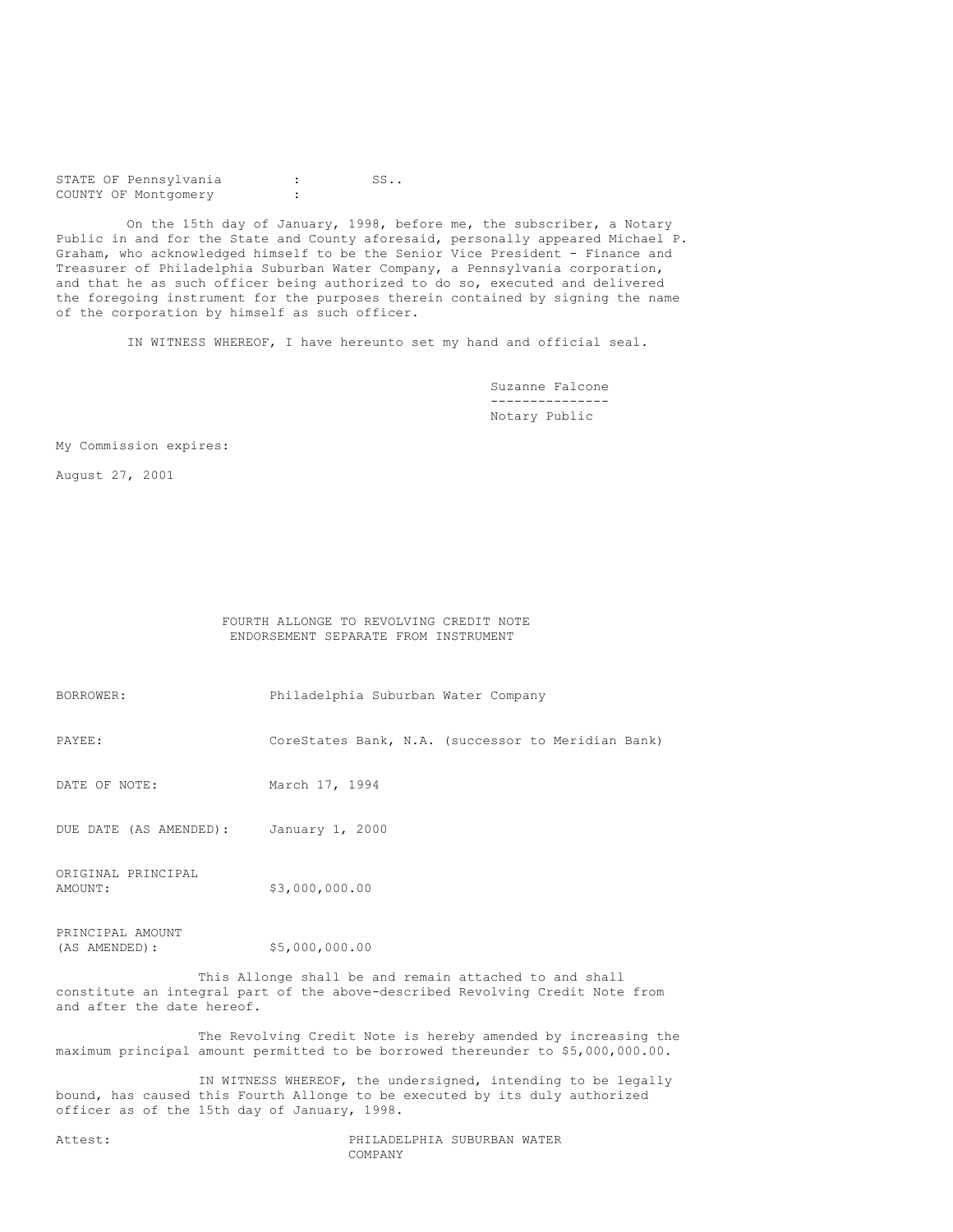By: Patricia M. Mycek By: Michael P. Graham

------------------- ------------------------------- Michael P. Graham Senior Vice President - Finance and Treasurer

STATE OF Pennsylvania : SS.. COUNTY OF Montgomery :

On the 15th day of January, 1998, before me, the subscriber, a Notary Public in and for the State and County aforesaid, personally appeared Michael P. Graham, who acknowledged himself to be the Senior Vice President - Finance and Treasurer of Philadelphia Suburban Water Company, a Pennsylvania corporation, and that he as such officer being authorized to do so, executed and delivered the foregoing instrument for the purposes therein contained by signing the name of the corporation by himself as such officer.

IN WITNESS WHEREOF, I have hereunto set my hand and official seal.

Suzanne Falcone --------------- Notary Public

My Commission expires:

August 27, 2001

#### FOURTH ALLONGE TO REVOLVING CREDIT NOTE ENDORSEMENT SEPARATE FROM INSTRUMENT

| BORROWER:                         | Philadelphia Suburban Water Company |
|-----------------------------------|-------------------------------------|
| PAYEE:                            | PNC Bank, National Association      |
| DATE OF NOTE:                     | March 17, 1994                      |
| DUE DATE (AS AMENDED):            | January 1, 2000                     |
| ORIGINAL PRINCIPAL<br>AMOUNT:     | \$4,000,000.00                      |
| PRINCIPAL AMOUNT<br>(AS AMENDED): | \$6,666,666.66                      |

This Allonge shall be and remain attached to and shall constitute an integral part of the above-described Revolving Credit Note from and after the date hereof.

The Revolving Credit Note is hereby amended by increasing the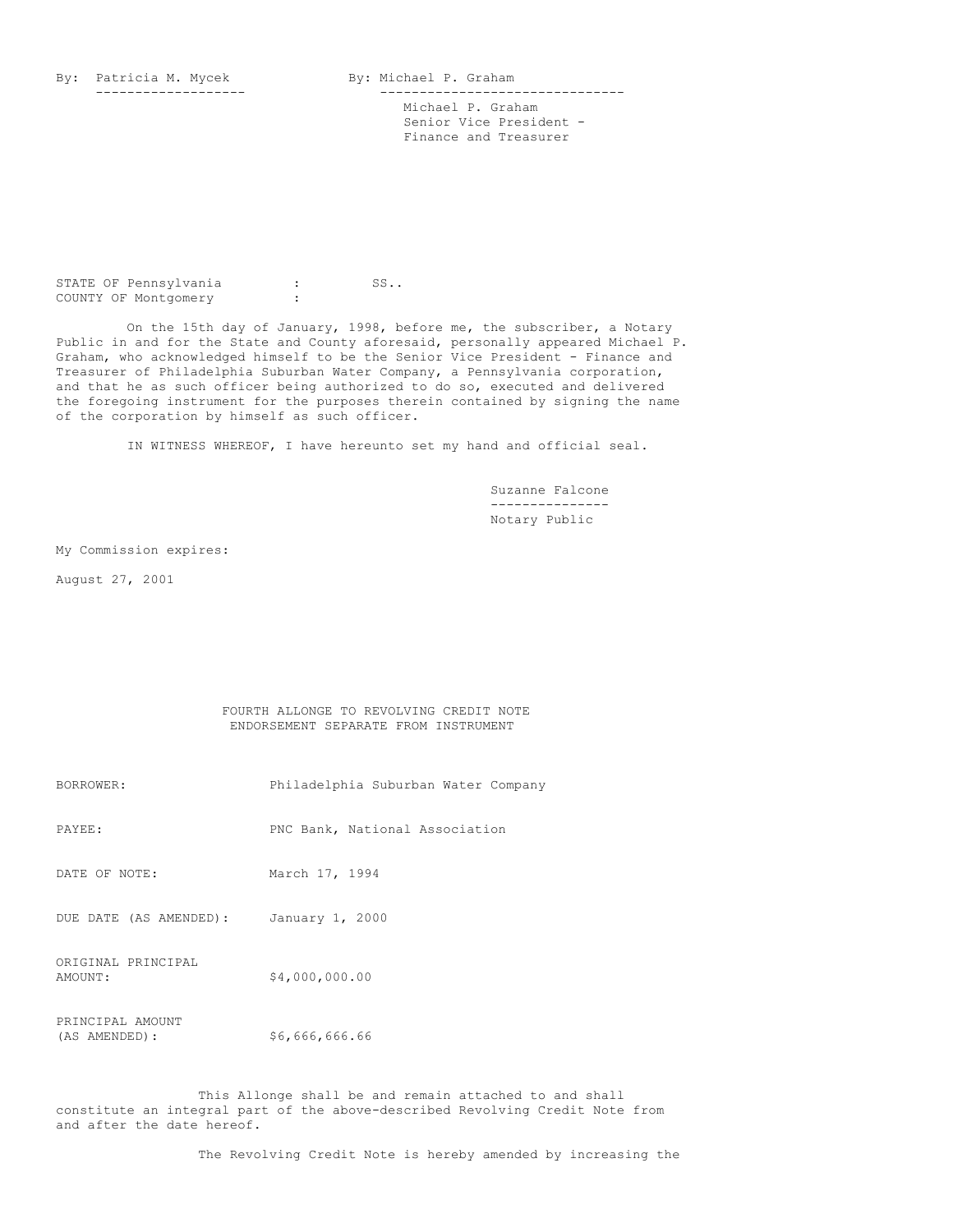maximum principal amount permitted to be borrowed thereunder to \$6,666,666.66.

IN WITNESS WHEREOF, the undersigned, intending to be legally bound, has caused this Fourth Allonge to be executed by its duly authorized officer as of the 15th day of January, 1998.

Attest: PHILADELPHIA SUBURBAN WATER COMPANY

By: Patricia M. Mycek By: Michael P. Graham -------------------- ------------------------------- Michael P. Graham Senior Vice President - Finance and Treasurer

STATE OF Pennsylvania : SS.. COUNTY OF Montgomery

On the 15th day of January, 1998, before me, the subscriber, a Notary Public in and for the State and County aforesaid, personally appeared Michael P. Graham, who acknowledged himself to be the Senior Vice President - Finance and Treasurer of Philadelphia Suburban Water Company, a Pennsylvania corporation, and that he as such officer being authorized to do so, executed and delivered the foregoing instrument for the purposes therein contained by signing the name of the corporation by himself as such officer.

IN WITNESS WHEREOF, I have hereunto set my hand and official seal.

Suzanne Falcone --------------- Notary Public

My Commission expires:

August 27, 2001

# PHILADELPHIA SUBURBAN WATER COMPANY

# Secretary's Certificate

I, the undersigned, Corporate Secretary of PHILADELPHIA SUBURBAN WATER COMPANY (the "Company"), a corporation organized under the laws of the Commonwealth of Pennsylvania, DO HEREBY CERTIFY that by Unanimous Consent of the Board of Directors of said Company dated January 7, 1998, the resolution attached to this Secretary's Certificate as Exhibit A was unanimously adopted and has not been modified or rescinded and is now in full force and effect; and that the same is not in contravention or in conflict with the By-laws or Articles of Incorporation of said Company and is in accord therewith and pursuant thereto.

IN WITNESS WHEREOF, I have hereunto set my hand and the seal of said Company this 19th January, 1998.

> Patricia M. Mycek -------------------- Patricia M. Mycek Secretary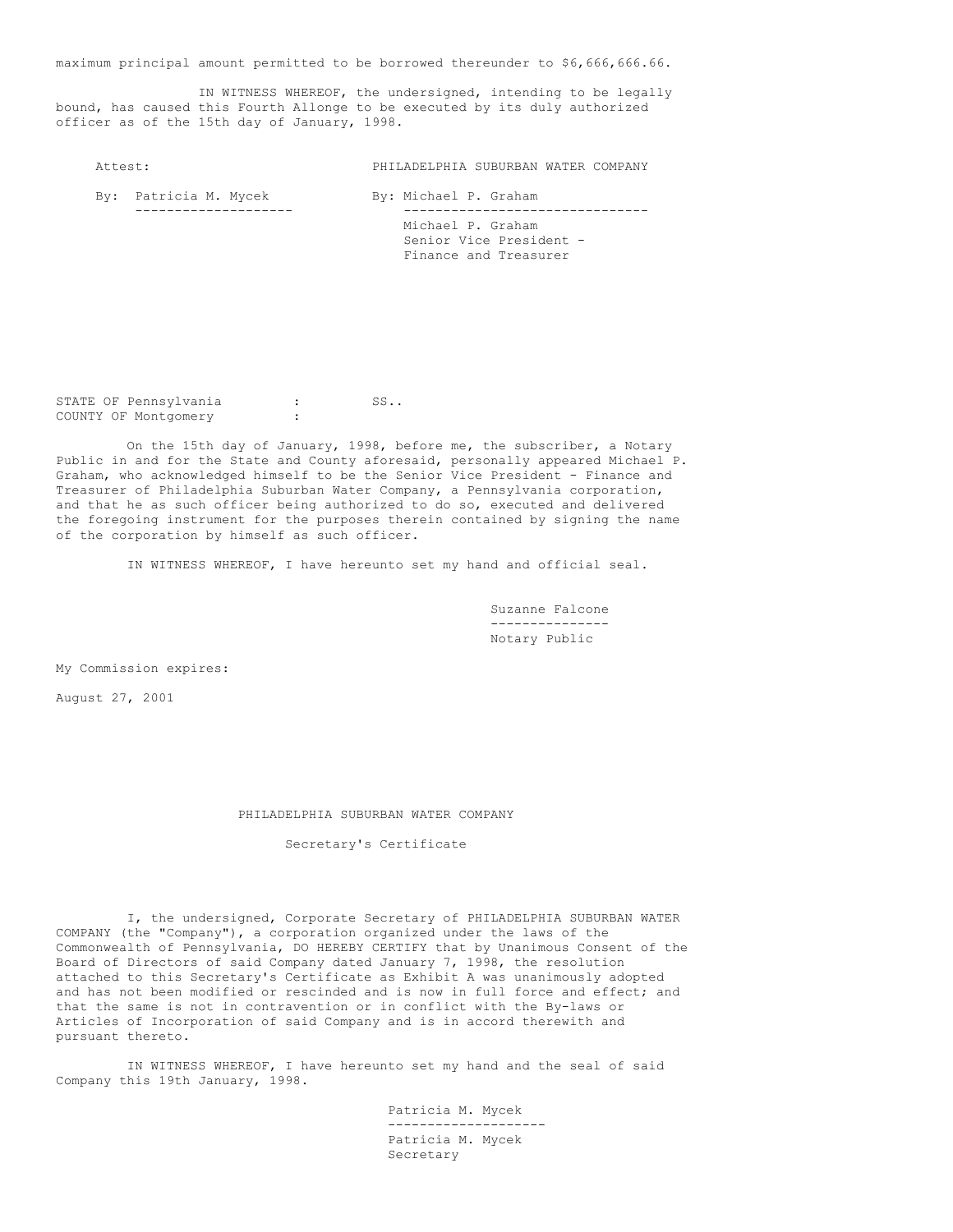[CORPORATE SEAL]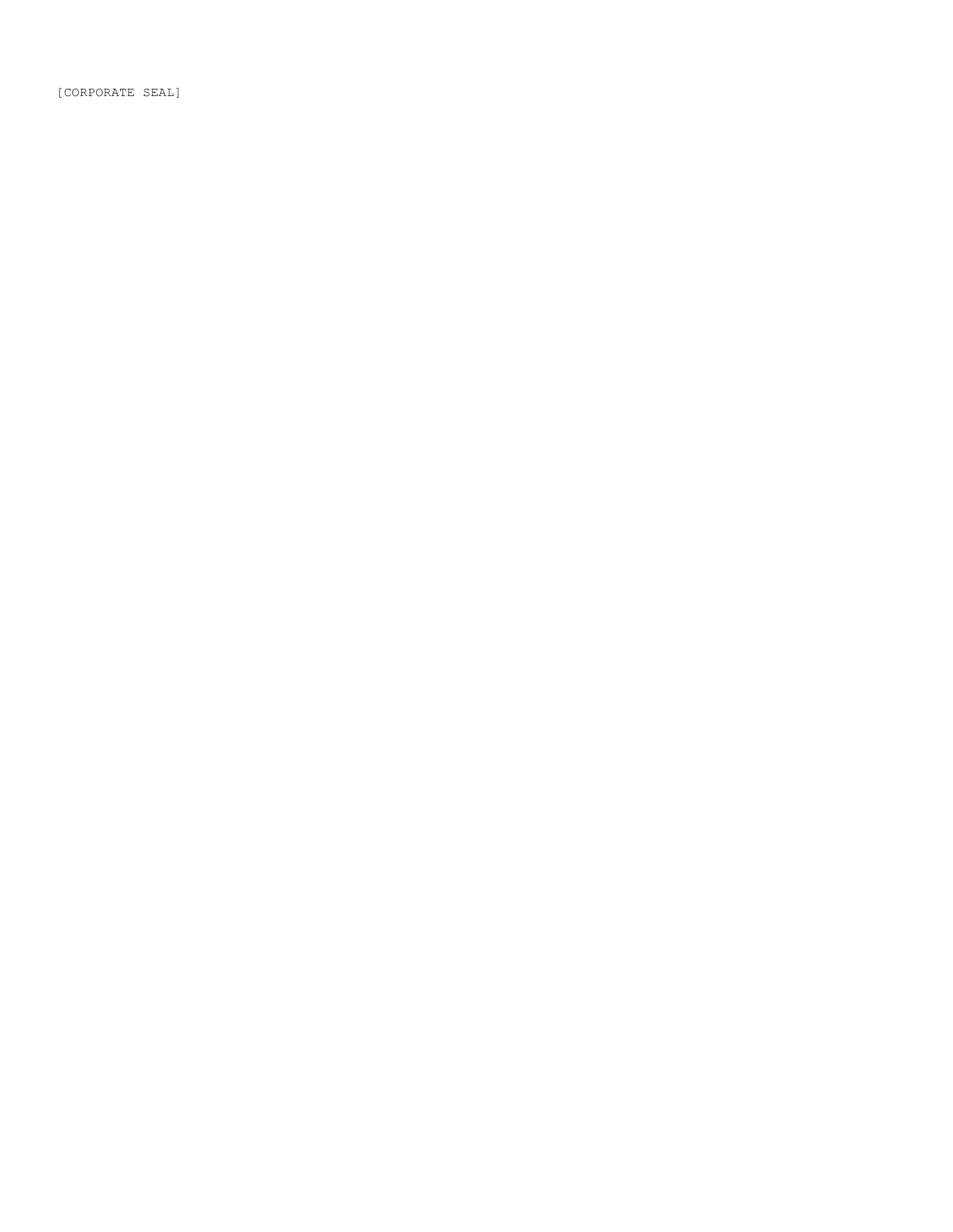# PHILADELPHIA SUBURBAN CORPORATION PHILADELPHIA SUBURBAN WATER COMPANY 1998 ANNUAL CASH INCENTIVE COMPENSATION PLAN

#### BACKGROUND

- o During the first quarter of 1989, the Company and its compensation consultant conducted a feasibility study to determine whether the Company should implement an incentive compensation plan. The study was prompted by the positive experience of other investor-owned water companies and PSC's experience with incentive compensation.
- o The study included interviews with PSWC and PSC executives and an analysis of competitive compensation levels. Based on the results, the compensation consultant recommended that the Company's objectives and competitive practice supported the adoption of an annual incentive plan (the "Plan"). The Company has had a cash incentive compensation plan in place since 1990 and management and the Board of Directors feel it has had a positive effect on the Company's operations, aiding employees, shareholders (higher earnings) and customers (better service and controlling expenses).
- o The Plan has two components a Management Incentive Program and an Employee Recognition ("Chairman's Award") Program.
- o The Plan is designed to provide an appropriate incentive to the officers and managers of the Company. The 1998 Management Incentive Program will cover all officers and managers of Philadelphia Suburban Corporation, and its subsidiaries.

# MANAGEMENT INCENTIVE PROGRAM

- o Performance Measures
	- -- Annual incentive bonus awards are calculated by multiplying an individual's Target Bonus by a Company Rating factor based on the Company's performance and an Individual Rating factor based on the individual employee's performance.

The approach of having a plan tied to the Company's income performance is appropriate as the participants' assume some of the same risks and rewards as the shareholders who are investing in the Company and making its capital construction and acquisition programs possible. Customers also benefit from

the Company's employees' objectives being met as improvements in performance are accomplished by controlling costs, improving efficiencies and enhancing customer service. For these reasons, future rate relief should be lessened and less frequent, which directly benefits all customers.

- -- The Company's actual after-tax net income from continuing operations relative to the annual budget will be the primary measure for the Company's performance. Each year a "Target Net Income" level will be established. For purposes of the Plan, the Target Net Income may differ from the budgeted net income level. For 1998, the Target Net Income will exclude the impact of adverse PUC or court rulings on FAS 106, the effect of any unbudgeted extraordinary gains or losses, changes in accounting principles, changes in tax rates and any gains or losses related to the discontinued operations.
- -- Based on a review of historic performance, the minimum or threshold level of performance is set at 90 percent of the Target Net Income. That is, no bonus awards will be made if actual net income is less than 90 percent of the Target Net Income for the year. No additional bonus will be earned for results exceeding 110 percent of the Target Net Income.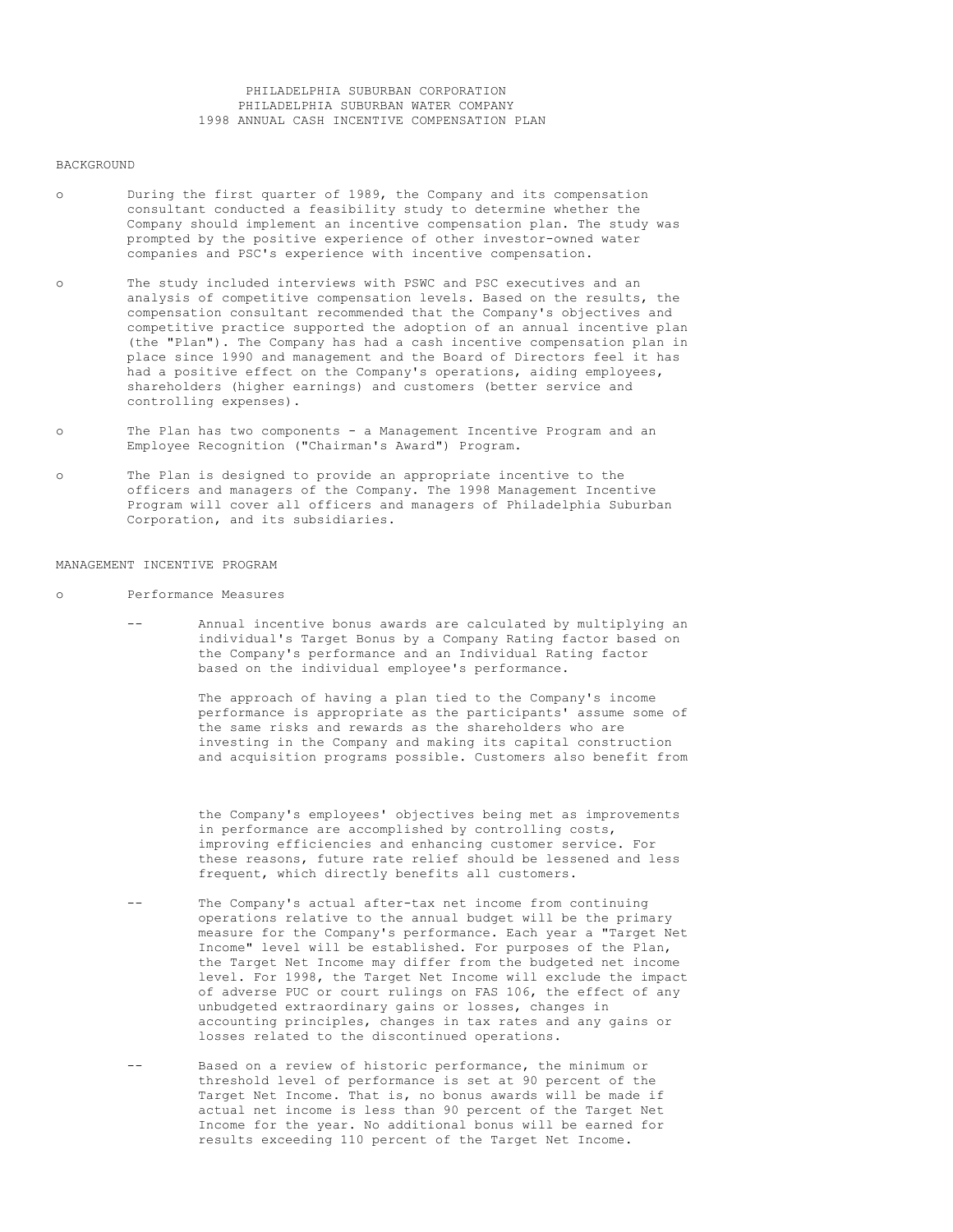Each individual's performance and achievement of his or her objectives will also be evaluated and factored into the bonus calculation. Performance objectives for each participant are established at the beginning of the year and are primarily directed toward controlling costs, improving efficiencies and productivity and enhancing customer service. Each objective has specific performance measures that are used to determine the level of achievement for each objective.

#### o Participation

- -- Participation in the Management Incentive Program will be determined each year. Each participant will be assigned a "Target Bonus Percentage" ranging from 5 to 50 percent of salary depending on duties and responsibilities.
- -- Actual bonuses may range from 0, if the Company's financial results fall below the minimum threshold or the participant

does not make sufficient progress toward achieving his or her objectives (i.e. performance measure points totaling less than 70 points), to 187.5 percent if performance -- both Company and individual -- is rated at the maximum.

#### o Company Performance

Company performance will be measured on the following schedule:

|           | Percent of<br>1996 Plan | Company<br>Rating |
|-----------|-------------------------|-------------------|
|           |                         |                   |
| Threshold | greater than 90%        | 0%                |
|           | 90                      | 50                |
|           | 92                      | 65                |
|           | 95                      | 80                |
|           | 96                      | 85                |
|           | 97                      | 90                |
|           | 98                      | 94                |
|           | 99                      | 97                |
| $Plan$    | 100                     | 100               |
|           | 105                     | 110               |
|           | greater than 110        | 125               |

- -- The actual Company Rating should be calculated by interpolation between the points shown in the table above.
- -- Regardless of the Company rating resulting from this Schedule, the Executive Compensation and Employee Benefits Committee retains the authority to determine the final Company Rating for purposes of this Plan.

# o Individual Performance

-- Individual performance will be measured on the following scale:

| Performance Measure | Individual     |
|---------------------|----------------|
| Points              | Rating         |
|                     |                |
|                     |                |
| $0 - 69$            | 0 <sup>°</sup> |
| 70                  | 70%            |
| 80                  | 80%            |
| 90                  | $90\%$         |
| 100                 | 100%           |
| 110                 | 110%           |
|                     |                |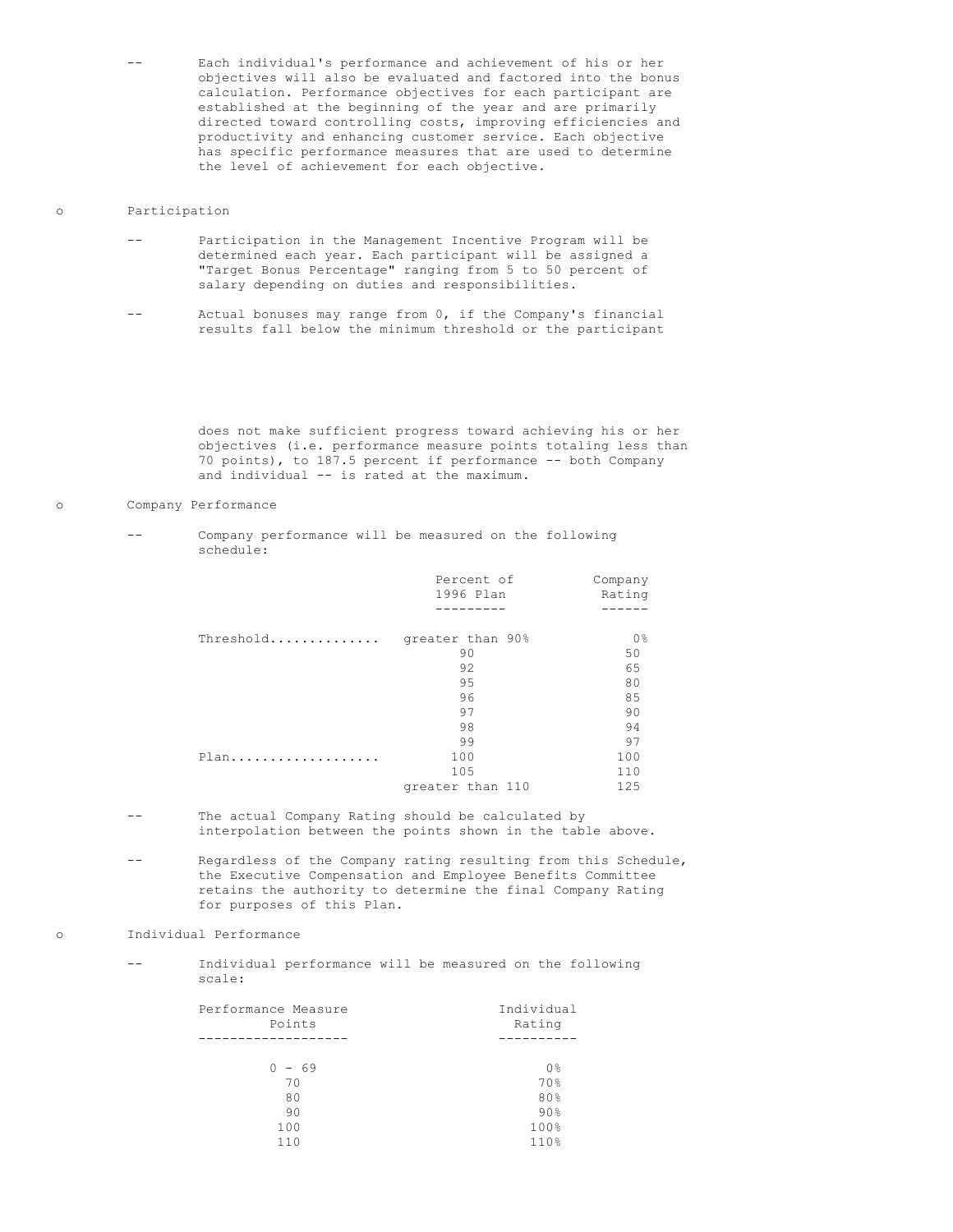| $- -$ | In addition, up to 40 additional points and additional   |  |  |  |  |  |  |
|-------|----------------------------------------------------------|--|--|--|--|--|--|
|       | percentage points may be awarded to a participant at the |  |  |  |  |  |  |

discretion of the Chief Executive Officer for exemplary performance. Individual Performance points for the Chief Executive Officer are determined by the Executive Compensation and Employee Benefits Committee.

#### Sample Calculations

# o Example 1

| Salary                  |              | Target Bonus<br>Company Rating<br>Individual Rating |              | \$70,000<br>10 percent (\$7,000)<br>100 percent<br>90 percent |  |              |  |  |
|-------------------------|--------------|-----------------------------------------------------|--------------|---------------------------------------------------------------|--|--------------|--|--|
|                         |              | Calculation:                                        |              |                                                               |  |              |  |  |
| Tarqet Bonus x Ratinq x |              | Company                                             |              | Individual<br>$Rating =$                                      |  | Bonus Earned |  |  |
| \$7,000                 | $\mathbf{x}$ | 100%                                                | $\mathbf{x}$ | 90%                                                           |  | \$6,300      |  |  |

o Example 2

-- Using the same salary and target bonus, but assuming Company performance was less than 90 percent of Target Net Income, there would be no bonus earned.

======

Calculation:

 $$7,000$  x 0 x 90% = 0

#### o Example 3

|              |                  |  |  | Similarly, if individual Performance is rated below 70 points, |                                   |  |  |  |
|--------------|------------------|--|--|----------------------------------------------------------------|-----------------------------------|--|--|--|
|              |                  |  |  | no bonus would be earned regardless of the Company Rating.     |                                   |  |  |  |
| Calculation: |                  |  |  |                                                                |                                   |  |  |  |
|              | \$7,000 x 100% x |  |  | (1)                                                            | and the state of the state of the |  |  |  |

#### EMPLOYEE RECOGNITION ("CHAIRMAN'S AWARD") PROGRAM

- o In addition to the Management Incentive Program, the Company maintains an Employee Recognition Program known as the Chairman's Award program to reward employees not eligible for the management bonus plan for superior performance or a special action, or heroic deed, or for a project that positively impacts the performance or image of the Company.
- o Awards will be made from an annual pool, not to exceed \$175,000 (which represents approximately 2% of the base payroll for the non-union employees who do not participate in the Management Incentive Program), established at the beginning of the year. Unused funds will not be carried over to the next year. If financial performance warrants, management may request permission from the Executive Compensation and Employee Benefits Committee for special awards under the program.
- o Awards will be made throughout the year and through the first quarter of the following year with payment as close to the timing of the event being rewarded as possible.

o Department Heads may nominate individuals in their unit to the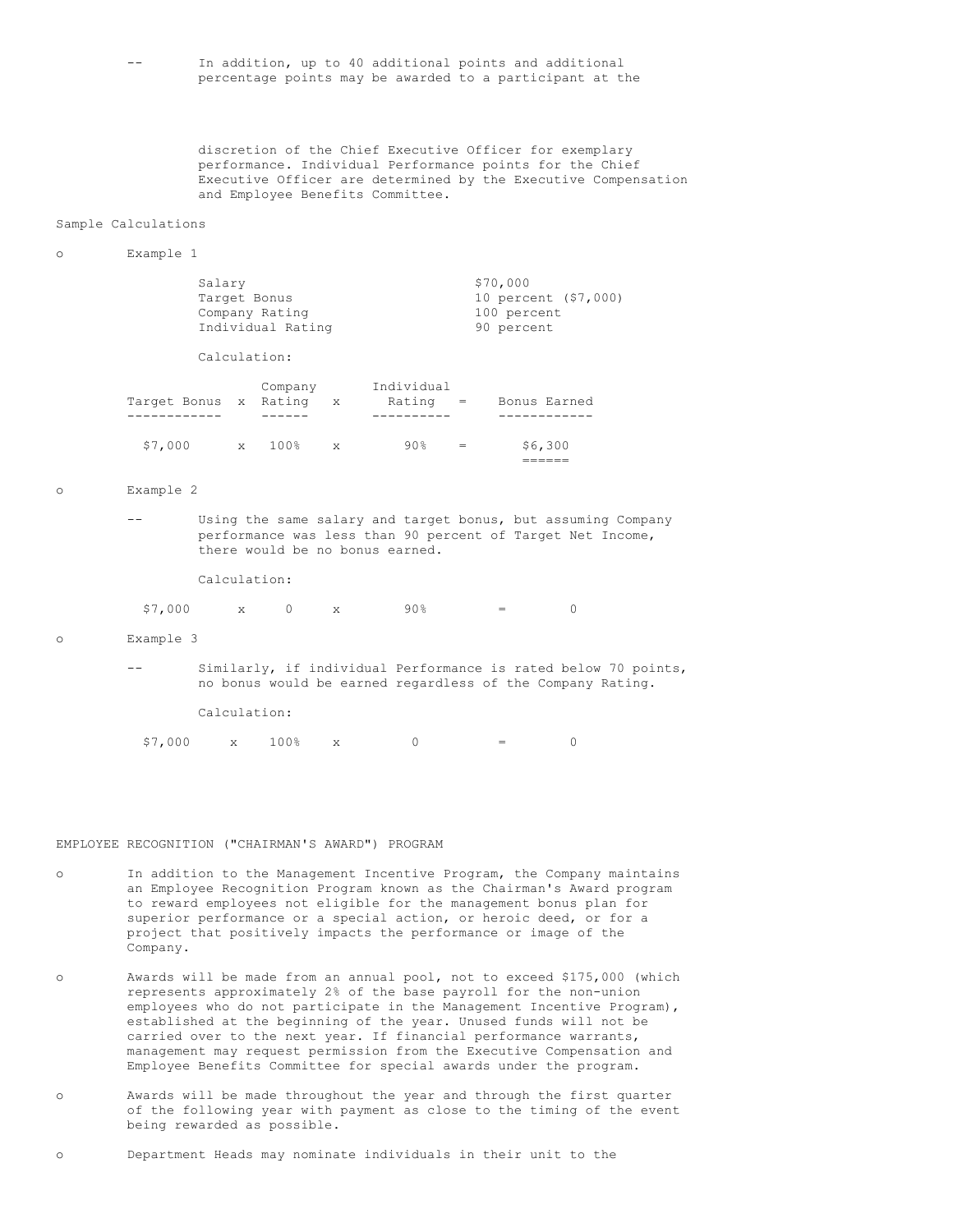applicable Vice President and document the reasons for the recommendations. The applicable Vice President will review the nominations and forward their recommendations to the Chief Executive Officer.

o The Chief Executive Officer will determine the individuals to actually receive a bonus and the amount.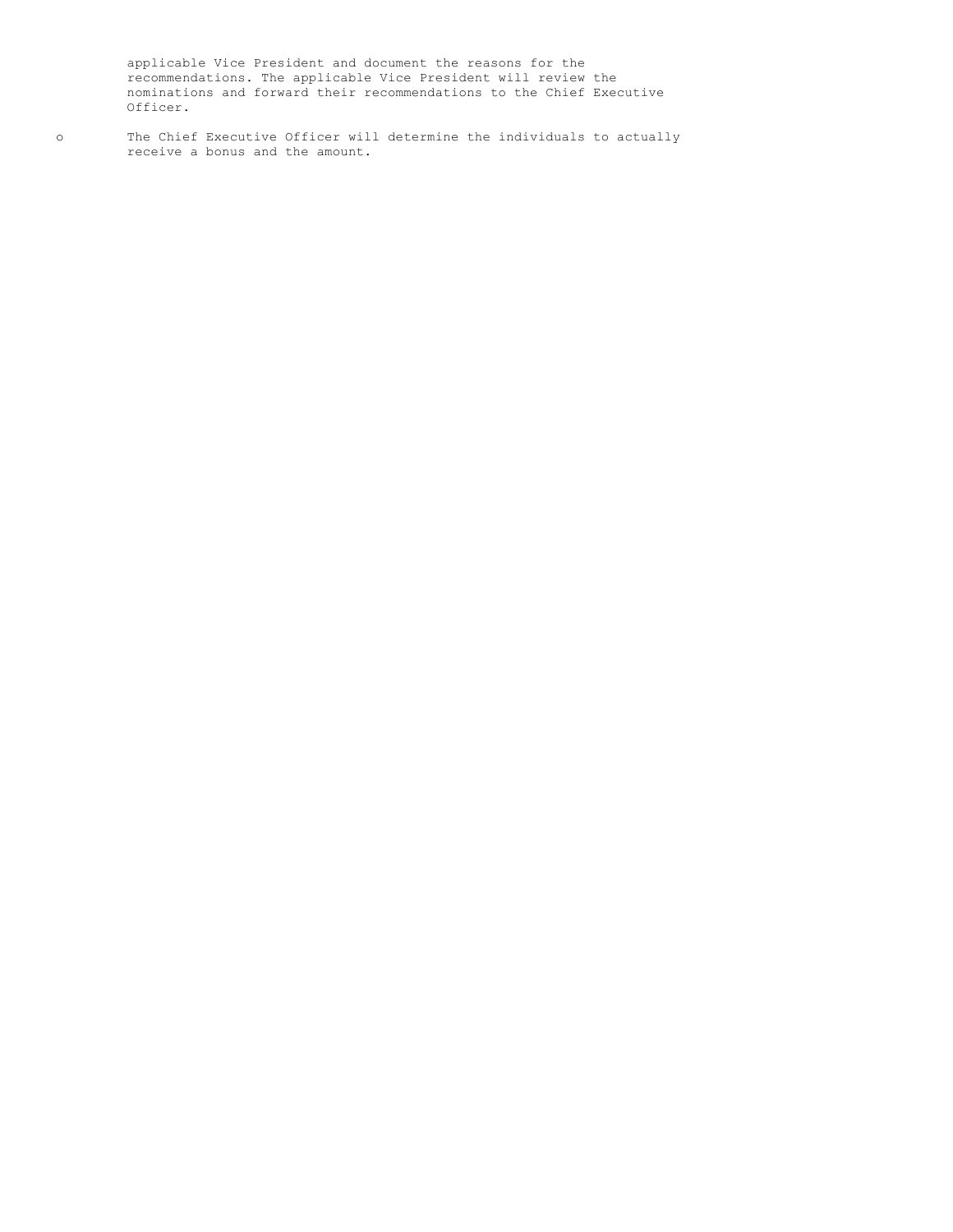SELECTED PORTION OF ANNUAL REPORT TO SHAREHOLDERS FOR THE YEAR ENDED DECEMBER 31, 1997

MANAGEMENT'S DISCUSSION AND ANALYSIS OF

FINANCIAL CONDITION AND RESULTS OF OPERATIONS

(In thousands of dollars, except per share amounts)

This report contains, in addition to historical information, forward-looking statements that involve risks and uncertainties. These forward-looking statements include statements regarding the Company's development, growth and expansion plans and the sufficiency of the Company's liquidity and capital. These statements are based on assumptions made by management regarding future circumstances over which the Company may have little or no control. Actual results may differ materially from these forward-looking statements for a number of reasons, including (i) the effects of regulation, (ii) changes in capital requirements and funding, and (iii) acquisitions. Following are selected five-year financial statistics for the Company:

| Years ended December 31,                                                                                                                                                            | 1997                                         | 1996                                                          | 1995                   | 1994                                                              | 1993                            |
|-------------------------------------------------------------------------------------------------------------------------------------------------------------------------------------|----------------------------------------------|---------------------------------------------------------------|------------------------|-------------------------------------------------------------------|---------------------------------|
| Earned revenues                                                                                                                                                                     |                                              | \$136,171    \$122,503    \$117,044    \$108,636    \$101,244 |                        |                                                                   |                                 |
| Income from continuing operations<br>before income taxes                                                                                                                            |                                              | \$39,061 \$33,749 \$30,931 \$27,209 \$24,261                  |                        |                                                                   |                                 |
| Operating Statistics                                                                                                                                                                |                                              |                                                               |                        |                                                                   |                                 |
| Earned revenues                                                                                                                                                                     | 100.0%                                       | 100.0%                                                        |                        | 100.0% 100.0%                                                     | 100.0%                          |
| Costs and expenses:<br>Operating expenses<br>Depreciation and amortization<br>Taxes other than income taxes<br>Interest expense*<br>Allowance for funds used during<br>construction | 41.1%<br>10.7%<br>6.5%<br>13.4%<br>$(0.4)$ 8 | 42.1%<br>10.9%<br>$6.8\%$ $6.6\%$ $6.6\%$ $6.6\%$<br>12.9%    | 44.2%<br>9.9%<br>13.2% | 46.3%<br>9.5%<br>12.7%<br>$(0.2)$ % $(0.3)$ % $(0.1)$ % $(0.8)$ % | 45.4%<br>10.8%<br>6.8%<br>13.8% |
| Total costs and expenses                                                                                                                                                            | 71.3%                                        | 72.5% 73.6% 75.0%                                             |                        |                                                                   | 76.0%                           |
| Income from continuing operations<br>before income taxes                                                                                                                            | 28.7%                                        | 27.5% 26.4% 25.0%                                             |                        |                                                                   | 24.0%                           |
| Effective tax rates                                                                                                                                                                 | 40.6%                                        | 41.4%                                                         | 41.7%                  | 42.5%                                                             | 43.0%                           |
| Income from continuing operations<br>as a percentage of average<br>stockholders' equity                                                                                             | 12.4%                                        |                                                               |                        | 11.7% 12.0% 11.2% 11.4%                                           |                                 |

\*Includes dividends on preferred stock of PSW with mandatory redemption requirements.

Following are selected five-year operating and sales statistics for PSW:

| Years ended December 31,                      |                                                  | 1997                              | 1996                              | 1995                              | 1994                              | 1993                              |
|-----------------------------------------------|--------------------------------------------------|-----------------------------------|-----------------------------------|-----------------------------------|-----------------------------------|-----------------------------------|
| Daily sendout<br>(Million gallons<br>per day) | Maximum<br>Average                               | 142.5<br>103.8                    | 109.5<br>94.2                     | 121.8<br>92.6                     | 110.4<br>89.8                     | 120.7<br>89.1                     |
| Metered<br>customers                          | Residential<br>Commercial<br>Industrial<br>Other | 268,550<br>13,512<br>708<br>4.746 | 265,746<br>13,422<br>716<br>4,257 | 248,500<br>12,019<br>554<br>3.792 | 234,624<br>11,071<br>539<br>3,299 | 232,684<br>11,014<br>538<br>2,959 |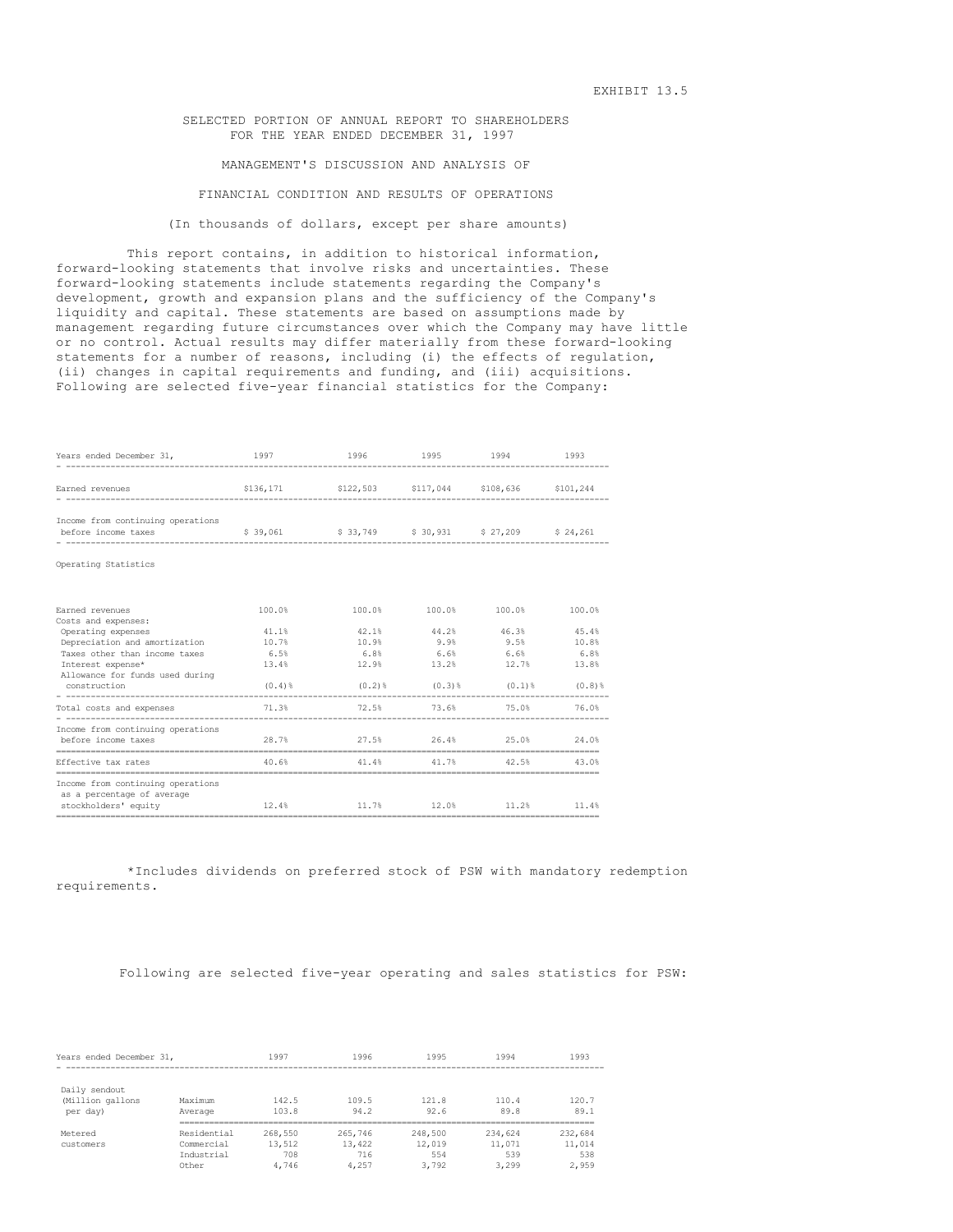|                             | Total       |   | 287,516 | 284,141   |   | 264,865 |   | 249,533 | 247,195 |
|-----------------------------|-------------|---|---------|-----------|---|---------|---|---------|---------|
| Consumption<br>per customer |             |   |         |           |   |         |   |         |         |
| in gallons                  | Average     |   | 110,143 | 103,206   |   | 109,084 |   | 109,001 | 110,368 |
| Revenues from               | Residential | S | 88,542  | 79,056    | S | 77.744  | S | 69,483  | 66,656  |
| water sales                 | Commercial  |   | 28,048  | 26,504    |   | 24,368  |   | 23,431  | 20,506  |
|                             | Industrial  |   | 5,170   | 4,823     |   | 4,512   |   | 4,737   | 4,207   |
|                             | Other       |   | 10,874  | 9,950     |   | 9,249   |   | 9,151   | 8,092   |
|                             | Total       |   | 132,634 | \$120,333 | S | 115,873 |   | 106,802 | 99,461  |
|                             |             |   |         |           |   |         |   |         |         |

### General Information

Philadelphia Suburban Corporation ("PSC" or the "Company"), a Pennsylvania corporation, is the holding company of Philadelphia Suburban Water Company ("PSW"), a regulated water utility. PSW provides water service to approximately 288,000 customers in 93 municipalities within its 464 square mile service territory. In addition, PSW provides water service to approximately 6,000 customers through an operating and maintenance contract to a municipal authority located contiguous to its service territory. PSW's service territory is located in Pennsylvania, north and west of the City of Philadelphia.

### Results of Operations

Income from continuing operations of the Company has grown at an annual compound rate of approximately 16.9% during the five-year period ended December 31, 1997. During this same period, revenues and total expenses, other than income taxes, have grown at compound rates of 7.9% and 5.4%, respectively.

## Earned Revenues

The growth in revenues over the past five years is a result of increases in the customer base and in water rates. The number of customers increased at an annual compound rate of 3.3% in the past five years primarily as a result of acquisitions of local water systems. Acquisitions made during the five year periods ended December 31, 1997, 1996 and 1995 have provided water revenues of approximately \$11,460, \$8,210 and \$5,550 in 1997, 1996 and 1995, respectively. Excluding the effect of acquisitions, the customer base increased at a five-year annual compound rate of .8%. Water rates have increased at an annual compound growth rate of 4.5% over the five-year period.

Rates charged by PSW for water service are subject to the approval of the Pennsylvania Public Utility Commission ("PUC"). PSW continuously reviews the necessity of filing applications with the PUC for increases in rates charged for water service. Among the factors considered by management in determining the need to apply for increased rates are: the amount of utility plant additions and replacements made since the previous rate decision; changes in the cost of capital and the capital structure of PSW; and increases in operating expenses (including wages, fringe benefits, electric and chemical expenses), depreciation and taxes experienced since the previous rate decision. Based on these assessments, PSW periodically files requests with the PUC to increase its rates. Typically, the PUC will suspend the rate request for up to nine months during which time evidentiary hearings on the merits of the request are held. The positions of PSW as well as the PUC staff, the Office of Consumer Advocate ("OCA") and other interested parties are presented and evaluated during these hearings.

In 1996, the PUC approved a mechanism, the Distribution System Improvement Charge ("DSIC"), which allows Pennsylvania water utilities to add a surcharge to their water bills to offset the additional depreciation and capital costs associated with certain non-revenue producing, non-expense reducing capital expenditures related to replacing and rehabilitating distribution systems. The DSIC mechanism is intended to eliminate many of the disincentives faced by water utilities in rehabilitating their distribution systems. These disincentives, often referred to as regulatory lag, are due to the rate making process which, prior to the establishment of the DSIC mechanism, required water utilities to absorb all of the depreciation and capital costs of these projects between base rate increases without the benefit of additional revenues.

The DSIC may be adjusted quarterly based on additional qualified capital expenditures made in the previous quarter but may never exceed 5% of the base rates in effect. The DSIC is reset to zero when new base rates that reflect the costs of those additions become effective. PSW began charging a DSIC of .5%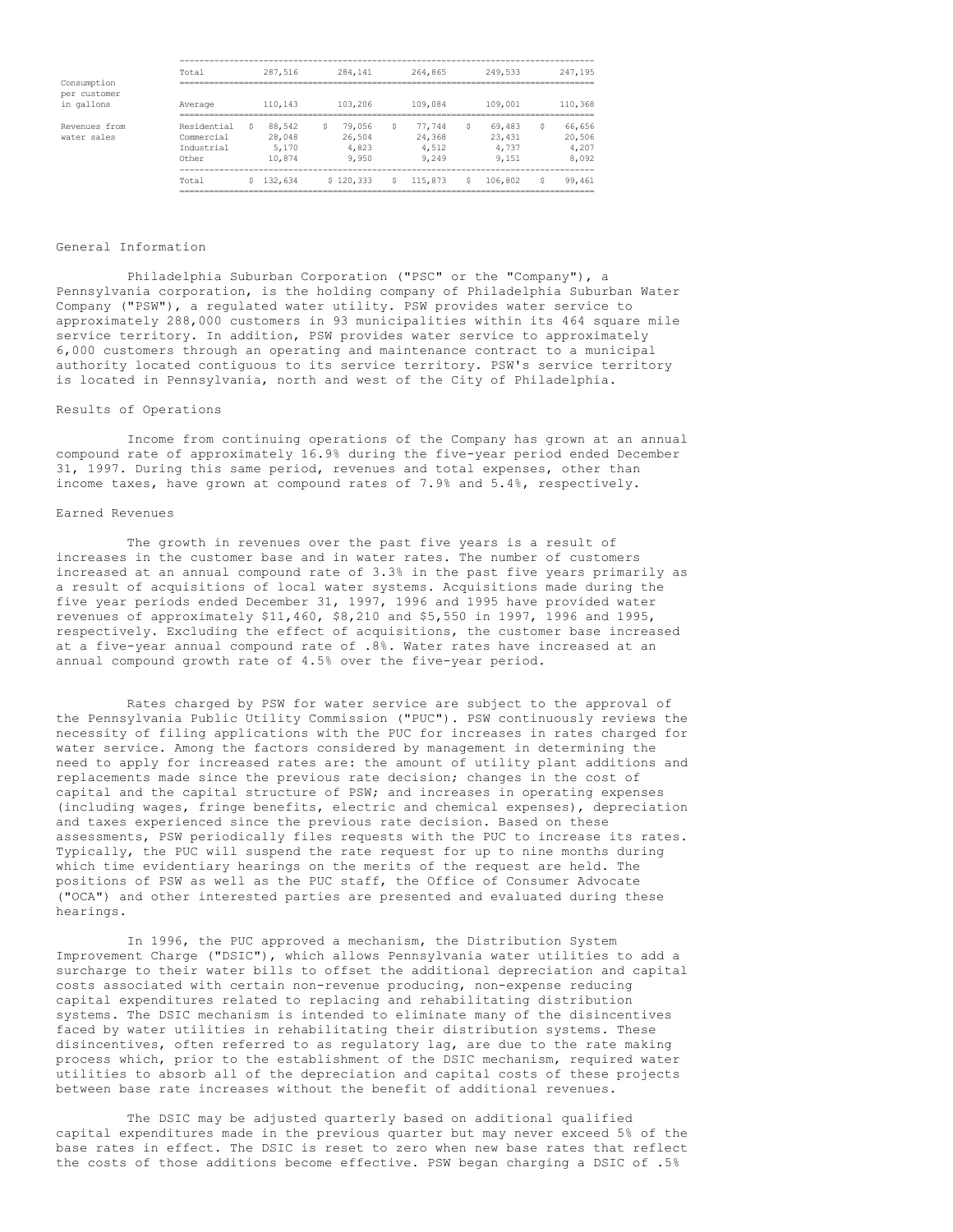in the first quarter of 1997. Based on subsequent qualified capital expenditures the DSIC was increased to 1.0% in the second quarter, 1.4% in the third quarter and 1.82% for the portion of the fourth quarter prior to the effective date of the new base rate increase. Total revenues associated with the DSIC in 1997 were \$1,104.

In April 1997, PSW filed an application with the PUC to increase its rates by 13.2%. The request was suspended to allow the PUC Staff, the OCA and other interested parties a period of additional discovery and to hold hearings on the merits of this request. Prior to the commencement of hearings, PSW reached a settlement with the OCA and the other interested parties. The settlement, which was subsequently approved by the PUC, provided for a 7.3% increase over the rates that were in effect at the time of the filing. Since rates in effect at the time of the filing included a DSIC of 1% or \$1,300 on an annual basis, the settlement resulted in a total base rate increase of 8.3% or \$10,600 on an annual basis. The new base rates were effective on October 24, 1997. As part of the settlement, PSW has agreed not to file its next base rate increase request prior to April 1999, absent extraordinary circumstances. As a result of the rate settlement, the DSIC was reset to zero.

In the years prior to 1997, rates were increased 5.3%, 9.1% and 7.4% in 1995, 1994, and 1993, respectively. In recent years, the most significant factor in determining the need for a rate increase and the actual rate increases granted has been the amount of utility plant additions that PSW has made, including acquisitions, and the costs of the capital used to finance these additions.

In addition to increases in base rates, the PUC has adjusted rates by means of a surcharge or credit to reflect changes in the tax laws, which were not reflected in the base rates approved by the PUC. These adjustments are eliminated when the tax changes are reflected in base rates. During 1995 and 1994, rates were reduced by various credits as a result of reductions in Pennsylvania taxes. These credits resulted in revenue reductions of \$504 in 1995 and \$97 in 1994.

"Sendout" represents the quantity of treated water delivered to the distribution system and is used by management as an indicator of customer demand. Consumption per customer is the sendout that was used by metered customers and is based on the actual bills rendered during the year adjusted for the estimated unbilled customer usage. Water consumption tends to be impacted by weather conditions, particularly during the late spring and summer months when

nonessential and recreational use of water is at its highest. Consequently, a higher proportion of annual operating revenues is realized in the second and third quarters. It is difficult to establish an exact correlation between the weather and water consumption, since conservation and even day-to-day variations in weather patterns can have a significant effect. Conservation efforts, construction codes which require the use of low flow plumbing fixtures as well as mandated water use restrictions in response to drought conditions also may have an effect on water consumption.

Over the past five years, sendout has increased primarily as a result of PSW's growth in customers. The average annual consumption per customer increased in 1997 by 6.7% and declined by 5.4% in 1996 but has only varied slightly in the previous three years. The increase in the average consumption per customer in 1997 is attributable to the relatively hot, dry summer weather experienced in 1997, particularly in comparison to 1996 when average consumption per customer declined due to rainfalls that were well above average and temperatures that were cooler than normal during the spring and summer months.

#### Operating Expenses

Operating expenses for 1997, 1996 and 1995, totaled \$55,899, \$51,615 and \$51,702, respectively. Most elements of operating expense are subject to the effects of inflation, as well as the effects of changes in the number of customers served, in water consumption and the degree of treatment required due to variations in the quality of the raw water. The principal elements of operating costs are labor, electricity, chemicals and maintenance expenses. Electricity and chemical expenses vary in relationship to water consumption and raw water quality. Maintenance expenses are sensitive to extreme cold weather, which can cause water mains to rupture.

Operating expenses increased in 1997 over 1996 by \$4,284 or 8.3%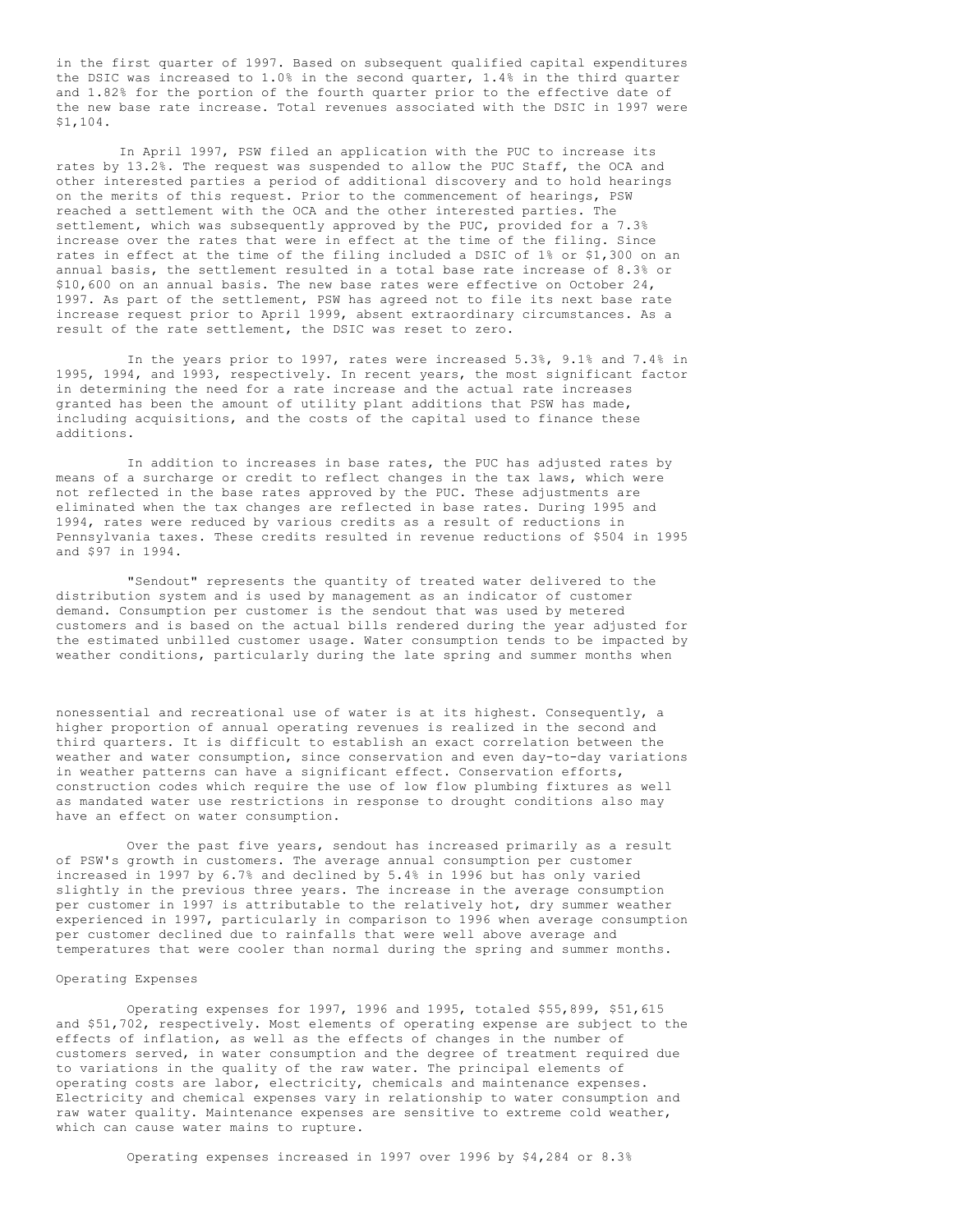primarily as a result of the operating expenses of the water systems acquired in 1997 and 1996 of \$1,883, higher production costs resulting from the increased volume of water sold of \$740, and increased wage and administrative expenses, partially offset by lower maintenance expenses. Administrative costs increased as a result of increases in insurance costs, and in the bad debt reserve which is related to the increase in revenues. Maintenance expenses declined due to fewer main breaks as a result of the effects of the relatively mild 1997 winter.

Operating expenses decreased slightly in 1996 over 1995 primarily as a result of reductions in pension, employee medical insurance premiums and general liability insurance costs offset in part by the additional operating expenses associated with the acquisitions made in 1996 and 1995. Pension expense declined as a result of the investment returns in the previous two years on the pension assets. Medical insurance costs declined as a result of favorable claims experience with the carriers and the movement of a majority of employees from indemnity health plans to managed care plans.

For the past three years, corporate costs were less than 1% of the Company's operating expenses. Such expenses include those unallocated general and administrative expenses associated with maintaining a publicly-held company.

### Depreciation and Amortization

Depreciation expense was \$14,311, \$13,068 and \$11,572 in 1997, 1996 and 1995, respectively, and has increased principally as a result of the significant capital expenditures made to expand and improve the water utility facilities, and as a result of acquisitions of water systems. Depreciation expense was approximately 2.3% of the average utility plant in service for 1997 and 1996, respectively. Amortization was a charge of \$269 in 1997, \$265 in 1996 and a credit of \$15 in 1995. The increase in 1997 is due to the amortization of additional debt issuance expenses and amortization of the costs of PSW's 1997 rate filing, offset in part by the completion of amortization of the costs of PSW's 1995 rate filing. Expenses associated with filing rate cases are deferred

and amortized over approximately 18 months. The increase in 1996 over 1995 is due to the amortization of the costs of PSW's 1995 rate filing as well as the amortization of additional debt issuance expenses.

## Taxes Other than Income Taxes

Taxes other than income taxes increased by approximately 8% in both 1997 and 1996 over the previous year. The majority of the increase in both years is associated with increases in the base on which the Pennsylvania Public Utility Realty Tax (PURTA), local real estate taxes and the Capital Stock Tax are calculated and to an increase in the PURTA tax rate. The increase in the taxable base for the PURTA and local real estate taxes is due to the capital expenditures, and the acquisitions completed in the last three years. The increase in the Capital Stock Tax is due to the increases in the Company's common equity over the past three years.

### Interest Expense

Interest expense was \$17,890, \$15,311, and \$14,852 in 1997, 1996 and 1995, respectively, and has increased in 1997 and 1996 primarily as a result of higher levels of borrowing offset in part by a reduction in interest rates. The level of debt increased in order to finance acquisitions and other capital expenditures made since 1995.

# Allowance for Funds Used During Construction

The allowance for funds used during construction ("AFUDC") was \$522, \$264 and \$305 in 1997, 1996 and 1995, respectively, and has varied over the years as a result of changes in the average balance of utility plant construction work in progress ("CWIP"), to which AFUDC is applied, and to changes in the AFUDC rate.

The average balance of CWIP to which AFUDC is applied was \$8,641, \$4,441 and \$4,848 in 1997, 1996 and 1995, respectively. The increase in 1997 in the average balance of CWIP was due to the increased level of capital expenditures in 1997 as compared to 1996. The decrease in 1996 is due to a \$4,945 operations center that was under construction during 1995 and placed in service in December 1995. AFUDC is not applied to projects after they are placed in service, but is applied to an ever-increasing base during the period they are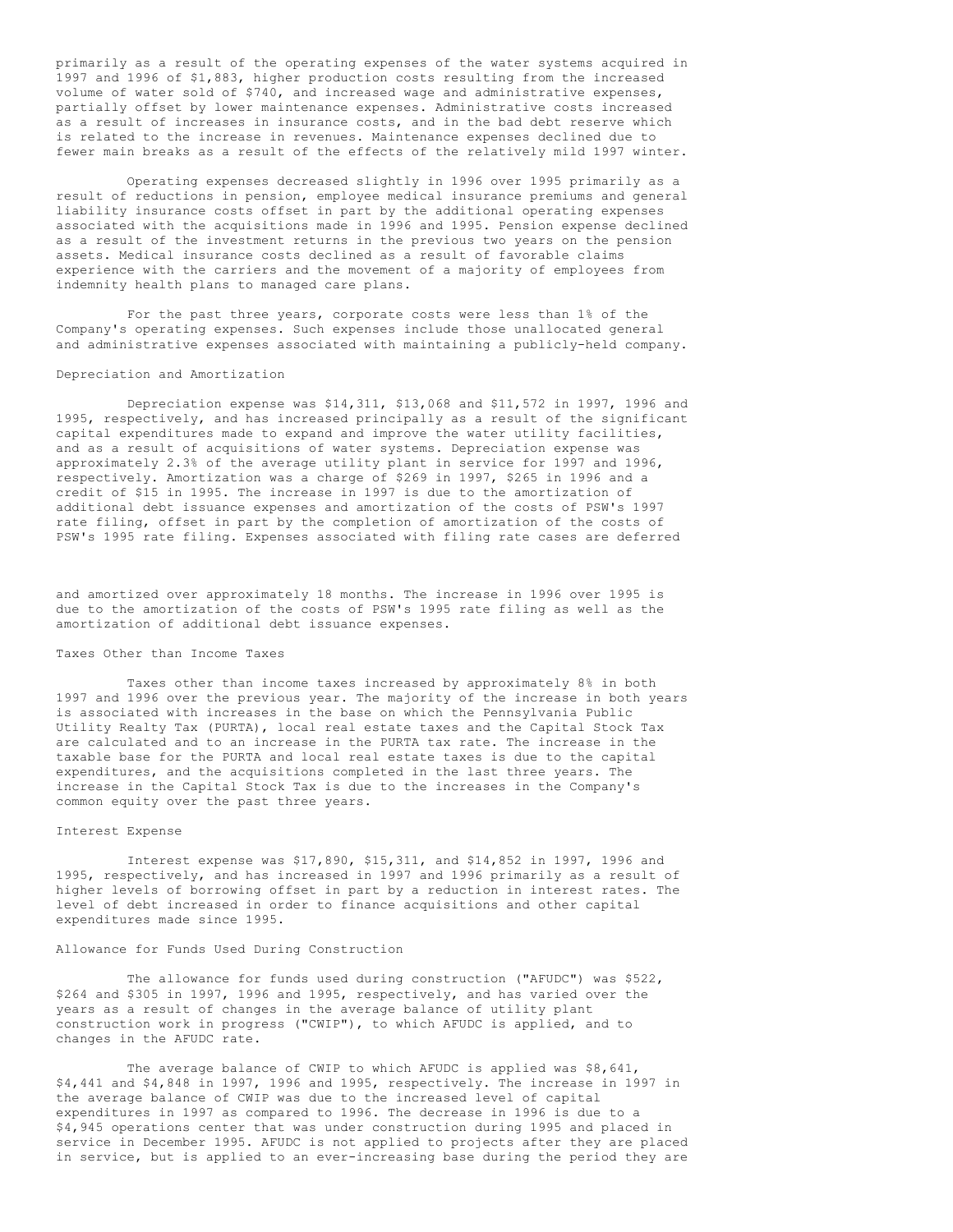under construction.

The AFUDC rate has varied due to changes in the interest rate on PSW's revolving credit facility. The average AFUDC rate was 6.1%, 6.1% and 6.3% in 1997, 1996 and 1995, respectively.

## Income Taxes

The Company's effective income tax rate was 40.6% in 1997 as compared to 41.4% in 1996 and 41.7% in 1995. The changes in the effective tax rates in 1997 and 1996 are due to differences between tax deductible expenses and book expenses.

#### Discontinued Operations

In 1993, the Company completed the sale of the last of the nonregulated businesses that the Board of Directors authorized in 1990 and 1991. These businesses are accounted for as discontinued operations. In connection with the decision to sell these businesses, the Company established reserves to cover future costs and contingencies that the Company could be required to pay.

In 1996 and 1995, the Company reversed \$965 and \$370, net of related income taxes, of the reserves. The reversals were made as a result of: the receipt of contingent sales proceeds from two of the businesses that were sold; the passage of time, which reduced certain potential lease obligations; and the assessment of current information on asserted and unasserted legal claims

related to these businesses. In 1997, the Company received additional sale proceeds of \$250 from one of the businesses sold and included the amount in Earned Revenues. The balance of the reserves for discontinued operations of \$1,009 at December 31, 1997 consists primarily of reserves for future and contingent costs including potential lease, legal and insurance costs associated with these businesses.

#### Summary

Operating income in 1997, 1996 and 1995 was \$56,799, \$49,290 and \$46,109, respectively, and income from continuing operations was \$23,188, \$19,778 and \$18,030, respectively, for the same periods. Diluted income per share from continuing operations in 1997, 1996 and 1995 was \$.88, \$.78 and \$.75, respectively. The increases in the per share income in 1997 and 1996 over the previous years were due to the aforementioned improvements in profits offset in part by a 4.0% and 5.6% increase in the average number of common shares outstanding during 1997 and 1996, respectively.

Although the Company has experienced increased income in the recent past, continued adequate rate increases reflecting increased operating costs and new capital investments are important to the future realization of improved profitability.

### Fourth Quarter Results

Net income available to common stock for the fourth quarter of 1997 increased over the same period in 1996 by \$171 to \$5,432 primarily as a result of a \$3,382 increase in revenues offset in part by an increase in operating expenses, depreciation, amortization, taxes other than income, interest expense and preferred dividends, and to the absence, in 1997, of the reversal of reserves for discontinued operations. The increase in revenues was primarily a result of the acquisitions made during the past two years, the rate increase, which took effect October 24, 1997 and an increase in water sales. Operating expenses increased primarily due to costs associated with the acquisitions and the increased water sales. Depreciation increased due to utility plant additions and the acquisitions made since the fourth quarter of 1996. Amortization increased due to the amortization of the costs associated with the 1997 rate request filing. Taxes other than income taxes increased primarily because of the increase in the base on which the PURTA and Capital Stock Tax are computed and to an increase in the PURTA tax rate. Interest increased in the fourth quarter primarily as a result of higher borrowing levels.

# Effects of Inflation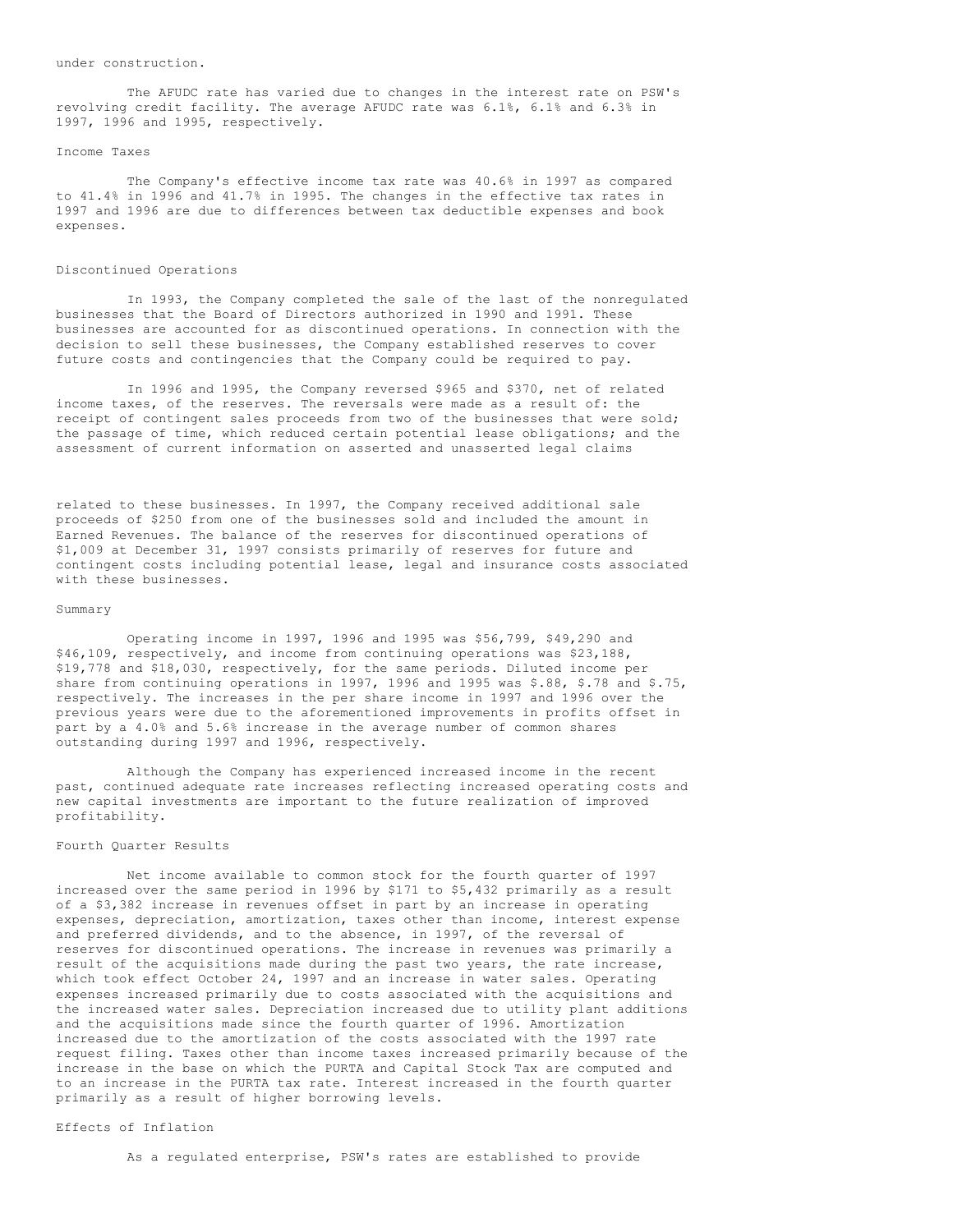recovery of costs and a return on its investment. Recovery of the effects of inflation through higher water rates is dependent upon receiving adequate and timely rate increases. However, rate increases are not retroactive and often lag increases in costs caused by inflation. During periods of moderate to low inflation, as has been experienced for the past several years, the effects of inflation on PSW's operating results are not significant.

#### Year 2000

Except for its customer information system, the Company's management information systems are year 2000 compliant in all material respects. The Company is currently installing a new customer information system which, in addition to being year 2000 compliant, will offer additional functionality and will be scalable to meet future customer growth. The installation of the new customer information system will be completed in 1998 and the cost of this system, including installation and conversion from the existing system, is currently estimated at approximately \$3,140.

## Electric Deregulation

During 1997, the total costs for electric power purchased by the Company amounted to \$8,575. In December 1996, the Governor of Pennsylvania signed into law the Electricity Generation Customer Choice and Competition Act ("Electric Act") which provides for the restructuring of the electric utility industry in Pennsylvania. The Electric Act requires the unbundling of electric services into separate generation, transmission and distribution services with open competition for generation. Beginning in November 1997, approximately 18% of PSW's electricity requirements were selected to be included in the State's pilot implementation program. Prior to the pilot program, PSW had purchased all of its electricity from PECO Energy Company ("PECO"). For electric accounts in the pilot program, the electricity will be purchased from HorizonOne Electric, a PECO affiliate. The total electric costs for the twelve-month period prior to the pilot program for the accounts selected were approximately \$1,020. The Company estimates that the electric rates during participation in the pilot program will be approximately 10% to 12% lower than the former rates. Since electric usage is dependent on water demand, the exact savings related to the pilot program cannot be determined at this time. A recent ruling by the PUC provides that after completion of the pilot program on December 31, 1998, 66% of PECO's electric accounts, including the accounts in the pilot program and others to be selected in a lottery, will be permitted to choose the electricity generator of their choice. The Electric Act will be completely phased in on January 1, 2001 at which point all electric accounts will be allowed to select their electric supplier. The PUC ruling is subject to appeal by PECO and others.

### Financial Condition

### Cash Flow and Capital Expenditures

Net operating cash flow, dividends paid on common stock and capital expenditures, including allowances for funds used during construction, for the five years ended December 31, 1997 were as follows:

|      | Net Operating<br>Cash Flow | Common<br>Dividends | Capital<br>Expenditures |
|------|----------------------------|---------------------|-------------------------|
|      |                            |                     |                         |
| 1993 | \$27.049                   | \$11,629            | \$27,958                |
| 1994 | 29,730                     | 12,637              | 27,379                  |
| 1995 | 32,954                     | 13,546              | 33,182                  |
| 1996 | 37,422                     | 14,795              | 31,389                  |
| 1997 | 41,843                     | 16,129              | 38,960                  |
|      | \$168,998                  | \$68,736            | \$158,868               |
|      |                            |                     |                         |

Included in capital expenditures are: \$11,650 for the construction of a surface water treatment plant; \$15,189 for the modernization of existing treatment plants; \$20,084 for new water mains and customer service lines; \$30,101 for the rehabilitation of existing water mains; \$9,835 to rehabilitate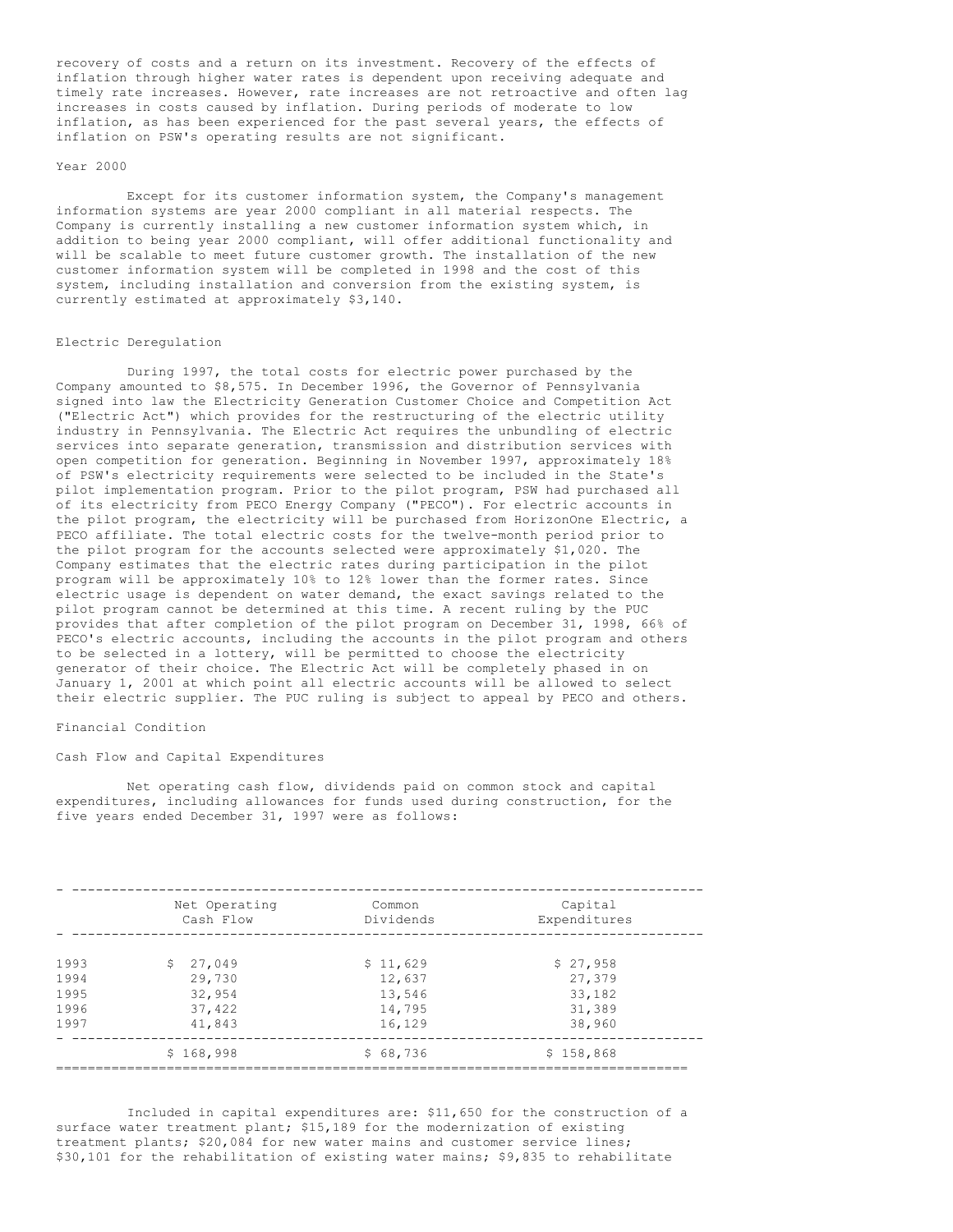hydrants and customer service lines; \$19,238 for water meters and \$4,945 for the construction of a divisional operations center. During this five year period, PSW received \$7,702 of advances and contributions in aid of construction to finance new water mains. In addition to its capital program, PSW has made sinking fund contributions aggregating \$3,536, retired \$71,700 of debt and \$5,786 of preferred stock, and has refunded \$9,639 of customer advances for construction. PSW has also expended \$71,634 related to the acquisition of 19 water systems and 2 small wastewater utilities since 1993.

Since net operating cash flow to PSW plus advances and contributions in aid of construction have not been sufficient to fully fund its cash requirements, PSW issued approximately \$141,000 of First Mortgage Bonds, and received \$32,495 of equity investments from the Company during the past five years.

The Company has funded its investment in PSW with the proceeds from the sale of stock and the sale of its discontinued operations. In April 1993, the Company sold 2,200,000 shares of common stock in a public offering for net proceeds of \$18,331. The Company has also sold 3,901,636 original issue shares of common stock for net proceeds of \$41,423 since 1993 through three programs that allowed existing shareholders and customers of PSW to purchase shares of common stock directly from the Company as described in the following table:

|                                      | Customer<br>Stock<br>Purchase<br>Program            | Dividend<br>Reinvestment<br>Program                 | Optional<br>Stock<br>Purchase<br>Program       | Total                                                        |
|--------------------------------------|-----------------------------------------------------|-----------------------------------------------------|------------------------------------------------|--------------------------------------------------------------|
| Net proceeds:                        |                                                     |                                                     |                                                |                                                              |
| 1993<br>1994<br>1995<br>1996<br>1997 | \$5,465<br>3,541<br>4,680<br>7,953<br>3,122         | \$1,491<br>2,047<br>2,324<br>3,111<br>3,650         | S.<br>583<br>603<br>842<br>1,216<br>795        | $\mathsf{S}^-$<br>7,539<br>6,191<br>7,846<br>12,280<br>7,567 |
|                                      | \$24,761                                            | \$12,623                                            | \$4,039                                        | \$41.423                                                     |
| Shares issued:                       |                                                     |                                                     |                                                |                                                              |
| 1993<br>1994<br>1995<br>1996<br>1997 | 597,880<br>401,380<br>510,911<br>644,151<br>201,092 | 173,408<br>234,040<br>265,820<br>266,129<br>237,437 | 63,715<br>66,216<br>91,337<br>97,353<br>50,767 | 835,003<br>701,636<br>868,068<br>1,007,633<br>489,296        |
|                                      | 2.355.414                                           | 1,176,834                                           | 369,388                                        | 3.901.636                                                    |

In December 1997, the Company adopted a Dividend Reinvestment and Direct Stock Purchase Plan ("Plan") that replaced the Customer Stock Purchase Plan and the Dividend Reinvestment and Optional Stock Purchase Plan. Under the direct stock purchase portion of the Plan, shares are sold throughout the year, instead of during quarterly subscription periods, and the shares are obtained by the Company's transfer agent in the open market instead of original issue shares of stock. The dividend reinvestment portion of the Plan continues to offer a 5% discount on the purchase of original issue shares of common stock with reinvested dividends. As of the December 1997 dividend payment, holders of 23% of the common shares outstanding participated in the dividend reinvestment portion of the Plan.

In August 1997, the Board of Directors approved a resolution authorizing the Company to purchase 500,000 shares of its common stock in the open market or through privately negotiated transactions. A similar resolution was approved in 1993. Management has used this authority, from time to time, to offset the dilutive effect on earnings per share resulting from the original issue shares issued through the plans previously discussed. During 1997, 1996 and 1995, the Company purchased 152,000, 4,339 and 78,912 shares at a net cost of \$2,284, \$52 and \$733, respectively. (For comparative purposes, the numbers of shares in the previous sentence have been adjusted to give effect to the 1997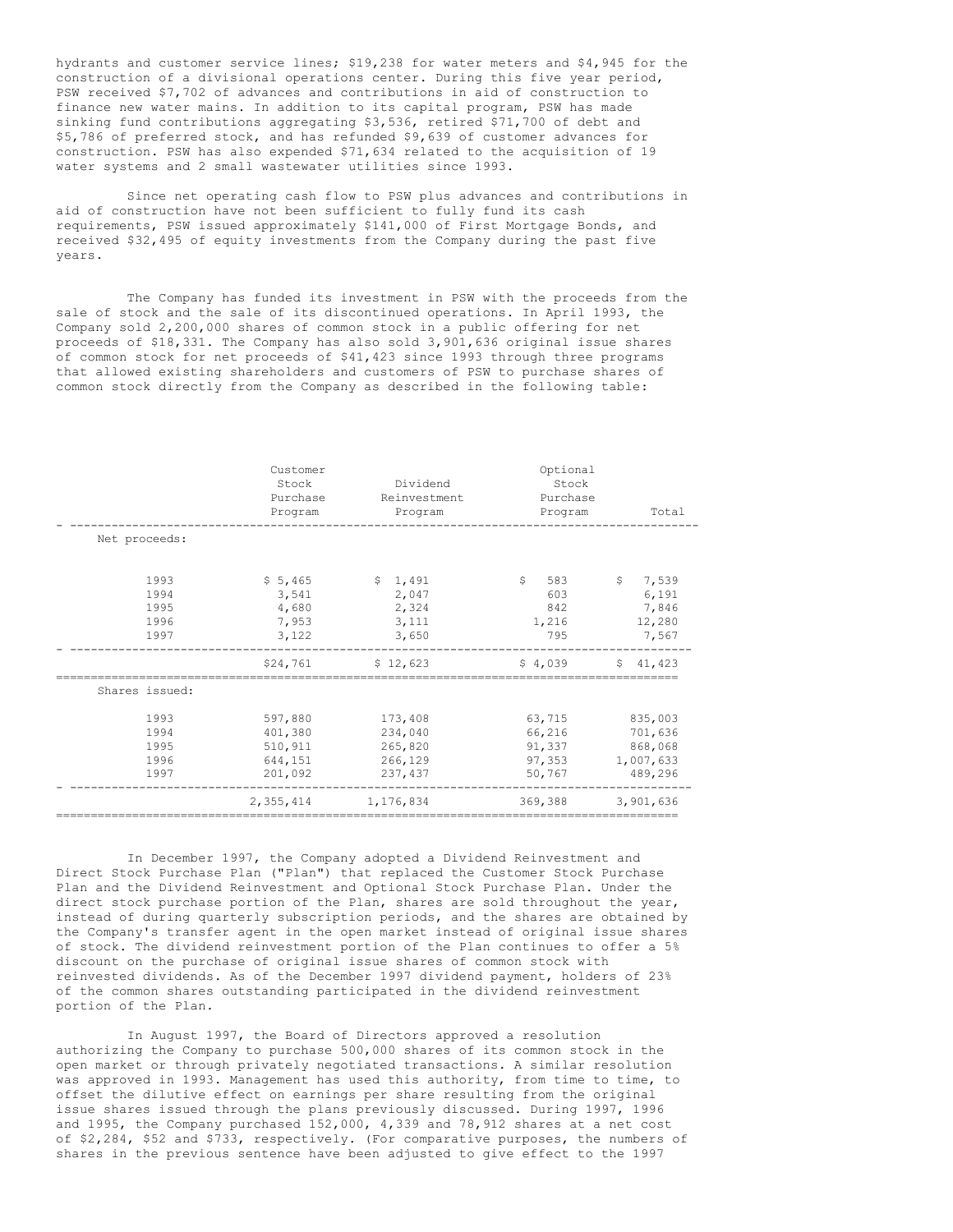4-for-3 common stock split in the form of a stock distribution). As of December 31, 1997, the remaining number of shares the Company may purchase under the Board of Director's authorization is 628,145. Funding for future stock purchases, if any, is not expected to have a material impact on the Company's financial position.

PSW's planned 1998 capital program, exclusive of the costs of new mains financed by advances and contributions in aid of construction, is estimated to be \$55,000 of which \$33,400 is for DSIC qualified projects. PSW has increased its capital spending for infrastructure rehabilitation in response to the DSIC. Should the DSIC be discontinued for any reason, which is not anticipated, PSW would likely reduce its capital program significantly. The 1998 capital program, along with the January 1998 acquisition of the water utility assets of the West Chester Area Municipal Authority, \$2,448 of sinking fund obligations and \$4,214 of preferred stock redemptions is expected to be financed through internally-generated funds, the revolving credit facility, equity investments from the Company, and issuance of new long-term debt.

In January 1998, the Company registered 1,100,000 of shares of common stock for sale in a public offering that it expects to complete in February 1998. Based on the market price of the Company's common stock in late January 1998, the Company anticipates proceeds of \$25,239, net of expenses, from this offering, \$28,706 if the underwriters' option to sell an additional 150,000 shares is exercised. The proceeds of this offering will be used to make a \$19,000 equity contribution to PSW and to repay short-term debt.

PSW continues to hold acquisition discussions with several water systems that are near or adjacent to PSW's service territory. The cash needed for acquisitions is expected to be funded initially with short-term debt with subsequent repayment from the proceeds of long-term debt or equity investments from the Company.

Future utility construction in the period 1999 through 2002, including recurring programs, such as the ongoing replacement of water meters, the rehabilitation of water mains and additional transmission mains to meet customer demands, exclusive of the costs of new mains financed by advances and contributions in aid of construction, is estimated to require aggregate expenditures of approximately \$200,000, the majority of which will be DSIC qualified projects to rehabilitate the distribution system. The Company anticipates that approximately 50% of these expenditures will require external financing including the additional issuance of Common Stock through the Company's dividend reinvestment plan and possible future public equity offerings. The Company expects to refinance \$20,238 of debt maturities during this period as they become due with new issues of long-term debt. The estimates discussed above do not include any amounts for possible future acquisitions of water systems or the financing necessary to support them.

PSW's ability to finance its future construction programs, as well as its acquisition activities, depends on its ability to attract the necessary external financing and maintain or increase internally-generated funds. Rate orders permitting compensatory rates of return on invested capital and timely rate adjustments will be required to allow PSW to achieve an adequate level of earnings to enable it to secure the capital it will need and to maintain satisfactory debt coverage ratios.

## Capitalization

The following table summarizes PSC's capitalization during the past five years:

| December 31,                | 1997   | 1996   | 1995   | 1994   | 1993   |
|-----------------------------|--------|--------|--------|--------|--------|
|                             |        |        |        |        |        |
| Long-term debt*             | 54.2%  | 55.3%  | 53.5%  | 49.9%  | 50.7%  |
| Preferred stock *           | 1.7%   | 2.1%   | 2.0%   | 3.3%   | 3.4%   |
| Common stockholders' equity | 44.1%  | 42.6%  | 44.5%  | 46.8%  | 45.9%  |
|                             | 100.0% | 100.0% | 100.0% | 100.0% | 100.0% |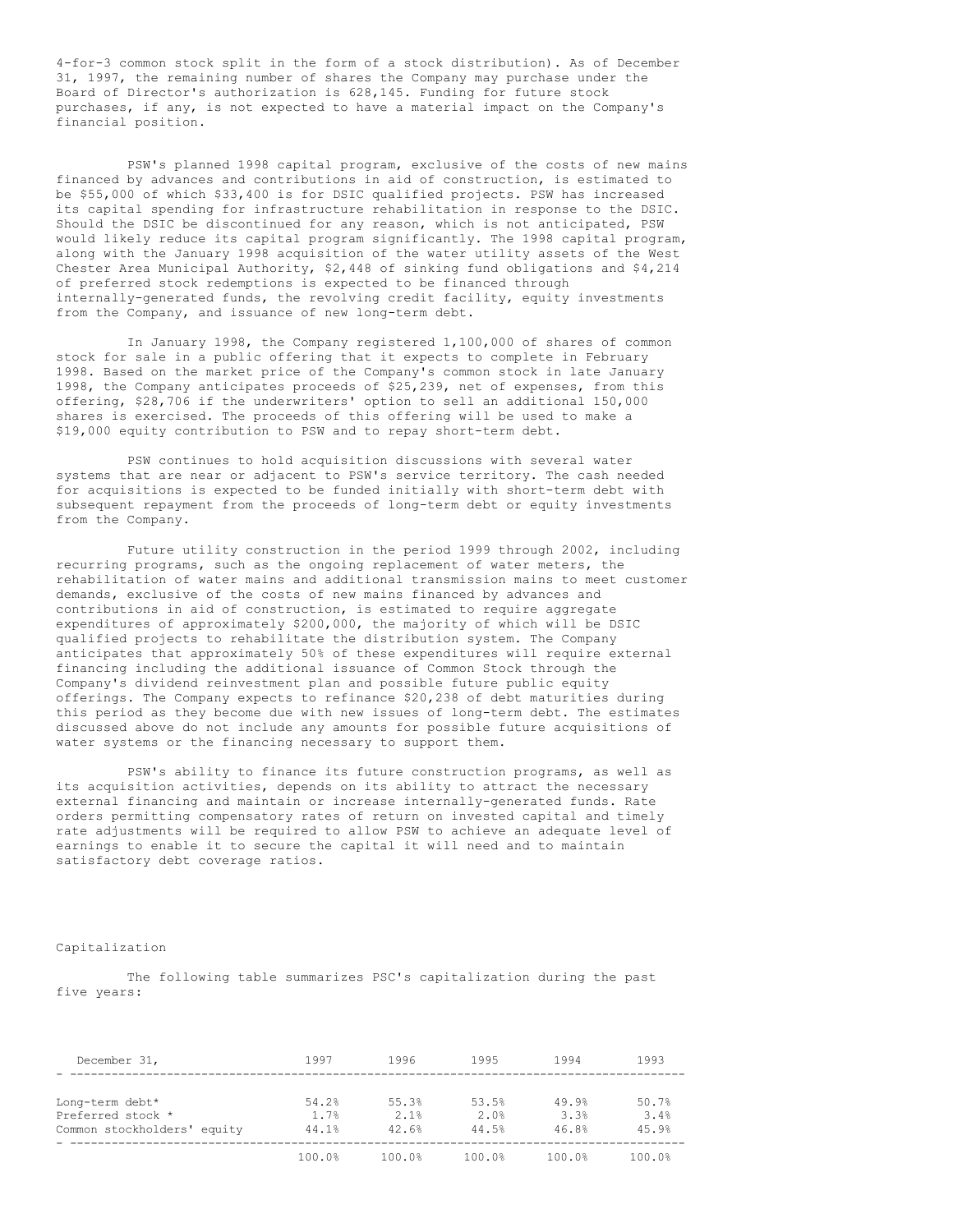#### \*includes current portion

The changes in the capitalization ratios result from the issuance of common stock over the past five years, particularly in 1993, and the issuance of debt by PSW to finance its acquisitions and capital program. It is the Company's and PSW's goal to maintain an equity ratio adequate to support PSW's current Standard and Poors debt rating of "A" and the expected issuance of common stock in an underwritten public offering in February 1998 will increase its common equity ratio.

=========================================================================================

## Impact of Recent Accounting Pronouncements

In February 1997, the Financial Accounting Standards Board ("FASB") issued Statement of Financial Accounting Standards No. 128, "Earnings per Share" ("SFAS 128") which introduces new methods for calculating earnings per share. The Company adopted this Statement, as required, in December 1997. The adoption of this Statement required the Company to restate earnings per share reported in prior periods.

In June 1997, the FASB issued Statement of Financial Accounting Standards No. 130, "Reporting Comprehensive Income" ("SFAS 130"). SFAS 130 requires that all items that are required to be recognized under accounting standards as components of comprehensive income be reported in a financial statement that is displayed with the same prominence as other financial statements. The Company plans to adopt this Statement on January 1, 1998, as required.

In June 1997, the FASB issued Statement of Financial Accounting Standards No. 131, "Disclosures About Segments of an Enterprise and Related Information" ("SFAS 131"). This Statement established standards for reporting information about operating segments in annual financial statements and requires selected information about operating segments in interim financial reports issued to shareholders. It also establishes standards for related disclosure about products and services, geographic areas and major customers. The Company plans to adopt this statement on January 1, 1998, as required. The adoption of this Statement will not affect results from operations, financial conditions or long-term liquidity.

### Dividends on Common Stock

Following is a recent history, adjusted for the 1997 4-for-3 common stock split in the form of a stock distribution, of the Company's income from continuing operations and dividends:

|      | Cash dividend<br>per common share | Basic<br>income per<br>share from<br>continuing<br>operations | Dividend<br>payout<br>ratio |  |
|------|-----------------------------------|---------------------------------------------------------------|-----------------------------|--|
|      |                                   |                                                               |                             |  |
| 1993 | \$0.54                            | \$0.64                                                        | 84%                         |  |
| 1994 | 0.55                              | 0.68                                                          | 81%                         |  |
| 1995 | 0.57                              | 0.75                                                          | 76%                         |  |
| 1996 | 0.59                              | 0.79                                                          | 75%                         |  |
| 1997 | 0.62                              | 0.89                                                          | 70%                         |  |
|      |                                   |                                                               |                             |  |

Dividends have averaged approximately 77% of income from continuing operations during this period. During 1997, the Board of Directors increased the dividend rate by 7%. As a result, beginning with the dividend payable in March 1998, the annual dividend rate increased to \$.65 per share.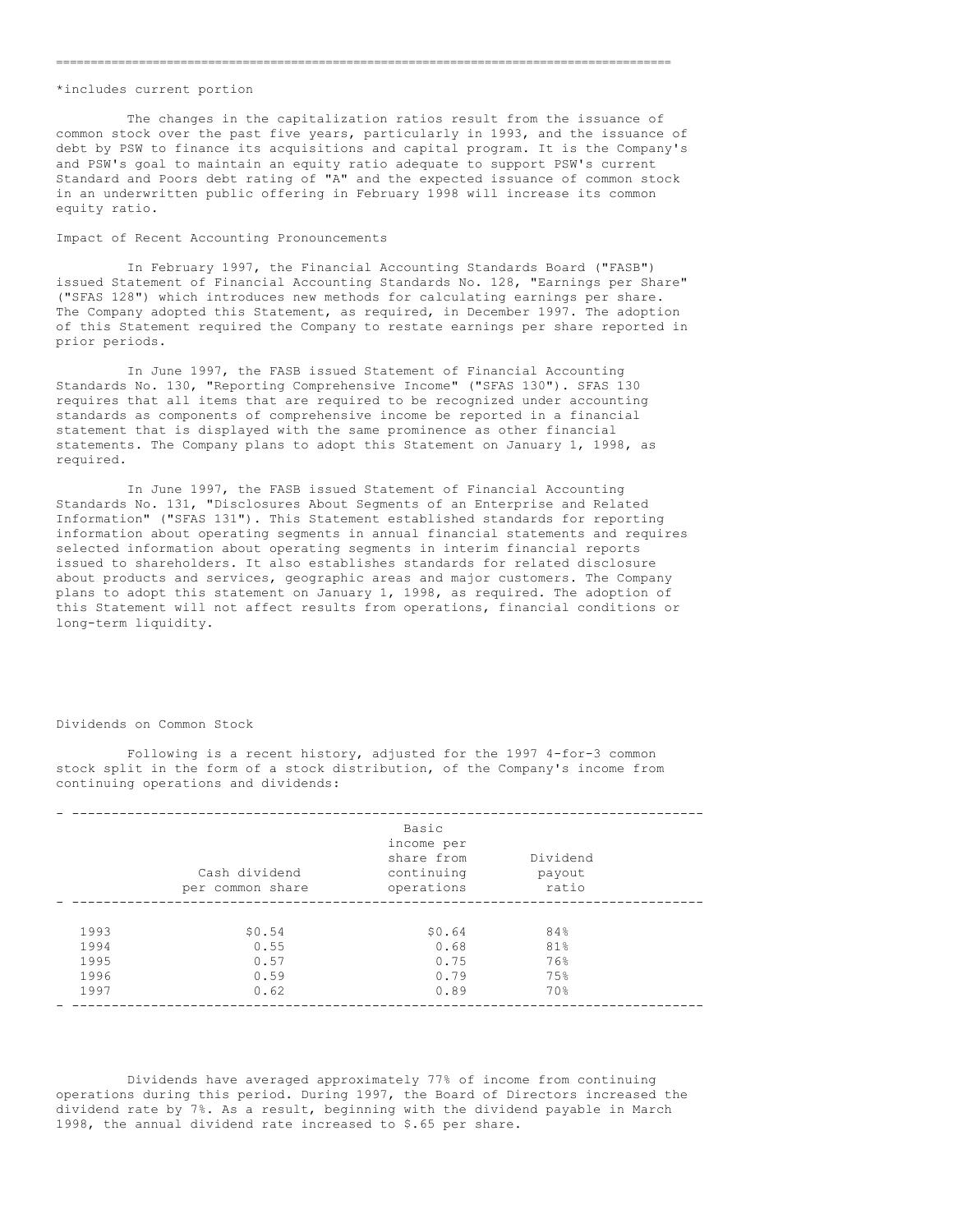### MANAGEMENT'S REPORT

The consolidated financial statements and related information for the years ended December 31, 1997, 1996 and 1995 were prepared by management in accordance with generally accepted accounting principles and include management's best estimates and judgments, as required. Financial information included in other sections of this annual report is consistent with that in the consolidated financial statements.

The Company has an internal accounting control structure designed to provide reasonable assurance that assets are safeguarded and that transactions are properly authorized and recorded in accordance with established policies and procedures. The internal control structure is supported by the selection and training of qualified personnel, the delegation of management authority and responsibility and dissemination of policies and procedures.

The Company's independent auditors, KPMG Peat Marwick LLP, provide an independent review of management's reporting of results of operations and financial condition. KPMG has audited the financial statements by conducting tests as they deemed appropriate and their report follows.

The Board of Directors through the Audit Committee selects the Company's independent auditors and reviews the scope and results of their audits. The Audit Committee also reviews the adequacy of the Company's internal control structure and other significant matters. The Audit Committee is comprised of four outside Directors who meet periodically with management and the independent auditors. The Audit Committee held two meetings in 1997.

Nicholas DeBenedictis Michael P. Graham<br>Chairman & Senior Vice President -Senior Vice President - Finance President & Treasurer

## INDEPENDENT AUDITORS' REPORT

The Stockholders and Board of Directors Philadelphia Suburban Corporation:

We have audited the accompanying consolidated balance sheets and statements of capitalization of Philadelphia Suburban Corporation and subsidiaries as of December 31, 1997 and 1996, and the related consolidated statements of income, and cash flow for each of the years in the three-year period ended December 31, 1997. These consolidated financial statements are the responsibility of the Company's management. Our responsibility is to express an opinion on these consolidated financial statements based on our audits.

We conducted our audits in accordance with generally accepted auditing standards. Those standards require that we plan and perform the audit to obtain reasonable assurance about whether the financial statements are free of material misstatement. An audit includes examining, on a test basis, evidence supporting the amounts and disclosures in the financial statements. An audit also includes assessing the accounting principles used and significant estimates made by management, as well as evaluating the overall financial statement presentation. We believe that our audits provide a reasonable basis for our opinion.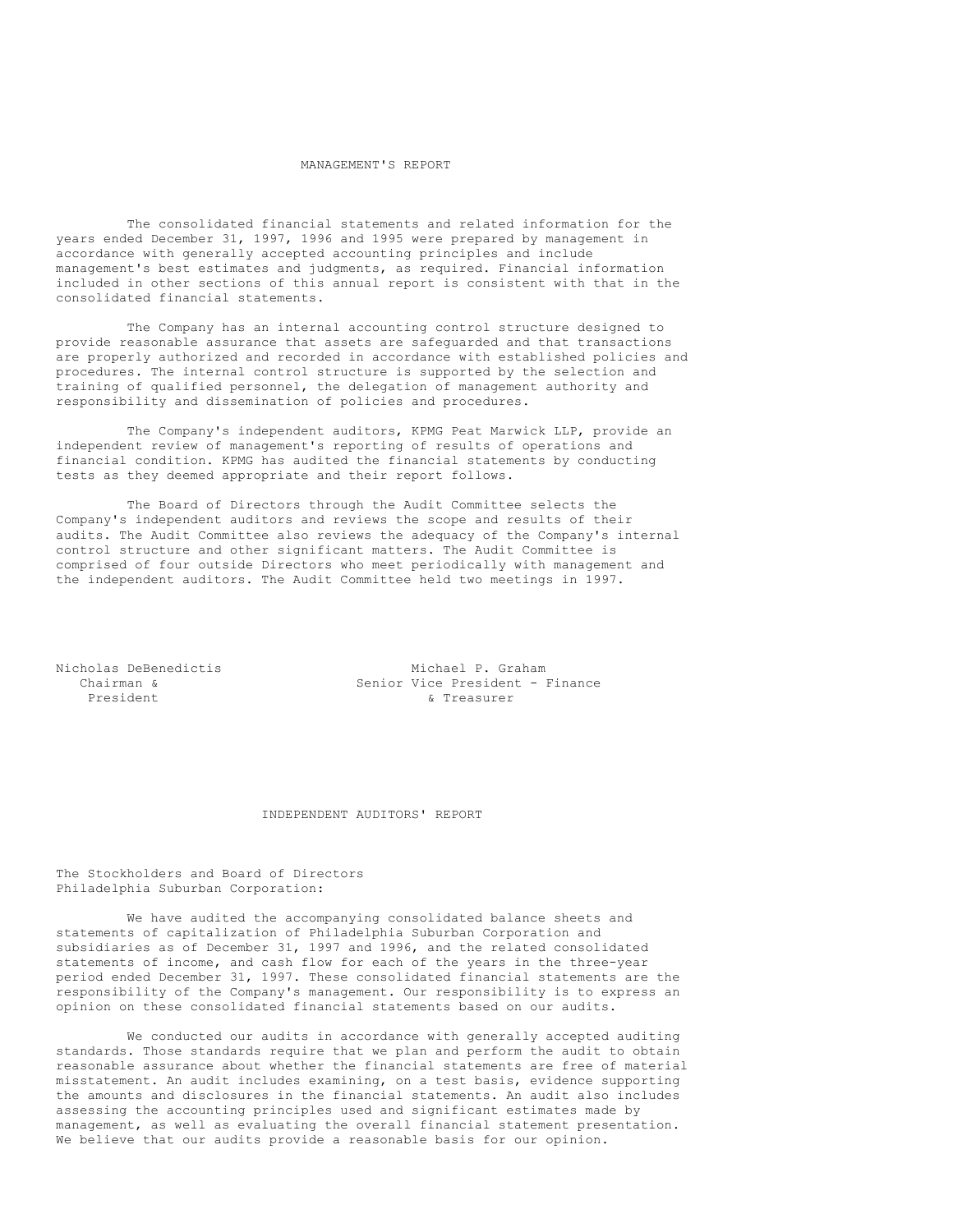In our opinion, the consolidated financial statements referred to above present fairly, in all material respects, the financial position of Philadelphia Suburban Corporation and subsidiaries as of December 31, 1997 and 1996, and the results of their operations and their cash flows for each of the years in the three-year period ended December 31, 1997, in conformity with generally accepted accounting principles.

KPMG PEAT MARWICK LLP

Philadelphia, Pennsylvania January 28, 1998

> PHILADELPHIA SUBURBAN CORPORATION AND SUBSIDIARIES CONSOLIDATED STATEMENTS OF INCOME (In thousands, except per share amounts) Years ended December 31, 1997, 1996 and 1995

|                                                                                              | 1997                        | 1996                                                                                                                                                                                                                                                                                                                                                                                                                                                                                                                                                       | 1995                                                                                                                                                                                                                                                                                                                                                                                                                                                                                                                                                       |
|----------------------------------------------------------------------------------------------|-----------------------------|------------------------------------------------------------------------------------------------------------------------------------------------------------------------------------------------------------------------------------------------------------------------------------------------------------------------------------------------------------------------------------------------------------------------------------------------------------------------------------------------------------------------------------------------------------|------------------------------------------------------------------------------------------------------------------------------------------------------------------------------------------------------------------------------------------------------------------------------------------------------------------------------------------------------------------------------------------------------------------------------------------------------------------------------------------------------------------------------------------------------------|
|                                                                                              | $- - - -$                   | $---$                                                                                                                                                                                                                                                                                                                                                                                                                                                                                                                                                      | $- - - -$                                                                                                                                                                                                                                                                                                                                                                                                                                                                                                                                                  |
| Earned revenues                                                                              |                             | $$136, 171$ $$122, 503$                                                                                                                                                                                                                                                                                                                                                                                                                                                                                                                                    | \$117,044                                                                                                                                                                                                                                                                                                                                                                                                                                                                                                                                                  |
| Costs and expenses:                                                                          |                             |                                                                                                                                                                                                                                                                                                                                                                                                                                                                                                                                                            |                                                                                                                                                                                                                                                                                                                                                                                                                                                                                                                                                            |
| Operating expenses                                                                           | 55,899                      | 51,615                                                                                                                                                                                                                                                                                                                                                                                                                                                                                                                                                     | 51,702                                                                                                                                                                                                                                                                                                                                                                                                                                                                                                                                                     |
| Depreciation                                                                                 | 14,311                      | 13,068                                                                                                                                                                                                                                                                                                                                                                                                                                                                                                                                                     | 11,572                                                                                                                                                                                                                                                                                                                                                                                                                                                                                                                                                     |
| Amortization                                                                                 | 269                         | 265                                                                                                                                                                                                                                                                                                                                                                                                                                                                                                                                                        | (15)                                                                                                                                                                                                                                                                                                                                                                                                                                                                                                                                                       |
| Taxes other than income taxes                                                                | 8,893<br>--------           | 8,265<br>--------                                                                                                                                                                                                                                                                                                                                                                                                                                                                                                                                          | 7,676<br>-------                                                                                                                                                                                                                                                                                                                                                                                                                                                                                                                                           |
|                                                                                              | 79,372                      | 73,213                                                                                                                                                                                                                                                                                                                                                                                                                                                                                                                                                     | 70,935                                                                                                                                                                                                                                                                                                                                                                                                                                                                                                                                                     |
| Operating income                                                                             | 56,799                      | 49,290                                                                                                                                                                                                                                                                                                                                                                                                                                                                                                                                                     | 46,109                                                                                                                                                                                                                                                                                                                                                                                                                                                                                                                                                     |
| Interest expense                                                                             | 17,890                      | 15,311                                                                                                                                                                                                                                                                                                                                                                                                                                                                                                                                                     | 14,852                                                                                                                                                                                                                                                                                                                                                                                                                                                                                                                                                     |
| Dividends on preferred stock of subsidiary                                                   | 370                         | 494                                                                                                                                                                                                                                                                                                                                                                                                                                                                                                                                                        | 631                                                                                                                                                                                                                                                                                                                                                                                                                                                                                                                                                        |
| Allowance for funds used during construction                                                 | (522)<br>-------            | (264)<br>-------                                                                                                                                                                                                                                                                                                                                                                                                                                                                                                                                           | (305)<br>$- - - - - - -$                                                                                                                                                                                                                                                                                                                                                                                                                                                                                                                                   |
| Income from continuing operations before income                                              |                             |                                                                                                                                                                                                                                                                                                                                                                                                                                                                                                                                                            |                                                                                                                                                                                                                                                                                                                                                                                                                                                                                                                                                            |
| taxes                                                                                        | 39,061                      | 33,749                                                                                                                                                                                                                                                                                                                                                                                                                                                                                                                                                     | 30,931                                                                                                                                                                                                                                                                                                                                                                                                                                                                                                                                                     |
| Provision for income taxes                                                                   | 15,873                      | 13,971                                                                                                                                                                                                                                                                                                                                                                                                                                                                                                                                                     | 12,901                                                                                                                                                                                                                                                                                                                                                                                                                                                                                                                                                     |
| Income from continuing operations                                                            | -------<br>23,188           | ________<br>19,778                                                                                                                                                                                                                                                                                                                                                                                                                                                                                                                                         | --------<br>18,030                                                                                                                                                                                                                                                                                                                                                                                                                                                                                                                                         |
| Reversal of reserve for discontinued operations,<br>net of income tax of \$520 and \$200, in |                             |                                                                                                                                                                                                                                                                                                                                                                                                                                                                                                                                                            |                                                                                                                                                                                                                                                                                                                                                                                                                                                                                                                                                            |
| 1996 and 1995                                                                                | $- -$<br>--------           | 965<br>$- - - - - - -$                                                                                                                                                                                                                                                                                                                                                                                                                                                                                                                                     | 370<br>$- - - - - - -$                                                                                                                                                                                                                                                                                                                                                                                                                                                                                                                                     |
| Net income                                                                                   | 23,188                      | 20,743                                                                                                                                                                                                                                                                                                                                                                                                                                                                                                                                                     | 18,400                                                                                                                                                                                                                                                                                                                                                                                                                                                                                                                                                     |
| Dividends on preferred stock                                                                 | 195                         | 21                                                                                                                                                                                                                                                                                                                                                                                                                                                                                                                                                         | $-$                                                                                                                                                                                                                                                                                                                                                                                                                                                                                                                                                        |
| Net income available to common stock                                                         | $- - - - - - -$<br>\$22,993 | $- - - - - - -$<br>\$20,722                                                                                                                                                                                                                                                                                                                                                                                                                                                                                                                                | $- - - - - - -$<br>\$18,400                                                                                                                                                                                                                                                                                                                                                                                                                                                                                                                                |
|                                                                                              | ========                    | docodod i                                                                                                                                                                                                                                                                                                                                                                                                                                                                                                                                                  | $\begin{tabular}{ll} \multicolumn{3}{l}{{\color{blue}\textbf{1}}}\\ \multicolumn{3}{l}{\color{blue}\textbf{2}}\\ \multicolumn{3}{l}{\color{blue}\textbf{2}}\\ \multicolumn{3}{l}{\color{blue}\textbf{3}}\\ \multicolumn{3}{l}{\color{blue}\textbf{4}}\\ \multicolumn{3}{l}{\color{blue}\textbf{4}}\\ \multicolumn{3}{l}{\color{blue}\textbf{4}}\\ \multicolumn{3}{l}{\color{blue}\textbf{5}}\\ \multicolumn{3}{l}{\color{blue}\textbf{5}}\\ \multicolumn{3}{l}{\color{blue}\textbf{5}}\\ \multicolumn{3}{l}{\color$                                        |
| Basic net income per common share:                                                           |                             |                                                                                                                                                                                                                                                                                                                                                                                                                                                                                                                                                            |                                                                                                                                                                                                                                                                                                                                                                                                                                                                                                                                                            |
| Continuing operations                                                                        | \$0.89                      | \$0.79                                                                                                                                                                                                                                                                                                                                                                                                                                                                                                                                                     | \$0.75                                                                                                                                                                                                                                                                                                                                                                                                                                                                                                                                                     |
| Discontinued operations                                                                      | $- -$                       | 0.04                                                                                                                                                                                                                                                                                                                                                                                                                                                                                                                                                       | 0.02                                                                                                                                                                                                                                                                                                                                                                                                                                                                                                                                                       |
|                                                                                              | $- - - - - - -$             | --------                                                                                                                                                                                                                                                                                                                                                                                                                                                                                                                                                   | $- - - - - - -$                                                                                                                                                                                                                                                                                                                                                                                                                                                                                                                                            |
| Total                                                                                        | \$0.89                      | \$0.83                                                                                                                                                                                                                                                                                                                                                                                                                                                                                                                                                     | \$0.77                                                                                                                                                                                                                                                                                                                                                                                                                                                                                                                                                     |
|                                                                                              |                             | $\begin{tabular}{ll} \multicolumn{3}{l}{{\color{red}\boldsymbol{=}}} & \multicolumn{3}{l}{\color{blue}\boldsymbol{=}} & \multicolumn{3}{l}{\color{blue}\boldsymbol{=}} & \multicolumn{3}{l}{\color{blue}\boldsymbol{=}} & \multicolumn{3}{l}{\color{blue}\boldsymbol{=}} & \multicolumn{3}{l}{\color{blue}\boldsymbol{=}} & \multicolumn{3}{l}{\color{blue}\boldsymbol{=}} & \multicolumn{3}{l}{\color{blue}\boldsymbol{=}} & \multicolumn{3}{l}{\color{blue}\boldsymbol{=}} & \multicolumn{3}{l}{\color{blue}\boldsymbol{=}} & \multicolumn{3}{l}{\color$ | $\begin{tabular}{ll} \multicolumn{3}{l}{{\color{red}\boldsymbol{=}}} & \multicolumn{3}{l}{\color{blue}\boldsymbol{=}} & \multicolumn{3}{l}{\color{blue}\boldsymbol{=}} & \multicolumn{3}{l}{\color{blue}\boldsymbol{=}} & \multicolumn{3}{l}{\color{blue}\boldsymbol{=}} & \multicolumn{3}{l}{\color{blue}\boldsymbol{=}} & \multicolumn{3}{l}{\color{blue}\boldsymbol{=}} & \multicolumn{3}{l}{\color{blue}\boldsymbol{=}} & \multicolumn{3}{l}{\color{blue}\boldsymbol{=}} & \multicolumn{3}{l}{\color{blue}\boldsymbol{=}} & \multicolumn{3}{l}{\color$ |
| Diluted net income per common share:<br>Continuing operations                                | \$0.88                      | \$0.78                                                                                                                                                                                                                                                                                                                                                                                                                                                                                                                                                     | \$0.75                                                                                                                                                                                                                                                                                                                                                                                                                                                                                                                                                     |
| Discontinued operations                                                                      | $- -$                       | 0.04                                                                                                                                                                                                                                                                                                                                                                                                                                                                                                                                                       | 0.02                                                                                                                                                                                                                                                                                                                                                                                                                                                                                                                                                       |
|                                                                                              | $- - - - - - -$             | $- - - - - - -$                                                                                                                                                                                                                                                                                                                                                                                                                                                                                                                                            | $- - - - - - -$                                                                                                                                                                                                                                                                                                                                                                                                                                                                                                                                            |
| Total                                                                                        | \$0.88                      | \$0.82                                                                                                                                                                                                                                                                                                                                                                                                                                                                                                                                                     | \$0.77                                                                                                                                                                                                                                                                                                                                                                                                                                                                                                                                                     |
|                                                                                              | ========                    | $\begin{tabular}{ll} \multicolumn{3}{l}{{\color{red}\boldsymbol{1}}}\\ \multicolumn{3}{l}{\color{blue}\boldsymbol{2}}\\ \multicolumn{3}{l}{\color{blue}\boldsymbol{3}}\\ \multicolumn{3}{l}{\color{blue}\boldsymbol{3}}\\ \multicolumn{3}{l}{\color{blue}\boldsymbol{4}}\\ \multicolumn{3}{l}{\color{blue}\boldsymbol{4}}\\ \multicolumn{3}{l}{\color{blue}\boldsymbol{5}}\\ \multicolumn{3}{l}{\color{blue}\boldsymbol{5}}\\ \multicolumn{3}{l}{\color{blue}\boldsymbol{5}}\\ \multicolumn{3}{l}{\color{blue}\boldsymbol{5}}\\ \multicolumn{3}{l}{\color$ | $\begin{tabular}{ll} \multicolumn{2}{l}{{\color{red}\boldsymbol{1}}}\\ \multicolumn{2}{l}{\color{blue}\boldsymbol{2}}\\ \multicolumn{2}{l}{\color{blue}\boldsymbol{3}}\\ \multicolumn{2}{l}{\color{blue}\boldsymbol{3}}\\ \multicolumn{2}{l}{\color{blue}\boldsymbol{4}}\\ \multicolumn{2}{l}{\color{blue}\boldsymbol{4}}\\ \multicolumn{2}{l}{\color{blue}\boldsymbol{5}}\\ \multicolumn{2}{l}{\color{blue}\boldsymbol{5}}\\ \multicolumn{2}{l}{\color{blue}\boldsymbol{5}}\\ \multicolumn{2}{l}{\color{blue}\boldsymbol{5}}\\ \multicolumn{2}{l}{\color$ |
| Average common shares outstanding during the period                                          | 25,908                      | 24,966                                                                                                                                                                                                                                                                                                                                                                                                                                                                                                                                                     | 23,803                                                                                                                                                                                                                                                                                                                                                                                                                                                                                                                                                     |
|                                                                                              | ========                    | $\qquad \qquad \doteq\qquad \qquad \doteq\qquad \qquad \doteq\qquad \qquad \qquad$                                                                                                                                                                                                                                                                                                                                                                                                                                                                         | $\begin{tabular}{l} \multicolumn{2}{c}{\textbf{m}}\\ \multicolumn{2}{c}{\textbf{m}}\\ \multicolumn{2}{c}{\textbf{m}}\\ \multicolumn{2}{c}{\textbf{m}}\\ \multicolumn{2}{c}{\textbf{m}}\\ \multicolumn{2}{c}{\textbf{m}}\\ \multicolumn{2}{c}{\textbf{m}}\\ \multicolumn{2}{c}{\textbf{m}}\\ \multicolumn{2}{c}{\textbf{m}}\\ \multicolumn{2}{c}{\textbf{m}}\\ \multicolumn{2}{c}{\textbf{m}}\\ \multicolumn{2}{c}{\textbf{m}}\\ \multicolumn{2}{c}{\textbf{m}}\\ \multicolumn$                                                                             |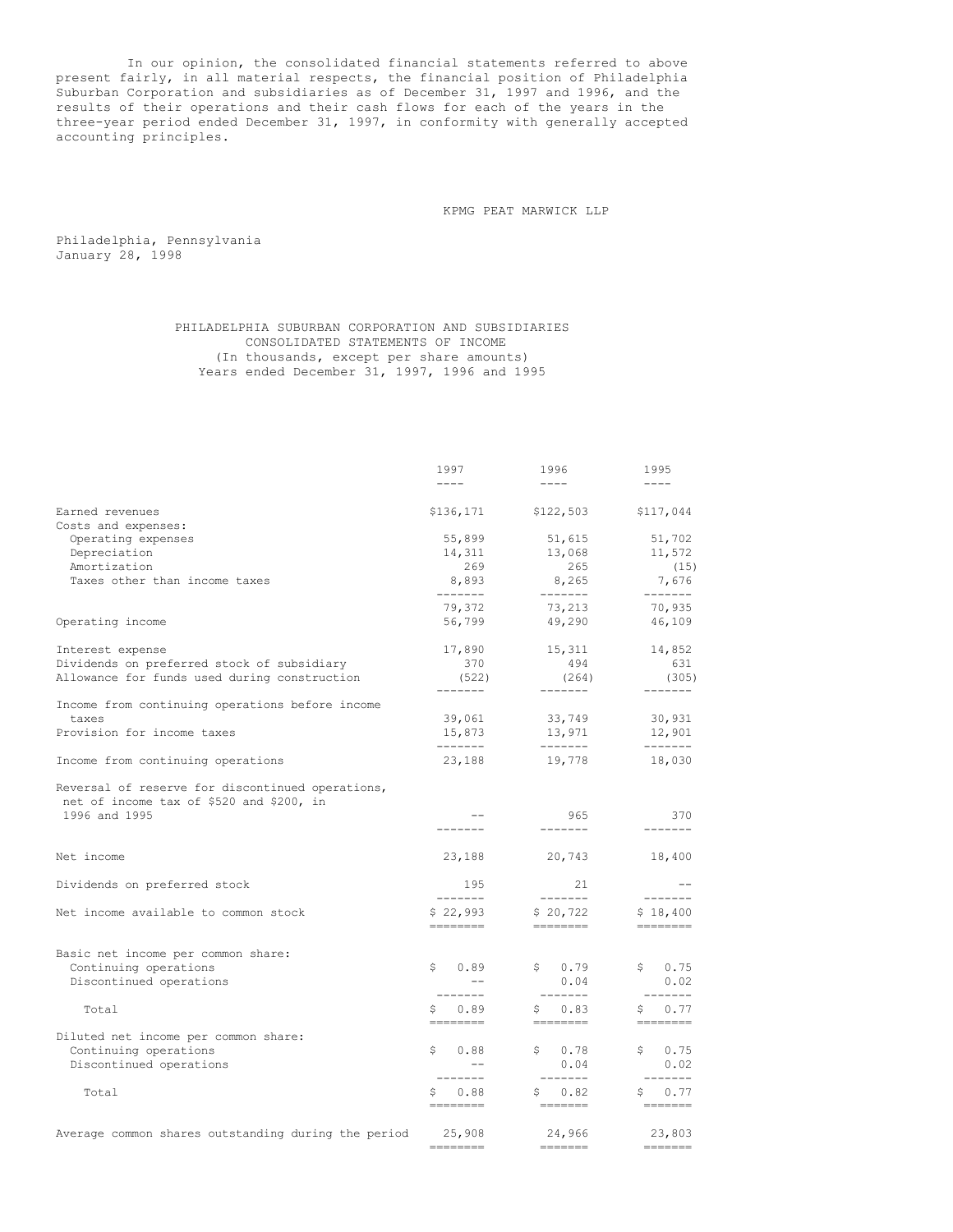1

# PHILADELPHIA SUBURBAN CORPORATION AND SUBSIDIARIES CONSOLIDATED BALANCE SHEETS (In thousands of dollars, except per share amounts) December 31, 1997 and 1996

|                                                                                                                                       | 1997<br>$---$        | 1996<br>$- - - -$    |
|---------------------------------------------------------------------------------------------------------------------------------------|----------------------|----------------------|
|                                                                                                                                       |                      |                      |
| Assets                                                                                                                                |                      |                      |
| Property, plant and equipment, at cost<br>Less accumulated depreciation                                                               | \$656,011<br>121,528 | \$612,812<br>109,874 |
|                                                                                                                                       | ---------            | --------             |
| Net property, plant and equipment                                                                                                     | 534,483              | 502,938              |
| Current assets:                                                                                                                       |                      |                      |
| Cash                                                                                                                                  | 680                  | 1,518                |
| Accounts receivable, net                                                                                                              | 23,534               | 21,914               |
| Inventory, materials and supplies                                                                                                     | 1,847                | 1,943                |
| Prepayments and other current assets                                                                                                  | 1,002<br>-------     | 660<br>-------       |
| Total curent assets                                                                                                                   | 27,063               | 26,035               |
| Regulatory assets                                                                                                                     | 51,203               | 48,491               |
| Deferred charges and other assets, net                                                                                                | 5,723<br>--------    | 5,480<br>--------    |
|                                                                                                                                       | \$618,472            | \$582,944            |
| Liabilities and Stockholders' Equity                                                                                                  | ========             |                      |
|                                                                                                                                       |                      |                      |
| Stockholders' equity:                                                                                                                 |                      |                      |
| 6.05% Series B cumulative preferred stock<br>Common stock at \$.50 par value, authorized<br>40,000,000 shares, outstanding 26,210,654 | \$3,220              | \$3,220              |
| and 25,598,105 in 1997 and 1996                                                                                                       | 13,294               | 9,731                |
| Capital in excess of par value                                                                                                        | 128,065              | 121,439              |
| Retained earnings                                                                                                                     | 56,136               | 49,272               |
| Treasury stock, 376,510 and 262,230 shares                                                                                            |                      |                      |
| in 1997 and 1996                                                                                                                      | (5, 970)             | (3, 647)             |
| Total stockholders' equity                                                                                                            | -------<br>194,745   | --------<br>180,015  |
| Preferred stock of subsidiary with mandatory                                                                                          | -------              | -------              |
| redemption requirements                                                                                                               | $- -$                | 4,214                |
|                                                                                                                                       |                      |                      |
| Long-term debt, excluding current portion                                                                                             | 232,471              | 217,518              |
| Commitments                                                                                                                           | $- -$                |                      |
| Current liabilities:                                                                                                                  |                      |                      |
| Current portion of long-term debt and preferred                                                                                       |                      |                      |
| stock of subsidiary                                                                                                                   | 6,662                | 13,873               |
| Loans payable                                                                                                                         | 10,400               | 5,560                |
| Accounts payable                                                                                                                      | 10,259               | 9,659                |
| Accrued interest                                                                                                                      | 3,978                | 3,660                |
| Accrued taxes<br>Other accrued liabilities                                                                                            | 3,643<br>9,755       | 3,363<br>8,924       |
|                                                                                                                                       | .                    | -----                |
| Total current liabilities                                                                                                             | 44,697<br>-------    | 45,039<br>-------    |
| Deferred credits and other liabilities:                                                                                               |                      |                      |
| Deferred income taxes and investment tax credits                                                                                      | 83,129               | 75,949               |
| Customers' advances for construction                                                                                                  | 25,810               | 23,524               |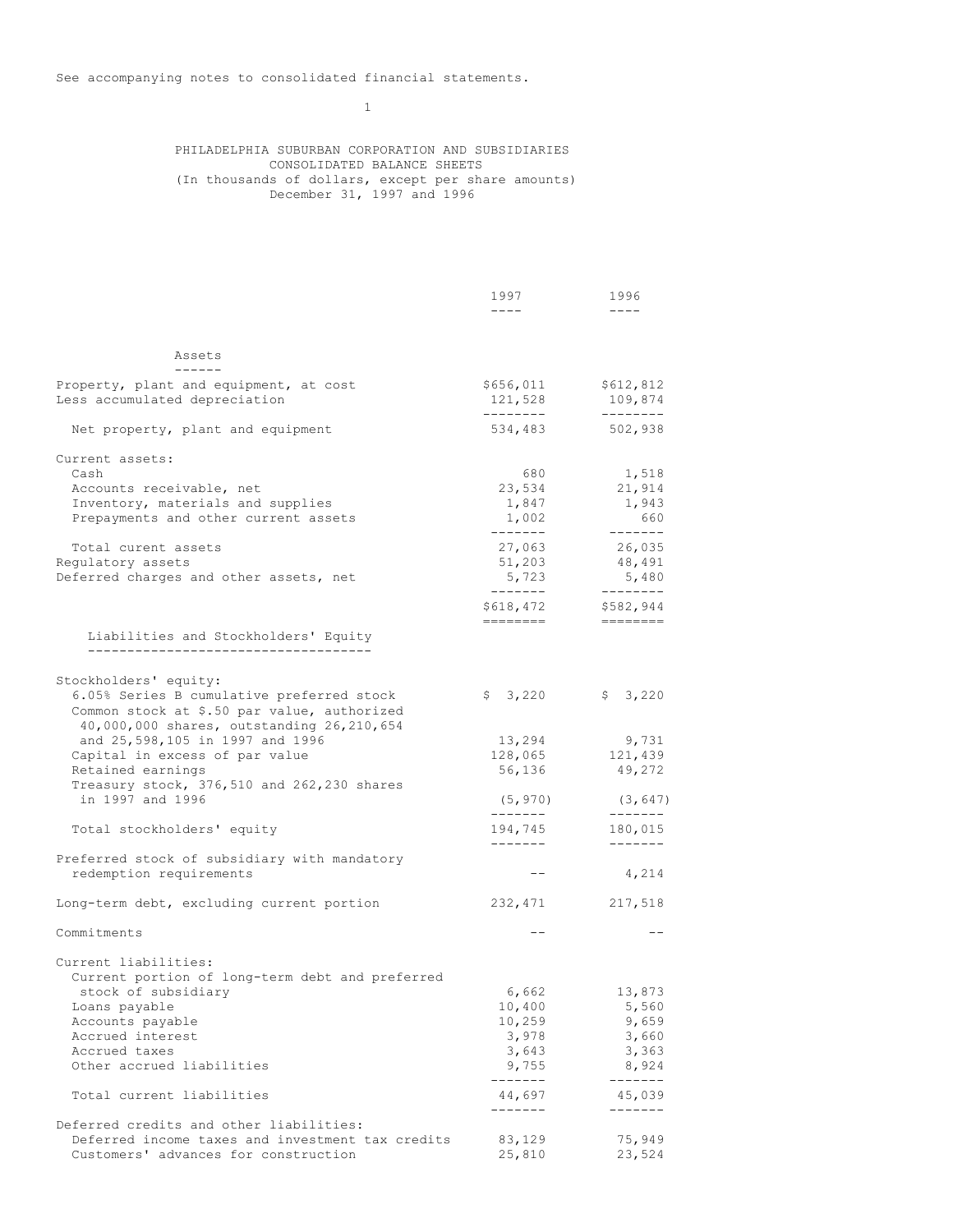| Other                                        | 12,764    | 12,826    |
|----------------------------------------------|-----------|-----------|
| Total deferred credits and other liabilities | 121,703   | 112,299   |
| Contributions in aid of construction         | 24,856    | 23,859    |
|                                              |           |           |
|                                              | \$618,472 | \$582,944 |
|                                              |           |           |

See accompanying notes to consolidated financial statements.

2

# PHILADELPHIA SUBURBAN CORPORATION AND SUBSIDIARIES CONSOLIDATED STATEMENTS OF CAPITALIZATION (In thousands of dollars, except per share amounts) December 31, 1997 and 1996

|                                                                                                                                                                             | 1997<br>$- - - -$                                             | 1996<br>$- - - -$                                             |
|-----------------------------------------------------------------------------------------------------------------------------------------------------------------------------|---------------------------------------------------------------|---------------------------------------------------------------|
|                                                                                                                                                                             |                                                               |                                                               |
| Stockholders' equity:<br>6.05% Series B cumulative preferred stock<br>Common stock, %.50 par value<br>Capital in excess of par value<br>Retained earnings<br>Treasury stock | \$3,220<br>13,294<br>128,065<br>56,136<br>(5, 970)<br>------- | \$3,220<br>9,731<br>121,439<br>49,272<br>(3, 647)<br>-------- |
| Total stockholders' equity                                                                                                                                                  | 194,745<br>-------                                            | 180,015<br>-------                                            |
|                                                                                                                                                                             |                                                               |                                                               |
| Preferred stock of subsidiary with mandatory<br>redemption requirements<br>Current portion of preferred stock of subsidiary                                                 | 4,214<br>4,214<br>-------                                     | 5,643<br>1,429<br>$- - - - - - -$                             |
|                                                                                                                                                                             | $- -$                                                         | 4,214<br>-------                                              |
| Long-term debt:<br>First Mortgage Bonds secured by utility plant:                                                                                                           | --------                                                      |                                                               |
| 8.44% Series, due 1997<br>5.95% Series, due 2002*<br>6.30% Series, due 2002<br>6.83% Series, due 2003                                                                       | $--$<br>2,000<br>10,000<br>10,000                             | 12,000<br>2,400<br>$-\,-$<br>10,000                           |
| 7.47% Series, due 2003<br>7.06% Series, due 2004<br>6.82% Series, due 2005<br>6.99% Series, due 2006                                                                        | 10,000<br>10,000<br>10,000<br>10,000                          | 10,000<br>$\sim$ $-$<br>10,000<br>10,000                      |
| 6.75% Series, due 2007<br>9.89% Series, due 2008<br>7.15% Series, due 2008*<br>9.12% Series, due 2010                                                                       | 10,000<br>5,000<br>22,000<br>20,000                           | $\qquad \qquad -$<br>5,000<br>22,000<br>20,000                |
| 6.50% Series, due 2010*<br>9.17% Series, due 2011<br>9.93% Series, due 2013                                                                                                 | 3,200<br>5,000<br>5,000                                       | 3,200<br>5,000<br>5,000                                       |
| 6.89% Series, due 2015<br>9.97% Series, due 2018<br>9.17% Series, due 2021*<br>6.35% Series, due 2025                                                                       | 12,000<br>5,000<br>8,000<br>22,000                            | 12,000<br>5,000<br>8,000<br>22,000                            |
| 7.72% Series, due 2025<br>9.29% Series, due 2026                                                                                                                            | 15,000<br>12,000                                              | 15,000<br>12,000                                              |
| Total First Mortgage Bonds                                                                                                                                                  | -------<br>206,200                                            | -------<br>188,600                                            |
| Note payable to bank under revolving credit<br>agreement, due March 1998<br>Installment note payable, 9%, due in equal annual                                               | 27,128                                                        | 39,727                                                        |
| payments through 2013                                                                                                                                                       | 1,591                                                         | 1,635                                                         |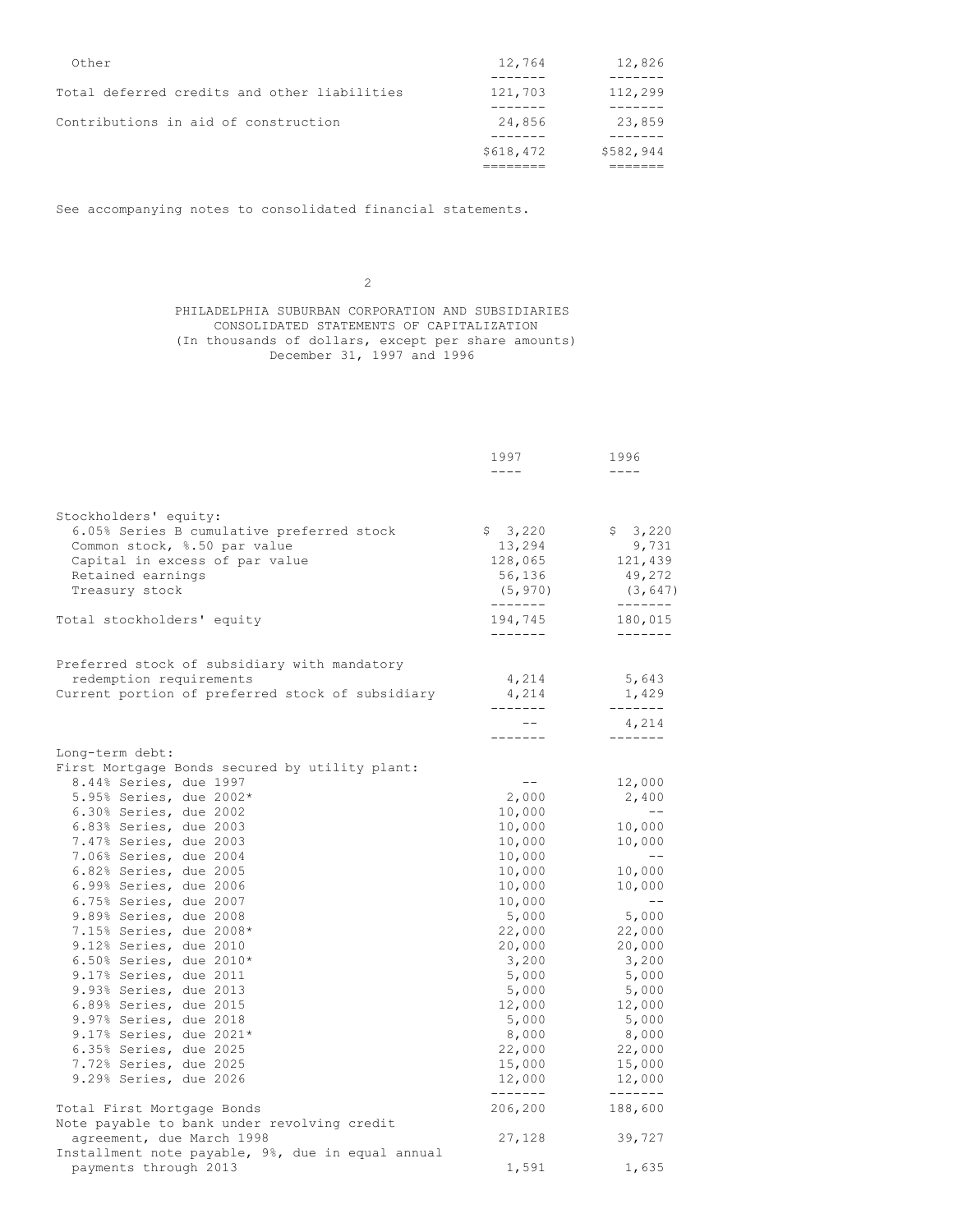|                                           | 234,919   | 229,962   |
|-------------------------------------------|-----------|-----------|
| Current portion of long-term debt         | 2,448     | 12,444    |
|                                           |           |           |
| Long-term debt, excluding current portion | 232,471   | 217,518   |
|                                           |           |           |
| Total capitalization                      | \$427,216 | \$401,747 |
|                                           |           |           |

\* Trust indentures relating to these First Mortgage Bonds require annual sinking fund payments.

See accompanying notes to consolidated financial statements.

3

PHILADELPHIA SUBURBAN CORPORATION AND SUBSIDIARIES CONSOLIDATED CASH FLOW STATEMENTS (In thousands of dollars) Years ended December 31, 1997, 1996 and 1995

|                                                       | 1997                 | 1996               | 1995                      |
|-------------------------------------------------------|----------------------|--------------------|---------------------------|
|                                                       | $- - - -$            | $- - - -$          | $- - - -$                 |
| Cash flows from operating activities:                 |                      |                    |                           |
| Income from continuing operations                     | \$23,188             | \$19,778           | \$18,030                  |
| Adjustments to reconcile income from                  |                      |                    |                           |
| continuing operations to net cash                     |                      |                    |                           |
| flows from operating activities:                      |                      |                    |                           |
| Depreciation and amortization                         | 14,580               | 13,333             | 11,557                    |
| Deferred taxes, net of taxes on                       |                      |                    |                           |
| customers' advances                                   | 3,797                | 2,628              | 2,573                     |
| Net increase in receivables,                          |                      |                    |                           |
| inventory and prepayments                             | (1, 396)             | (517)              | (2, 037)                  |
| Net increase in payables, accrued interest            |                      |                    |                           |
| and other accrued liabilities                         | 2,354                | 1,748              | 4,604                     |
| Other                                                 | (680)                | 452                | (1, 773)                  |
|                                                       | --------             | -------            | -------                   |
| Net cash flows from operating activities              | 41,843<br>-------    | 37,422<br>-------- | 32,954<br>$- - - - - - -$ |
| Cash flows from investing activities:                 |                      |                    |                           |
| Property, plant and equipment additions,              |                      |                    |                           |
| including allowance for funds used during             |                      |                    |                           |
| construction of \$522, \$264 and \$305                | (38, 960)            | (31, 389)          | (33, 182)                 |
| Acquisitions of water and wastewater systems          | (1, 226)             | (42, 122)          | (26, 351)                 |
| Other                                                 | (535)                | 24                 | (91)                      |
|                                                       | -------              | --------           | -------                   |
| Net cash flows used in investing activities           | (40, 721)            | (73, 487)          | (59, 624)                 |
|                                                       | --------             | $- - - - - - -$    | $- - - - - - -$           |
| Cash flows from financing activites:                  |                      |                    |                           |
| Customers' advances and contributions in aid of       |                      |                    |                           |
| construction                                          | 953                  | 470                | 1,600                     |
| Repayments of customers' advances                     | (2, 408)             | (2, 142)           | (2, 104)                  |
| Net proceeds (repayments) of short-term debt          | 4,840                | (895)              | 2,405                     |
| Proceeds from long-term debt                          | 29,665               | 64,256             | 57,906                    |
| Repayments of long-term debt including                |                      |                    |                           |
| premium on early retirement                           | (25, 042)            | (24, 094)          | (23, 585)                 |
| Redemption of preferred stock of subsidiary           | (1, 428)             | (1, 500)           | (2, 857)                  |
| Proceeds from issuing common stock                    | 10,695               | 14,651             | 9,060                     |
| Repurchase of common stock                            | (2, 829)             | (760)              | (733)                     |
| Dividends paid on preferred stock                     | (195)                | (4)                | $- -$                     |
| Dividends paid on common stock                        | (16, 129)            | (14, 795)          | (13, 546)                 |
| Other                                                 | (82)                 | (167)              | (154)                     |
|                                                       | -------              | -------            | -------                   |
| Net cash flows from (used in) financing activities    | (1, 960)<br>-------- | 35,020<br>-------  | 27,992<br>-------         |
| Net cash flows from (used in) discontinued operations | $--$                 | 176                | (178)                     |
|                                                       | --------             | $- - - - - - -$    | $- - - - - - -$           |
|                                                       |                      |                    |                           |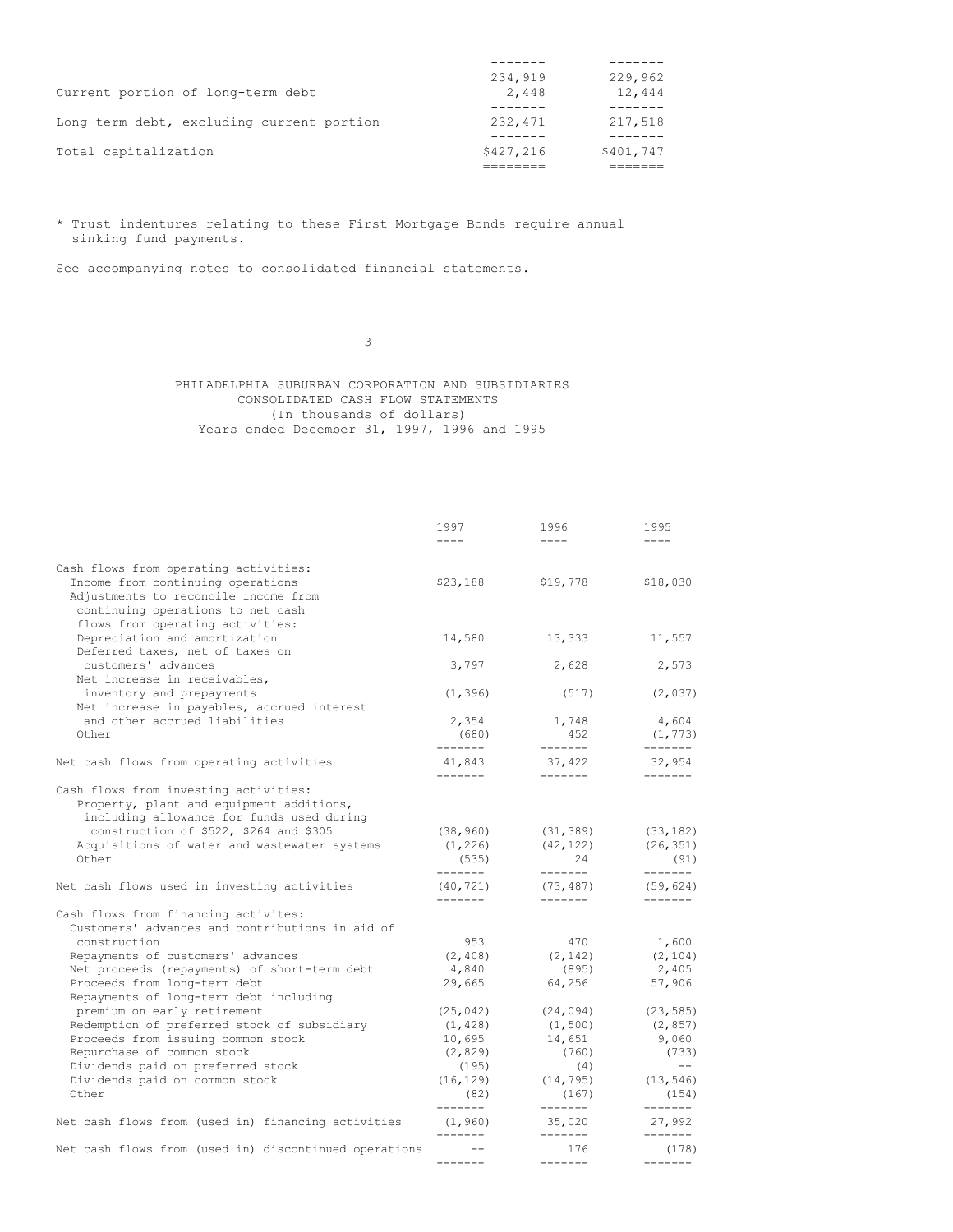| Net increase (decrease) in cash<br>Cash balance beginning of year | (838)<br>1,518 | (869)<br>2,387 | 1,144<br>1,243 |
|-------------------------------------------------------------------|----------------|----------------|----------------|
|                                                                   |                |                |                |
| Cash balance end of year                                          | 680            | \$1,518        | \$2,387        |
|                                                                   |                |                |                |

See Acquisitions footnote for description of non-cash investing and financing activities.

See accompanying notes to consolidated financial statements.

4

### PHILADELPHIA SUBURBAN CORPORATION AND SUBSIDIARIES

Notes to Consolidated Financial Statements (continued) (In thousands of dollars, except per share amounts)

### Summary of Significant Accounting Policies

### Nature of Operations

The business of Philadelphia Suburban Corporation (the "Company") is conducted primarily through its subsidiary Philadelphia Suburban Water Company ("PSW"). PSW is a regulated public utility which supplies water to approximately 288,000 customers. The customers are residential, commercial and industrial in nature, and no single customer accounted for more than one percent of PSW's sales. The service territory of PSW covers a 464 square mile area located west and north of the City of Philadelphia. In addition, PSW provides water service to approximately 6,000 customers through an operating and maintenance contract with a municipal authority contiguous to its service territory. PSW is subject to regulation by the Pennsylvania Public Utility Commission ("PUC") which has jurisdiction with respect to rates, service, accounting procedures, issuance of securities, acquisitions and other matters.

### Consolidation

The consolidated financial statements include the accounts of the Company and its subsidiaries, all of which are wholly-owned. All material intercompany accounts and transactions have been eliminated.

### Recognition of Revenues

Revenues include amounts billed to customers on a cycle basis and unbilled amounts based on estimated usage from the latest billing to the end of the accounting period.

Non-utility revenues are recognized when services are performed.

#### Net Income per Common Share

The Company has adopted Statement of Financial Accounting Standards ("SFAS") No. 128, "Earnings per Share" in the fourth quarter of 1997. SFAS No. 128 requires the Company to use methods for calculating earnings per share that differ from methods used in prior periods and requires the Company to restate net income per share reported in prior periods. The adoption of this statement had no effect on the results of operations, financial conditions, or long-term liquidity.

### Property, Plant and Equipment and Depreciation

Property, plant and equipment consist primarily of utility plant. The cost of additions includes contracted cost, direct labor and fringe benefits, materials, overheads and, for certain utility plant, allowance for funds used during construction. Water systems acquired are recorded at estimated original cost of utility plant when first devoted to utility service and the applicable depreciation is recorded to accumulated depreciation. The difference between the estimated original cost, less applicable depreciation, and the purchase price is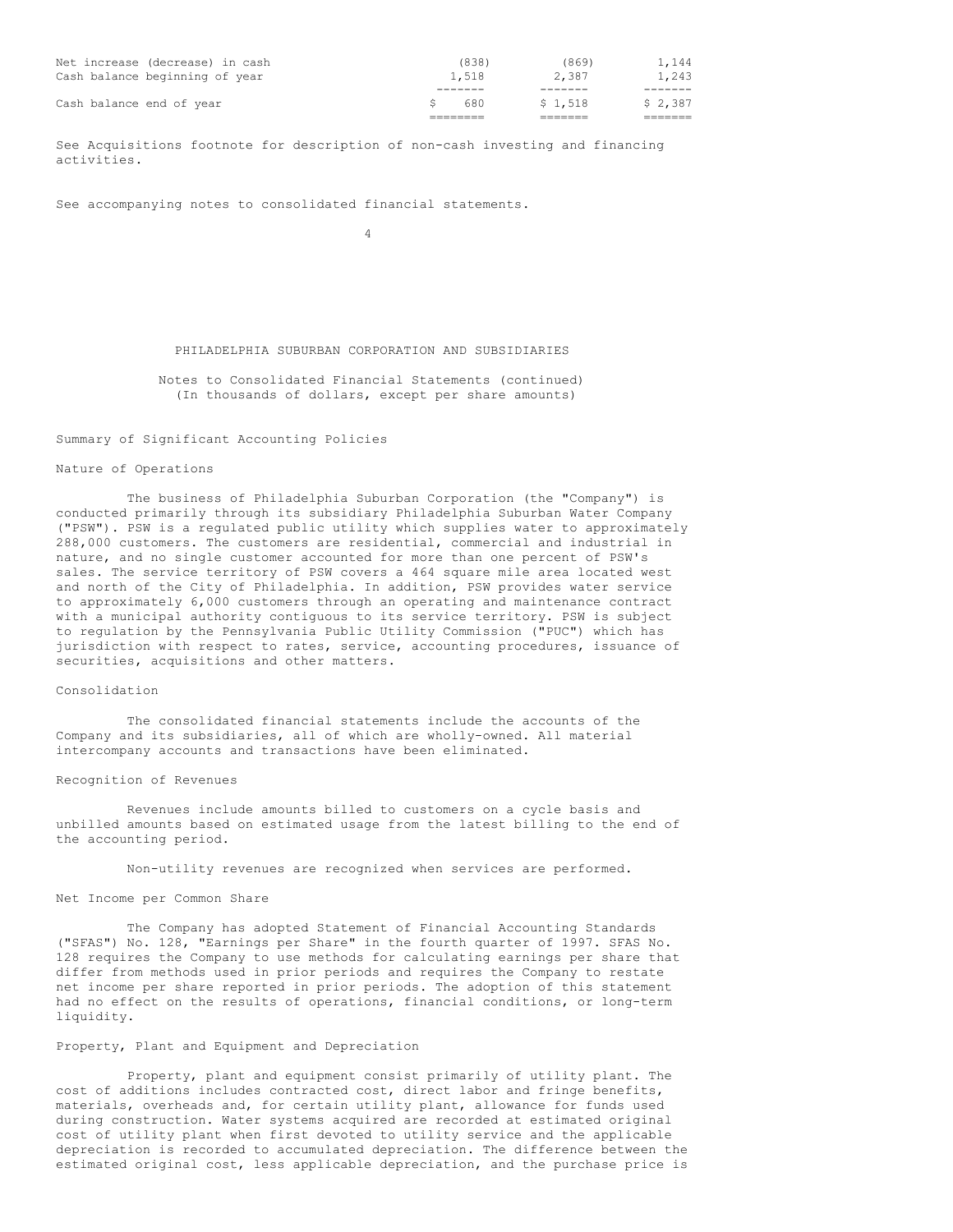recorded as an acquisition adjustment within utility plant. At December 31, 1997, utility plant includes a credit acquisition adjustment of \$6,719, which is being amortized over 20 years. Consistent with PSW's rate settlements, \$449 was amortized during 1997, \$526 was amortized during 1996 and \$529 was amortized during 1995.

Utility expenditures for maintenance and repairs, including minor renewals and betterments, are charged to operating expenses in accordance with the Uniform System of Accounts prescribed by the PUC. The cost of new units of

5

### PHILADELPHIA SUBURBAN CORPORATION AND SUBSIDIARIES

### Notes to Consolidated Financial Statements (continued) (In thousands of dollars, except per share amounts)

property and betterments are capitalized. When units of utility property are replaced, retired or abandoned, the recorded value thereof is credited to the asset account and such value, together with the net cost of removal, is charged to accumulated depreciation.

The straight-line remaining life method is used to compute depreciation on utility plant. The straight-line method is used with respect to transportation and mechanical equipment, office equipment and laboratory equipment.

In accordance with the requirements of SFAS No. 121, "Accounting for the Impairment of Long-lived Assets and for Long-lived Assets to Be Disposed Of", the long-lived assets of the Company, which consist primarily of Utility Plant in Service and a regulatory asset, have been reviewed for impairment. There has been no change in circumstances or events that have occurred that require adjustments to the carrying values of these assets.

### Allowance for Funds Used During Construction

The allowance for funds used during construction ("AFUDC") is a non-cash credit which represents the estimated cost of funds used to finance the construction of utility plant. AFUDC is applied to construction projects requiring more than one month to complete. No AFUDC is applied to projects funded by customer advances for construction or contributions in aid of construction. AFUDC includes the net cost of borrowed funds and a rate of return on other funds when used, and is recovered through water rates as the utility plant is depreciated. There was no AFUDC related to equity funds in any of the years presented.

### Deferred Charges and Other Assets

Deferred bond and preferred stock issuance expenses are amortized by the straight-line method over the life of the related issues.

Call premiums related to the early redemption of long-term debt, along with the unamortized balance of the related issuance expense, are deferred and amortized over the life of the long-term debt used to fund the redemption.

Expenses associated with filing for rate increases are deferred and amortized over approximately 18 months. Other costs, for which PSW has received or expects to receive prospective rate recovery, are deferred and amortized over the period of rate recovery.

### Income Taxes

The Company accounts for certain income and expense items in different time periods for financial reporting than for tax reporting purposes. Deferred income taxes are provided on the temporary differences between the tax basis of the assets and liabilities and the amounts at which they are carried in the financial statements. These deferred income taxes are based on the enacted tax rates expected to be in effect when such temporary differences are projected to reverse.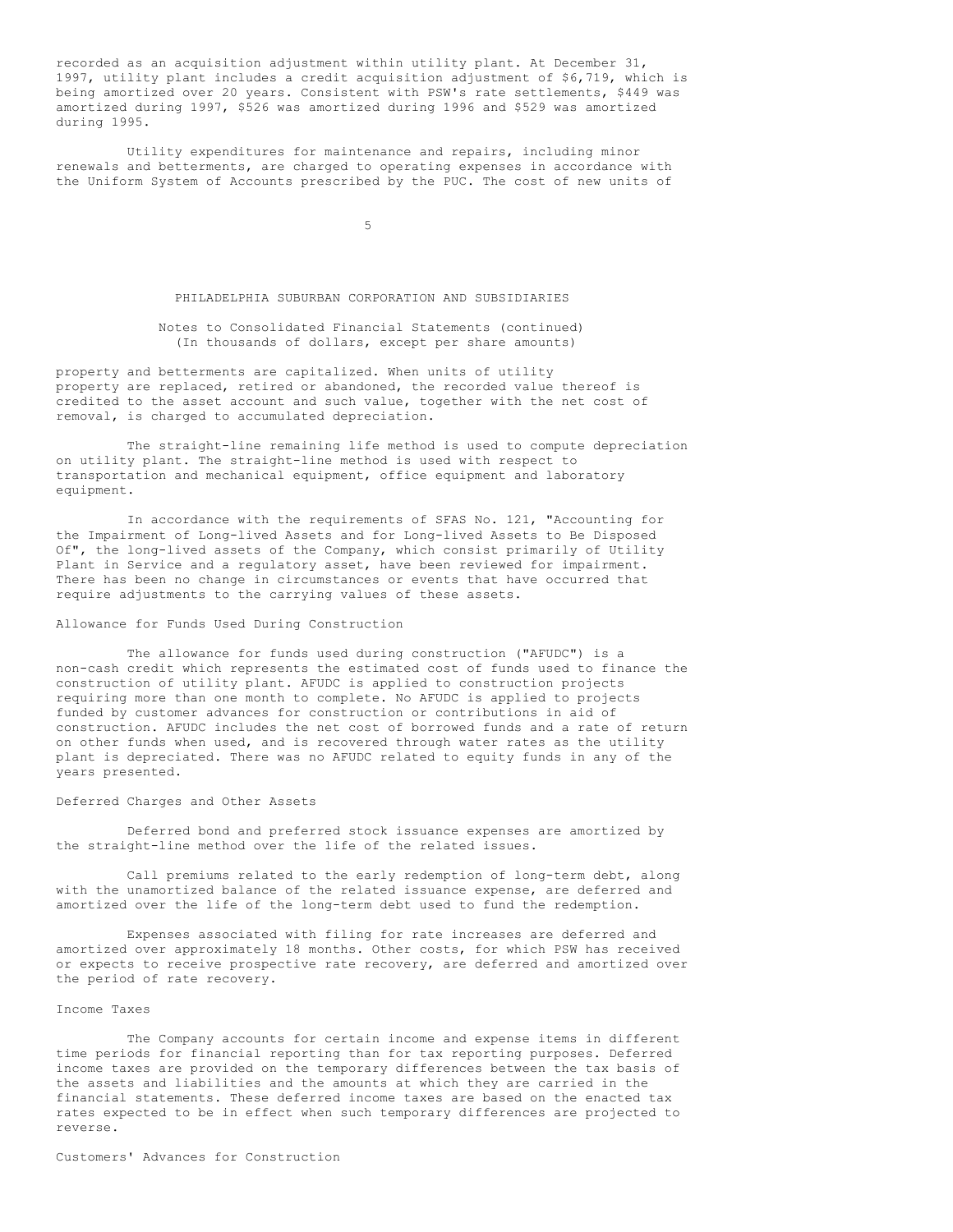Water mains or, in some instances, cash advances to reimburse PSW its costs to construct water mains, are contributed to PSW by customers, real estate developers and builders in order to extend water service to their properties.

6

## PHILADELPHIA SUBURBAN CORPORATION AND SUBSIDIARIES

## Notes to Consolidated Financial Statements (continued) (In thousands of dollars, except per share amounts)

The value of these contributions is recorded as Customers' Advances for Construction. PSW makes refunds on these advances over a specific period of time based on operating revenues related to the main or as new customers are connected to and take service from the main. After all refunds are made, any remaining balance is transferred to Contributions in Aid of Construction.

## Contributions in Aid of Construction

Contributions in aid of construction include direct non-refundable contributions and the portion of customers' advances for construction that become non-refundable.

### Inventories, Materials and Supplies

Inventories are stated at cost, not in excess of market value. Cost is determined using the first-in, first-out method.

### Stock-Based Compensation

In 1996, the Company adopted SFAS No. 123, "Accounting for Stock-Based Compensation", electing the provision of the statement allowing it to continue its practice of not recognizing compensation expense related to granting of stock options to the extent that the option price of the underlying stock was equal to, or greater than, the market price on the date of option grant. Disclosure of the impact on the results of operations, had the Company elected to recognize compensation expense, is provided in the Employee Stock and Incentive Plans footnote as required by the Statement.

## Use of Estimates in Preparation of Consolidated Financial Statements

The preparation of consolidated financial statements in conformity with generally accepted accounting principles requires management to make estimates and assumptions that affect the reported amounts of assets and liabilities and disclosure of contingent assets and liabilities at the date of the financial statements and the reported amounts of revenues and expenses during the reporting period. Actual results could differ from those estimates.

### Reclassifications

Certain prior year amounts have been reclassified to conform with current year's presentation.

### Acquisitions

During 1997, PSW made the following acquisitions: in January, the franchise rights and the water utility assets of Cherry Water Company; in September, the franchise rights and water utility assets of Perkiomen Township and in September, the franchise rights and both the water and wastewater utility assets of the Peddler's View Utility Company. The systems acquired in 1997 incorporate two square miles of service area near PSW's existing territory. The total purchase price for the three water systems and wastewater system acquired in 1997 was \$1,226. The annual revenues from these systems approximate \$300, and revenues included in the consolidated financial statements during the period owned by PSW were \$175.

During 1996, PSW made the following acquisitions: in October the franchise rights and the water utility assets of Hatboro Borough Authority; in November, Utility Group Services Corporation ("UGS") which owned three water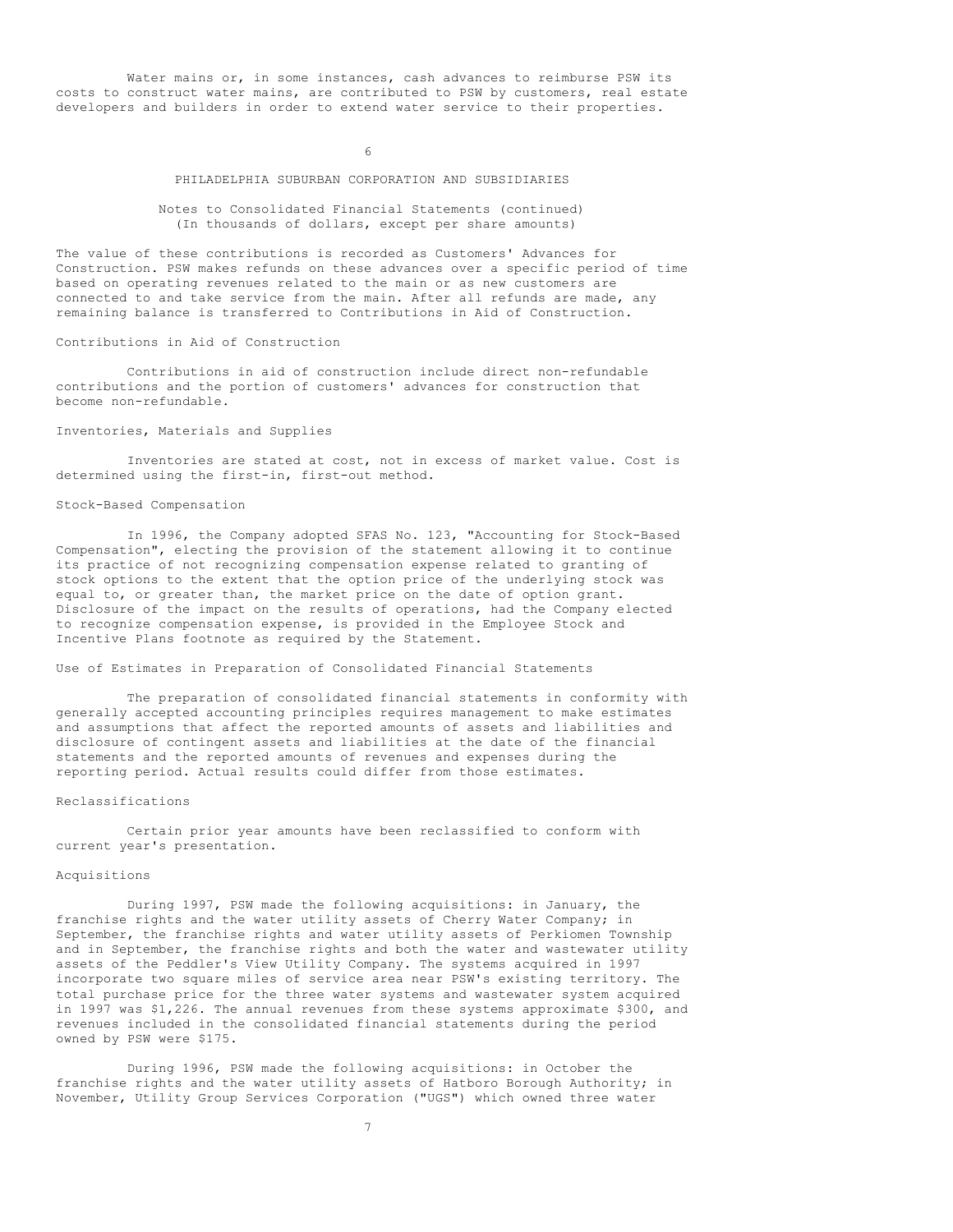Notes to Consolidated Financial Statements (continued) (In thousands of dollars, except per share amounts)

utilities and a wastewater utility; in December, the franchise rights and the water utility assets of Bristol Borough Water and Sewer Authority and at various times during 1996 the franchise rights and the water utility assets of three smaller water systems. The total purchase price for the eight water systems and wastewater system acquired in 1996 was \$47,889, including the issuance of \$3,220 of the Company's preferred stock and the assumption of \$2,547 in liabilities. These systems have a combined service territory of 64 square miles. Revenues included in the consolidated financial statements related to the systems acquired in 1996 were \$5,902 in 1997 and \$466 in 1996.

In May 1995, PSW purchased the franchise rights and the water utility assets of Media Borough ("Media"). The Media system covers a 23 square mile service area contiguous to PSW's service territory. In addition, PSW purchased the franchise rights and the water utility assets of four smaller water systems in 1995 that cover a combined service territory of four square miles. PSW paid \$26,351 for the water systems acquired in 1995. These systems serve customers within or contiguous to the boundaries of PSW's existing service territory. Revenues included in the consolidated financial statements related to the water supply systems acquired in 1995 were \$4,954 in 1997, \$4,470 in 1996 and \$2,820 in 1995.

In addition, in January 1998, PSW purchased the franchise rights and the water utility assets of West Chester Area Municipal Authority ("West Chester") for \$22,400 in cash, subject to minor adjustment related to the final value of current assets transferred and recent capital expenditures. The West Chester service territory covers 16 square miles and is contiguous to PSW's territory. The annual revenues of the West Chester system approximate \$4,500. PSW has also entered into a letter of intent to acquire the Flying Hills Water Company ("Flying Hills") in a purchase transaction for approximately 45,000 shares of the Company's Common Stock. This transaction, which is subject to final negotiation and the approval of the PUC, is expected to be completed in the first quarter of 1998. The Flying Hills system covers a one square mile area in Berks County near Reading, Pennsylvania and is 16 miles from the nearest edge of PSW's system. The annual revenues of the Flying Hills system approximate \$200.

Property, Plant and Equipment

|                                                                                                         | December 31,                 |                             |  |
|---------------------------------------------------------------------------------------------------------|------------------------------|-----------------------------|--|
|                                                                                                         | 1997                         | 1996                        |  |
| Utility plant and equipment<br>Utility construction work in progress<br>Non-utility plant and equipment | \$641,303<br>12,426<br>2,282 | \$604,298<br>6,232<br>2,282 |  |
| Total property, plant and equipment                                                                     | \$656,011                    | \$612,812                   |  |

Depreciation is computed based on estimated useful lives of 5 to 110 years for utility plant and 3 to 10 years for both utility transportation and mechanical equipment and all non-utility plant and equipment.

8

## PHILADELPHIA SUBURBAN CORPORATION AND SUBSIDIARIES

Notes to Consolidated Financial Statements (continued) (In thousands of dollars, except per share amounts)

December 31, -----------------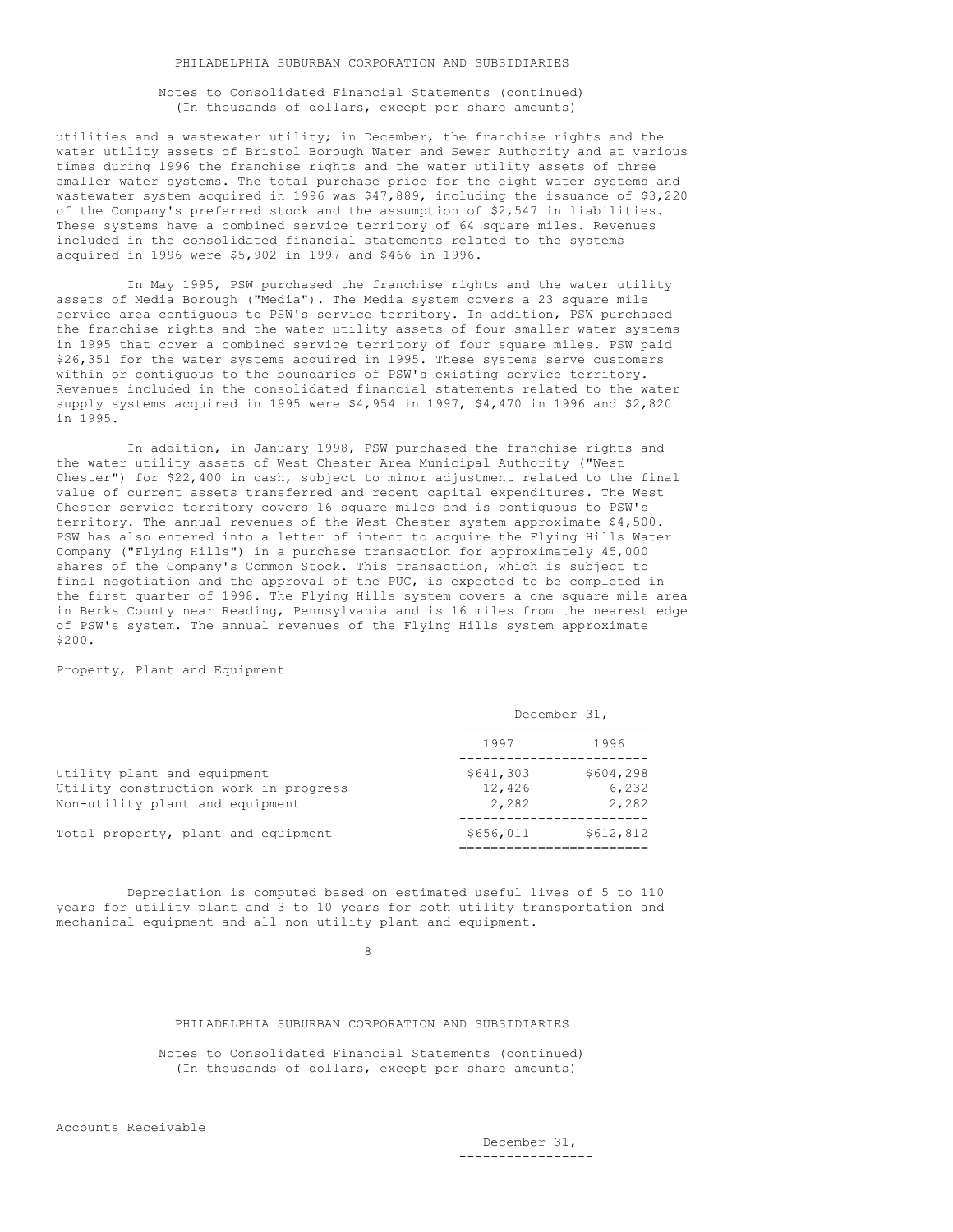|                                      | 1997          | 1996          |
|--------------------------------------|---------------|---------------|
| Billed water revenue                 | \$9,230       | \$9,760       |
| Unbilled water revenue<br>Other      | 13,949<br>855 | 11,764<br>690 |
| Less allowance for doubtful accounts | 24,034<br>500 | 22,214<br>300 |
| Net accounts receivable              | \$23,534      | \$21,914      |

All of the Company's customers are located in southeastern Pennsylvania. No single customer accounted for more than one percent of the Company's sales in 1997 or 1996 and no account receivable from any customer exceeded one percent of the Company's total stockholders' equity.

### Regulatory Asset

The regulatory asset represents costs which have been prudently incurred and are expected to be fully recovered in future rates. The two components of this asset are deferred income taxes and postretirement benefits other than pensions. Items giving rise to deferred state income taxes, as well as a portion of deferred Federal income taxes related to certain differences between tax and book depreciation expense, are recognized in the rate setting process on a cash or flow-through basis and will be recovered as they reverse. The portion of the asset related to postretirement benefits other than pensions represents costs that were deferred during the period that the accrual method of accounting for these benefits was adopted in 1993 and the recognition of the accrual method in the Company's rates in 1994. Amortization of the amount deferred for postretirement benefits other than pensions began in 1994 and is currently being recovered in rates.

|                                                             | December 31,      |                   |
|-------------------------------------------------------------|-------------------|-------------------|
|                                                             | 1997              | 1996              |
| Income taxes<br>Postretirement benefits other than pensions | \$49,229<br>1,974 | \$46,381<br>2,110 |
|                                                             | \$51,203          | \$48,491          |

9

### PHILADELPHIA SUBURBAN CORPORATION AND SUBSIDIARIES

Notes to Consolidated Financial Statements (continued) (In thousands of dollars, except per share amounts)

## Income Taxes

Total income tax expense is allocated as follows:

|                                                                                                            | Years Ended December 31, |                     |          |  |
|------------------------------------------------------------------------------------------------------------|--------------------------|---------------------|----------|--|
|                                                                                                            | 1997                     | 1996                | 1995     |  |
| Income from continuing operations<br>Common stockholders' equity related<br>to stock option activity which | $$15,873$ $$13,971$      |                     | \$12,901 |  |
| reduces taxable income                                                                                     | (401)                    | (126)               | (44)     |  |
| Discontinued operations                                                                                    |                          | 520                 | 200      |  |
|                                                                                                            |                          | $$15,472$ $$14,365$ | \$13.057 |  |
|                                                                                                            |                          |                     |          |  |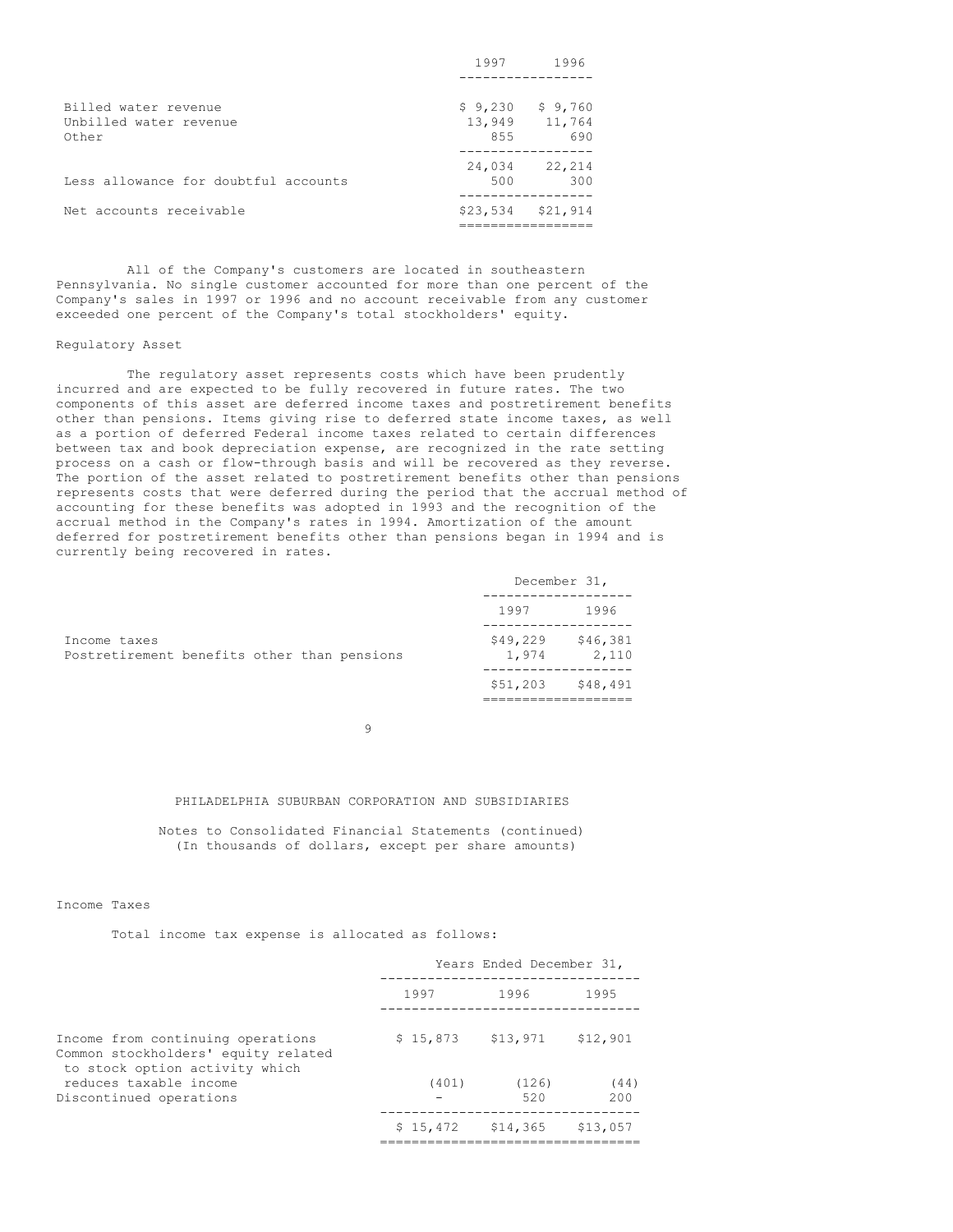Income tax expense attributable to income from continuing operations consists of:

|                   |                  | Years Ended December 31, |                  |
|-------------------|------------------|--------------------------|------------------|
|                   | 1997             | 1996                     | 1995             |
| Current:          |                  |                          |                  |
| Federal<br>State  | \$8,742<br>2,800 | \$8,084<br>2,600         | \$7,688<br>2,514 |
|                   | 11,542           | 10,684                   | 10,202           |
| Deferred:         |                  |                          |                  |
| Federal<br>State  | 4,004<br>327     | 3,002<br>285             | 2,565<br>134     |
|                   |                  |                          |                  |
|                   | 4,331            | 3,287                    | 2,699            |
| Total tax expense | \$15,873         | \$13,971                 | \$12,901         |

The significant components of deferred income tax expense are as follows:

|                                                                                                                                                                                                                                                                     | Years Ended December 31, |                        |                        |
|---------------------------------------------------------------------------------------------------------------------------------------------------------------------------------------------------------------------------------------------------------------------|--------------------------|------------------------|------------------------|
|                                                                                                                                                                                                                                                                     | 1997                     | 1996 —                 | 1995                   |
| Excess of tax over financial statement depreciation<br>Amortization of deferred investment tax credits<br>Current year investment tax credits deferred<br>Differences in basis of fixed assets due to variations<br>in tax and book accounting methods that reverse | \$3,308<br>(105)<br>35   | \$2.458<br>(115)<br>40 | \$2,323<br>(151)<br>90 |
| through depreciation<br>Customers' advances for construction, net<br>Other, net                                                                                                                                                                                     | 860<br>556<br>(323)      | 770<br>196<br>(62)     | 819<br>(443)<br>61     |
| Total deferred income tax expense                                                                                                                                                                                                                                   | \$4.331                  | \$ 3,287               | \$2.699                |

The statutory Federal tax rate is 35% and the Pennsylvania Corporate Net Income Tax rate is 9.99% for all years presented.

10

# PHILADELPHIA SUBURBAN CORPORATION AND SUBSIDIARIES

## Notes to Consolidated Financial Statements (continued) (In thousands of dollars, except per share amounts)

The reasons for the differences between amounts computed by applying the statutory Federal income tax rate to income from continuing operations before Federal tax and the actual Federal tax expense are as follows:

|                                                                                                      | Years Ended December 31, |          |         |
|------------------------------------------------------------------------------------------------------|--------------------------|----------|---------|
|                                                                                                      | 1997<br>1996             |          |         |
| Computed Federal tax expense at statutory rate<br>Increase (decrease) in tax expense for items to be | \$12,508                 | \$10,795 | \$9,899 |
| recovered in future rates:<br>Depreciation expense                                                   | 70                       | 179      | 132     |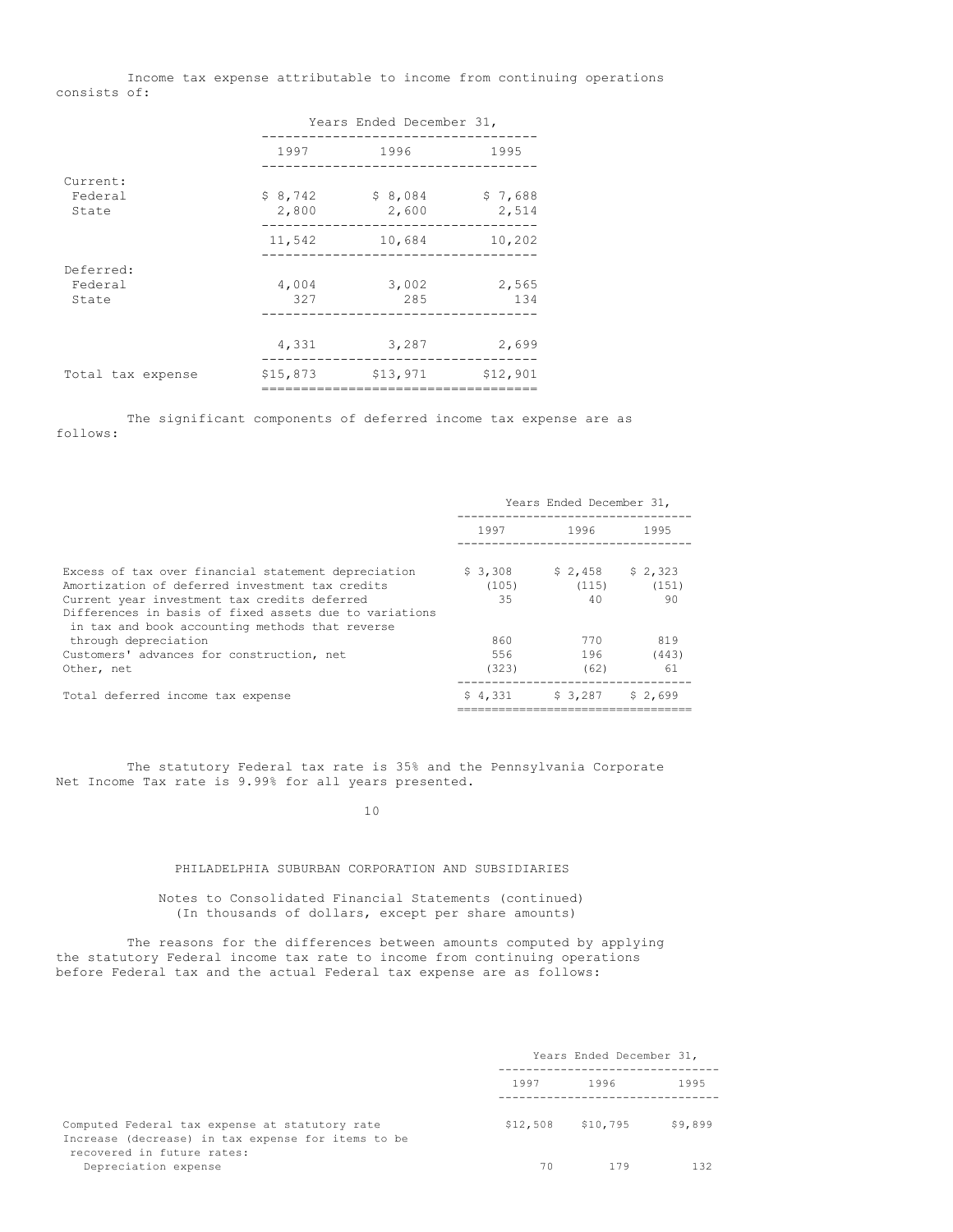| Losses on asset disposals                       | (2)   | (12)              | (35)     |
|-------------------------------------------------|-------|-------------------|----------|
| Amortization of deferred investment tax credits | (105) | (115)             | (151)    |
| Preferred stock dividend                        | 197   | 180               | 221      |
| Other, net                                      | 78    | 59                | 187      |
|                                                 |       |                   |          |
| Actual Federal tax expense                      |       | \$12,746 \$11,086 | \$10,253 |
|                                                 |       |                   |          |

The tax effects of temporary differences between book and tax accounting that give rise to the deferred tax assets and deferred tax liabilities are as follows:

|                                                                                                                                                                                                                                                                             | December 31, |                                              |  |
|-----------------------------------------------------------------------------------------------------------------------------------------------------------------------------------------------------------------------------------------------------------------------------|--------------|----------------------------------------------|--|
|                                                                                                                                                                                                                                                                             |              | 1997 1996<br>-------------                   |  |
| Deferred tax assets:<br>Customers' advances for construction<br>Costs expensed for book not deducted<br>for tax, principally accrued expenses                                                                                                                               |              | $$9,198$ $$9,753$                            |  |
| and bad debt reserves<br>Other                                                                                                                                                                                                                                              |              | 2,393 2,638<br>642 389                       |  |
| Total gross deferred tax assets                                                                                                                                                                                                                                             |              | 12,233 12,780                                |  |
| Deferred tax liabilities:<br>Utility plant, principally due to<br>depreciation and differences in the basis<br>of fixed assets due to variation in tax<br>and book accounting<br>Deferred taxes associated with the gross-up<br>of revenues necessary to recover, in rates, | 71,888       | 65,666                                       |  |
| the effect of temporary differences<br>Deferred investment tax credit<br>Other                                                                                                                                                                                              |              | 18,937 17,801<br>4,218 4,288<br>319 974      |  |
| Total gross deferred tax liabilities                                                                                                                                                                                                                                        |              | 95,362 88,729<br>-----------                 |  |
| Net deferred tax liability                                                                                                                                                                                                                                                  |              | \$83,129 \$75,949<br>======================= |  |
|                                                                                                                                                                                                                                                                             |              |                                              |  |

The Company made income tax payments, which include amounts related to discontinued operations, of \$11,346, \$10,199 and \$9,730 in 1997, 1996 and 1995, respectively. The Company's Federal income tax returns for all years through 1993 have been closed.

11

## PHILADELPHIA SUBURBAN CORPORATION AND SUBSIDIARIES

Notes to Consolidated Financial Statements (continued) (In thousands of dollars, except per share amounts)

### Commitments

PSW maintains agreements with the Chester Water Authority and the Bucks County Water and Sewer Authority for the purchase of water to supplement its water supply, particularly during periods of peak demand. The agreements stipulate purchases of minimum quantities of water to the year 2017. The estimated annual commitments related to such purchases total approximately \$2,852 through 2002. PSW purchased approximately \$2,978, \$2,889 and \$2,839 of water under these agreements during the years ended December 31, 1997, 1996 and 1995, respectively.

PSW leases motor vehicles and other equipment under operating leases that are noncancelable and expire on various dates through 2002. During the next five years, \$2,698 of future minimum lease payments are due: \$1,026 in 1998, \$834 in 1999, \$504 in 2000, \$315 in 2001 and \$8 in 2002. PSW leases parcels of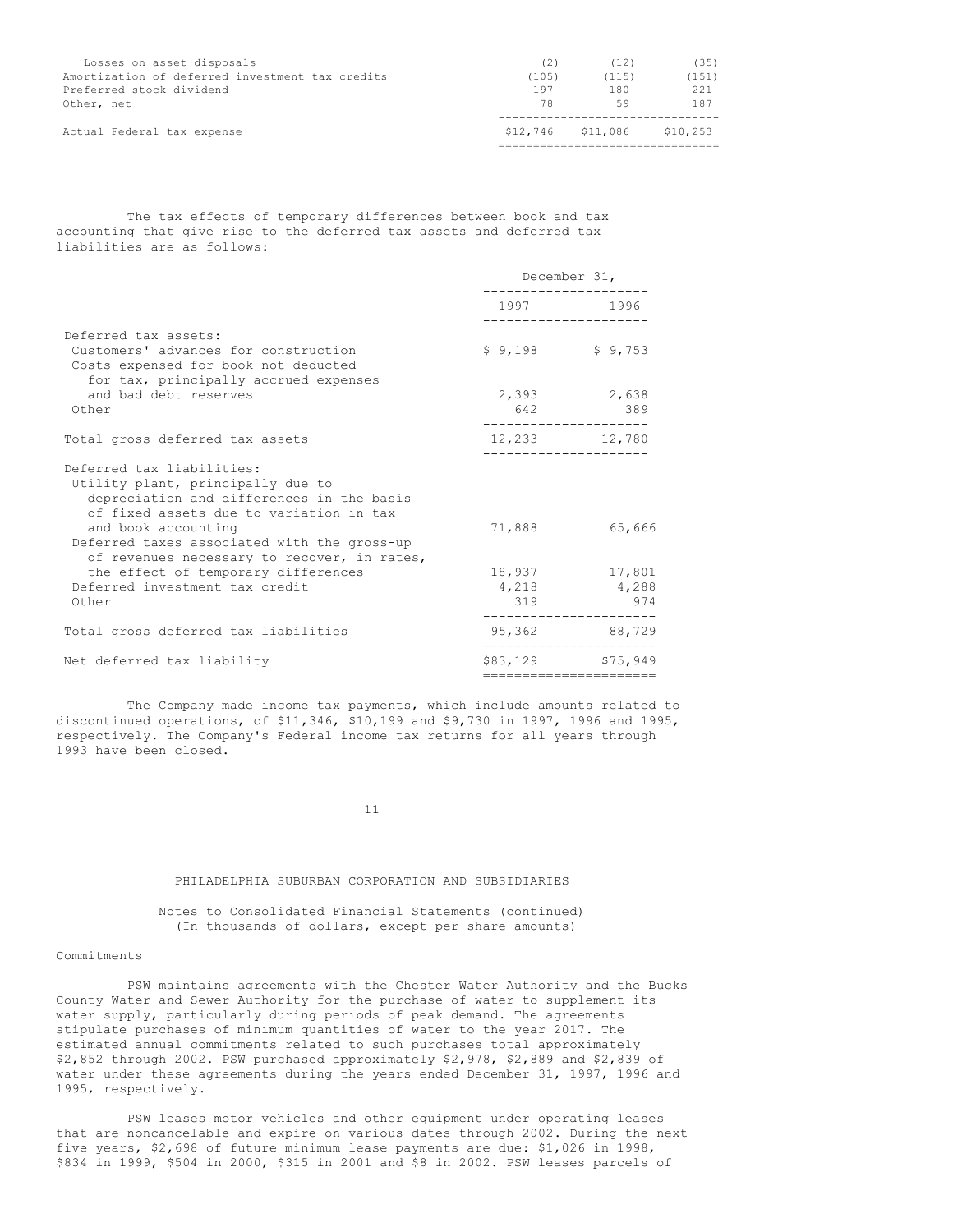land on which its Media treatment plant and other facilities are situated and adjacent parcels that are used for watershed protection. The operating lease is noncancelable, expires in 2045 and contains certain renewal provisions. The lease is subject to an adjustment every five years based on changes in the Consumer Price Index. During each of the next five years, \$292 of lease payments for land are due.

Rent expense was \$1,297, \$1,332 and \$1,067 for the years ended December 31, 1997, 1996 and 1995, respectively.

## Long-term Debt and Loans Payable

The Consolidated Statements of Capitalization provides a listing of long-term debt and loans outstanding as of December 31, 1997 and 1996. The supplemental indentures with respect to certain issues of the First Mortgage Bonds restrict the ability of PSW to declare dividends, in cash or property, or repurchase or otherwise acquire PSW's stock. As of December 31, 1997, approximately \$120,000 of retained earnings were free of these restrictions. Certain supplemental indentures also prohibit PSW from making loans to or purchasing the stock of the Company.

Excluding amounts due under PSW's revolving credit agreement, the Company's sinking fund payments and debt maturities for the next five years are as follows:

|                                     | 1998                                | 1999                                | 2000                                  | 2001                                | 2002              |
|-------------------------------------|-------------------------------------|-------------------------------------|---------------------------------------|-------------------------------------|-------------------|
|                                     | ----                                |                                     |                                       | . <u>. .</u>                        | . <u>. .</u> .    |
| Sinking fund payments<br>Maturities | \$2,448<br>$\overline{\phantom{m}}$ | \$2,452<br>$\overline{\phantom{0}}$ | $S$ 2,457<br>$\overline{\phantom{0}}$ | \$2,462<br>$\overline{\phantom{a}}$ | \$2,867<br>10,000 |
| Total                               | \$2,448                             | \$2,452                             | \$2,457                               | \$2,462                             | \$12,867          |

In July 1997, PSW established a two-year \$150,000 medium-term note program providing for the issuance of long-term debt with maturities ranging between one and 35 years at fixed rates of interest, as determined at the time of issuance. This program replaced a similar program that expired in March 1997. The notes issued under this program are secured by the Thirty-First Supplement to the trust indenture relating to PSW's First Mortgage Bonds. During 1997, issuances through these programs were as follows: \$10,000 in March 1997, 7.06% Series due 2004; \$10,000 in July 1997, 6.75% Series due 2007; \$10,000 in October 1997, 6.3% Series due 2002. During 1996, issuances through these programs were as follows: \$10,000 in April 1996, 6.99% Series due 2006; \$10,000 in July 1996, 7.47% Series due 2003; and \$10,000 in November 1996, 6.83% Series due 2003. The proceeds from these issuances were used to fund acquisitions, the retirement of the First Mortgage Bonds noted below and for PSW's ongoing capital program.

12

## PHILADELPHIA SUBURBAN CORPORATION AND SUBSIDIARIES

### Notes to Consolidated Financial Statements (continued) (In thousands of dollars, except per share amounts)

In January 1998, PSW issued \$10,000 6.14% Series due 2008 and \$10,000 5.8% Series due 2003 through the medium-term note program. Proceeds from these issues were used to reduce the balance of PSW's revolving credit facility.

In January 1996, PSW retired \$5,000 of First Mortgage Bonds, 7.875% Series due 1997, at a premium of .331% or \$17 and \$4,150 of First Mortgage Bonds, 8.4% Series due 2002, at a premium of 2.1% or \$87. In April 1996, PSW retired \$10,000 of First Mortgage Bonds, 10.65% Series due 2006, at a premium of 5.04% or \$504. The unamortized bond issuance expenses related to the retirements in 1996 were \$25. The premiums paid on the early retirement of debt, along with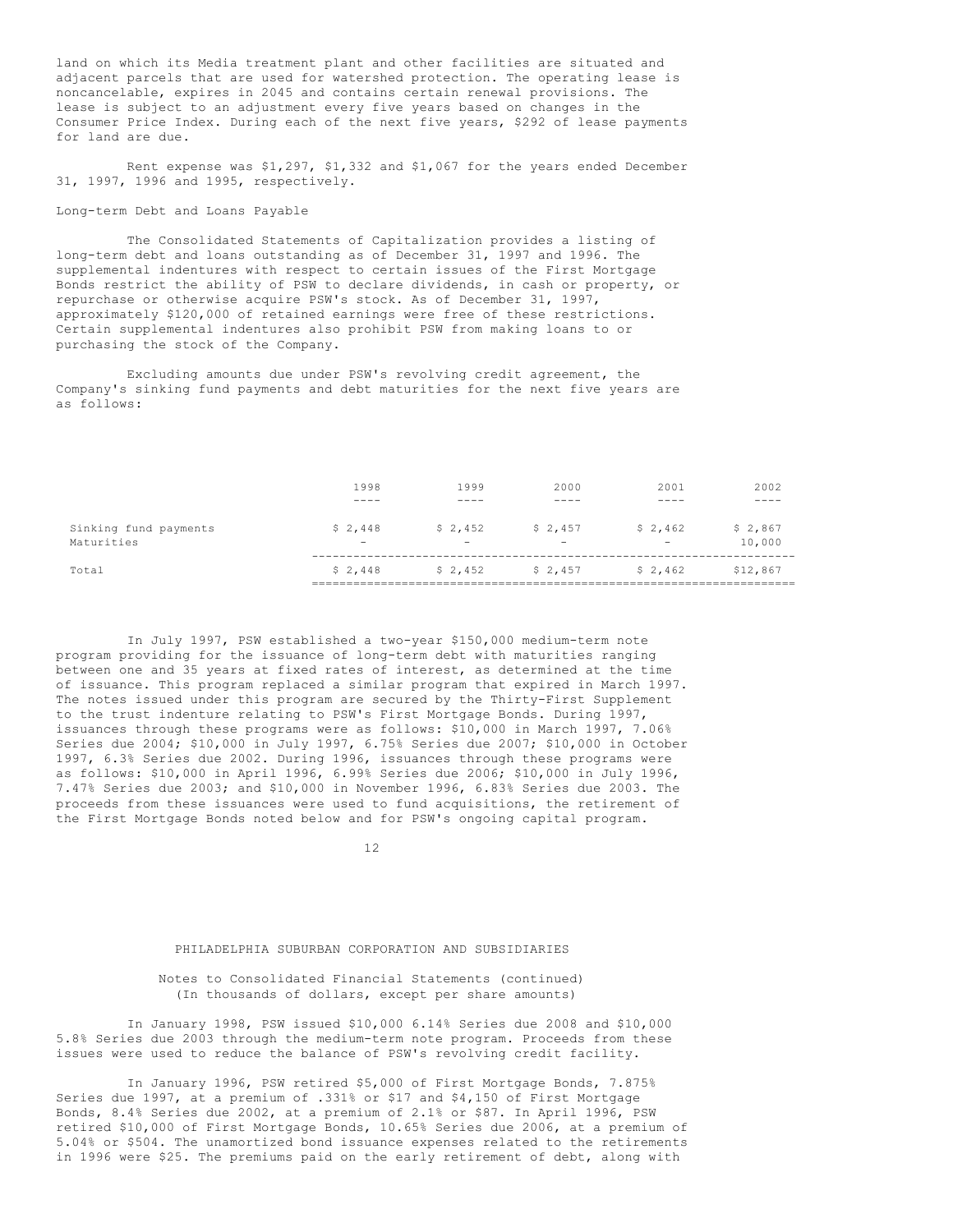the related unamortized bond issuance expense, are capitalized and amortized, in accordance with the Uniform System of Accounts prescribed by the PUC, over the life of the long-term debt used to fund the redemption.

In February 1994, PSW entered into a revolving credit agreement with four banks. In January 1998, PSW extended its revolving credit agreement, that was due to expire in March 1998, until January 2000 and increased the available borrowings under this facility from \$30,000 to \$50,000. Accordingly, amounts borrowed under this facility as of December 31, 1997 have been classified as long-term debt. The agreement was also amended in prior years to temporarily increase the available borrowings under this facility. Interest under this facility is based, at PSW's option, on the prime rate, an adjusted federal funds rate, an adjusted certificate of deposit rate corresponding to the interest period selected, an adjusted Euro-Rate corresponding to the interest period selected or at rates offered by the banks. This agreement restricts the total amount of short-term borrowings of PSW. A commitment fee of 1/8 of 1% is charged on the unused portion of the loan. The average cost of borrowing under this facility was 6.08% and 6.02%, and the average borrowing was \$36,746 and \$14,326, during 1997 and 1996, respectively. The maximum amount outstanding at the end of any one month was \$48,743 in 1997 and \$39,727 in 1996.

At December 31, 1997 and 1996, the Company and PSW had combined short-term lines of credit of \$16,000. Funds borrowed under these lines are classified as loans payable and are used to provide working capital. The average borrowing under the lines was \$8,009 and \$5,123 during 1997 and 1996, respectively. The maximum amount outstanding at the end of any one month was \$11,090 in 1997 and \$6,820 in 1996. Interest under the lines is based at the Company's option, depending on the line, on the prime rate, an adjusted Euro-Rate, an adjusted federal funds rate or at rates offered by the banks. The average cost of borrowings under all lines during 1997 and 1996 was 6.1%.

The total amount of interest paid on all borrowings, net of amounts capitalized, was \$17,616, \$15,503 and \$14,923 in 1997, 1996 and 1995, respectively. The proforma weighted cost of long-term debt at December 31, 1997 and 1996 was 7.5% and 7.7%, respectively.

13

#### PHILADELPHIA SUBURBAN CORPORATION AND SUBSIDIARIES

Notes to Consolidated Financial Statements (continued) (In thousands of dollars, except per share amounts)

## Preferred Stock of Subsidiary with Mandatory Redemption Requirements

PSW is authorized to issue up to 1,000,000 shares of preferred stock, with stated par value, in one or more series. In 1991, PSW issued 100,000 shares of 8.66% Series 1 Cumulative Preferred Stock, at par value of \$100 per share in a private placement. Dividends on this issue are payable quarterly and are cumulative. PSW may not pay dividends on its common stock unless provision has been made for payment of the preferred dividends. As of December 31, 1997, all preferred dividends have been provided for. These shares are subject to mandatory annual redemption equal to the par value of 14,285 shares plus accrued dividends. In addition, PSW has exercised its right to call 14,285 shares per year starting in 1995, up to a maximum of 15,000 shares over the life of the issue, at par. The balance may be called, beginning in 1998, at a specified price above par.

In December 1997, PSW provided notice to the holder of the preferred stock of its intention to call all the remaining shares in January 1998. As required by the share purchase agreement, 14,285 shares were redeemed at par value and a 4% premium or \$111 was paid on the remaining 27,860 shares outstanding. Accordingly, \$4,214 has been classified as the current portion of preferred stock as of December 31, 1997.

## Fair Value of Financial Instruments

The carrying amount of current assets and liabilities that are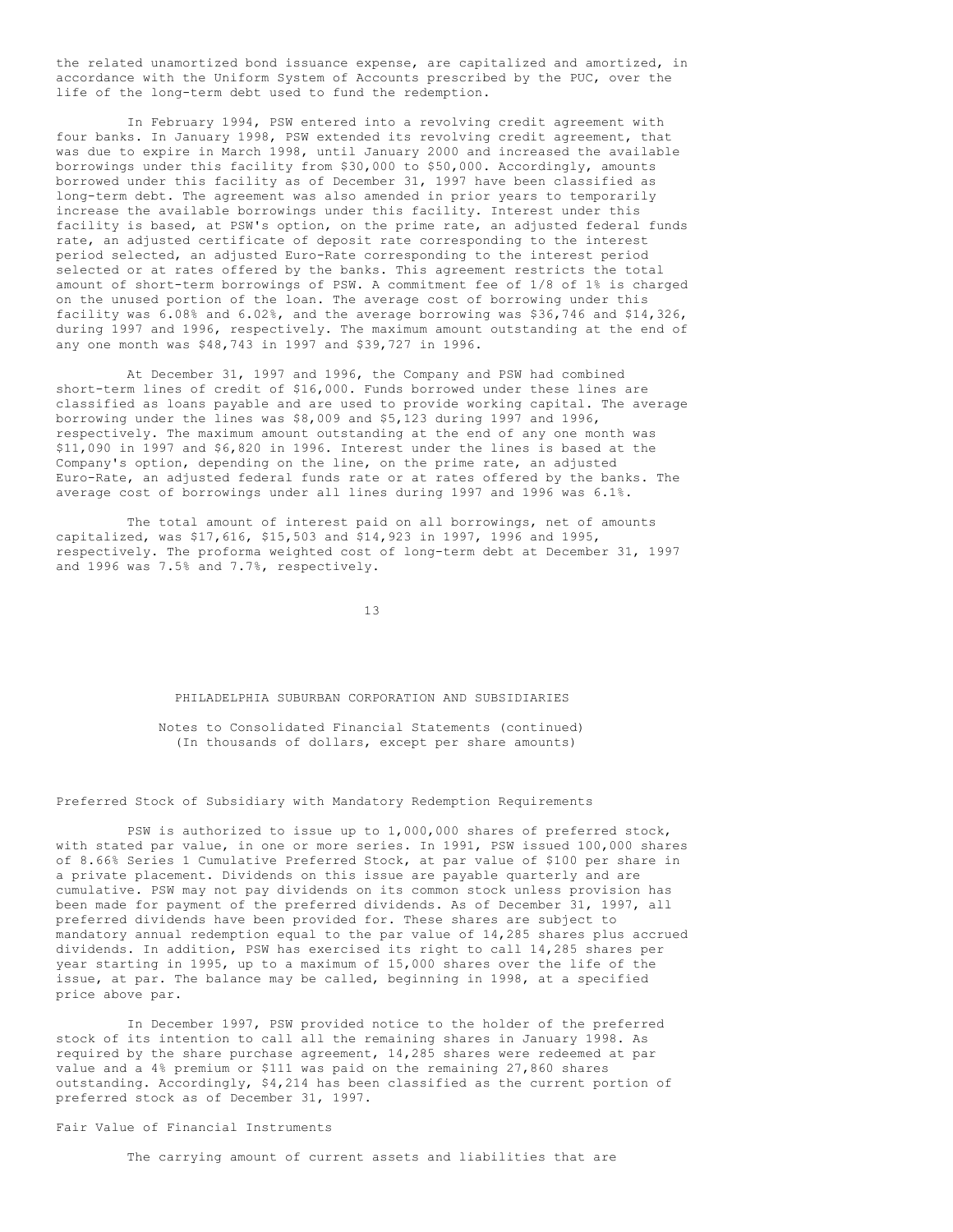considered financial instruments approximates their fair value as of the dates presented. The carrying amount and estimated fair value of the Company's long-term debt as of December 31, 1997 is \$234,919 and \$254,998, respectively. The fair value of long-term debt has been determined by discounting the future cash flows using current market interest rates for similar financial instruments of the same duration.

The Company's customers' advances for construction and related tax deposits have carrying values of \$25,810 and \$6,092, respectively at December 31, 1997. Their relative fair values cannot be accurately estimated since future refund payments depend on several variables, including new customer connections, customer consumption levels and future rate increases. Portions of these non-interest bearing instruments are payable annually through 2018 and amounts not paid by the contract expiration dates become non-refundable. The fair value of these amounts would, however, be less than their carrying value due to the non-interest bearing feature.

### Stockholders' Equity

At December 31, 1997, the Company had 1,770,819 shares of Series Preferred Stock with a \$1.00 par value authorized, of which 100,000 shares are designated as Series A Preferred Stock. During 1996, the Company designated 32,200 shares as Series B Preferred Stock, \$1.00 par value. The Series A Preferred Stock, as well as the undesignated shares of Series Preferred Stock, remains unissued. In 1996, the Company issued all of the 6.05% Series B Preferred Stock in connection with the acquisition of UGS. The Series B Preferred Stock is recorded on the balance sheet at its liquidation value of \$100 per share. The dividends, payment of which commenced December 1, 1996, are cumulative and payable quarterly. PSC may not pay dividends on common stock unless provision has been made for payment of the preferred dividends. Under the provisions of this issue, the holders may redeem the shares, in whole or in part, at the liquidation value beginning December 1, 1998 and the Company may redeem up to 20% of this issue each year beginning December 1, 2001 and, at the holders' option, this redemption may be made in cash or through the issuance of debt with a five year maturity at an interest rate of 6.05%. As of December 31, 1997, all dividends have been provided for.

14

## PHILADELPHIA SUBURBAN CORPORATION AND SUBSIDIARIES

## Notes to Consolidated Financial Statements (continued) (In thousands of dollars, except per share amounts)

In December 1997, the Company's Board of Directors declared a 4-for-3 common stock split effected in the form of a 33.3% stock distribution for all common shares outstanding, to shareholders of record on December 15, 1997. Common shares outstanding do not include shares held by the Company in treasury. The new shares were distributed on January 12, 1998. The Company's par value of \$.50 per share remained unchanged and \$3,276 was transferred from Capital in Excess of Par Value to Common Stock to record the split. All share and per share data for all periods presented have been restated to give effect to the stock split.

At December 31, 1997, the Company had 40,000,000 shares of common stock authorized; par value \$.50. Shares outstanding at December 31, 1997, 1996 and 1995 were 26,210,654, 25,598,105 and 24,377,496, respectively. Treasury shares held at December 31, 1997, 1996 and 1995 were 376,510, 262,230 and 259,125, respectively.

## The following table summarizes the activity of common stockholders' equity:

|                                                         | Common<br>stock      | Treasury<br>stock             | Capital in<br>excess of<br>par value | Retained<br>earnings            | Total                            |
|---------------------------------------------------------|----------------------|-------------------------------|--------------------------------------|---------------------------------|----------------------------------|
| Balance at December 31, 1994<br>Net income<br>Dividends | 5,979<br>S.<br>$- -$ | (3, 239)<br>S.<br>$- -$<br>-- | \$102,564<br>$ -$<br>$ -$            | \$38,491<br>18,400<br>(13, 546) | \$143,795<br>18,400<br>(13, 546) |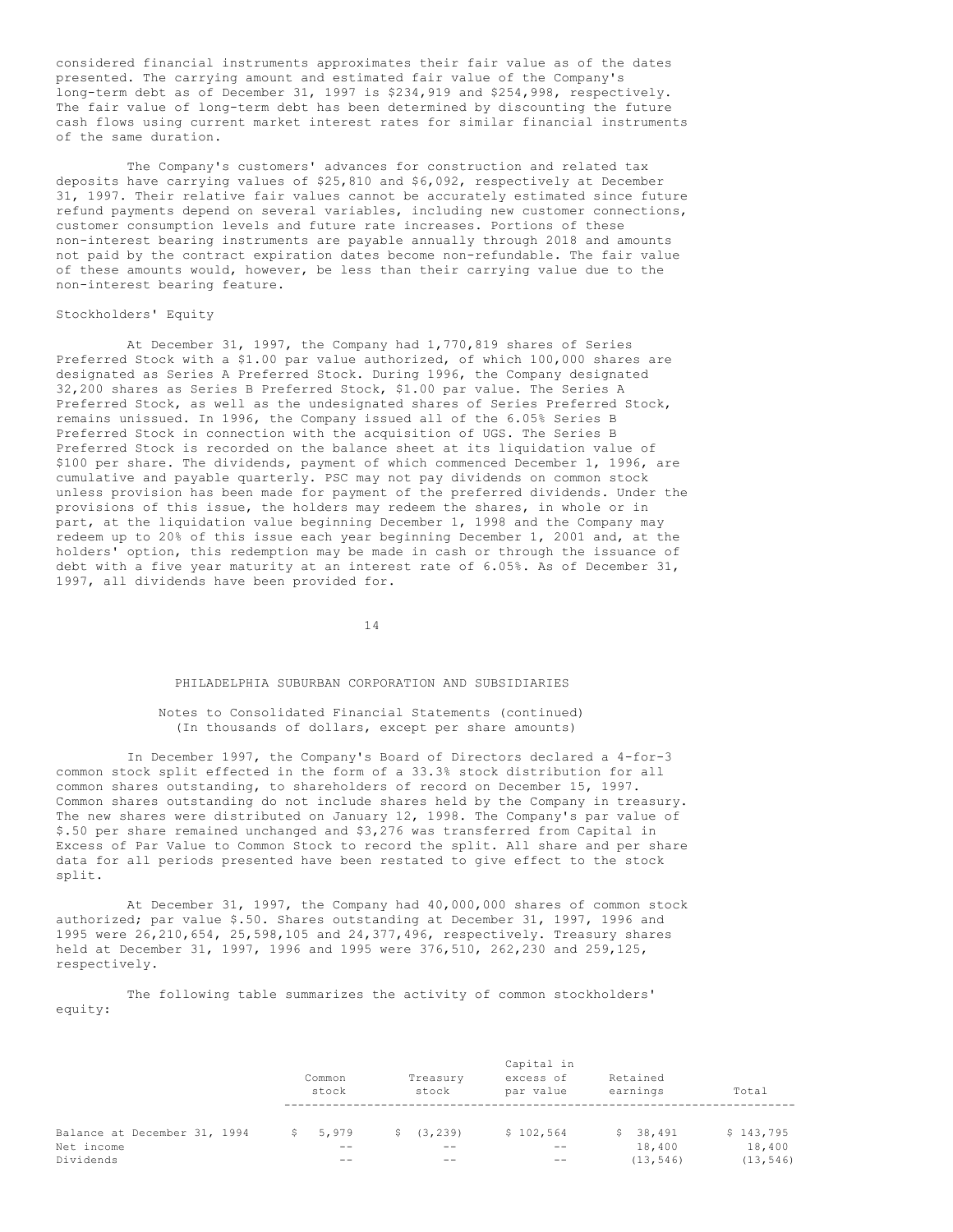| Sale of stock                | 217            | 392      | 7,621                                                          |        | 8,230                   |
|------------------------------|----------------|----------|----------------------------------------------------------------|--------|-------------------------|
| Repurchase of stock          |                | (733)    |                                                                |        | (733)                   |
| Equity Compensation Plan     | $\overline{1}$ |          | 31                                                             |        | -32                     |
| Exercise of stock options    | 27             |          | 771                                                            |        | 798                     |
| Balance at December 31, 1995 | 6,224          | (3, 580) | 110,987                                                        | 43,345 | 156,976                 |
| Net income                   |                |          |                                                                | 20,722 | 20,722                  |
| Dividends                    |                |          |                                                                |        | $(14, 795)$ $(14, 795)$ |
| Stock split                  | 3,140          | $- -$    | (3, 140)                                                       |        |                         |
| Sale of stock                | 298            | 693      | 11,546                                                         |        | 12,537                  |
| Repurchase of stock          |                | (760)    | $ -$                                                           |        | (760)                   |
| Equity Compensation Plan     | $\overline{1}$ |          | 38                                                             |        | 39                      |
| Exercise of stock options    | 68             |          | 2,008                                                          |        | 2,076                   |
| Balance at December 31, 1996 | 9,731          |          | $(3, 647)$ 121,439                                             | 49,272 | 176,795                 |
| Net income                   |                |          |                                                                | 22,993 | 22,993                  |
| Dividends                    |                |          |                                                                |        | $(16, 129)$ $(16, 129)$ |
| Stock split                  | 3,276          |          | (3, 276)                                                       |        |                         |
| Sale of stock                | 178            | 506      | 7,128                                                          |        | 7,812                   |
| Repurchase of stock          |                | (2, 829) | $ -$                                                           |        | (2, 829)                |
| Equity Compensation Plan     | $\overline{1}$ |          | 50                                                             |        | 51                      |
| Exercise of stock options    | 108            |          | 2,724                                                          |        | 2,832                   |
| Balance at December 31, 1997 | 13,294<br>S.   |          | $\frac{1}{2}$ (5,970) $\frac{1}{28}$ ,065 $\frac{1}{2}$ 56,136 |        | \$191.525               |
|                              |                |          |                                                                |        |                         |

In January 1998, the Company registered 1,100,000 shares of common stock for sale in a public offering that it expects to complete in February 1998. Based on the market price of the Company's common stock in late January

15

## PHILADELPHIA SUBURBAN CORPORATION AND SUBSIDIARIES

### Notes to Consolidated Financial Statements (continued) (In thousands of dollars, except per share amounts)

1998, the Company anticipates proceeds of \$25,239, net of expenses, from this offering, \$28,706 if the underwriters' option to sell an additional 150,000 shares is exercised. The proceeds of this offering will be used to make a \$19,000 equity contribution to PSW, that PSW will use to reduce the balance of its revolving credit loan, and to repay short-term debt of the Company.

The Company has adopted a Dividend Reinvestment and Direct Stock Purchase Plan in early 1998 that replaced the Customer Stock Purchase Program for PSW's customers, and the Dividend Reinvestment and Optional Stock Purchase Program for existing shareholders. Under the new plan, reinvested dividends will continue to be used to purchase original issue shares of common stock at a five percent discount from the current market value. Under the direct stock purchase program, shares may be purchased by investors throughout the year, instead of during limited subscription periods, at market price and the shares will be purchased by the Company's transfer agent in the open-market at least weekly and will not be original issue shares of stock. The Plans that were replaced exclusively used original issue shares and 489,296, 1,007,633 and 868,068 original issue shares of common stock were sold providing the Company with \$7,567, \$12,280 and \$7,846 of additional capital, after expenses, during 1997, 1996 and 1995, respectively.

In August 1997, the Board of Directors approved a resolution authorizing the Company to purchase, from time to time, up to 500,000 shares of its common stock in the open market or through privately negotiated transactions. The remaining number of shares authorized for purchase was adjusted as a result of the 4-for-3 stock split so that the total number of shares authorized for purchase as of December 31, 1997 was 669,612. In 1993, the Board of Directors approved a similar authorization. During 1997, 1996 and 1995, 152,000, 4,339 and 78,912 shares have been purchased at a net cost of \$2,284, \$52 and \$733, respectively. For comparative purposes the number of shares purchased is presented as if they were adjusted for the effect of the 1997 and 1996 stock splits. As of December 31, 1997, 628,145 shares remain available for purchase by the Company.

Net Income per Common Share and Equity per Common Share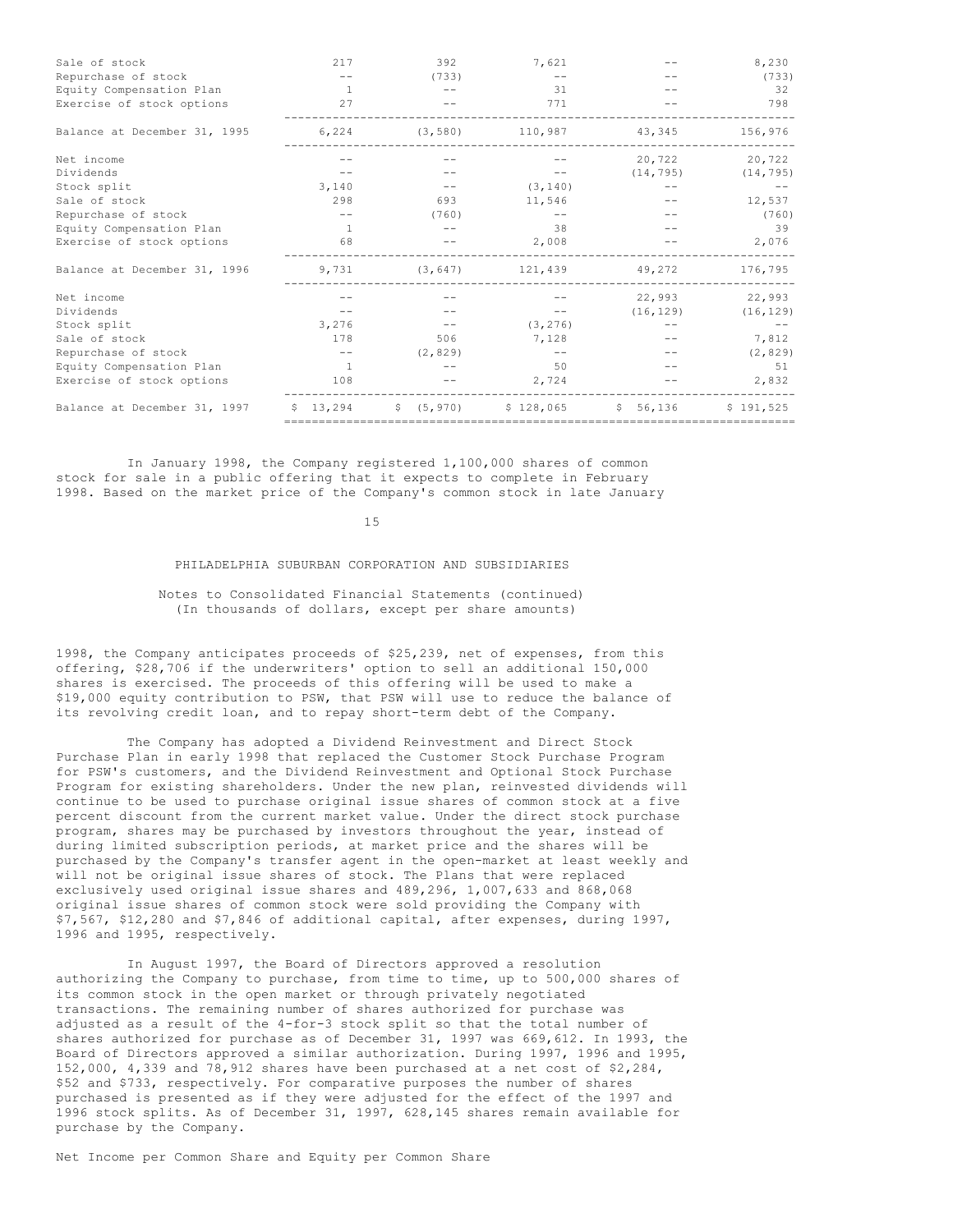In December 1997, the Company adopted SFAS No. 128, "Earnings per Share" which prescribes two methods for calculating net income per common share: Basic and Diluted methods. These calculations differ from those used in prior periods and as a result all prior period earnings per share data have been restated to reflect the adoption of SFAS No. 128 as well as the 1997 4-for-3 stock split. Basic net income per share is based on the weighted average number of common shares outstanding. Diluted net income per share is based on the weighted average number of common shares outstanding and potentially dilutive shares. The dilutive effect of employee stock options is included in the computation of Diluted net income per share. The adoption of this statement had no effect on the results of operations, financial conditions, or long-term liquidity. The following table summarizes the shares used in computing Basic and Diluted net income per share:

|               | Years ended December 31, |      |               |
|---------------|--------------------------|------|---------------|
| 1997          |                          | 1996 | 1995          |
| 25,908<br>365 | 24,966                   | 296  | 23,803<br>113 |
| 26,273        | 25,262                   |      | 23,916        |

Average common shares outstanding during the period for Diluted computation

Dilutive effect of employee stock options

Average common shares outstanding during the period for Basic computation

16

### PHILADELPHIA SUBURBAN CORPORATION AND SUBSIDIARIES

Notes to Consolidated Financial Statements (continued) (In thousands of dollars, except per share amounts)

Equity per common share was \$7.31 and \$6.91 at December 31, 1997 and 1996 respectively. These amounts were computed by dividing common stockholders' equity by the number of shares of common stock outstanding at the end of each year.

### Shareholder Rights Plan

The Company has a Shareholder Rights Plan (the "Current Plan") designed to protect the Company's shareholders in the event of an unsolicited unfair offer to acquire the Company. Each outstanding common share is entitled to one Right which is evidenced by the common share certificate. In the event that any person acquires 25% or more of the outstanding common shares or commences a tender or exchange offer which, if consummated, would result in a person or corporation owning at least 30% of the outstanding common shares of the Company, the Rights will begin to trade independently from the common shares and, if certain circumstances occur, including the acquisition by a person of 25% or more of the outstanding common shares, each Right would then entitle its holder to purchase a number of common shares of the Company at a substantial discount. If the Company is involved in a merger or other business combination at any time after the Rights become exercisable, the Rights will entitle the holder to acquire a certain number of shares of common stock of the acquiring company at a substantial discount. The Rights are redeemable by the Company at a redemption price of \$.02 per Right at any time before the Rights become exercisable. The Rights will expire on March 1, 1998, unless previously redeemed.

At the meeting of the Board of Directors scheduled for February 3, 1998, management is expected to recommend that the Board of Directors adopt a new Shareholder Rights Plan (the "New Plan") to replace the Current Plan. The New Plan, which would expire on March 1, 2008, would be substantially the same as the Current Plan except that the beneficial ownership threshold that would trigger the exercisability of the rights issued to purchase Company Common Stock would be reduced from 25% of the outstanding Common Stock to approximately 20% of the outstanding Common Stock.

Employee Stock and Incentive Plans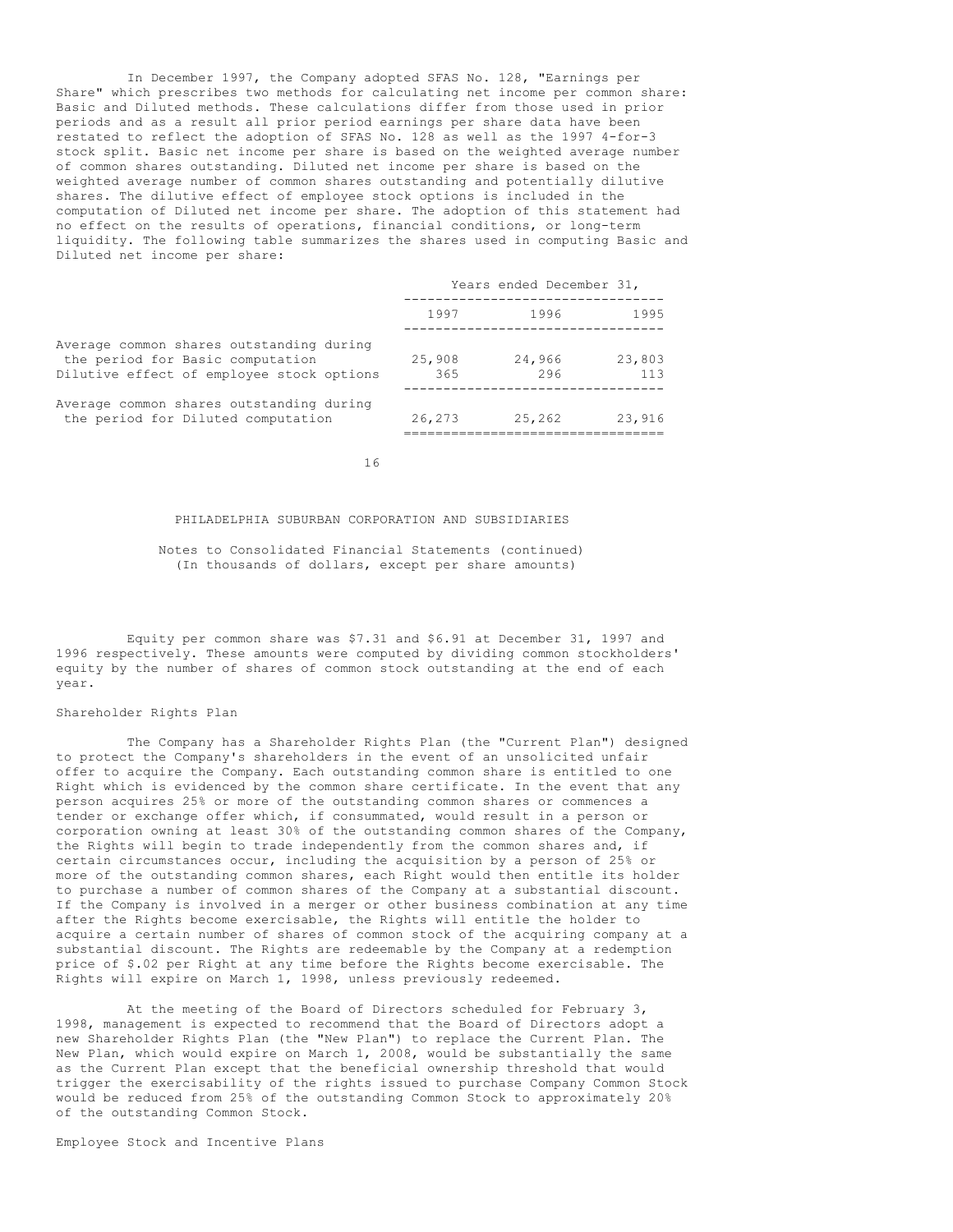Under the 1994 Equity Compensation Plan ("1994 Plan"), as amended, the Company may grant qualified and non-qualified stock options to officers, key employees and consultants. Officers and key employees may also be granted dividend equivalents and restricted stock. Restricted stock may also be granted to non-employee members of the Board of Directors ("Board"). In May 1996, the Shareholders authorized an increase to the number of shares from 900,000 shares to 1,900,000 shares of common stock for issuance under the 1994 plan, with the maximum number of restricted stock grants limited to 50,000 shares. Awards under this plan are made by the Board of Directors or a committee of the Board.

Options under the 1994 plan, as well as the earlier 1988 Stock Option Plan were issued at the market price of the stock on the day of the grant. Options are exercisable in installments ranging from 20% to 33% annually, starting one year from the date of the grant and expire 10 years from the date of the grant.

17

### PHILADELPHIA SUBURBAN CORPORATION AND SUBSIDIARIES

Notes to Consolidated Financial Statements (continued) (In thousands of dollars, except per share amounts)

The following table summarizes stock option transactions for the two plans:

|                                                            | Years Ended December 31,           |                                    |                       |  |  |  |
|------------------------------------------------------------|------------------------------------|------------------------------------|-----------------------|--|--|--|
|                                                            | 1997                               | 1996                               |                       |  |  |  |
| Options granted<br>Options terminated<br>Options exercised | 263,333<br>(33, 405)<br>(292, 492) | 254,000<br>(38, 136)<br>(240, 201) | 241,000<br>(106, 624) |  |  |  |
| Net change                                                 | (62, 564)                          | (24, 337)                          | 134,376               |  |  |  |
| Balance of shares under option                             | 968,137                            | 1,030,701                          | 1,055,038             |  |  |  |

Options exercised during 1997 ranged in price from \$6.47 per share to \$11.19 per share. The shares under option at December 31, 1997 are exercisable at prices ranging from \$6.59 to \$15.14 per share. At December 31, 1997, 439,527 shares were exercisable, and 932,008 options under the 1994 Plan were still available for grant.

Under SFAS No. 123, "Accounting for Stock-Based Compensation", the Company elects to continue to apply the provisions of APB Opinion No. 25 and to provide the proforma disclosure provisions of this statement. Accordingly, no compensation cost has been recognized in the financial statements for stock options that have been granted. Had the Company determined compensation cost based on the fair value at the grant date for its stock options under SFAS No. 123, the Company's net income available to common stock and Basic and Diluted net income per share would have been reduced to the proforma amounts indicated below:

|                                                                  | Years Ended December 31, |                    |  |                    |  |                    |
|------------------------------------------------------------------|--------------------------|--------------------|--|--------------------|--|--------------------|
|                                                                  |                          | 1997 -             |  | 1996               |  | 1995               |
| Net income available to common stock:<br>As reported<br>Proforma |                          | \$22,993<br>22,229 |  | \$20,722<br>20,337 |  | \$18,400<br>18,048 |
| Basic net income per share:<br>As reported<br>Proforma           | Ŝ.                       | 0.89<br>0.86       |  | 0.83<br>0.81       |  | \$0.77<br>0.76     |
| Diluted net income per share:<br>As reported<br>Proforma         | Ŝ                        | 0.88<br>0.85       |  | \$0.82<br>0.81     |  | \$0.77<br>0.75     |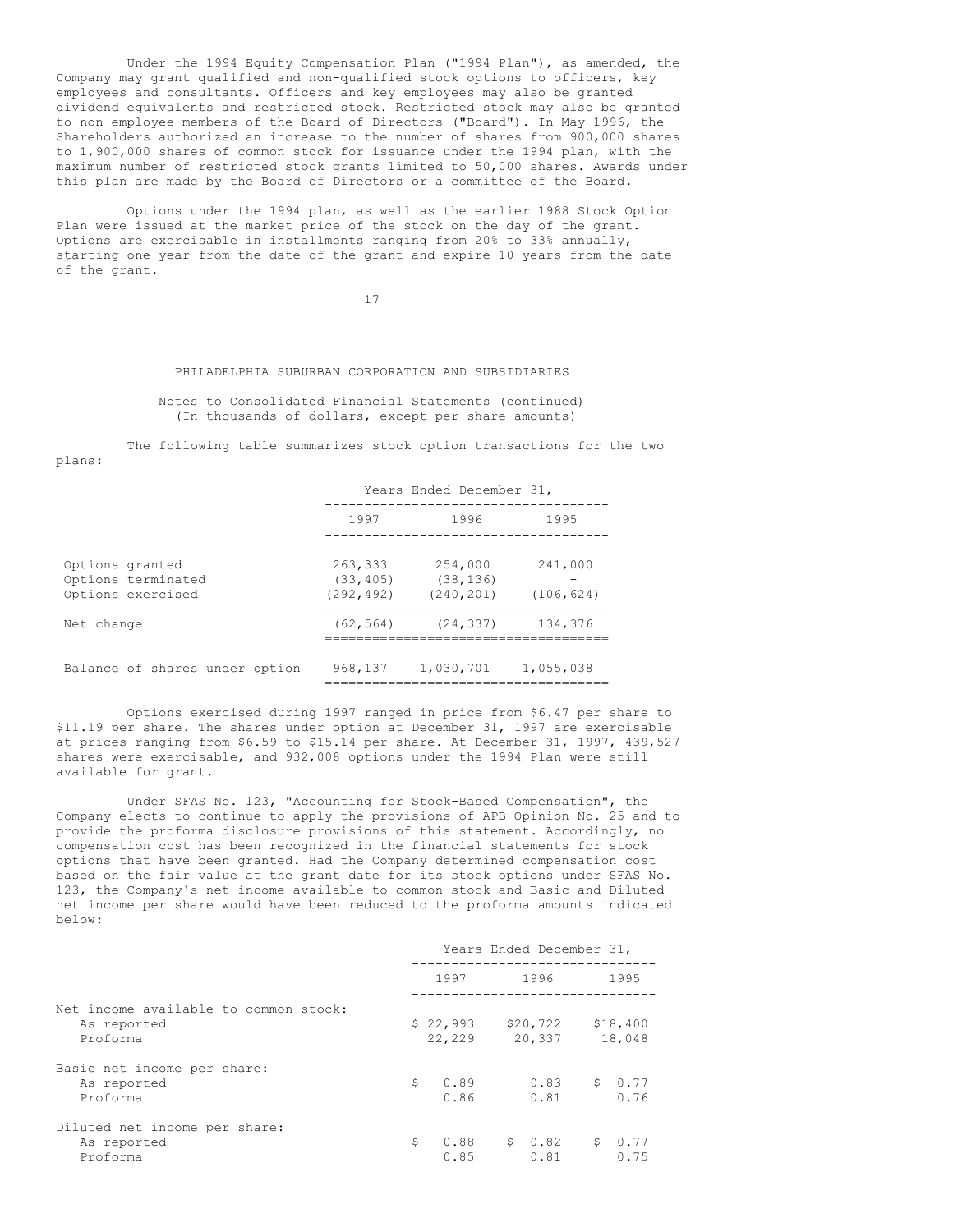### PHILADELPHIA SUBURBAN CORPORATION AND SUBSIDIARIES

Notes to Consolidated Financial Statements (continued) (In thousands of dollars, except per share amounts)

The per share weighted-average fair value at the date of grant for stock options granted during 1997, 1996 and 1995 was \$2.90, 1.52 and \$1.46 per option, respectively. The fair value of options at the date of grant was estimated using the Black-Scholes option-pricing model with the following weighted average assumptions:

|                       | 1997  | 1996  | 1995  |
|-----------------------|-------|-------|-------|
|                       |       |       |       |
| Expected life (years) | 10    | 10    | 10    |
| Interest rate         | 6.6%  | 6.4%  | 7.4%  |
| Volatility            | 13.8% | 14.0% | 12.5% |
| Dividend yield        | 4.0%  | 5.2%  | 6.3%  |

Dividend equivalents provide the grantee with an amount equal to the dividends paid on a share of common stock over a specified period of time, not to exceed four years, multiplied by the number of dividend equivalents awarded. Payments of these awards are deferred until the completion of certain objectives during a performance period established by a Committee of the Board at the time of grant. A performance period is generally four years but may be adjusted by the Committee to as long as eight years or as short as two years depending on the Company's success in completing the objectives. Dividend equivalents are "compensatory" and, as such, are charged to operating expense over the performance period. The effect of changes to the performance period is accrued when known or projected. The Board granted 103,974, 98,975 and 90,977 dividend equivalents in 1997, 1996 and 1995, respectively, and costs associated with these awards were \$330 in 1997, \$234 in 1996 and \$197 in 1995. During 1997 and 1996, payments associated with the dividend equivalents of \$191 and \$124, respectively, were made to recipients.

Restricted stock awards provide the grantee with the rights of a shareholder, including the right to receive dividends and to vote such shares, but not the right to sell or otherwise transfer the shares during the restriction period. During 1997, 1996 and 1995, 3,600, 3,200 and 3,600 shares of restricted stock were granted with a restriction period of six months. The value of restricted stock awards, which are "compensatory", is equal to the fair market value of the stock on the date of the grant less payments made by the grantee and is recognized as expense in the year of the grant.

19

#### PHILADELPHIA SUBURBAN CORPORATION AND SUBSIDIARIES

Notes to Consolidated Financial Statements (continued) (In thousands of dollars, except per share amounts)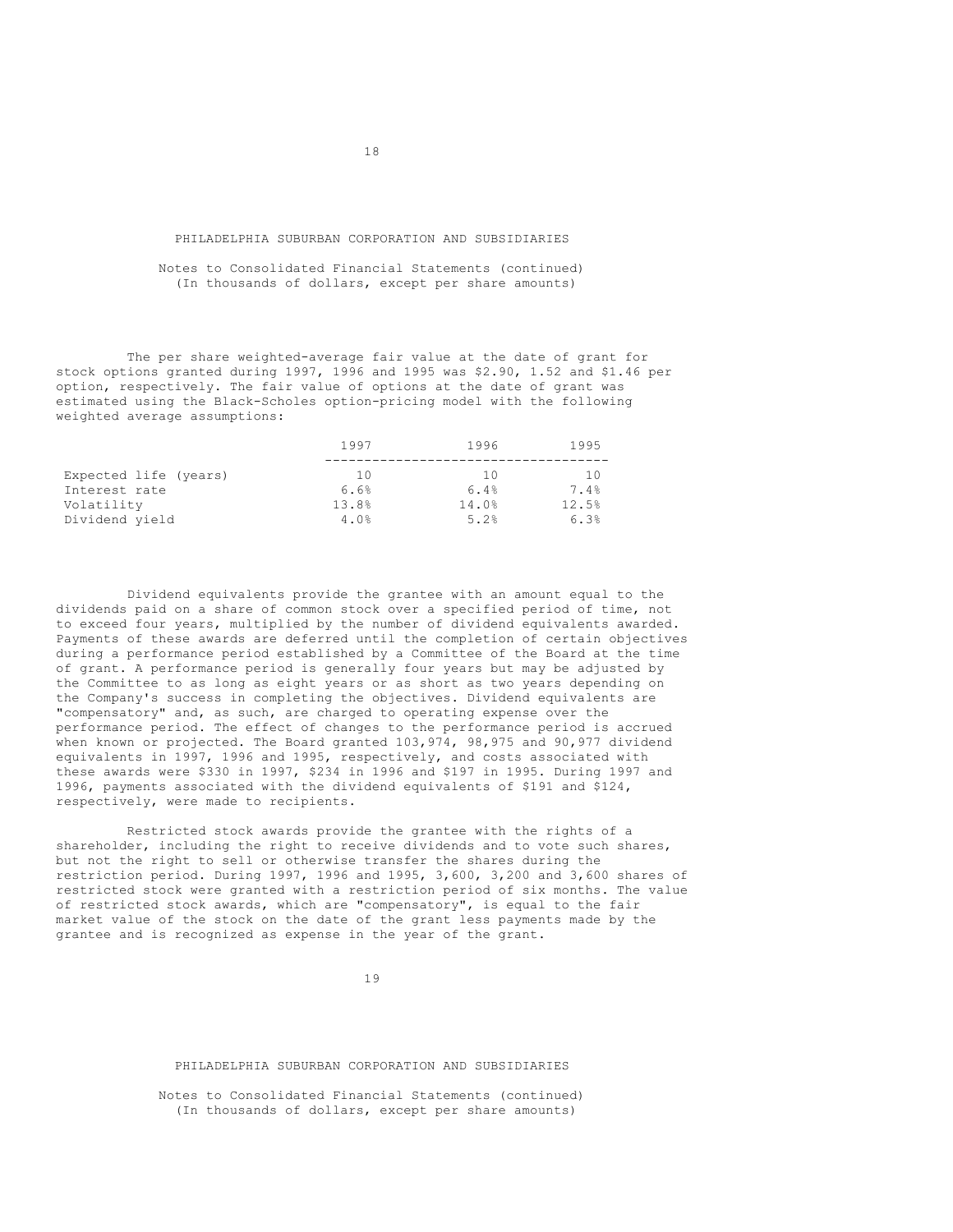### Pension Plans and Other Postretirement Benefits

The Company has defined benefit pension plans that cover its full-time employees. Retirement benefits under the plans are generally based on the employee's total years of service and compensation during the last five years of employment. The Company's policy is to fund these plans annually at a level which is deductible for income tax purposes and which provides assets sufficient to meet its pension obligations. As a result of certain limitations imposed by the Internal Revenue Code with respect to payments under qualified plans, the Company, in 1989, adopted a non-qualified Excess Benefit Plan for Salaried Employees in order to prevent certain employees from being penalized by these limitations. The Company also has non-qualified Supplemental Executive Retirement Plans for one current and one retired employee. The net pension costs and obligations of the qualified and non-qualified plans are included in the tables which follow.

The Company's pension expense includes the following components:

|                                               |           |       |    | Years Ended December 31, |    |          |
|-----------------------------------------------|-----------|-------|----|--------------------------|----|----------|
|                                               | 1997      |       |    | 1996                     |    | 1995     |
| Benefits earned during the year               | \$1,432   |       |    | \$1,373                  | S. | 905      |
| Interest cost on projected benefit obligation | 3,796     |       |    | 3,523                    |    | 3,304    |
| Actual return on plan assets                  | (11, 502) |       |    | (6, 784)                 |    | (9, 256) |
| Net amortization and deferral                 | 7.222     |       |    | 2,904                    |    | 6,029    |
| Capitalized costs                             |           | (40)  |    | (34)                     |    | (133)    |
| Rate-regulated adjustment                     |           | (567) |    | (707)                    |    | (311)    |
| Net pension cost                              | S.        | 341   | S. | 275                      | S. | 538      |
|                                               |           |       |    |                          |    |          |

The rate-regulated adjustment set forth above is required in order to reflect pension expense for PSW in accordance with the method used in establishing water rates.

20

## PHILADELPHIA SUBURBAN CORPORATION AND SUBSIDIARIES

Notes to Consolidated Financial Statements (continued) (In thousands of dollars, except per share amounts)

### The assets and obligations of the plans are as follows:

|                                                                                  |                     | December 31,               |
|----------------------------------------------------------------------------------|---------------------|----------------------------|
|                                                                                  | 1997                | 1996<br>------------------ |
| Accumulated benefit obligation:                                                  |                     |                            |
| Vested                                                                           | $$43,894$ $$38,991$ |                            |
| Non-vested                                                                       | 2,443               | 2,210                      |
| Total                                                                            | $$46,337$ $$41,201$ |                            |
| Projected benefit obligation                                                     | $$57.157$ $$51.321$ |                            |
| Plan assets at fair value, primarily equity and fixed<br>income commingled funds |                     | 60, 112 51, 249            |
| Plan assets less than (in excess of) projected benefit obligation                | (2, 955)            | 72                         |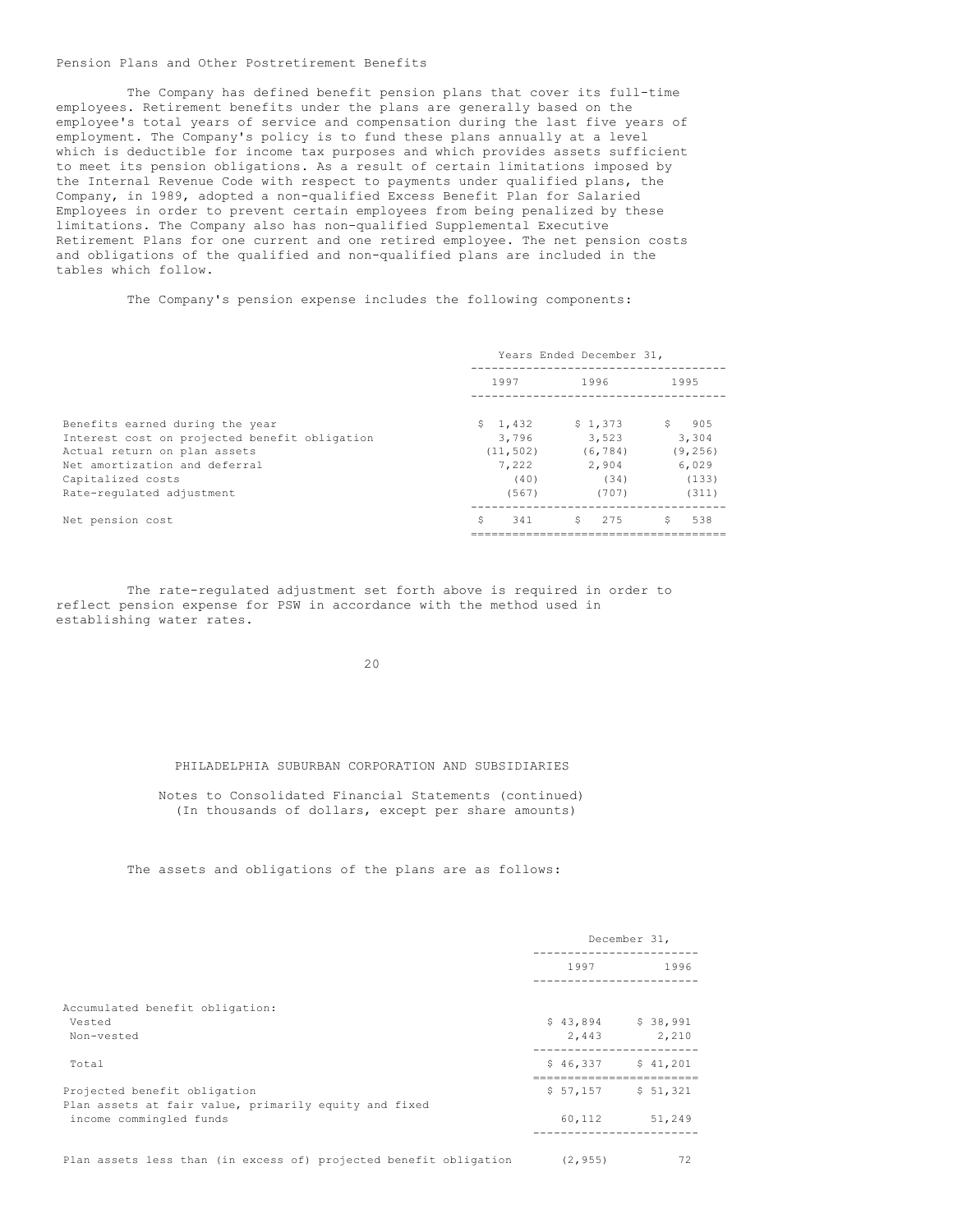| Unrecognized net gain from past experience different from that |          |          |
|----------------------------------------------------------------|----------|----------|
| assumed and effects of changes in assumptions                  | 7.715    | 3,522    |
| Unrecognized prior service cost                                | (1, 737) | (1, 378) |
| Rate-regulated adjustment                                      | (1, 662) | (1, 095) |
| Unrecognized net obligation                                    | (364)    | (453)    |
| Accrued pension costs included in other<br>current liabilities | 997      | 668      |
|                                                                |          |          |

The accumulated and projected benefit obligations were calculated using the projected unit credit method and reflect the following assumptions: discount rates of 7% for 1997, 7.25% for 1996 and 7% for 1995; increase in future compensation levels of 5.5% for all years presented; and long-term rate of return on assets of 9% for all years presented.

In addition to providing pension benefits, PSW offers certain Postretirement Benefits other than Pensions ("PBOPs") to employees retiring with at least 15 years of service. These PBOPs include continuation of medical and prescription drug benefits for all eligible retirees and a life insurance policy for eligible union retirees.

The Company's costs for postretirement benefits other than pensions includes the following components:

|                                                                                                                                                | Years Ended December 31, |                                   |    |                                   |    |                                   |
|------------------------------------------------------------------------------------------------------------------------------------------------|--------------------------|-----------------------------------|----|-----------------------------------|----|-----------------------------------|
|                                                                                                                                                |                          | 1997                              |    | 1996                              |    | 1995                              |
| Benefits earned during the year<br>Interest cost<br>Return on plan assets<br>Net amortization and deferral<br>Amortization of regulatory asset | \$                       | 389<br>919<br>(647)<br>916<br>136 | S. | 296<br>872<br>(173)<br>567<br>136 | S. | 208<br>994<br>(101)<br>655<br>136 |
| Gross PBOP cost<br>Capitalized costs                                                                                                           |                          | 1,713 1,698<br>(407)              |    | (79)                              |    | 1,892<br>(94)                     |
| Net PBOP cost                                                                                                                                  |                          | $$1,306$ $$1,619$                 |    |                                   |    | \$1.798                           |

21

## PHILADELPHIA SUBURBAN CORPORATION AND SUBSIDIARIES

Notes to Consolidated Financial Statements (continued) (In thousands of dollars, except per share amounts)

The assets and liabilities of the plans for postretirement benefits other than pensions are as follows:

|                                                                |    | December 31,            |    |                         |
|----------------------------------------------------------------|----|-------------------------|----|-------------------------|
|                                                                |    | 1997                    |    | 1996                    |
| Accumulated postretirement benefit obligation (APBO):          |    |                         |    |                         |
| Retirees<br>Fully eligible active employees<br>Other employees | Ŝ. | 6,244<br>2,857<br>3,626 | S. | 6,246<br>3,325<br>3,045 |
| Total APBO<br>Fair value of plan assets                        |    | 12,727<br>5,437         |    | 12,616<br>3,500         |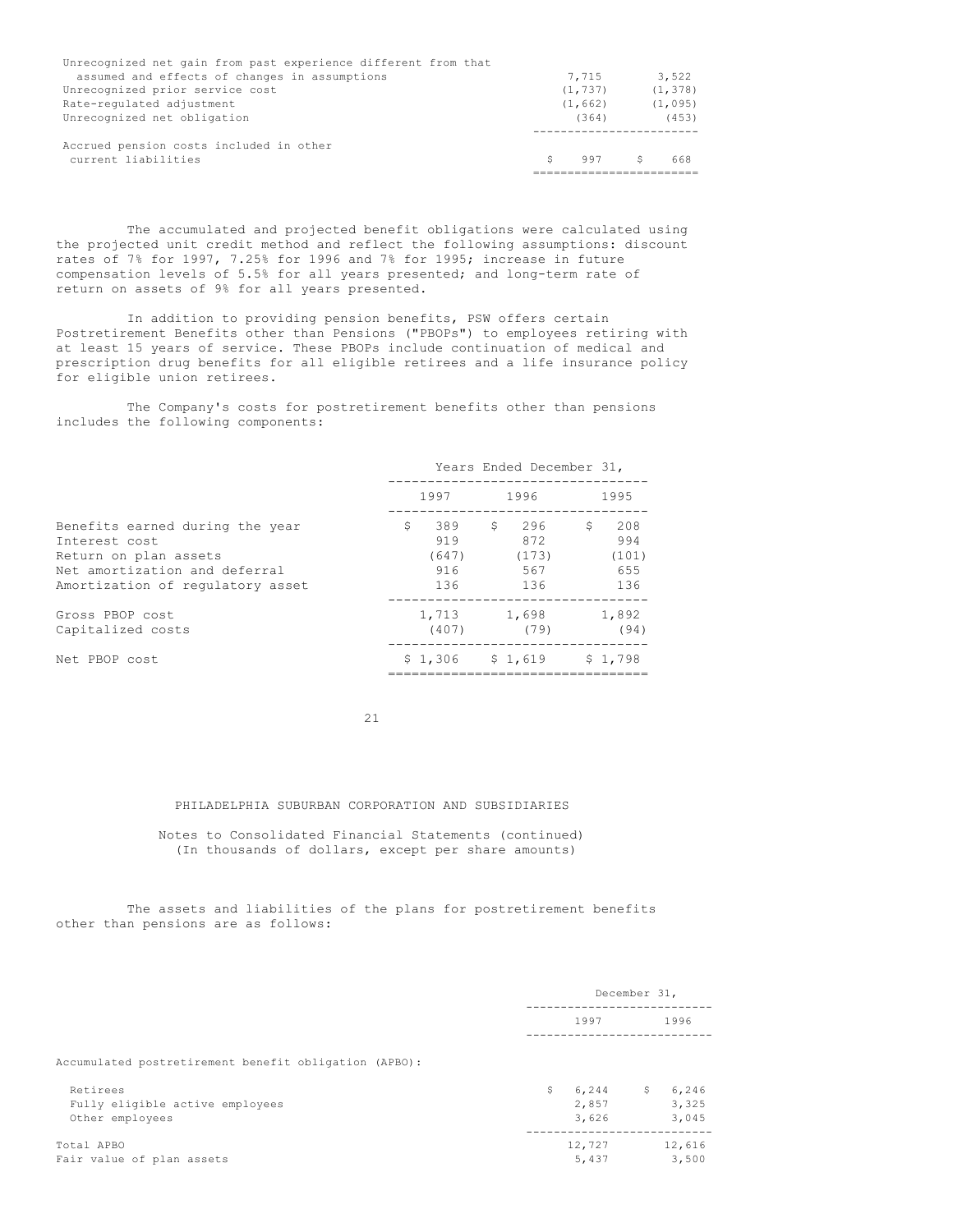| APBO in excess of plan assets                   | 7,290                                                                    | 9,116     |
|-------------------------------------------------|--------------------------------------------------------------------------|-----------|
| Unrecognized net transition obligation          | (11, 151)                                                                | (11, 894) |
| Unrecognized net gain                           | 5,892                                                                    | 4,974     |
| Accrued PBOP cost included in other liabilities | $\begin{array}{ccccccc} \text{S} & 2.031 & \text{S} & 2.196 \end{array}$ |           |
|                                                 |                                                                          |           |

The APBO is calculated utilizing the following assumptions: discount rate of 7%; medical inflation rates of 5% for those employees not eligible by December 31, 1993, and 8%, reducing to 4.5% by 2002 for all others; a 9% return on plan assets for all years presented. The effect of a 1% increase in the assumed medical inflation rates would be to increase the APBO and the 1997 PBOP costs by \$770 and \$59, respectively. The Company funds its gross PBOP cost through various trust accounts.

### Water Rates

On October 23, 1997, the Pennsylvania Public Utility Commission ("PUC") approved a rate settlement reached between PSW and the parties actively litigating the rate application PSW filed in April 1997. The settlement is designed to increase PSW's annual revenue by \$9,300 or 7.3% over the level in effect at the time of the filing. The rates in effect at the time of the filing included a 1% or \$1,300 Distribution System Improvement Charge ("DSIC"). Consequently, the settlement resulted in a total base rate increase of \$10,600 or 8.3%. As a part of the settlement, the DSIC was reset to zero and the Company agreed not to file a base rate increase request prior to April 1999, absent extraordinary circumstances.

PSW was permitted by the PUC to increase its base rates by 5.3% effective October 27, 1995 which was designed to provide additional annual revenues of approximately \$6,150.

In 1996, the PUC approved PSW's request to add a DSIC to its water bills. The DSIC enabled PSW to add a surcharge to customer bills beginning January 1, 1997 reflecting the capital costs and depreciation related to certain distribution system improvement projects completed and placed into service between base rate filings. PSW is permitted to request adjustments to the DSIC quarterly to reflect subsequent capital expenditures and it is reset to zero when new base rates that reflect the costs of those additions become effective. The maximum DSIC that can be in effect at any time is 5%. The DSIC increased revenues in 1997 by \$1,104. In October 1997, the existing DSIC rate of 1.82% was eliminated with the adoption of new base rates.

In addition to its base rates, PSW has utilized a surcharge or credit on its bills to reflect certain changes in Pennsylvania State taxes until such time as the tax changes are incorporated into base rates. In October 1995, the existing credit of 1.04% was eliminated with the adoption of new base rates. PSW was required to initiate a revenue credit in 1994 in order to provide its customers with the savings associated with Pennsylvania tax rate decreases. The credit decreased revenues in 1995 by \$504.

22

# PHILADELPHIA SUBURBAN CORPORATION AND SUBSIDIARIES

### Notes to Consolidated Financial Statements (continued) (In thousands of dollars, except per share amounts)

### Discontinued Operations

The Board of Directors had authorized the sale of substantially all of the Company's non-regulated businesses and the last of these businesses was sold in 1993. At the time the Board of Directors authorized the sale of these businesses, the Company established reserves for: projected operating losses of these businesses subsequent to their sale authorizations; estimated losses on the sale transactions; and certain future costs, including administrative and legal services related to the sales, contingent legal and lease obligations and certain employee costs. These reserves were recorded on the balance sheet net of related income tax benefits. During 1997 and 1996, contingent sale proceeds of \$250 and \$337 were received and credited to the reserve. During 1996 and 1995,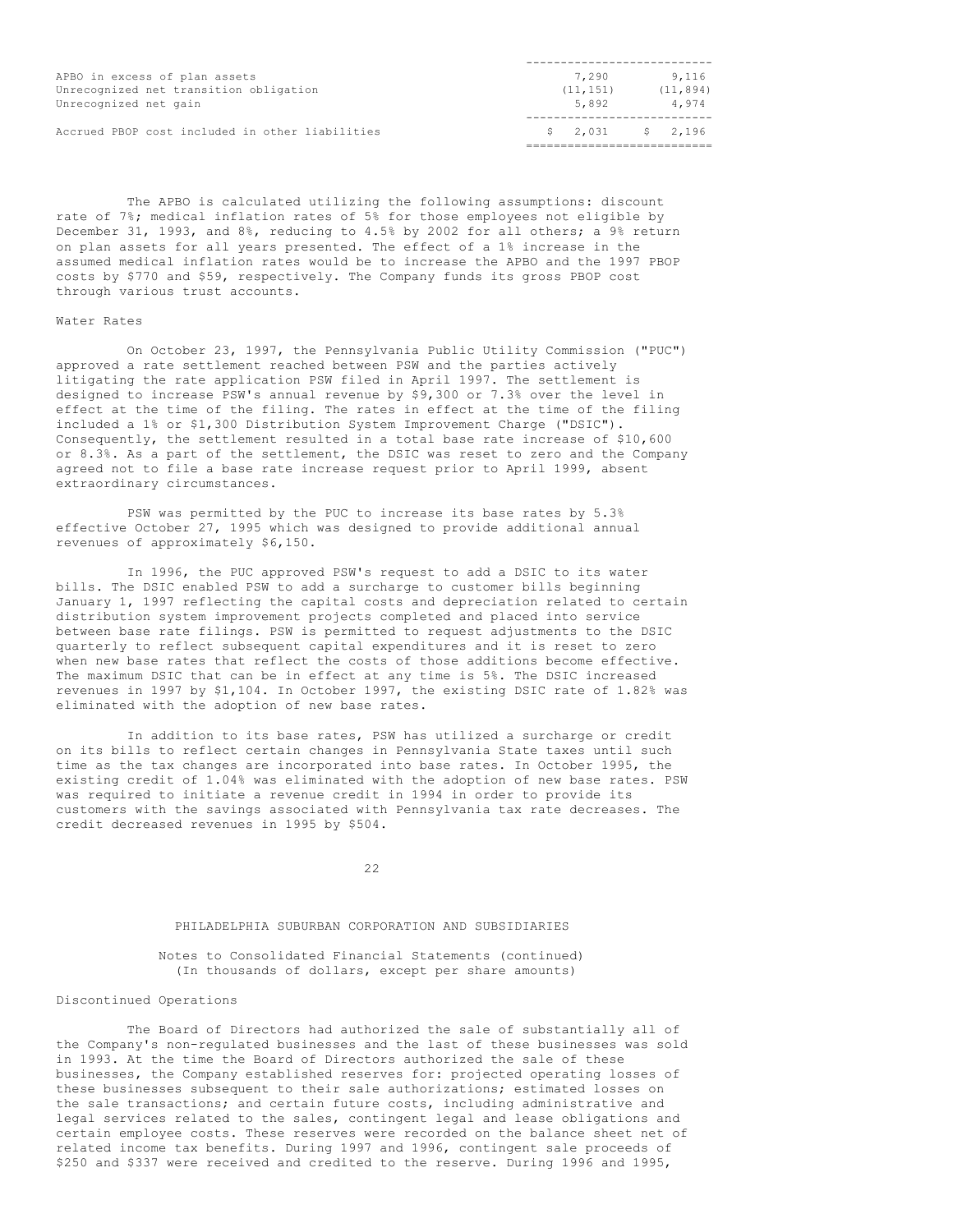\$18 and \$178 of payments associated with discontinued operations were charged to the reserve.

As a result of the continuing assessment of asserted and unasserted legal claims related to these businesses, the passage of time, which reduced certain lease contingencies, and the receipt of contingent sale proceeds, the Company has determined that, the net reserves were in excess of estimates of potential costs. Consequently, the contingent sale proceeds received in 1997 were included in Earned Revenues. In 1996 and 1995, the Company reversed \$965 and \$370 net of related income taxes, of these reserves. At December 31, 1997 there remains a balance in the reserve for discontinued operations of \$1,009 which is included in other accrued liabilities.

23

### PHILADELPHIA SUBURBAN CORPORATION AND SUBSIDIARIES

Notes to Consolidated Financial Statements (continued) (In thousands of dollars, except per share amounts)

#### Selected Quarterly Financial Data (Unaudited) - ---------------------------------------------------

(in thousands of dollars, except per share amounts)

|                                      |        |                          |                                               |        | Total     |
|--------------------------------------|--------|--------------------------|-----------------------------------------------|--------|-----------|
|                                      | First  | Second                   | Third                                         | Fourth | Year      |
| 1997                                 |        |                          |                                               |        |           |
|                                      |        |                          |                                               |        |           |
| Earned revenues                      |        |                          | \$31,021 \$33,315 \$36,754 \$35,081           |        | \$136,171 |
| Operating expenses                   | 13,068 |                          | 13,295 14,466 15,070                          |        | 55,899    |
| Net income available to common       |        |                          |                                               |        |           |
| stock                                | 4,460  | 5,778                    | 7,323                                         | 5,432  | 22,993    |
| Basic net income per common share    | 0.17   | 0.23                     | 0.28                                          | 0.21   | 0.89      |
| Diluted net income per common share  | 0.17   | 0.22                     | 0.28                                          | 0.21   | 0.88      |
| Dividend paid per common share       | 0.152  | 0.152                    | 0.159                                         | 0.159  | 0.622     |
| Price range of common stock          |        |                          |                                               |        |           |
| - high                               | 15.47  | 15.10                    | 18.00                                         | 22.18  | 22.18     |
| $-$ low                              | 11.72  | 11.44                    | 14.07                                         | 15.10  | 11.44     |
| 1996                                 |        |                          |                                               |        |           |
| Earned revenues                      |        |                          | \$29,290 \$30,683 \$30,831 \$31,699 \$122,503 |        |           |
| Operating expenses                   |        |                          | $13,070$ $12,614$ $11,757$ $14,174$ $51,615$  |        |           |
| Income, continuing operations        |        |                          | 3,968 5,281 5,847 4,661                       |        | 19,757    |
| Basic income per share, continuing   |        |                          |                                               |        |           |
| operations                           | 0.16   | 0.21                     | 0.24                                          | 0.18   | 0.79      |
| Diluted income per share, continuing |        |                          |                                               |        |           |
| operations                           | 0.16   | 0.21                     | 0.23                                          | 0.18   | 0.78      |
| Income, discontinued operations      |        | $\overline{\phantom{0}}$ | 365                                           | 600    | 965       |
| Basic and diluted income per share,  |        |                          |                                               |        |           |
| discontinued operations              |        | $\overline{\phantom{a}}$ | 0.02                                          | 0.02   | 0.04      |
| Net income available to common       |        |                          |                                               |        |           |
| stock                                | 3,968  | 5,281                    | 6,212                                         | 5,261  | 20,722    |
| Basic net income per common share    | 0.16   | 0.21                     | 0.26                                          | 0.20   | 0.83      |
| Diluted net income per common share  | 0.16   | 0.21                     | 0.25                                          | 0.20   | 0.82      |
| Dividend paid per common share       | 0.145  | 0.145                    | 0.152                                         | 0.152  | 0.594     |
| Price range of common stock          |        |                          |                                               |        |           |
| - high                               | 11.57  | 12.57                    | 12.94                                         | 14.91  | 14.91     |
| $-$ low                              | 10.26  | 11.25                    | 11.63                                         | 12.38  | 10.26     |

All per share data as presented has been adjusted for the 1997 common stock split effected in the form of a stock distribution. High and low prices of the Company's common stock are as reported on the New York Stock Exchange Composite Tape.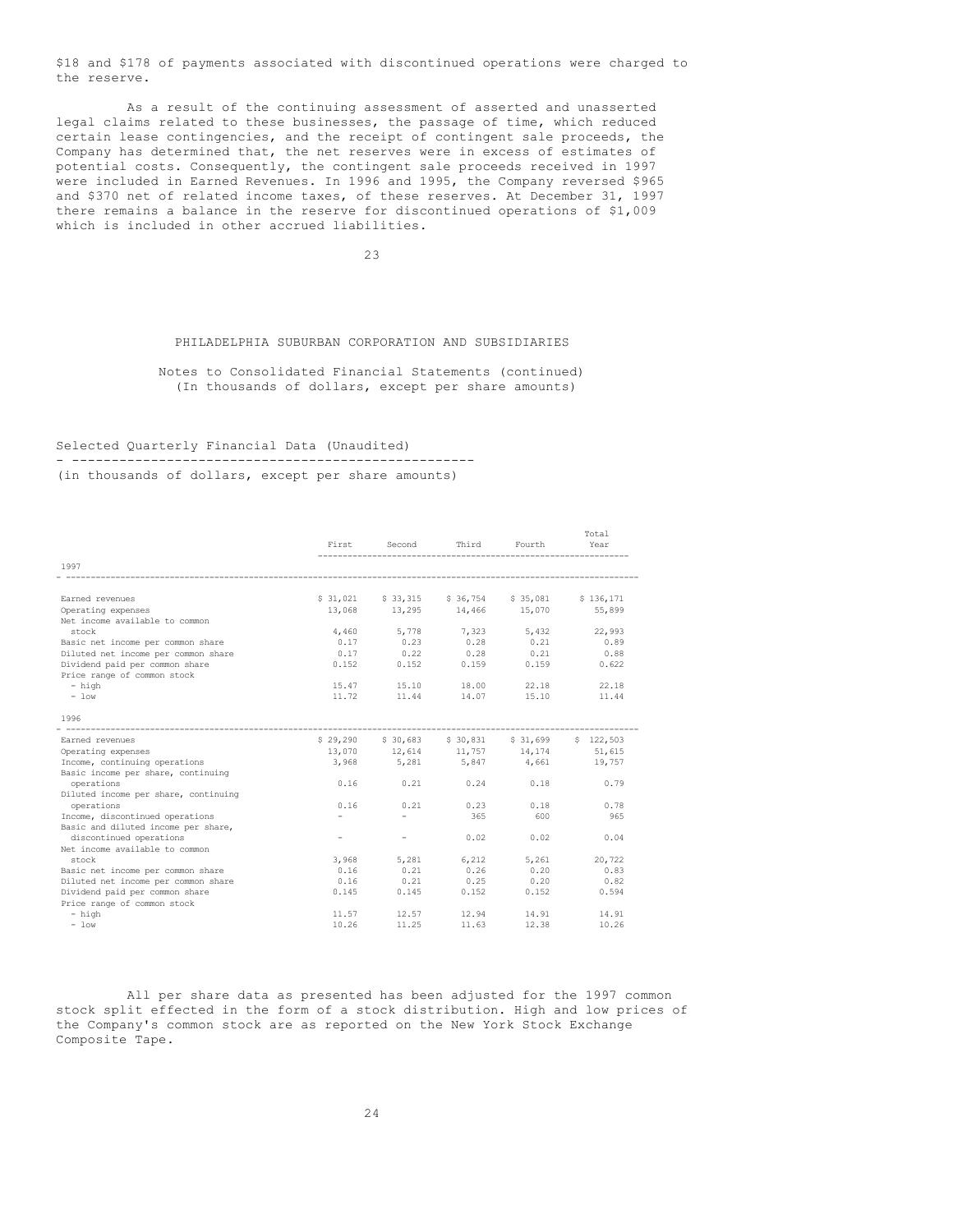## PHILADELPHIA SUBURBAN CORPORATION AND SUBSIDIARIES SUMMARY OF SELECTED FINANCIAL DATA (In thousands of dollars, except per share amounts)

| Years ended December 31,                      | 1997<br>$\cdots$ | $1996*$<br>$\cdots$ | $1995*$       | $1994*$                 | $1993*$    |
|-----------------------------------------------|------------------|---------------------|---------------|-------------------------|------------|
|                                               |                  |                     |               |                         |            |
| PER COMMON SHARE:                             |                  |                     |               |                         |            |
| Income from continuing operations             |                  |                     |               |                         |            |
| Basic                                         | 0.89<br>S.       | 0.79<br>S           | 0.75<br>S     | 0.68<br>S.              | 0.64<br>S. |
| Diluted                                       | 0.88             | 0.78                | 0.75          | 0.68                    | 0.64       |
| Net income                                    |                  |                     |               |                         |            |
| Basic                                         | 0.89             | 0.83                | 0.77          | 0.68                    | 0.64       |
| Diluted                                       | 0.88             | 0.82                | 0.77          | 0.68                    | 0.64       |
| Cash dividends                                | 0.62             | 0.59                | 0.57          | 0.55                    | 0.54       |
| Returns on average shareholders' equity(a)    | 12%              | 12%                 | 12%           | 11%                     | 11%        |
| Book value at year end                        | $5 \quad 7.31$   | \$6.91              | 6.44<br>S     | 6.14<br>S.              | 5.95<br>S. |
| Market value at year end                      | 22.08            | 14.91               | 10.38         | 9.06                    | 9.19       |
| INCOME STATEMENT HIGHLIGHTS:                  |                  |                     |               |                         |            |
| Earned revenues (a)                           | \$136,171        | \$122,503           | \$117,044     | \$108,636               | \$101,244  |
| Depreciation and amortization (a)             | 14,580           | 13,333              | 11,557 10,330 |                         | 10,935     |
| Interest expense (a) (b)                      | 17,738           | 15,541              | 15,178        | 13,636                  | 13,169     |
| Income before income taxes (a)                | 39,061           | 33,749              | 30,931        | 27,209                  | 24,261     |
| Provision for income taxes (a)                | 15,873           | 13,971              |               | $12,901$ $11,571$       | 10,426     |
| Income from continuing operations             | 23,188           | 19,778              | 18,030        | 15,638                  | 13,835     |
| Net income available to common stock          | 22,993           | 20,772              | 18,400        | 15,638                  | 13,835     |
| BALANCE SHEET HIGHLIGHTS:                     |                  |                     |               |                         |            |
| Total assets                                  | \$618,472        | \$582,944           | \$518,051     | \$460,062               | \$440,935  |
| Property, plant and equipment, net            | 534,483          | 502,938             | 436,905       | 385,709                 | 366,230    |
| Stockholders' equity                          | 194,745          | 180,015             |               | 156,976 143,795 135,934 |            |
| Preferred stock with mandatory redemption (c) | 4,214            | 5,643               |               | 7,143 10,000 10,000     |            |
| Long-term debt (c)                            | 234,919          | 229,962             |               | 188,985 153,082 150,176 |            |
| Total debt                                    | 245,319          | 235,522             | 195,440       | 157,132                 | 150,995    |
| ADDITIONAL INFORMATION:                       |                  |                     |               |                         |            |
| Net cash flows from operating activities (a)  | \$41,843         | \$37,422            | \$32,954      | \$29,730                | \$27,049   |
| Capital additions (a) (d)                     | 38,960           | 31,389              | 33,182        | 27,379                  | 27,958     |
| Dividends on common stock                     | 16,129           | 14,795              |               | 13,546 12,637           | 11,629     |
| Number of metered water customers             | 287,516          | 284,141             |               | 264,865 249,533         | 247,195    |
| Number of shareholders of common stock        | 13,894           | 13,650              |               | 12,209 11,243           | 10,811     |
| Common shares outstanding (000)               | 26,210           | 25,598              | 24,377        | 23,436                  | 22,860     |
| Employees (full-time)                         | 531              | 540                 | 535           | 525                     | 523        |

\*Share and per share data has been restated for the 1997 4-for-3 stock split.

(a) Continuing operations only.

(b) Includes dividend on preferred stock of subsidiary and is net of allowance for funds used during construction.

(c) Includes current portion.

(d) Excludes payments for acquired water systems of \$1,226 in 1997, \$42,122 in 1996, \$26,351 in 1995, \$612 in 1994 and \$1,323 in 1993.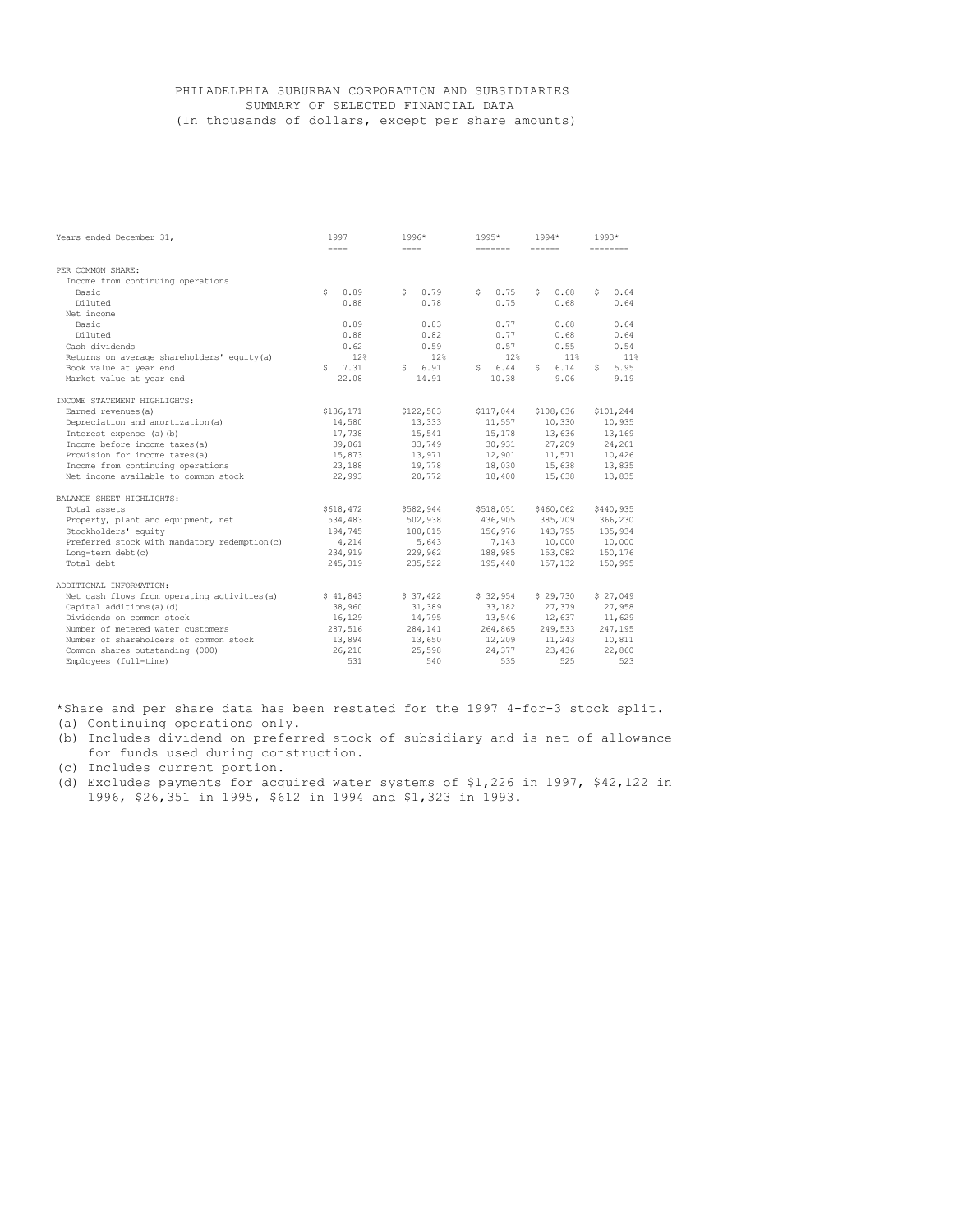PHILADELPHIA SUBURBAN CORPORATION AND SUBSIDIARIES

The following table lists all of the subsidiaries of the Company at December 31, 1997:

> Philadelphia Suburban Water Company (Pa.) Utility & Municipal Services, Inc. (Pa.) PSC Services, Inc. (Del.) Suburban Wastewater Company (Pa.) Suburban Environmental Services, Inc. (Pa.) Little Washington Wastewater Company (Pa.) Drexel Hill Corporation (Pa.) Pennsylvania Suburban Water Company (Pa.) (formerly PSC Information Services)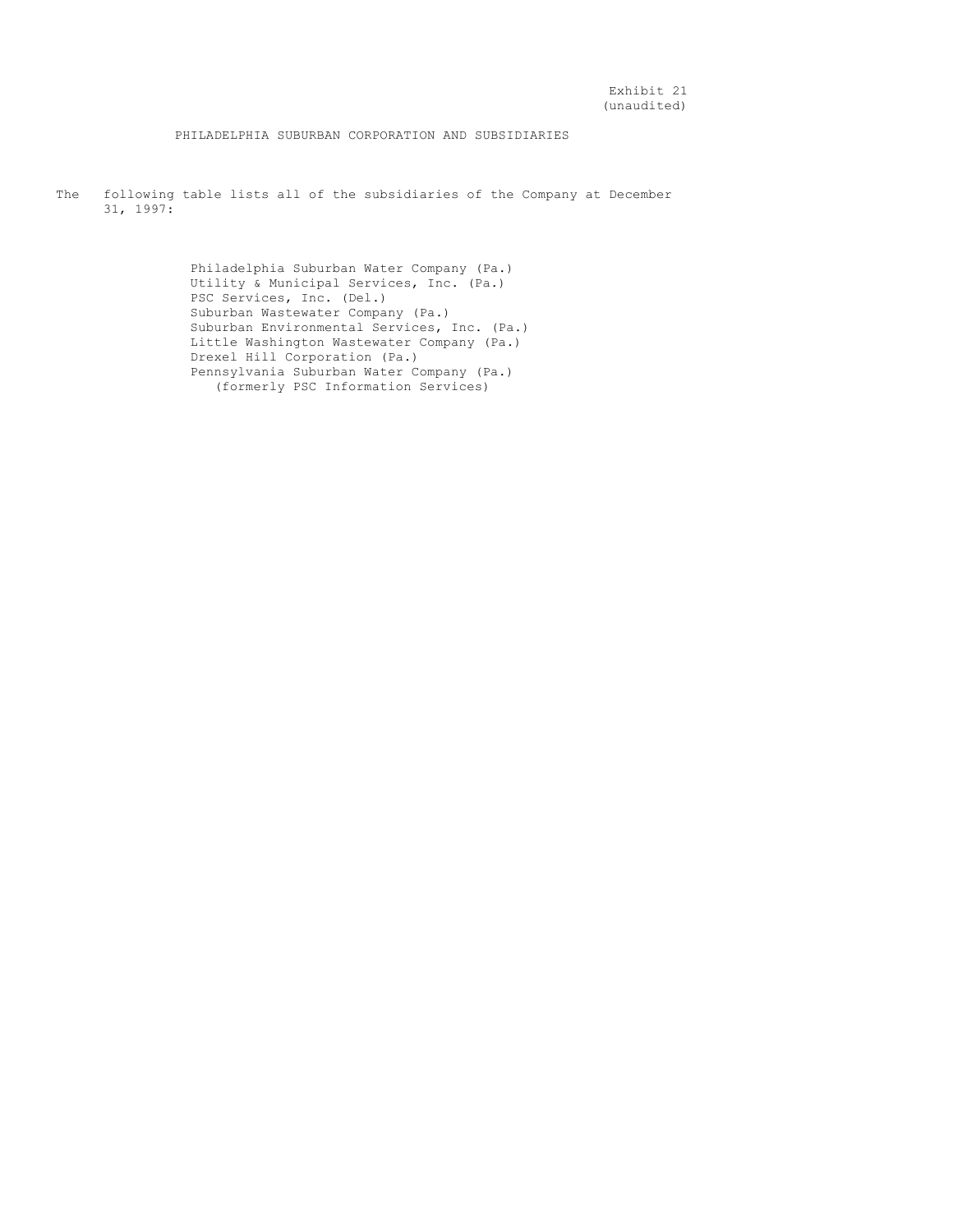Exhibit 23

CONSENT OF INDEPENDENT AUDITORS

The Board of Directors Philadelphia Suburban Corporation

We consent to incorporation by reference in the Registration Statements on Form S-8 (1994 Equity Compensation Plan No. 333-26613), (1994 Employee Stock Purchase Plan No. 033-52557), (1988 Stock Option Plan No. 33-27032), (1982 Stock Option Plan No. 2-81757); and on Form S-3 (Dividend Reinvestment and Direct Stock Purchase Plan No. 333-42275), (Customer Stock Purchase Plan No. 33-64301) of Philadelphia Suburban Corporation of our report dated January 28, 1998, relating to the consolidated balance sheets and the statements of capitalization of Philadelphia Suburban Corporation and subsidiaries as of December 31, 1997 and 1996 and the related consolidated statements of income and cash flow for each of the years in the three-year period ended December 31, 1997, which report is incorporated by reference in the December 31, 1997 Annual Report on Form 10-K of Philadelphia Suburban Corporation.

KPMG PEAT MARWICK LLP

Philadelphia, Pennsylvania March 20, 1998